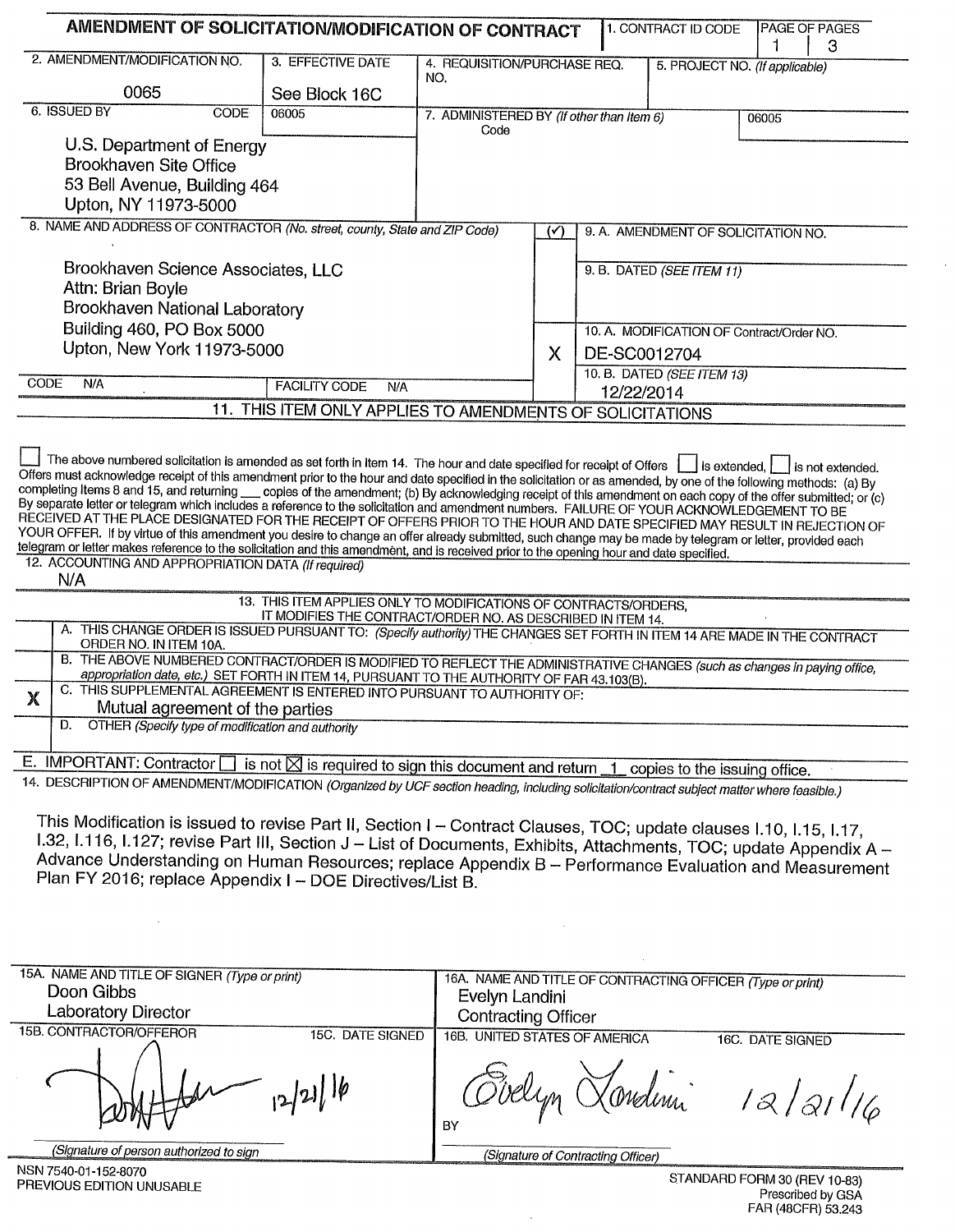| <b>CONTINUATION SHEET</b> $DE-SC0012704/0065$ | REFERENCE NO. OF DOCUMENT BEING CONTINUED | PAGE | OF |
|-----------------------------------------------|-------------------------------------------|------|----|
|                                               |                                           |      |    |

- 14. Description of Amendment/Modification (continued):
	- **1. Computation of Fee / Award Term:** In accordance with Section B.3 of Prime Contract DE-SC0012704, and pursuant to the Performance Evaluation and Measurement Plan (Appendix B), BSA has earned a performance fee amount of \$6,486,000 for the performance period of October 1, 2015 through September 30, 2016. Additionally, BSA has been awarded a one (1) year award term in accordance with Section F.2 of the Contract.
	- **2. Part II, Section I – Contract Clauses, Table of Contents (TOC):** Section I TOC is revised to reflect an update to the following clauses I.10, I.15, I.17, I.32, I.116, and I.127.
		- a. **Clause I.10 – FAR 52.203-14, Display of Hotline Poster(s) (Oct 2015)** This clause has been revised to update paragraph (b)(3) add the appropriate agency name(s) and/or title of applicable Department of Homeland Security fraud hotline poster; and the website(s) or other contact information for obtaining the poster(s).
		- b. **Clause I.15 – FAR 52.204-10, Reporting Executive Compensation and First-Tier Subcontract Awards (Oct 2015)** - This clause has been updated IAW 81 FR 67736 & PF 2017-04 FAC 2005-91.
		- c. **Clause I.17 – FAR 52.204-13, System for Award Management Maintenance (Jul 2013)** This clause has been updated IAW 81 FR 67736 & PF 2017-04 FAC 2005-91.
		- d. **Clause I.32 – FAR 52.219-8, Utilization of Small Business Concerns (Oct 2014)**  This clause has been updated IAW 81 FR 45833 & PF 2017-04 FAC 2005-91.
		- e. **Clause I.116 – DEAR 952.250-70, Nuclear Hazards Indemnity Agreement (Aug 2012) (AL-2012- 10)** - This clause has been updated IAW 81 FR 45978, July 15, 2016.
		- f. **Clause I.127 – DEAR 970.5215-3, Conditional Payment of Fee, Profit, and Other Incentives - Facility Management Contracts (Aug 2009)** - This clause has been updated IAW 81 FR 45975, July 15, 2016.
	- **3. Part III, Section J – List of Documents, Exhibits, Attachments, Table of Contents (TOC):** Section J TOC is revised to reflect the following: Update Appendix A - Advance Understanding on Human Resources; replace Appendix B - Performance Evaluation and Measurement Plan FY 2016, and replace Appendix I – DOE Directives/List B.
		- a. **Appendix A – Advance Understanding on Human Resources** has been revised to update Section XI (c), Recruitment/Retention Tools. Add a new paragraph as number three (3), and renumber the paragraphs of the section. See attachment provided herein.
		- b. **Appendix B – Performance Evaluation and Measurement Plan:** This section is revised to reflect the FY 2016 fee determination, and update the weight percentages for BES. See attachment provided herein.
		- c. **Appendix I – DOE Directives/List** identified as Modification No. 0057 has been revised; replace the prior version with the attached Appendix I identified as Modification No. 0065. The revisions are as follows:

| SUMMARY OF DIRECTIVE CHANGES |                                                                                                                   |               |                                                                    |  |  |  |  |
|------------------------------|-------------------------------------------------------------------------------------------------------------------|---------------|--------------------------------------------------------------------|--|--|--|--|
| <b>ADDITIONS</b>             | <b>TITLE</b>                                                                                                      | <b>CHANGE</b> | <b>NOTES</b>                                                       |  |  |  |  |
| $O$ 151.1D                   | Comprehensive Emergency Management System                                                                         | Update        | Supersedes/replaces O 151.1C dated<br>$11 - 02 - 05$ .             |  |  |  |  |
| O 350.3                      | Labor Standards Compliance, Contractor Labor Relations, and<br><b>Contractor Workforce Restructuring Programs</b> | Remove        | Order does not contain a CRD. Not<br>applicable to the Contractor. |  |  |  |  |
| O 456.1A                     | Safe Handling of Unbound Engineered Nanoparticles                                                                 | Update        | Supersedes/replaces O 456.1 (Admin<br>Chg. 1) date 2-14-13.        |  |  |  |  |
| O 474.2 Chg. 4<br>(Pg. Chg.) | Nuclear Material Control and Accountability                                                                       | Update        | Supersedes/replaces O 474.2 Admin<br>Chg. 3 dated 5-15-15.         |  |  |  |  |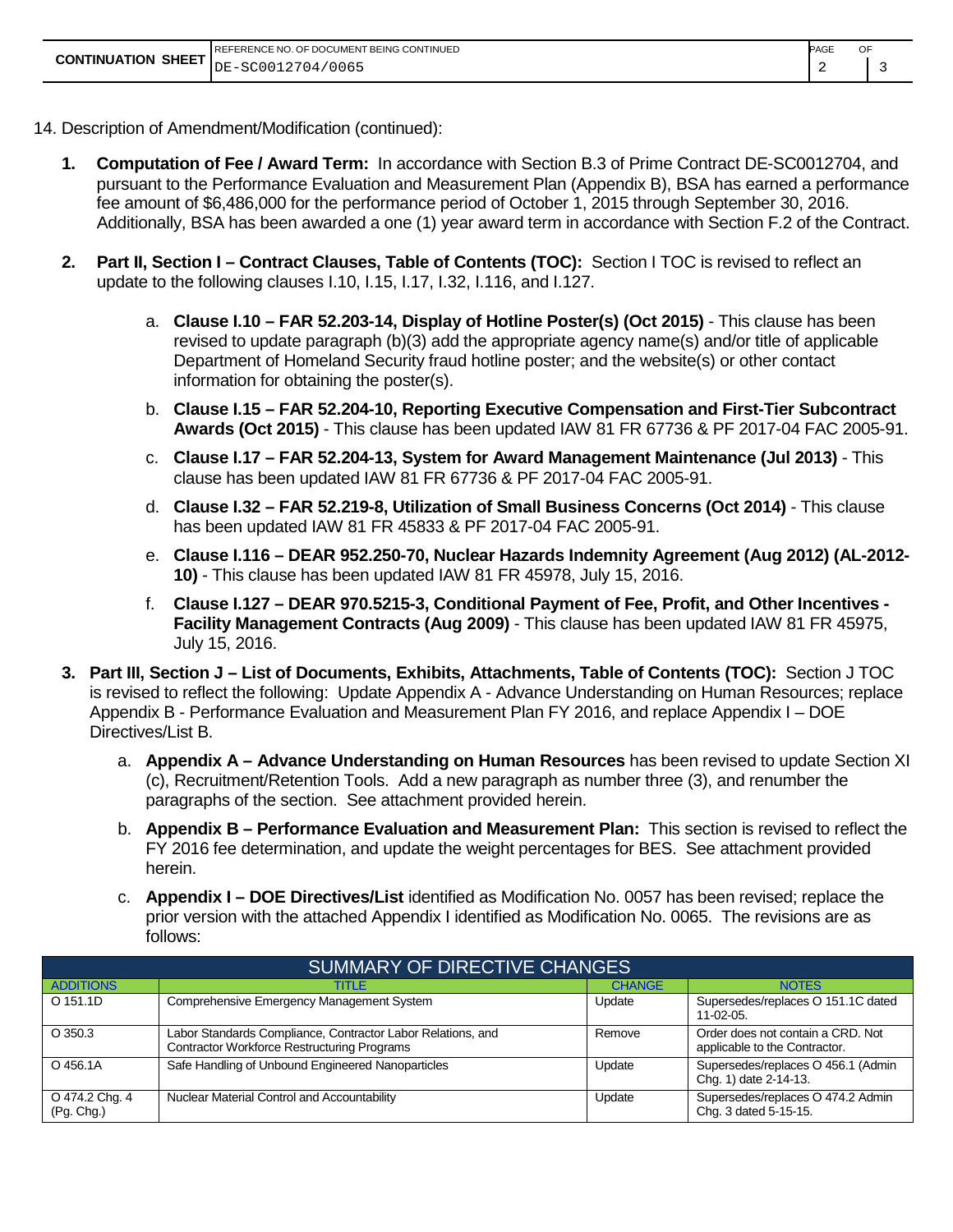#### **Attachments:**

- ▶ Part II, Section I Contract Clauses
	- I.10, I.15, I.17, I.32, I.116, I.127
- $\triangleright$  Part III, Section J List of Documents, Exhibits, Attachments
	- Appendix A Advanced Understanding on Human Resources, Section XI (c)
	- Appendix B Performance Evaluation and Measurement Plan FY 2016
	- Appendix I DOE Directives/List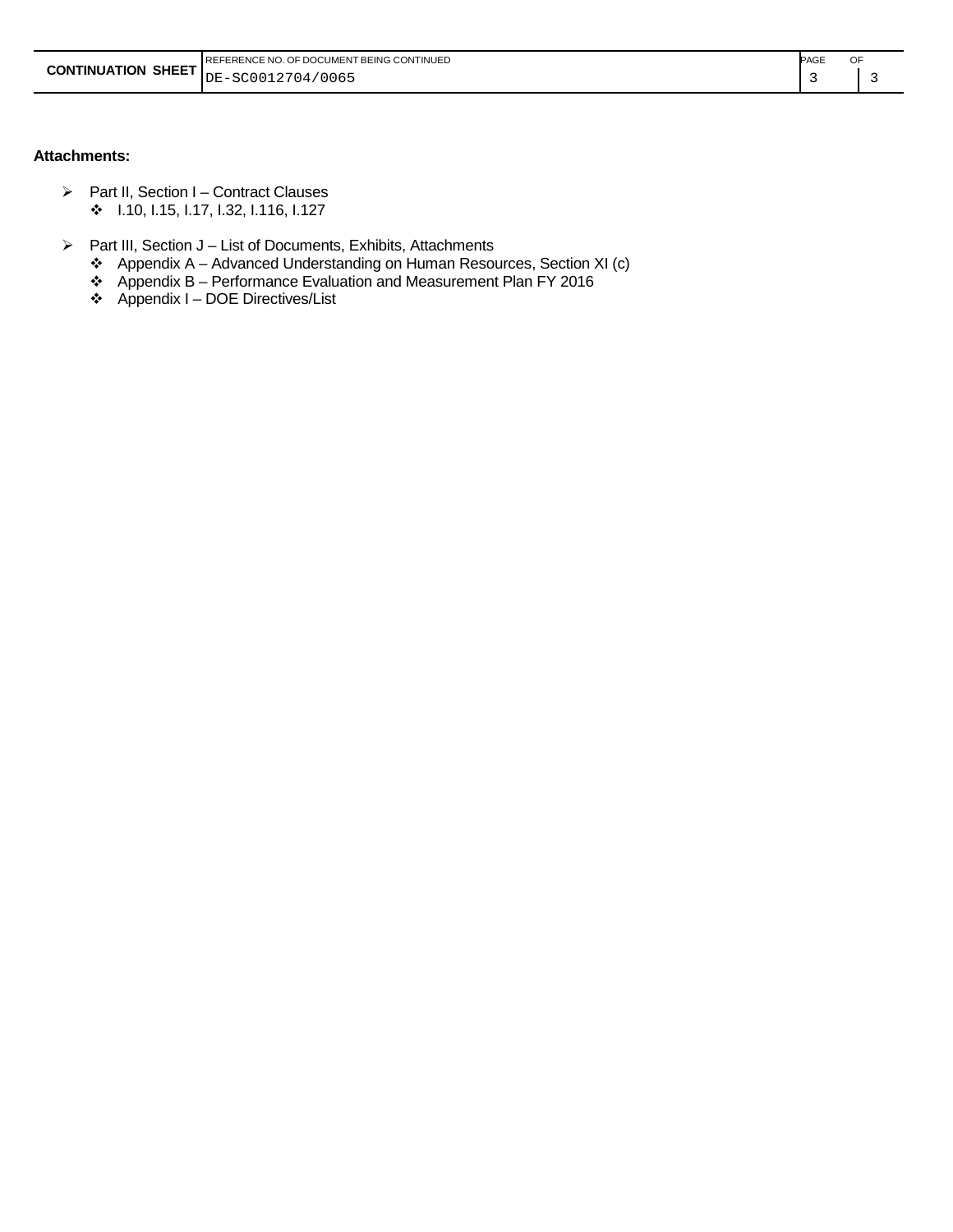### **CLAUSE I.10 – FAR 52.203-14 – DISPLAY OF HOTLINE POSTER(S) (OCT 2015)**

(a) *Definition*.

"United States," as used in this clause, means the 50 States, the District of Columbia, and outlying areas.

(b) *Display of fraud hotline poster(s)*. Except as provided in paragraph (c)—

(1) During contract performance in the United States, the Contractor shall prominently display in common work areas within business segments performing work under this contract and at contract work sites—

(i) Any agency fraud hotline poster or Department of Homeland Security (DHS) fraud hotline poster identified in paragraph (b)(3) of this clause; and

(ii) Any DHS fraud hotline poster subsequently identified by the Contracting Officer.

(2) Additionally, if the Contractor maintains a company website as a method of providing information to employees, the Contractor shall display an electronic version of the poster(s) at the website.

(3) Any required posters may be obtained as follows:

| Poster(s)          | Obtain from                                                     |
|--------------------|-----------------------------------------------------------------|
| <b>DOE Hotline</b> | https://energy.gov/sites/prod/files/2016/04/f30/IG%20Flyer%204- |
| lPoster            | 1-16%20no%20trim%20mark%208-5x11.jpq                            |

(Contracting Officer shall insert—

(i) Appropriate agency name(s) and/or title of applicable Department of Homeland Security fraud hotline poster); and

(ii) The website(s) or other contact information for obtaining the poster(s).)

(c) If the Contractor has implemented a business ethics and conduct awareness program, including a reporting mechanism, such as a hotline poster, then the Contractor need not display any agency fraud hotline posters as required in paragraph (b) of this clause, other than any required DHS posters.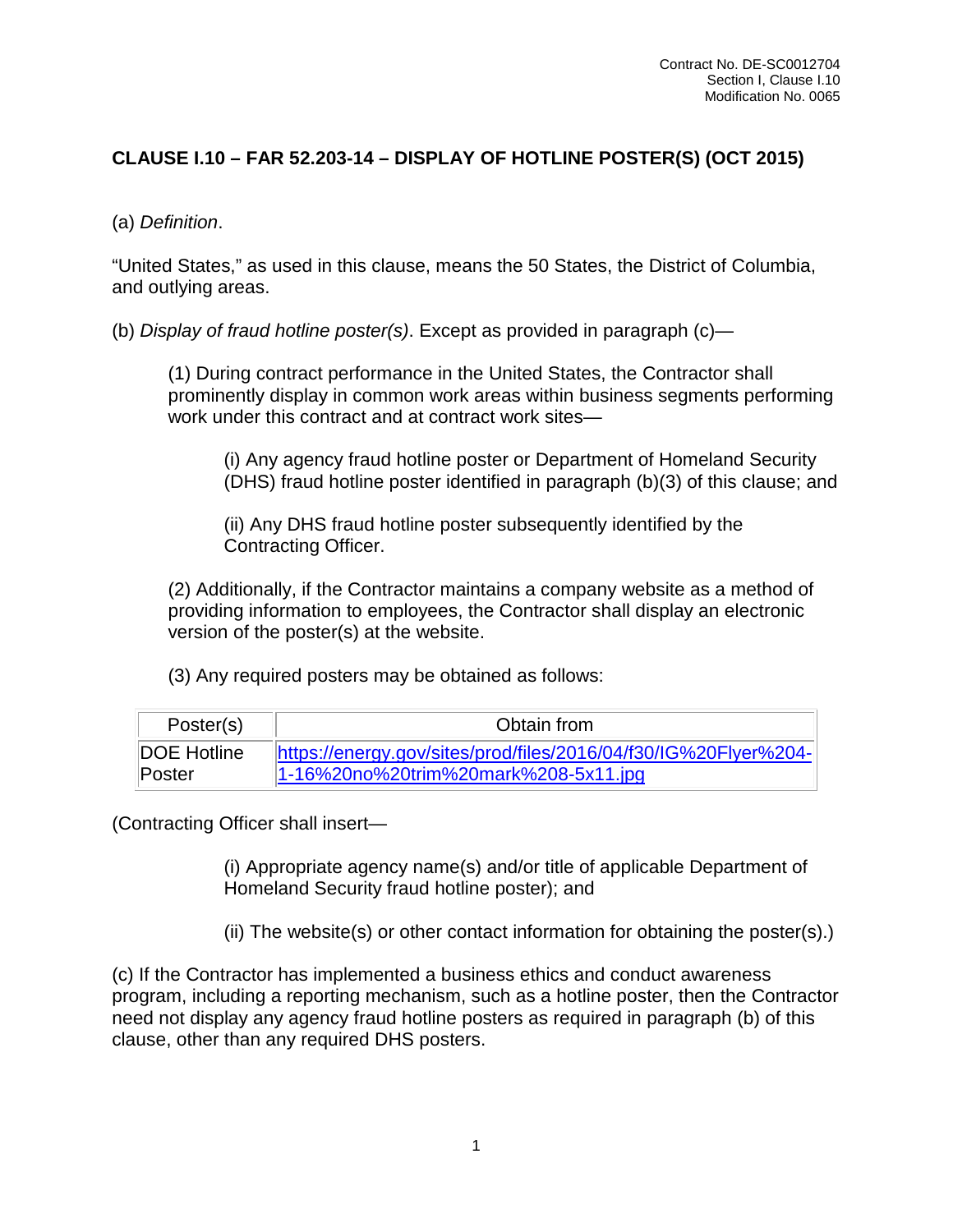(d) *Subcontracts*. The Contractor shall include the substance of this clause, including this paragraph (d), in all subcontracts that exceed \$5.5 million, except when the subcontract—

- (1) Is for the acquisition of a commercial item; or
- (2) Is performed entirely outside the United States.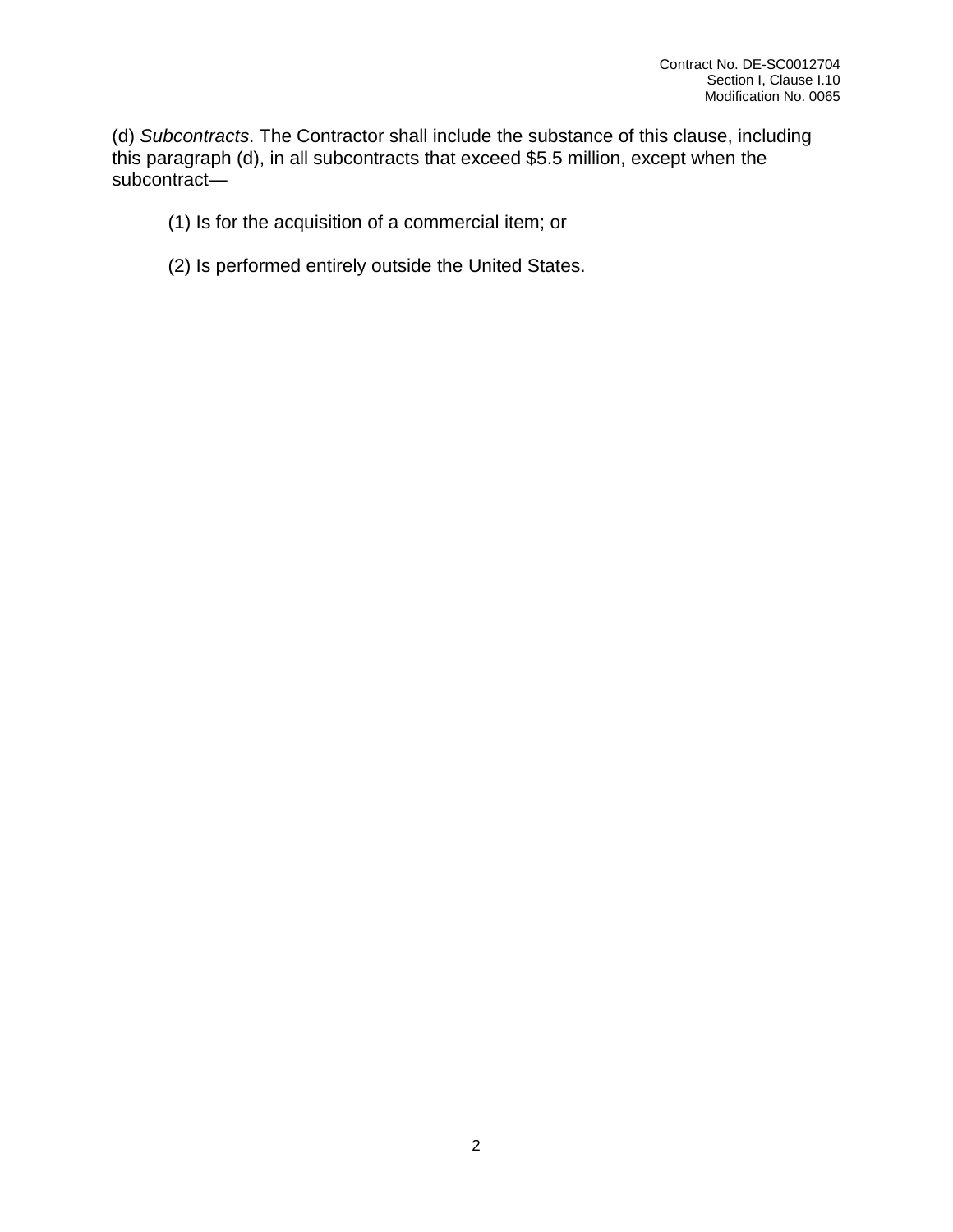### **CLAUSE I.15 – FAR 52.204-10 – REPORTING EXECUTIVE COMPENSATION AND FIRST-TIER SUBCONTRACT AWARDS (OCT 2016)**

(a) *Definitions.* As used in this clause:

"Executive" means officers, managing partners, or any other employees in management positions.

"First-tier subcontract" means a subcontract awarded directly by the Contractor for the purpose of acquiring supplies or services (including construction) for performance of a prime contract. It does not include the Contractor's supplier agreements with vendors, such as long-term arrangements for materials or supplies that would benefit multiple contracts and/or the costs of which are normally applied to a Contractor's general and administrative expenses or indirect cost.

"Month of award" means the month in which a contract is signed by the Contracting Officer or the month in which a first-tier subcontract is signed by the Contractor.

"Total compensation" means the cash and noncash dollar value earned by the executive during the Contractor's preceding fiscal year and includes the following (for more information see 17 CFR 229.402(c)(2)):

(1) Salary and bonus.

(2) Awards of stock, stock options, and stock appreciation rights. Use the dollar amount recognized for financial statement reporting purposes with respect to the fiscal year in accordance with the Financial Accounting Standards Board's Accounting Standards Codification (FASB ASC) 718, Compensation-Stock Compensation.

(3) Earnings for services under non-equity incentive plans. This does not include group life, health, hospitalization or medical reimbursement plans that do not discriminate in favor of executives, and are available generally to all salaried employees.

(4) Change in pension value. This is the change in present value of defined benefit and actuarial pension plans.

(5) Above-market earnings on deferred compensation which is not tax-qualified.

(6) Other compensation, if the aggregate value of all such other compensation (*e.g.*, severance, termination payments, value of life insurance paid on behalf of the employee, perquisites or property) for the executive exceeds \$10,000.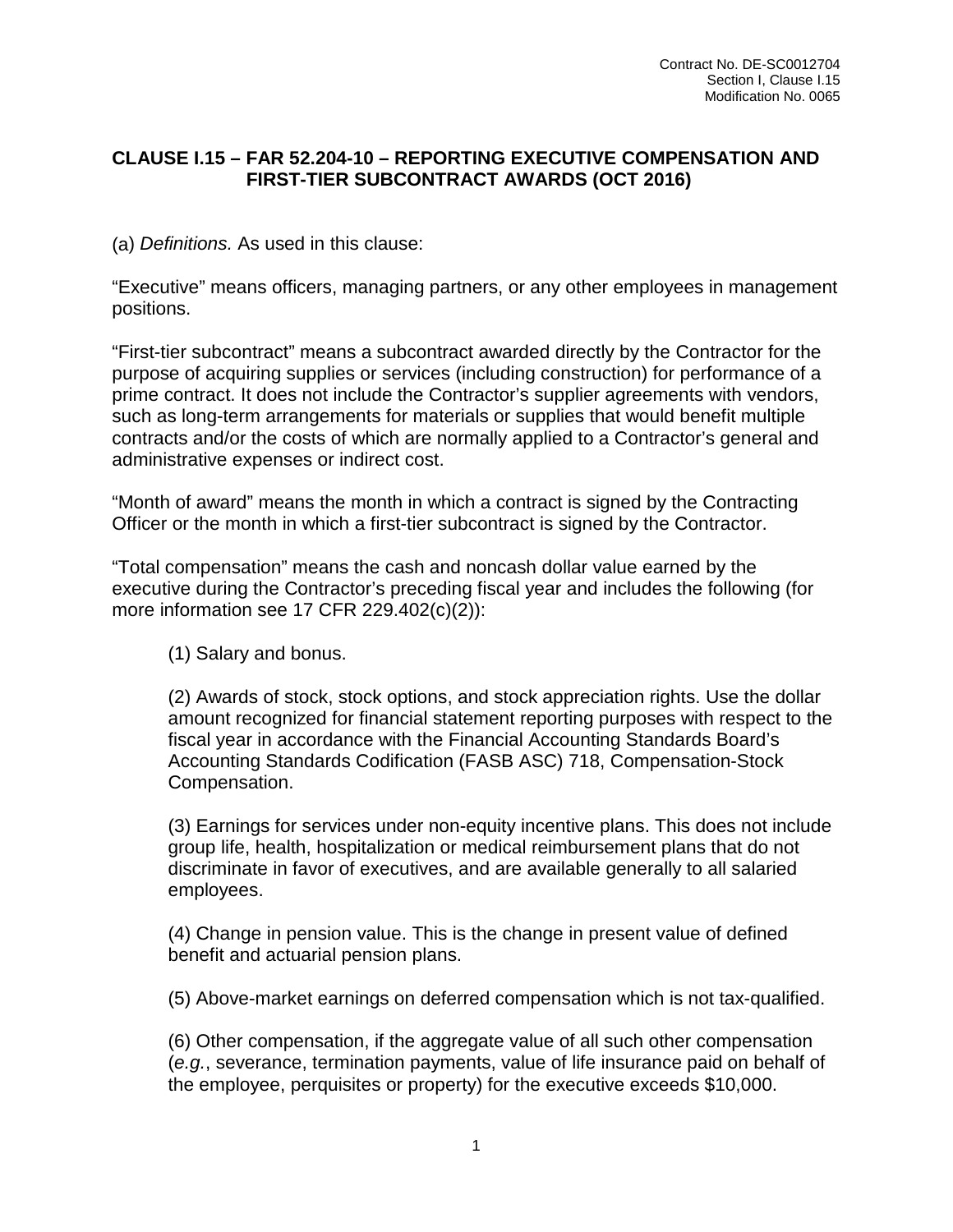(b) Section 2(d)(2) of the Federal Funding Accountability and Transparency Act of 2006 (Pub. L. No. 109-282), as amended by section 6202 of the Government Funding Transparency Act of 2008 (Pub. L. 110-252), requires the Contractor to report information on subcontract awards. The law requires all reported information be made public, therefore, the Contractor is responsible for notifying its subcontractors that the required information will be made public.

(c) Nothing in this clause required the disclosure of classified information.

(d)

(1) Executive compensation of the prime contractor. As a part of its annual registration requirement in the System for Award Management (SAM) database (FAR provision 52.204-7), the Contractor shall report the names and total compensation of each of the five most highly compensated executives for its preceding completed fiscal year, if—

(i) In the Contractor's preceding fiscal year, the Contractor received—

(A) 80 percent or more of its annual gross revenues from Federal contracts (and subcontracts), loans, grants (and subgrants), cooperative agreements, and other forms of Federal financial assistance; and

(B) \$25,000,000 or more in annual gross revenues from Federal contracts (and subcontracts), loans, grants (and subgrants), cooperative agreements, and other forms of Federal financial assistance; and

(ii) The public does not have access to information about the compensation of the executives through periodic reports filed under section 13(a) or 15(d) of the Securities Exchange Act of 1934 (15 U.S.C. 78m(a), 78o(d)) or section 6104 of the Internal Revenue Code of 1986. (To determine if the public has access to the compensation information, see the U.S. Security and Exchange Commission total compensation filings at [http://www.sec.gov/answers/execomp.htm.](http://www.sec.gov/answers/execomp.htm))

(2) First-tier subcontract information. Unless otherwise directed by the contracting officer, or as provided in paragraph (g) of this clause, by the end of the month following the month of award of a first-tier subcontract with a value of \$30,000 or more, the Contractor shall report the following information at [http://www.fsrs.gov](http://www.fsrs.gov/) for that first tier subcontract. (The Contractor shall follow the instruction at [http://www.fsrs.gov](http://www.fsrs.gov/) to report the data.)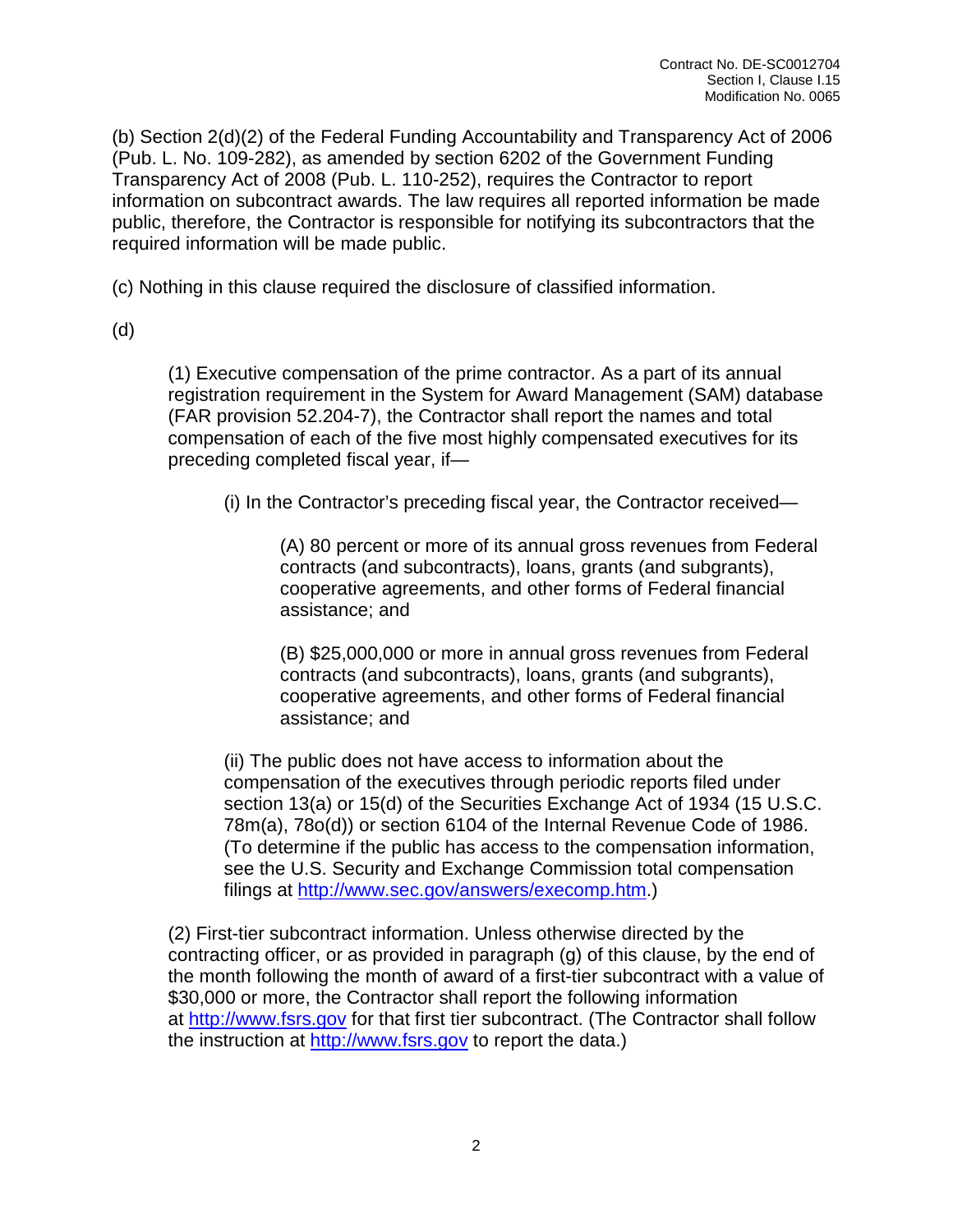(i) Unique entity identifier for the subcontractor receiving the award and for the subcontractor's parent company, if the subcontractor has a parent company.

(ii) Name of the subcontractor.

(iii) Amount of the subcontract award.

(iv) Date of the subcontract award.

(v) A description of the products or services (including construction) being provided under the subcontract, including the overall purpose and expected outcomes or results of the subcontract.

(vi) Subcontract number (the subcontract number assigned by the Contractor).

(vii) Subcontractor's physical address including street address, city, state, and country. Also include the nine-digit zip code and congressional district.

(viii) Subcontractor's primary performance location including street address, city, state, and country. Also include the nine-digit zip code and congressional district.

(ix) The prime contract number, and order number if applicable.

(x) Awarding agency name and code.

(xi) Funding agency name and code.

(xii) Government contracting office code.

(xiii) Treasury account symbol (TAS) as reported in FPDS.

(xiv) The applicable North American Industry Classification System code (NAICS).

(3) Executive compensation of the first-tier subcontractor. Unless otherwise directed by the Contracting Officer, by the end of the month following the month of award of a first-tier subcontract with a value of \$30,000 or more, and annually thereafter (calculated from the prime contract award date), the Contractor shall report the names and total compensation of each of the five most highly compensated executives for that first-tier subcontractor for the first-tier subcontractor's preceding completed fiscal year at [https://www.fsrs.gov](https://www.fsrs.gov/), if-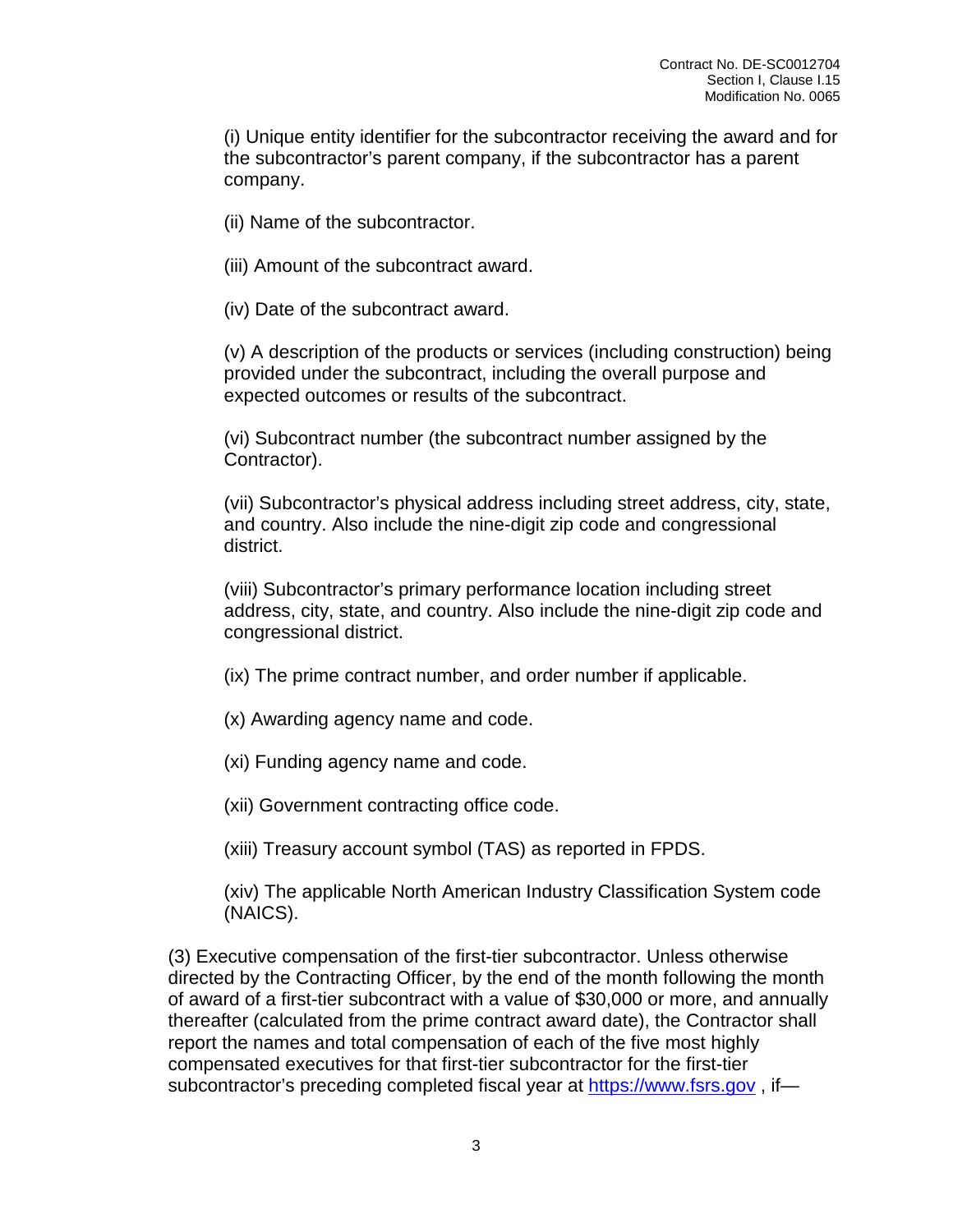(i) In the subcontractor's preceding fiscal year, the subcontractor received—

> (A) 80 percent or more of its annual gross revenues from Federal contracts (and subcontracts), loans, grants (and subgrants), cooperative agreements, and other forms of Federal financial assistance; and

(B) \$25,000,000 or more in annual gross revenues from Federal contracts (and subcontracts), loans, grants (and subgrants), cooperative agreements and other forms of Federal financial assistance; and

(ii) The public does not have access to information about the compensation of the executives through periodic reports filed under section 13(a) or 15(d) of the Securities Exchange Act of 1934 (15 U.S.C. 78m(a), 78o(d)) or section 6104 of the Internal Revenue Code of 1986. (To determine if the public has access to the compensation information, see the U.S. Security and Exchange Commission total compensation filings at [http://www.sec.gov/answers/execomp.htm.](http://www.sec.gov/answers/execomp.htm))

(e) The Contractor shall not split or break down first-tier subcontract awards to a value less than \$30,000 to avoid the reporting requirements in paragraph (d) of this clause.

(f) The Contractor is required to report information on a first-tier subcontract covered by paragraph (d) when the subcontract is awarded. Continued reporting on the same subcontract is not required unless one of the reported data elements changes during the performance of the subcontract. The Contractor is not required to make further reports after the first-tier subcontract expires.

(g)

(1) If the Contractor in the previous tax year had gross income, from all sources, under \$300,000, the Contractor is exempt from the requirement to report subcontractor awards.

(2) If a subcontractor in the previous tax year had gross income from all sources under \$300,000, the Contractor does not need to report awards for that subcontractor

(h) The FSRS database at [http://www.fsrs.gov](http://www.fsrs.gov/) will be prepopulated with some information from SAM and FPDS databases. If FPDS information is incorrect, the contractor should notify the contracting officer. If the SAM database information is incorrect, the contractor is responsible for correcting this information.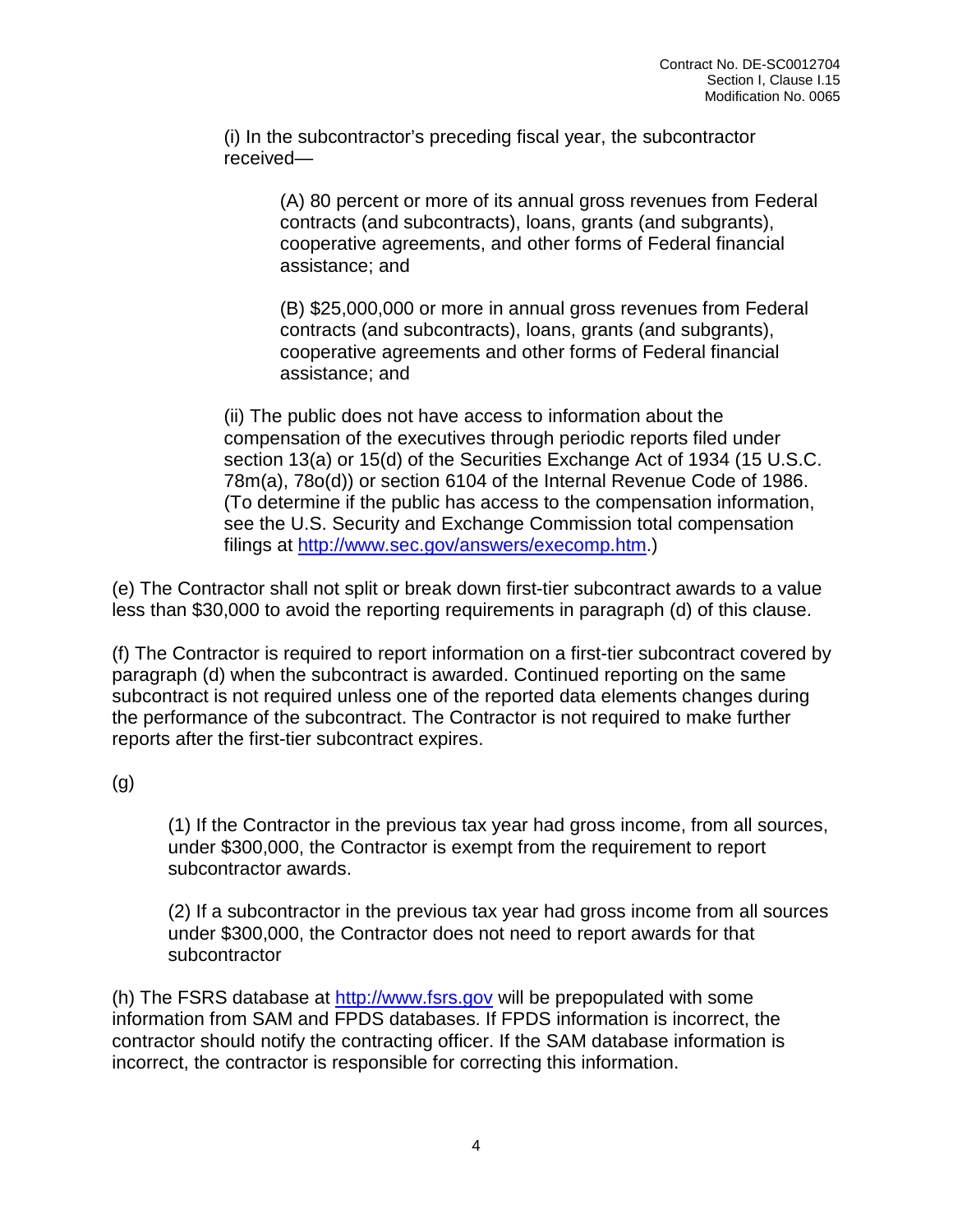### **CLAUSE I.17 – FAR 52.204-13 – SYSTEM FOR AWARD MANAGEMENT MAINTENANCE (OCT 2016)**

(a) *Definition.* As used in this clause--

"Electronic Funds Transfer (EFT) indicator" means a four-character suffix to the unique entity identifier. The suffix is assigned at the discretion of the commercial, nonprofit, or Government entity to establish additional System for Award Management (SAM) records for identifying alternative EFT accounts (see subpart 32.11) for the same entity.

"Registered in the System for Award Management (SAM) database" means that—

(1) The Contractor has entered all mandatory information, including the unique entity identifier and the EFT indicator (if applicable), the Commercial and Government Entity (CAGE) code, as well as data required by the Federal Funding Accountability and Transparency Act of 2006 (see subpart 4.14), into the SAM database;

(2) The Contractor has completed the Core, Assertions, Representations and Certifications, and Points of Contact sections of the registration in the SAM database;

(3) The Government has validated all mandatory data fields, to include validation of the Taxpayer Identification Number (TIN) with the Internal Revenue Service (IRS). The Contractor will be required to provide consent for TIN validation to the Government as a part of the SAM registration process; and

(4) The Government has marked the record "Active".

"System for Award Management (SAM)" means the primary Government repository for prospective Federal awardee and Federal awardee information and the centralized Government system for certain contracting, grants, and other assistance-related processes. It includes—

(1) Data collected from prospective Federal awardees required for the conduct of business with the Government;

(2) Prospective contractor-submitted annual representations and certifications in accordance with FAR subpart 4.12; and

(3) Identification of those parties excluded from receiving Federal contracts, certain subcontracts, and certain types of Federal financial and non-financial assistance and benefits.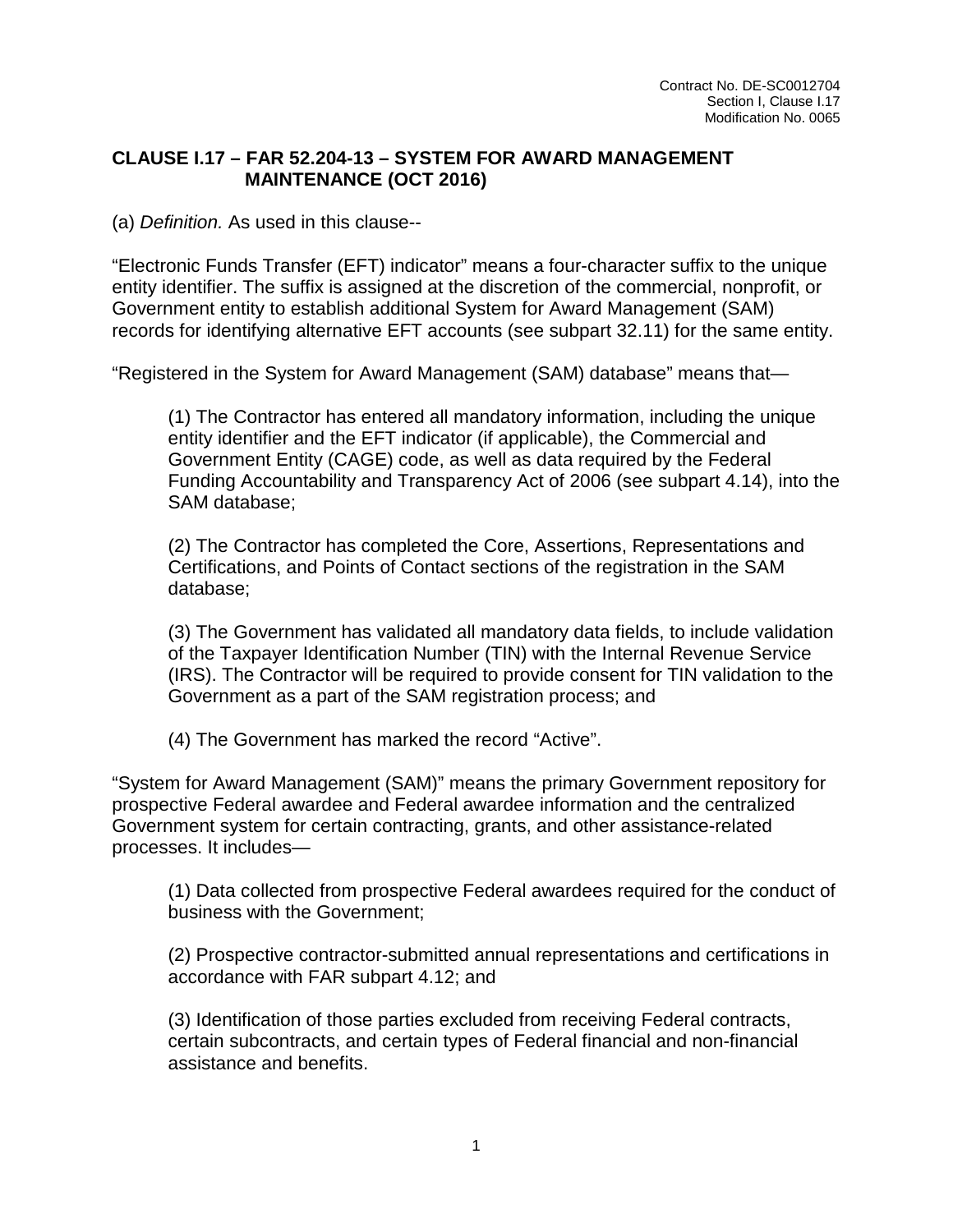"Unique entity identifier" means a number or other identifier used to identify a specific commercial, nonprofit, or Government entity. See [www.sam.gov](http://www.sam.gov/) for the designated entity for establishing unique entity identifiers.

(b) The Contractor is responsible for the accuracy and completeness of the data within the SAM database, and for any liability resulting from the Government's reliance on inaccurate or incomplete data. To remain registered in the SAM database after the initial registration, the Contractor is required to review and update on an annual basis, from the date of initial registration or subsequent updates, its information in the SAM database to ensure it is current, accurate and complete. Updating information in the SAM does not alter the terms and conditions of this contract and is not a substitute for a properly executed contractual document.

(c)

(1)

(i) If a Contractor has legally changed its business name, doing business as name, or division name (whichever is shown on the contract), or has transferred the assets used in performing the contract, but has not completed the necessary requirements regarding novation and change-ofname agreements in subpart 42.12, the Contractor shall provide the responsible Contracting Officer a minimum of one business day's written notification of its intention to—

(A) Change the name in the SAM database;

(B) Comply with the requirements of subpart 42.12 of the FAR; and

(C) Agree in writing to the timeline and procedures specified by the responsible Contracting Officer. The Contractor shall provide with the notification sufficient documentation to support the legally changed name.

(ii) If the Contractor fails to comply with the requirements of paragraph (c)(1)(i) of this clause, or fails to perform the agreement at paragraph (c)(1)(i)(C) of this clause, and, in the absence of a properly executed novation or change-of-name agreement, the SAM information that shows the Contractor to be other than the Contractor indicated in the contract will be considered to be incorrect information within the meaning of the "Suspension of Payment" paragraph of the electronic funds transfer (EFT) clause of this contract.

(2) The Contractor shall not change the name or address for EFT payments or manual payments, as appropriate, in the SAM record to reflect an assignee for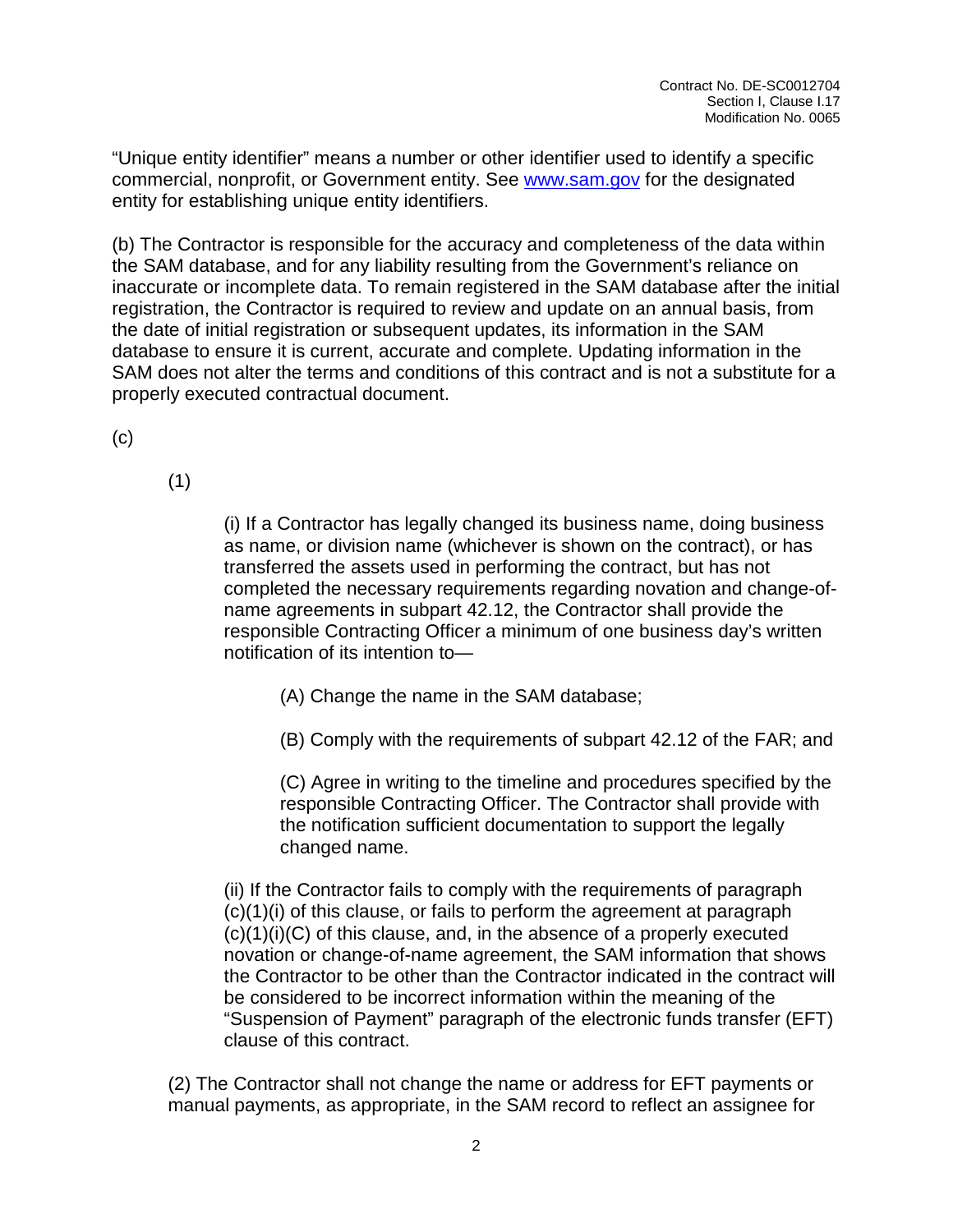the purpose of assignment of claims (see FAR subpart 32.8, Assignment of Claims). Assignees shall be separately registered in the SAM. Information provided to the Contractor's SAM record that indicates payments, including those made by EFT, to an ultimate recipient other than that Contractor will be considered to be incorrect information within the meaning of the "Suspension of Payment" paragraph of the EFT clause of this contract.

(3) The Contractor shall ensure that the unique entity identifier is maintained with the entity designated at [www.sam.gov](http://www.sam.gov/) for establishment of the unique entity identifier throughout the life of the contract. The Contractor shall communicate any change to the unique entity identifier to the Contracting Officer within 30 days after the change, so an appropriate modification can be issued to update the data on the contract. A change in the unique entity identifier does not necessarily require a novation be accomplished.

(d) Contractors may obtain additional information on registration and annual confirmation requirements at [https://www.acquisition.gov.](https://www.acquisition.gov/)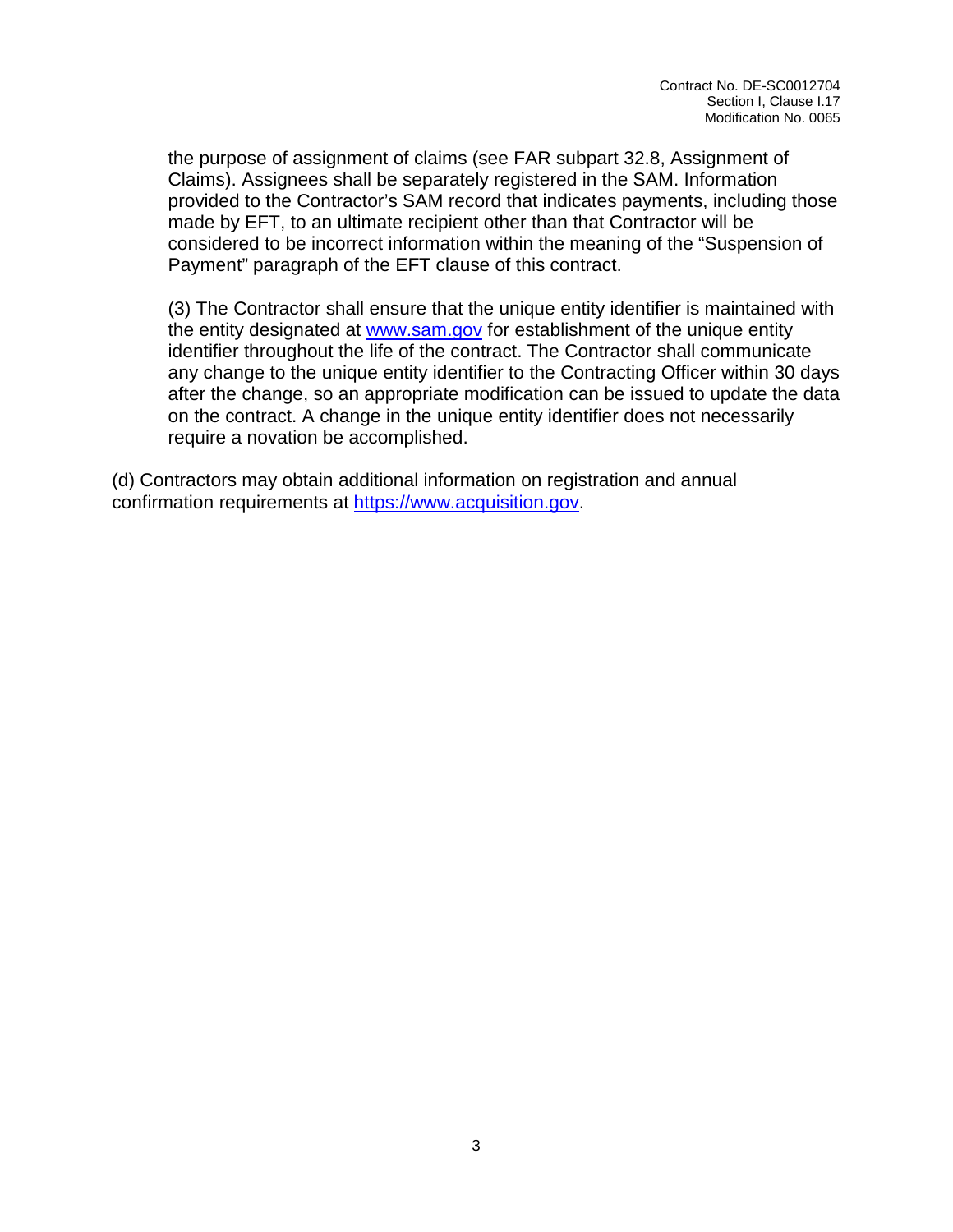### **CLAUSE I.32 – FAR 52.219-8 - UTILIZATION OF SMALL BUSINESS CONCERNS (NOV 2016)**

(a) *Definitions.* As used in this contract--

"HUBZone small business concern" means a small business concern, certified by the Small Business Administration, that appears on the List of Qualified HUBZone Small Business Concerns maintained by the Small Business Administration.

"Service-disabled veteran-owned small business concern"—

(1) Means a small business concern—

(i) Not less than 51 percent of which is owned by one or more servicedisabled veterans or, in the case of any publicly owned business, not less than 51 percent of the stock of which is owned by one or more servicedisabled veterans; and

(ii) The management and daily business operations of which are controlled by one or more service-disabled veterans or, in the case of a servicedisabled veteran with permanent and severe disability, the spouse or permanent caregiver of such veteran.

(2) "Service-disabled veteran" means a veteran, as defined in 38 U.S.C. 101(2), with a disability that is service-connected, as defined in 38 U.S.C. 101(16).

"Small business concern" means a small business as defined pursuant to Section 3 of the Small Business Act and relevant regulations promulgated pursuant thereto.

"Small disadvantaged business concern, consistent with 13 CFR 124.1002," means a small business concern under the size standard applicable to the acquisition, that--

(1) Is at least 51 percent unconditionally and directly owned (as defined at 13 CFR 124.105) by--

(i) One or more socially disadvantaged (as defined at 13 CFR 124.103) and economically disadvantaged (as defined at 13 CFR 124.104) individuals who are citizens of the United States; and

(ii) Each individual claiming economic disadvantage has a net worth not exceeding \$750,000 after taking into account the applicable exclusions set forth at 13 CFR 124.104(c)(2); and

(2) The management and daily business operations of which are controlled (as defined at 13.CFR 124.106) by individuals, who meet the criteria in paragraphs (1)(i) and (ii) of this definition.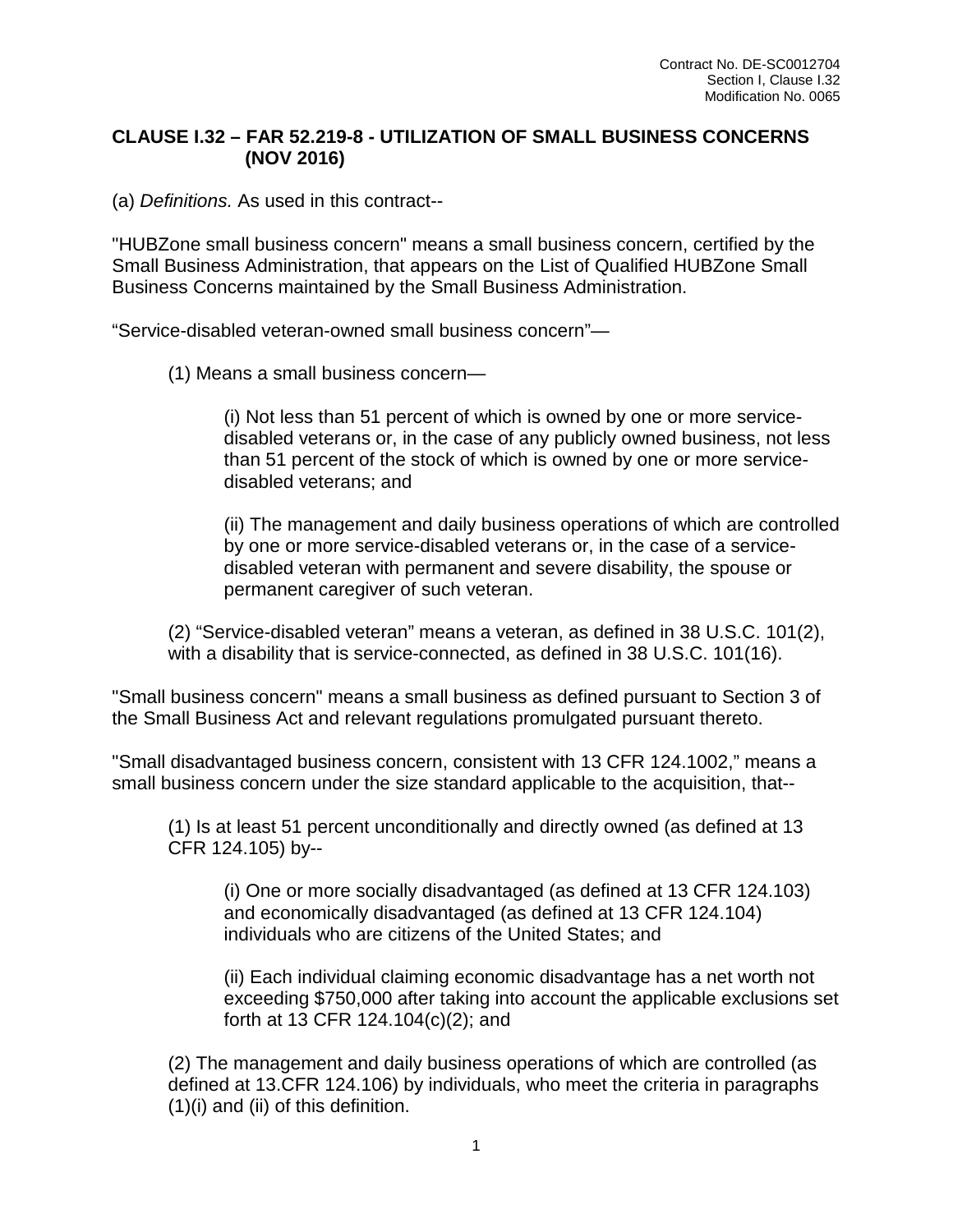"Veteran-owned small business concern" means a small business concern—

(1) Not less than 51 percent of which is owned by one or more veterans (as defined at 38 U.S.C. 101(2)) or, in the case of any publicly owned business, not less than 51 percent of the stock of which is owned by one or more veterans; and

(2) The management and daily business operations of which are controlled by one or more veterans.

"Women-owned small business concern" means a small business concern--

(1) That is at least 51 percent owned by one or more women, or, in the case of any publicly owned business, at least 51 percent of the stock of which is owned by one or more women; and

(2) Whose management and daily business operations are controlled by one or more women**.**

(b) It is the policy of the United States that small business concerns, veteran-owned small business concerns, service-disabled veteran-owned small business concerns, HUBZone small business concerns, small disadvantaged business concerns, and women-owned small business concerns shall have the maximum practicable opportunity to participate in performing contracts let by any Federal agency, including contracts and subcontracts for subsystems, assemblies, components, and related services for major systems. It is further the policy of the United States that its prime contractors establish procedures to ensure the timely payment of amounts due pursuant to the terms of their subcontracts with small business concerns, veteran-owned small business concerns, service-disabled veteran-owned small business concerns, HUBZone small business concerns, small disadvantaged business concerns, and women-owned small business concerns.

(c) The Contractor hereby agrees to carry out this policy in the awarding of subcontracts to the fullest extent consistent with efficient contract performance. The Contractor further agrees to cooperate in any studies or surveys as may be conducted by the United States Small Business Administration or the awarding agency of the United States as may be necessary to determine the extent of the Contractor's compliance with this clause.

(d)

(1) The Contractor may accept a subcontractor's written representations of its size and socioeconomic status as a small business, small disadvantaged, business, veteran-owned small business, service-disabled veteran-owned small business, or a women-owned small business if the subcontractor represents that the size and socioeconomic status representations with its offer are current, accurate, and complete as of the date of the offer for the subcontract.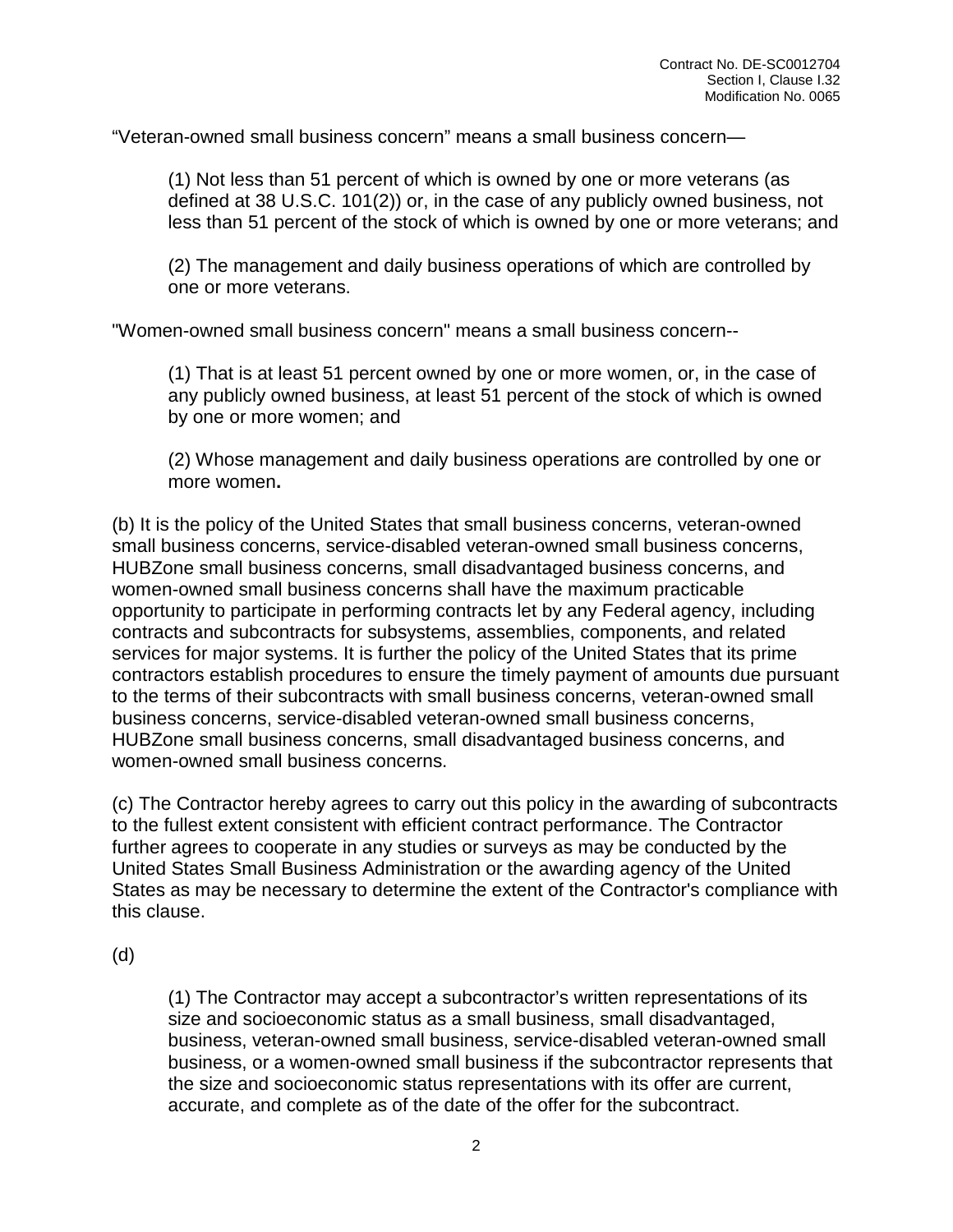(2) The Contractor may accept a subcontractor's representations of its size and socioeconomic status as a small business, small disadvantaged business, veteran-owned small business, service-disabled veteran-owned small business, or a women-owned small business in the System for Award Management (SAM) if--

(i) The subcontractor is registered in SAM; and

(ii) The subcontractor represents that the size and socioeconomic status representations made in SAM are current, accurate and complete as of the date of the offer for the subcontract.

(3) The Contractor may not require the use of SAM for the purposes of representing size or socioeconomic status in connection with a subcontract.

(4) In accordance with 13 CFR 121.411, 124.1015, 125.29, 126.900, and 127.700, a contractor acting in good faith is not liable for misrepresentations made by its subcontractors regarding the subcontractor's size or socioeconomic status.

(5) The Contractor shall confirm that a subcontractor representing itself as a HUBZone small business concern is certified by SBA as a HUBZone small business concern by accessing the System for Award Management database or by contacting the SBA. Options for contacting the SBA include—

(i) HUBZone small business database search application Web page at [http://dsbs.sba.gov/dsbs/search/dsp\\_searchhubzone.cfm](http://dsbs.sba.gov/dsbs/search/dsp_searchhubzone.cfm) ; or<http://www.sba.gov/hubzone> ;

(ii) In writing to the Director/HUB, U.S. Small Business Administration, 409  $3<sup>rd</sup>$  Street, SW., Washington DC 20416; or

(iii) The SBA HUBZone Help Desk at [hubzone@sba.gov.](mailto:hubzone@sba.gov)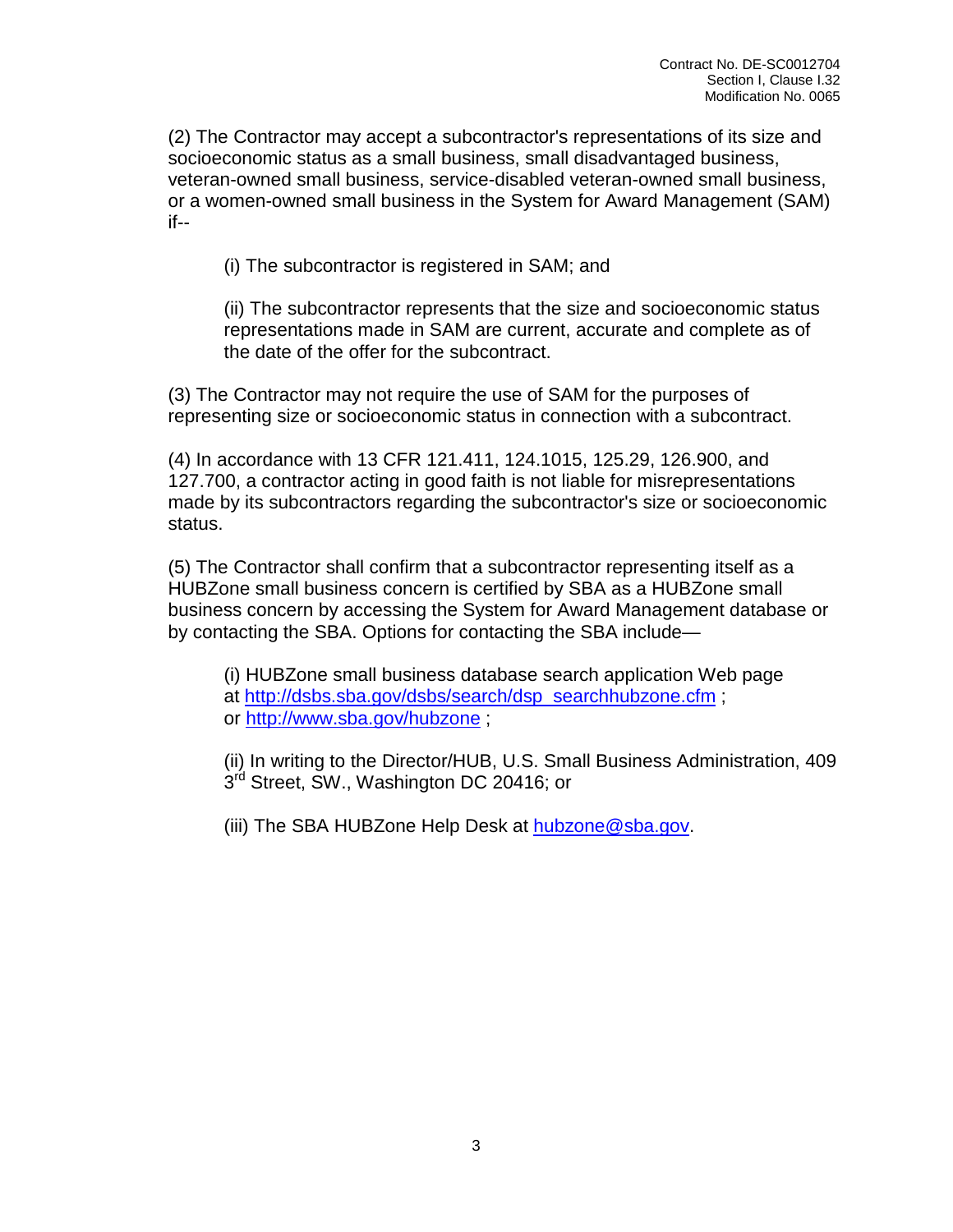### **CLAUSE I.116 – DEAR 952.250-70 – NUCLEAR HAZARDS INDEMNITY AGREEMENT (AUG 2012) (AL-2012-10) (AUG 2016)**

- (a) Authority. This clause is incorporated into this contract pursuant to the authority contained in subsection 170d. of the Atomic Energy Act of 1954, as amended (hereinafter called the Act.)
- (b) Definitions. The definitions set out in the Act shall apply to this clause.
- (c) Financial protection. Except as hereafter permitted or required in writing by DOE, the Contractor will not be required to provide or maintain, and will not provide or maintain at Government expense, any form of financial protection to cover public liability, as described in paragraph (d)(2) below. DOE may, however, at any time require in writing that the Contractor provide and maintain financial protection of such a type and in such amount as DOE shall determine to be appropriate to cover such public liability, provided that the costs of such financial protection are reimbursed to the Contractor by DOE.

(d)

- (1) Indemnification. To the extent that the Contractor and other persons indemnified are not compensated by any financial protection permitted or required by DOE, DOE will indemnify the Contractor and other persons indemnified against (i) claims for public liability as described in subparagraph (d)(2) of this clause; and (ii) such legal costs of the Contractor and other persons indemnified as are approved by DOE, provided that DOE's liability, including such legal costs, shall not exceed the amount set forth in section 170e.(1)(B) of the Act in the aggregate for each nuclear incident or precautionary evacuation occurring within the United States or \$500 million in the aggregate for each nuclear incident occurring outside the United States, irrespective of the number of persons indemnified in connection with this contract.
- (2) The public liability referred to in subparagraph  $(d)(1)$  of this clause is public liability as defined in the Act which (i) arises out of or in connection with the activities under this contract, including transportation; and (ii) arises out of or results from a nuclear incident or precautionary evacuation, as those terms are defined in the Act.

(e)

- (1) Waiver of Defenses. In the event of a nuclear incident, as defined in the Act, arising out of nuclear waste activities, as defined in the Act, the Contractor, on behalf of itself and other persons indemnified, agrees to waive any issue or defense as to charitable or governmental immunity.
- (2) In the event of an extraordinary nuclear occurrence which—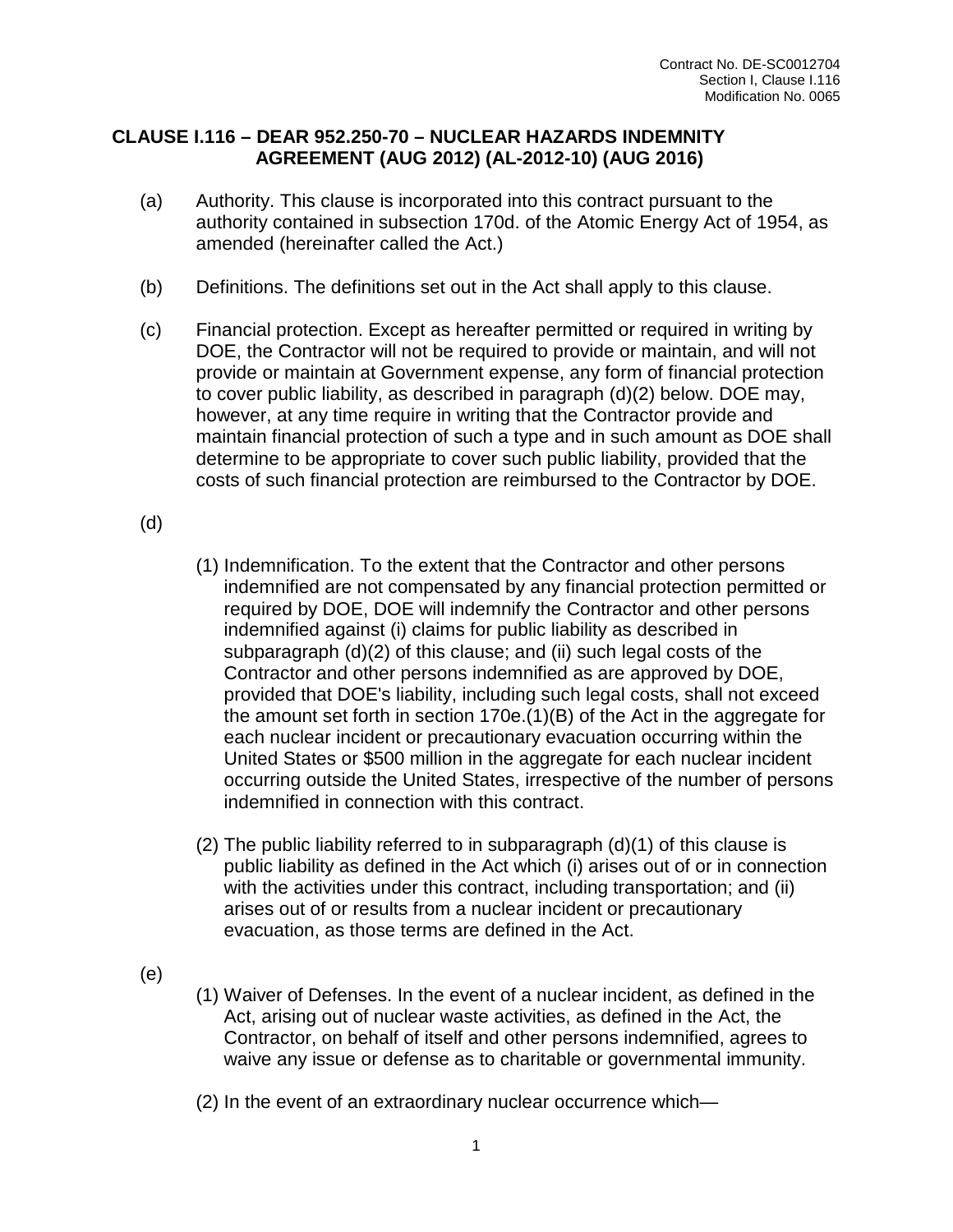- (i) Arises out of, results from, or occurs in the course of the construction, possession, or operation of a production or utilization facility; or
- (ii) Arises out of, results from, or occurs in the course of transportation of source material, by-product material, or special nuclear material to or from a production or utilization facility; or
- (iii) Arises out of or results from the possession, operation, or use by the Contractor or a subcontractor of a device utilizing special nuclear material or by-product material, during the course of the contract activity; or
- (iv) Arises out of, results from, or occurs in the course of nuclear waste activities, the Contractor, on behalf of itself and other persons indemnified, agrees to waive:
	- (A) Any issue or defense as to the conduct of the claimant (including the conduct of persons through whom the claimant derives its cause of action) or fault of persons indemnified, including, but not limited to—
		- 1. Negligence;
		- 2. Contributory negligence;
		- 3. Assumption of risk; or
		- 4. Unforeseeable intervening causes, whether involving the conduct of a third person or an act of God;
	- (B) Any issue or defense as to charitable or governmental immunity; and
	- (C)Any issue or defense based on any statute of limitations, if suit is instituted within 3 years from the date on which the claimant first knew, or reasonably could have known, of his injury or change and the cause thereof. The waiver of any such issue or defense shall be effective regardless of whether such issue or defense may otherwise be deemed jurisdictional or relating to an element in the cause of action. The waiver shall be judicially enforceable in accordance with its terms by the claimant against the person indemnified.
- (v) The term extraordinary nuclear occurrence means an event which DOE has determined to be an extraordinary nuclear occurrence as defined in the Act. A determination of whether or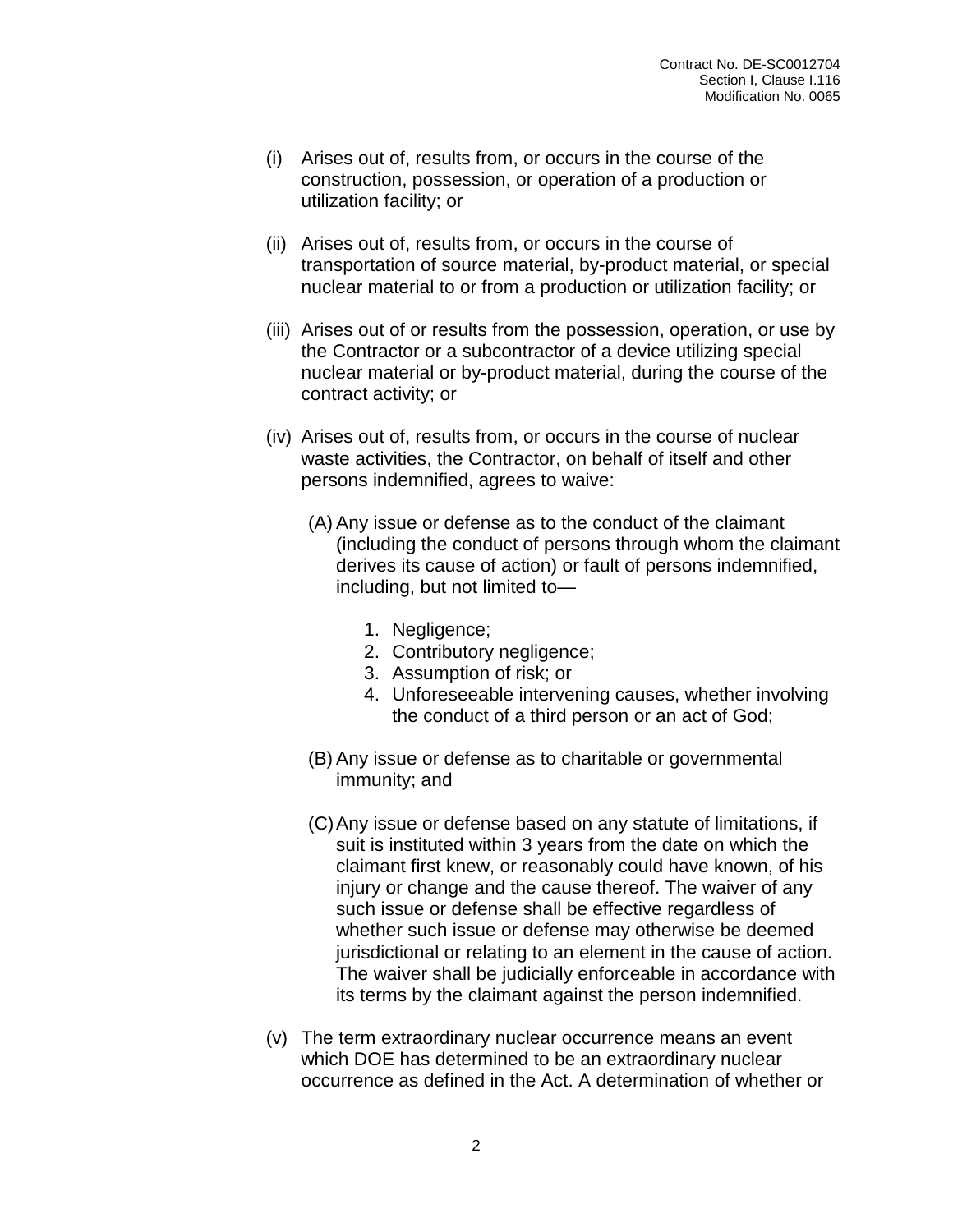not there has been an extraordinary nuclear occurrence will be made in accordance with the procedures in 10 CFR part 840.

(vi) For the purposes of that determination, "offsite" as that term is used in 10 CFR part 840 means away from "the contract location" which phrase means any DOE facility, installation, or site at which contractual activity under this contract is being carried on, and any contractor-owned or controlled facility, installation, or site at which the Contractor is engaged in the performance of contractual activity under this contract.

(3) The waivers set forth above—

- (i) Shall be effective regardless of whether such issue or defense may otherwise be deemed jurisdictional or relating to an element in the cause of action;
- (ii) Shall be judicially enforceable in accordance with its terms by the claimant against the person indemnified;
- (iii) Shall not preclude a defense based upon a failure to take reasonable steps to mitigate damages;
- (iv) Shall not apply to injury or damage to a claimant or to a claimant's property which is intentionally sustained by the claimant or which results from a nuclear incident intentionally and wrongfully caused by the claimant;
- (v) Shall not apply to injury to a claimant who is employed at the site of and in connection with the activity where the extraordinary nuclear occurrence takes place, if benefits therefor are either payable or required to be provided under any workmen's compensation or occupational disease law;
- (vi) Shall not apply to any claim resulting from a nuclear incident occurring outside the United States;
- (vii) Shall be effective only with respect to those obligations set forth in this clause and in insurance policies, contracts or other proof of financial protection; and
- (viii) Shall not apply to, or prejudice the prosecution or defense of, any claim or portion of claim which is not within the protection afforded under (A) the limit of liability provisions under subsection 170e. of the Act, and (B) the terms of this agreement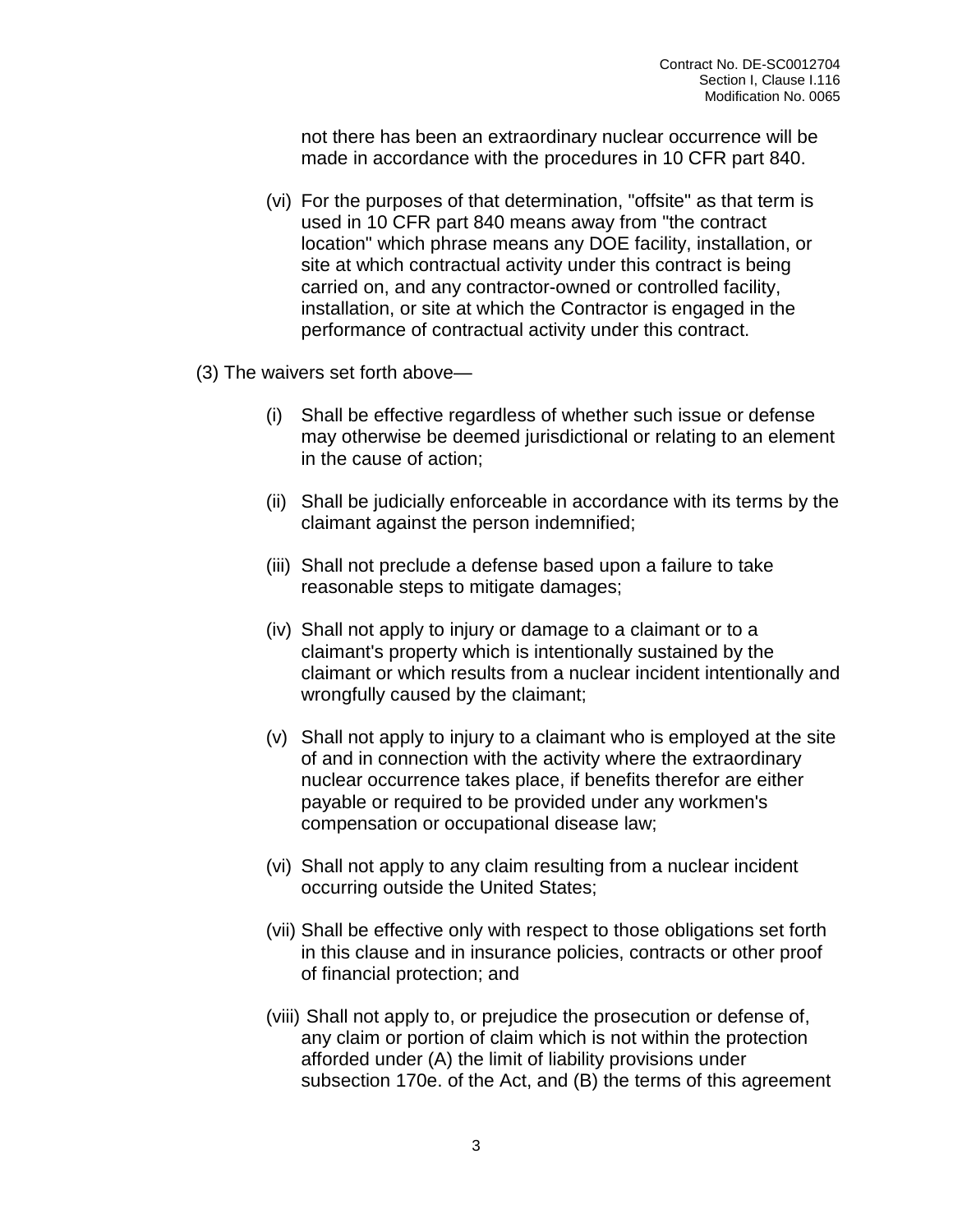and the terms of insurance policies, contracts, or other proof of financial protection.

- (f) Notification and litigation of claims. The Contractor shall give immediate written notice to DOE of any known action or claim filed or made against the Contractor or other person indemnified for public liability as defined in paragraph (d)(2). Except as otherwise directed by DOE, the Contractor shall furnish promptly to DOE, copies of all pertinent papers received by the Contractor or filed with respect to such actions or claims. DOE shall have the right to, and may collaborate with, the Contractor and any other person indemnified in the settlement or defense of any action or claim and shall have the right to (1) require the prior approval of DOE for the payment of any claim that DOE may be required to indemnify hereunder; and (2) appear through the Attorney General on behalf of the Contractor or other person indemnified in any action brought upon any claim that DOE may be required to indemnify hereunder, take charge of such action, and settle or defend any such action. If the settlement or defense of any such action or claim is undertaken by DOE, the Contractor or other person indemnified shall furnish all reasonable assistance in effecting a settlement or asserting a defense.
- (g) Continuity of DOE obligations. The obligations of DOE under this clause shall not be affected by any failure on the part of the Contractor to fulfill its obligation under this contract and shall be unaffected by the death, disability, or termination of existence of the Contractor, or by the completion, termination or expiration of this contract.
- (h) Effect of other clauses. The provisions of this clause shall not be limited in any way by, and shall be interpreted without reference to, any other clause of this contract, including the clause entitled Contract Disputes, provided, however, that this clause shall be subject to the clauses entitled Covenant Against Contingent Fees, and Accounts, records, and inspection, and any provisions that are later added to this contract as required by applicable Federal law, including statutes, executive orders and regulations, to be included in Nuclear Hazards Indemnity Agreements.
- (i) Civil penalties. The Contractor and its subcontractors and suppliers who are indemnified under the provisions of this clause are subject to civil penalties, pursuant to 234A of the Act, for violations of applicable DOE nuclear-safety related rules, regulations, or orders.
- (j) Criminal penalties. Any individual director, officer, or employee of the Contractor or of its subcontractors and suppliers who are indemnified under the provisions of this clause are subject to criminal penalties, pursuant to 223(c) of the Act, for knowing and willful violation of the Atomic Energy Act of 1954, as amended, and applicable DOE nuclear safety-related rules,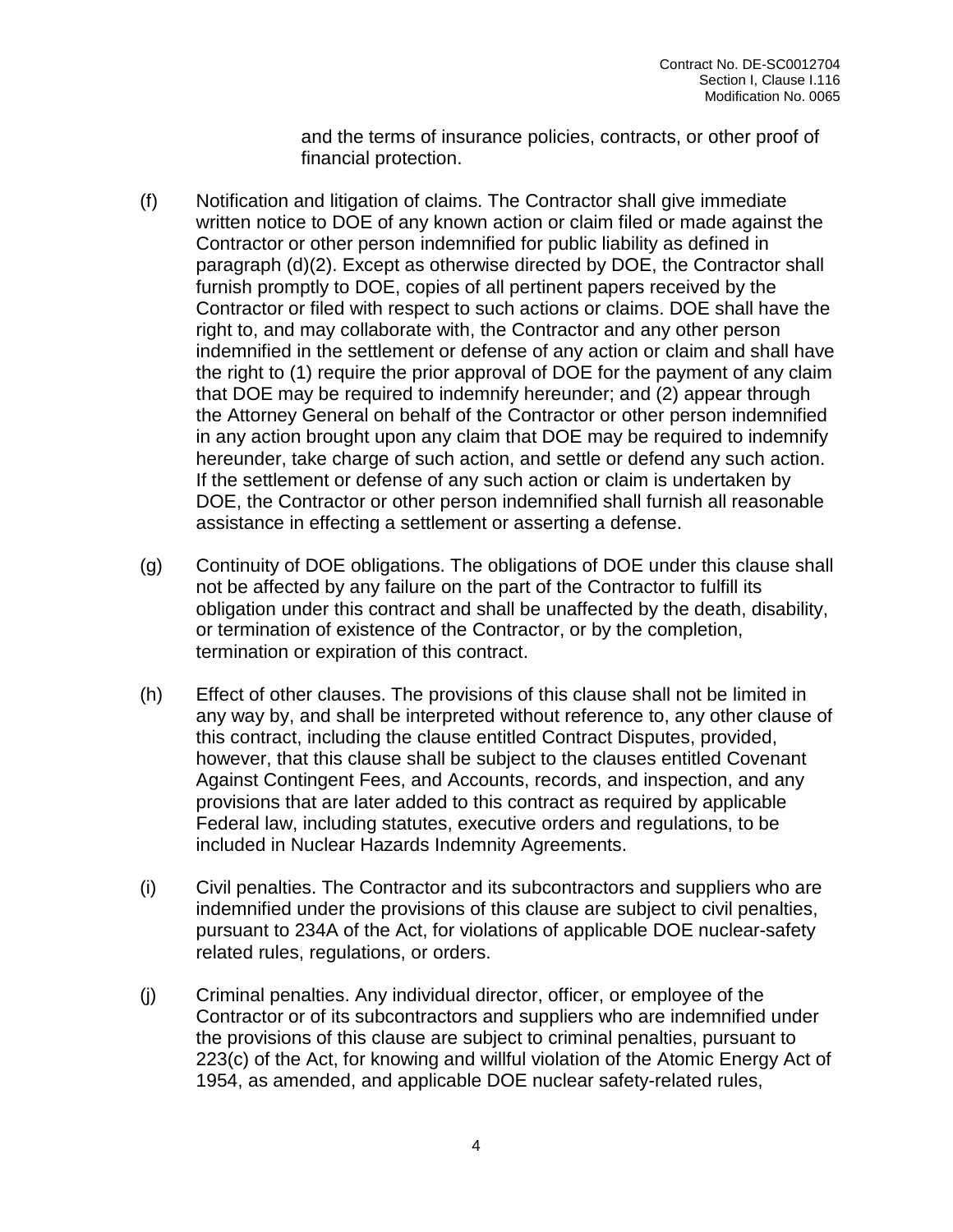regulations or orders which violation results in, or, if undetected, would have resulted in a nuclear incident.

(k) Inclusion in subcontracts. The Contractor shall insert this clause in any subcontract which may involve the risk of public liability, as that term is defined in the Act and further described in paragraph (d)(2) above. However, this clause shall not be included in subcontracts in which the subcontractor is subject to Nuclear Regulatory Commission (NRC) financial protection requirements under section 170b. of the Act or NRC agreements of indemnification under section 170c. or k. of the Act for the activities under the subcontract.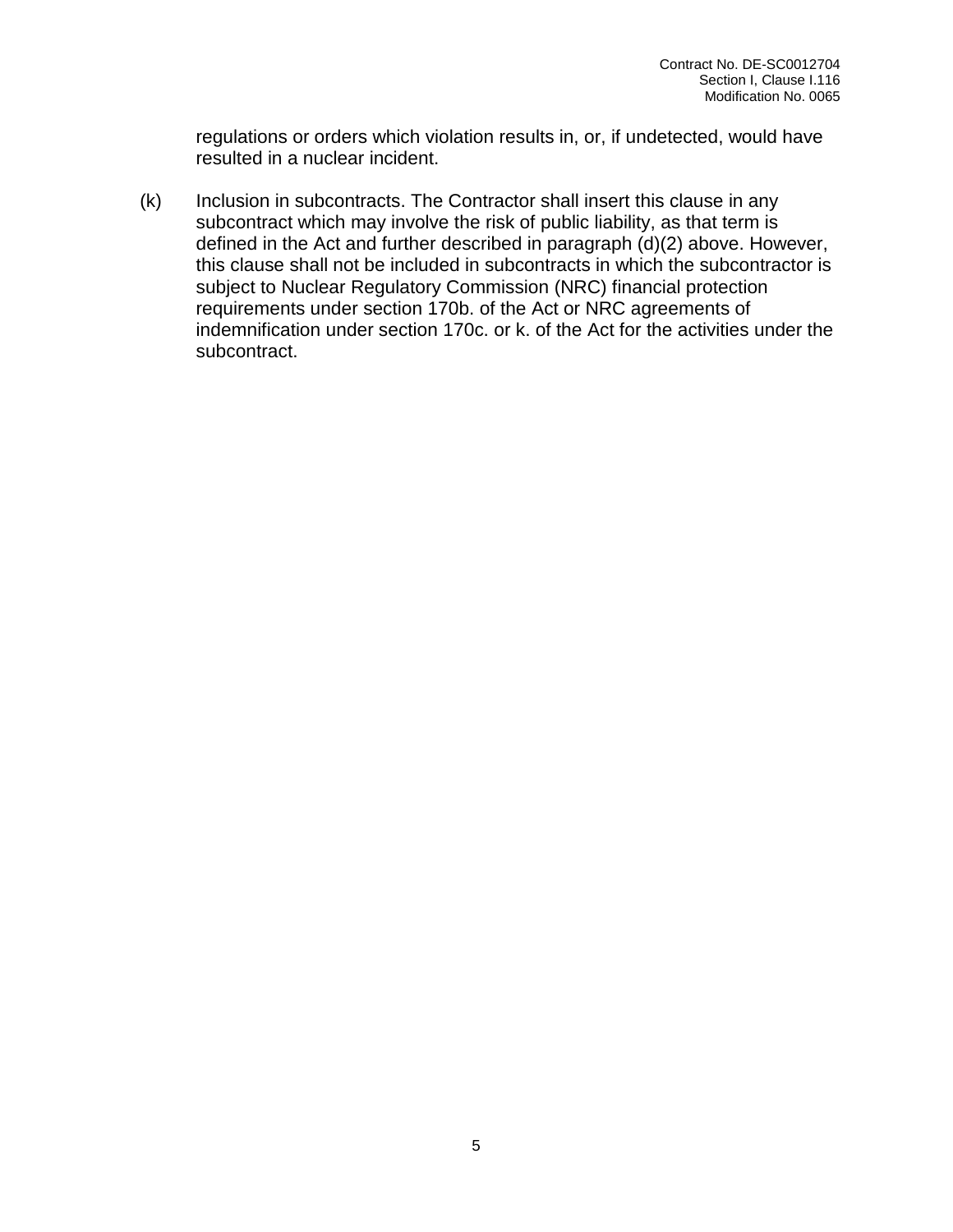#### **CLAUSE I.127 – DEAR 970.5215-3 – CONDITIONAL PAYMENT OF FEE, PROFIT, AND OTHER INCENTIVES – FACILITY MANAGEMENT CONTRACTS (JUL 2016)**

- (a) General.
	- (1) The payment of earned fee, fixed fee, profit, or share of cost savings under this contract is dependent upon—
		- (i) The Contractor's or Contractor employees' compliance with the terms and conditions of this contract relating to environment, safety and health (ES&H), which includes worker safety and health (WS&H), including performance under an approved Integrated Safety Management System (ISMS); and
		- (ii) The Contractor's or Contractor employees' compliance with the terms and conditions of this contract relating to the safeguarding of Restricted Data and other classified information.
	- (2) The ES&H performance requirements of this contract are set forth in its ES&H terms and conditions, including the DOE approved contractor ISMS or similar document. Financial incentives for timely mission accomplishment or cost effectiveness shall never compromise or impede full and effective implementation of the ISMS and full ES&H compliance.
	- (3) The performance requirements of this contract relating to the safeguarding of Restricted Data and other classified information are set forth in the clauses of this contract entitled, "Security" and "Laws, Regulations, and DOE Directives," as well as in other terms and conditions.
	- (4) If the Contractor does not meet the performance requirements of this contract relating to ES&H or to the safeguarding of Restricted Data and other classified information during any performance evaluation period established under the contract pursuant to the clause of this contract entitled, ``Total Available Fee: Base Fee Amount and Performance Fee Amount,'' otherwise earned fee, fixed fee, profit or share of cost savings may be unilaterally reduced by the contracting officer.
- (b) Reduction Amount.
	- (1) The amount of earned fee, fixed fee, profit, or share of cost savings that may be unilaterally reduced will be determined by the severity of the performance failure pursuant to the degrees specified in paragraphs (c) and (d) of this clause.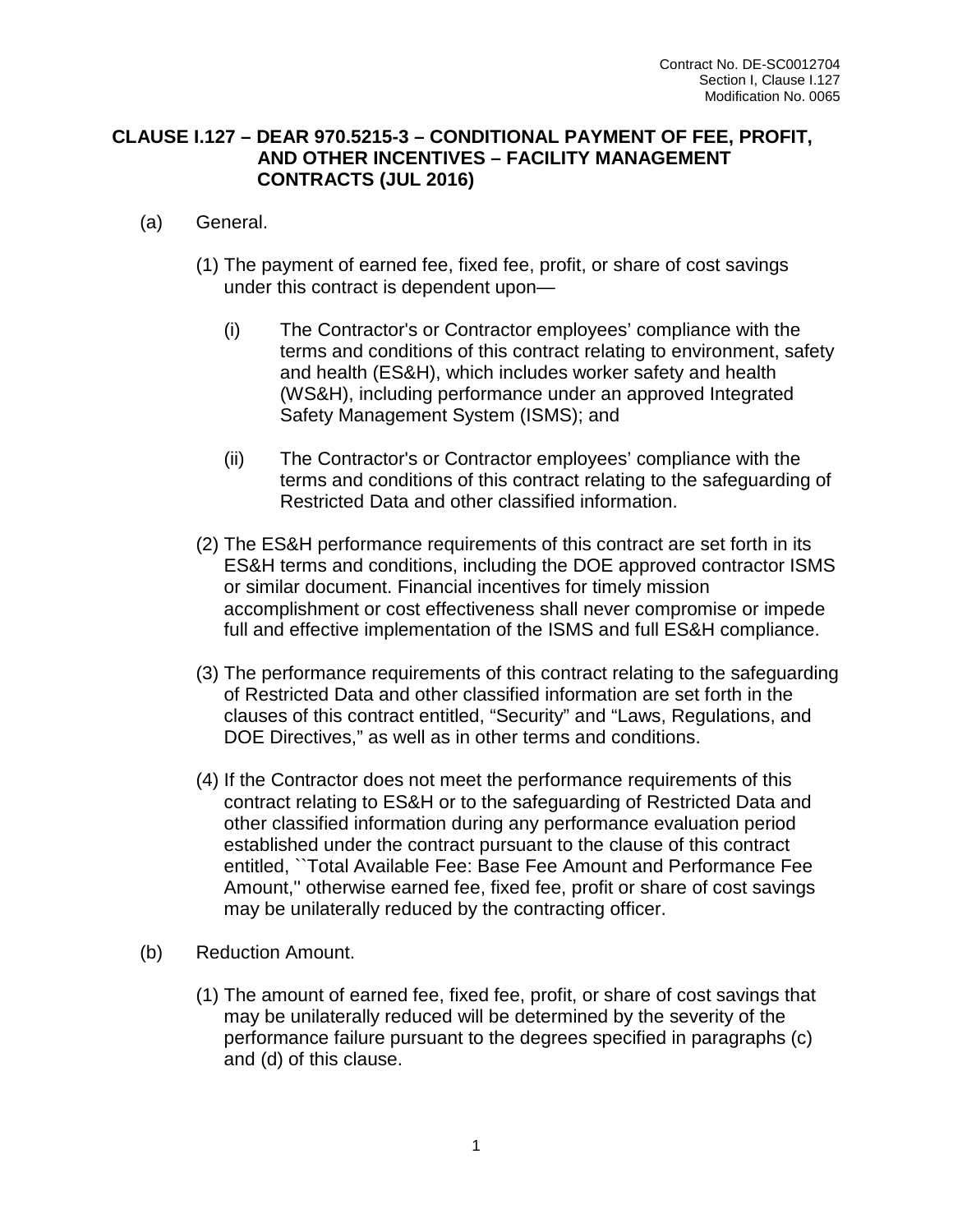- (2) If a reduction of earned fee, fixed fee, profit, or share of cost savings is warranted, unless mitigating factors apply, such reduction shall not be less than 26% nor greater than 100% of the amount of earned fee, fixed fee, profit, or the Contractor's share of cost savings for a first degree performance failure, not less than 11% nor greater than 25% for a second degree performance failure, and up to 10% for a third degree performance failure.
- (3) In determining the amount of the reduction and the applicability of mitigating factors, the contracting officer must consider the Contractor's overall performance in meeting the ES&H or security requirements of the contract. Such consideration must include performance against any site specific performance criteria/requirements that provide additional definition, guidance for the amount of reduction, or guidance for the applicability of mitigating factors. In all cases, the contracting officer must consider mitigating factors that may warrant a reduction below the applicable range (see 48 CFR 970.1504-1-2). The mitigating factors include, but are not limited to, the following  $((v), (vi), (vii)$  and  $(viii)$  apply to ES&H only).
	- (i) Degree of control the Contractor had over the event or incident.
	- (ii) Efforts the Contractor had made to anticipate and mitigate the possibility of the event in advance.
	- (iii) Contractor self-identification and response to the event to mitigate impacts and recurrence.
	- (iv) General status (trend and absolute performance) of: ES&H and compliance in related areas; or of safeguarding Restricted Data and other classified information and compliance in related areas.
	- (v) Contractor demonstration to the Contracting Officer's satisfaction that the principles of industrial ES&H standards are routinely practiced (e.g., Voluntary Protection Program, ISO 14000).
	- (vi) Event caused by "Good Samaritan" act by the Contractor (e.g., offsite emergency response).
	- (vii) Contractor demonstration that a performance measurement system is routinely used to improve and maintain ES&H performance (including effective resource allocation) and to support DOE corporate decision-making (e.g., policy, ES&H programs).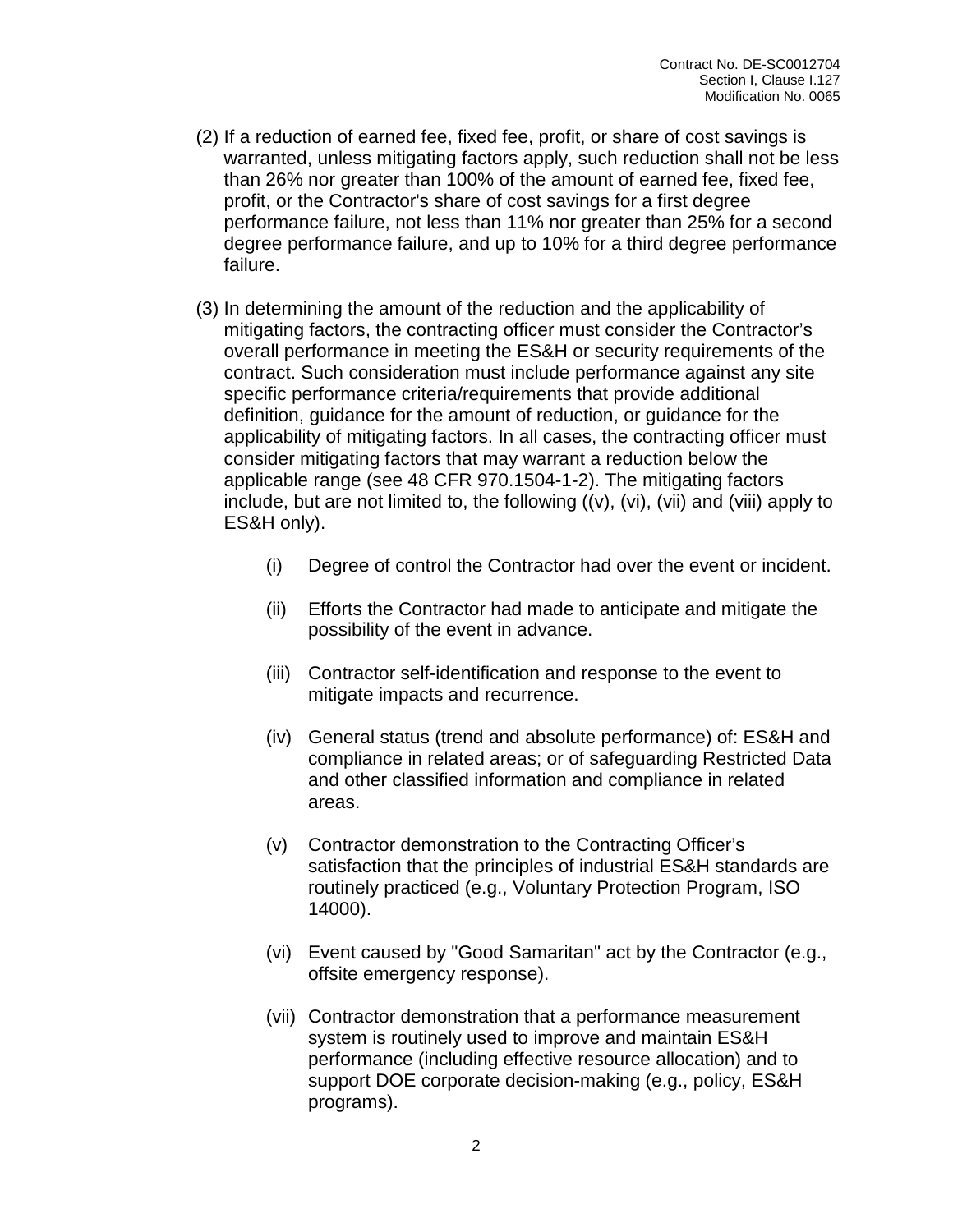- (viii) Contractor demonstration that an Operating Experience and Feedback Program is functioning that demonstrably affects continuous improvement in ES&H by use of lessons-learned and best practices inter- and intra-DOE sites.
- (4)
- (i) The amount of fee, fixed fee, profit, or share of cost savings that is otherwise earned by a contractor during an evaluation period may be reduced in accordance with this clause if it is determined that a performance failure warranting a reduction under this clause occurs within the evaluation period.
- (ii) The amount of reduction under this clause, in combination with any reduction made under any other clause in the contract, shall not exceed the amount of fee, fixed fee, profit, or the Contractor's share of cost savings that is otherwise earned during the evaluation period.
- (iii) For the purposes of this clause, earned fee, fixed fee, profit, or share of cost savings for the evaluation period shall mean the amount determined by the Contracting Officer or fee determination official as otherwise payable based on the Contractor's performance during the evaluation period. Where the contract provides for financial incentives that extend beyond a single evaluation period, this amount shall also include: any provisional amounts determined otherwise payable in the evaluation period; and, if provisional payments are not provided for, the allocable amount of any incentive determined otherwise payable at the conclusion of a subsequent evaluation period. The allocable amount shall be the total amount of the earned incentive divided by the number of evaluation periods over which it was earned.
- (iv) The Government will effect the reduction as soon as practicable after the end of the evaluation period in which the performance failure occurs. If the Government is not aware of the failure, it will effect the reduction as soon as practical after becoming aware. For any portion of the reduction requiring an allocation the Government will effect the reduction at the end of the evaluation period in which it determines the total amount earned under the incentive. If at any time a reduction causes the sum of the payments the Contractor has received for fee, fixed fee, profit, or share of cost savings to exceed the sum of fee, fixed fee, profit, or share of cost savings the Contractor has earned (provisionally or otherwise), the Contractor shall immediately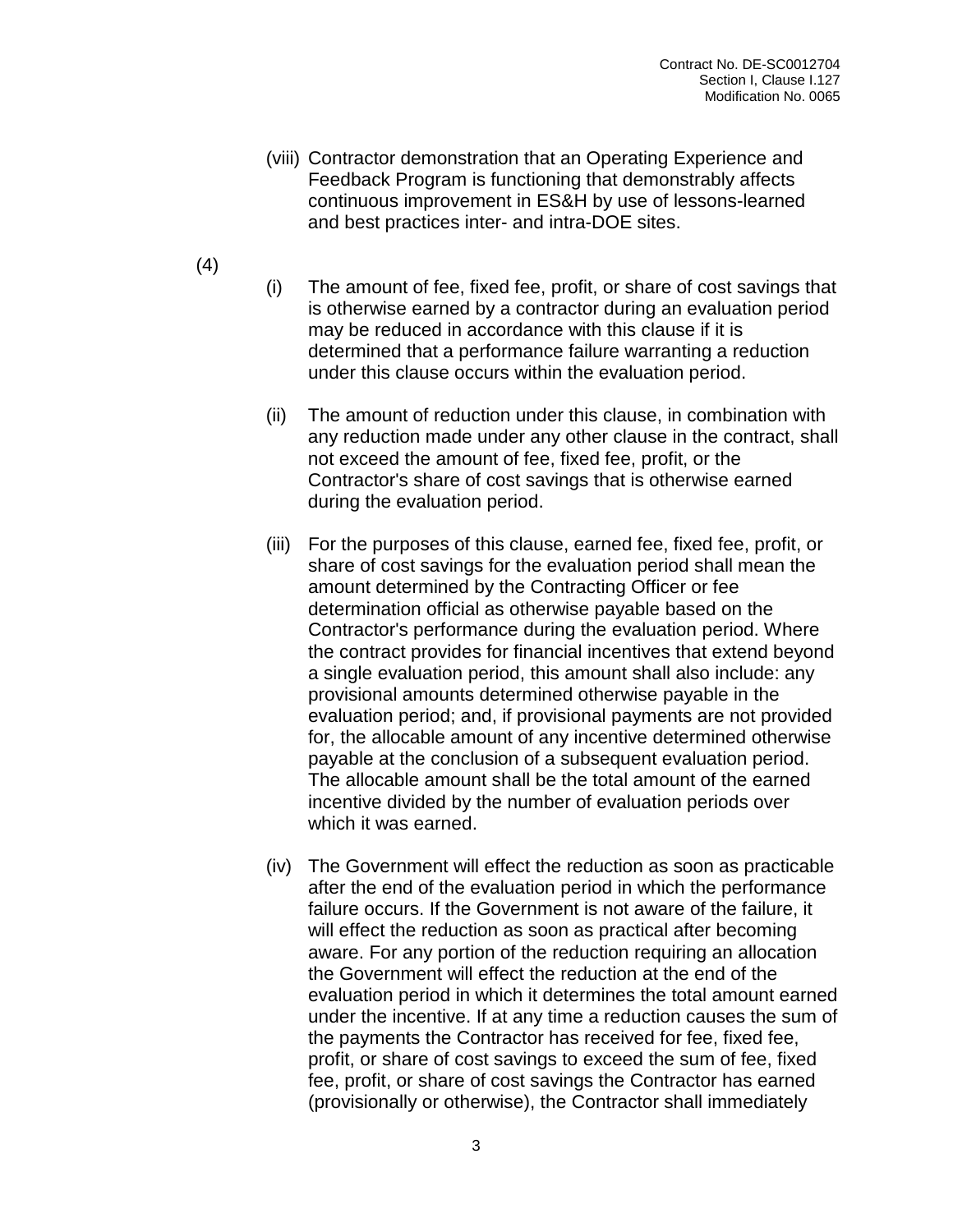return the excess to the Government. (What the Contractor "has earned" reflects any reduction made under this or any other clause of the contract.)

- (v) At the end of the contract—
	- (A) The Government will pay the Contractor the amount by which the sum of fee, fixed fee, profit, or share of cost savings the Contractor has earned exceeds the sum of the payments the Contractor has received; or
	- (B) The Contractor shall return to the Government the amount by which the sum of the payments the Contractor has received exceeds the sum of fee, fixed fee, profit, or share of cost savings the Contractor has earned. (What the Contractor "has earned'' reflects any reduction made under this or any other clause of the contract.)
- (c) Environment, Safety and Health (ES&H). Performance failures occur if the Contractor does not comply with the contract's ES&H terms and conditions, including the DOE approved Contractor ISMS. The degrees of performance failure under which reductions of earned or fixed fee, profit, or share of cost savings will be determined are:
	- (1) First Degree: Performance failures that are most adverse to ES&H. Failure to develop and obtain required DOE approval of an ISMS is considered first degree. The Government will perform necessary review of the ISMS in a timely manner and will not unreasonably withhold approval of the Contractor's ISMS. The following performance failures or performance failures of similar import will be considered first degree.
		- (i) Type A accident (defined in DOE Order 225.1B, or successor version).
		- (ii) Two Second Degree performance failures during an evaluation period.
	- (2) Second Degree: Performance failures that are significantly adverse to ES&H. They include failures to comply with an approved ISMS that result in an actual injury, exposure, or exceedence that occurred or nearly occurred but had minor practical long-term health consequences. They also include breakdowns of the Safety Management System. The following performance failures or performance failures of similar import will be considered second degree:
		- (i) Type B accident (defined in DOE Order 225.1A).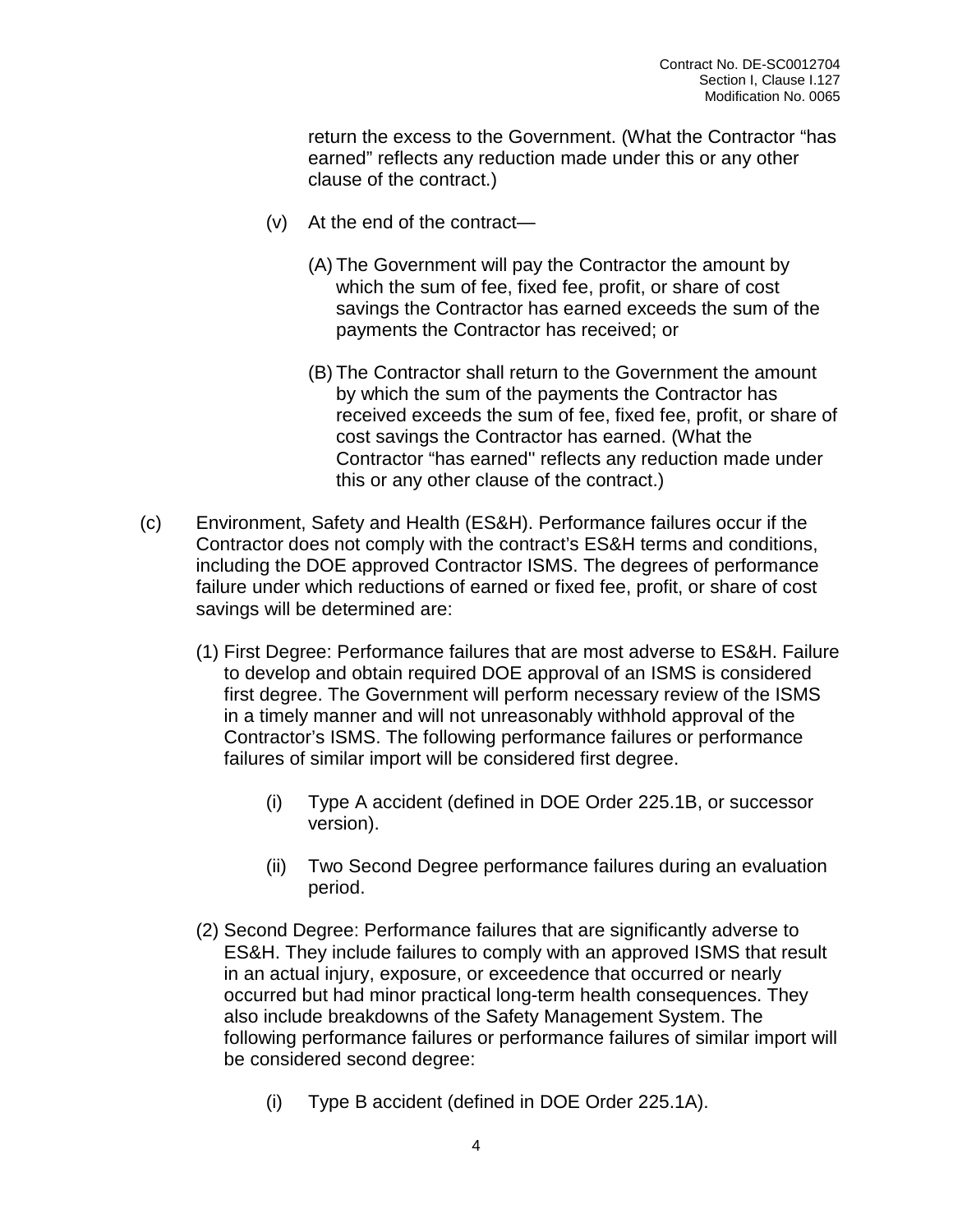- (ii) Non-compliance with an approved ISMS that results in a near miss of a Type A or B accident. A near miss is a situation in which an inappropriate action occurs, or a necessary action is omitted, but does not result in an adverse effect.
- (iii) Failure to mitigate or notify DOE of an imminent danger situation after discovery, where such notification is a requirement of the contract.
- (3) Third Degree: Performance failures that reflect a lack of focus on improving ES&H. They include failures to comply with an approved ISMS that result in potential breakdown of the System. The following performance failures or performance failures of similar import will be considered third degree:
	- (i) Failure to implement effective corrective actions to address deficiencies/non-compliances documented through: external (e.g., Federal) oversight and/or reported per DOE Order 231.1-2 requirements; or internal oversight of DOE Order 440.1A requirements.
	- (ii) Multiple similar non-compliances identified by external (e.g., Federal) oversight that in aggregate indicate a significant programmatic breakdown.
	- (iii) Non-compliances that either have, or may have, significant negative impacts to the worker, the public, or the environment or that indicate a significant programmatic breakdown.
	- (iv) Failure to notify DOE upon discovery of events or conditions where notification is required by the terms and conditions of the contract.
- (d) Safeguarding Restricted Data and Other Classified Information. Performance failures occur if the Contractor does not comply with the terms and conditions of this contract relating to the safeguarding of Restricted Data and other classified information. The degrees of performance failure under which reductions of fee, profit, or share of cost savings will be determined are as follows:
	- (1) First Degree: Performance failures that have been determined, in accordance with applicable law, DOE regulation, or directive, to have resulted in, or that can reasonably be expected to result in, exceptionally grave damage to the national security. The following are examples of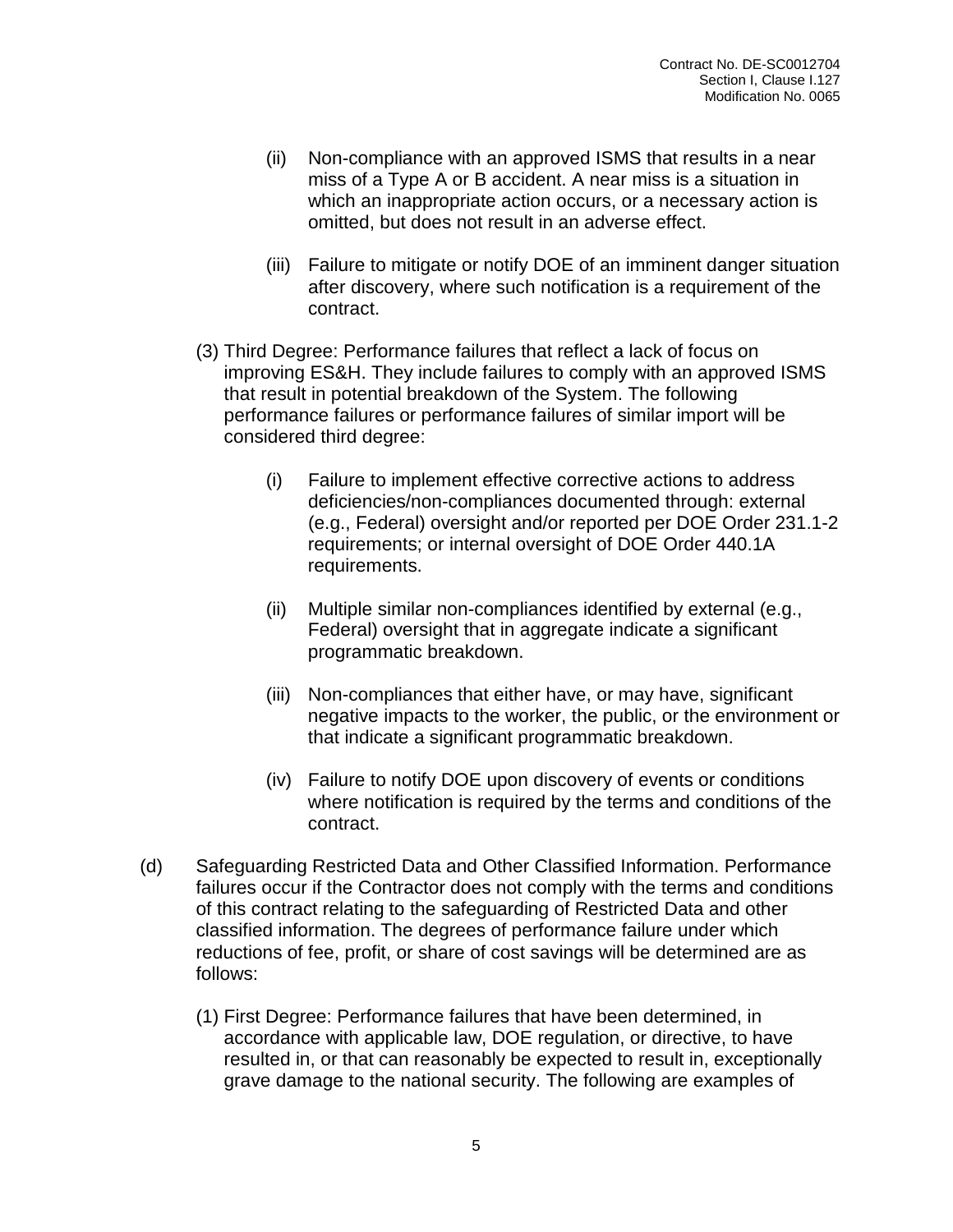performance failures or performance failures of similar import that will be considered first degree:

- (i) Non-compliance with applicable laws, regulations, and DOE directives actually resulting in, or creating a risk of, loss, compromise, or unauthorized disclosure of Top Secret Restricted Data or other information classified as Top Secret, any classification level of information in a Special Access Program (SAP), information identified as sensitive compartmented information (SCI), or high risk nuclear weaponsrelated data.
- (ii) Contractor actions that result in a breakdown of the safeguards and security management system that can reasonably be expected to result in the loss, compromise, or unauthorized disclosure of Top Secret Restricted Data, or other information classified as Top Secret, any classification level of information in a SAP, information identified as SCI, or high risk nuclear weapons-related data.
- (iii) Failure to promptly report the loss, compromise, or unauthorized disclosure of Top Secret Restricted Data, or other information classified as Top Secret, any classification level of information in a SAP, information identified as SCI, or high risk nuclear weapons-related data.
- (iv) Failure to timely implement corrective actions stemming from the loss, compromise, or unauthorized disclosure of Top Secret Restricted Data or other information classified as Top Secret, any classification level of information in a SAP, information identified as SCI, or high risk nuclear weapons-related data.
- (2) Second Degree: Performance failures that have been determined, in accordance with applicable law, DOE regulation, or directive, to have actually resulted in, or that can reasonably be expected to result in, serious damage to the national security. The following are examples of performance failures or performance failures of similar import that will be considered second degree:
	- (i) Non-compliance with applicable laws, regulations, and DOE directives actually resulting in, or creating risk of, loss, compromise, or unauthorized disclosure of Secret Restricted Data or other information classified as Secret.
	- (ii) Contractor actions that result in a breakdown of the safeguards and security management system that can reasonably be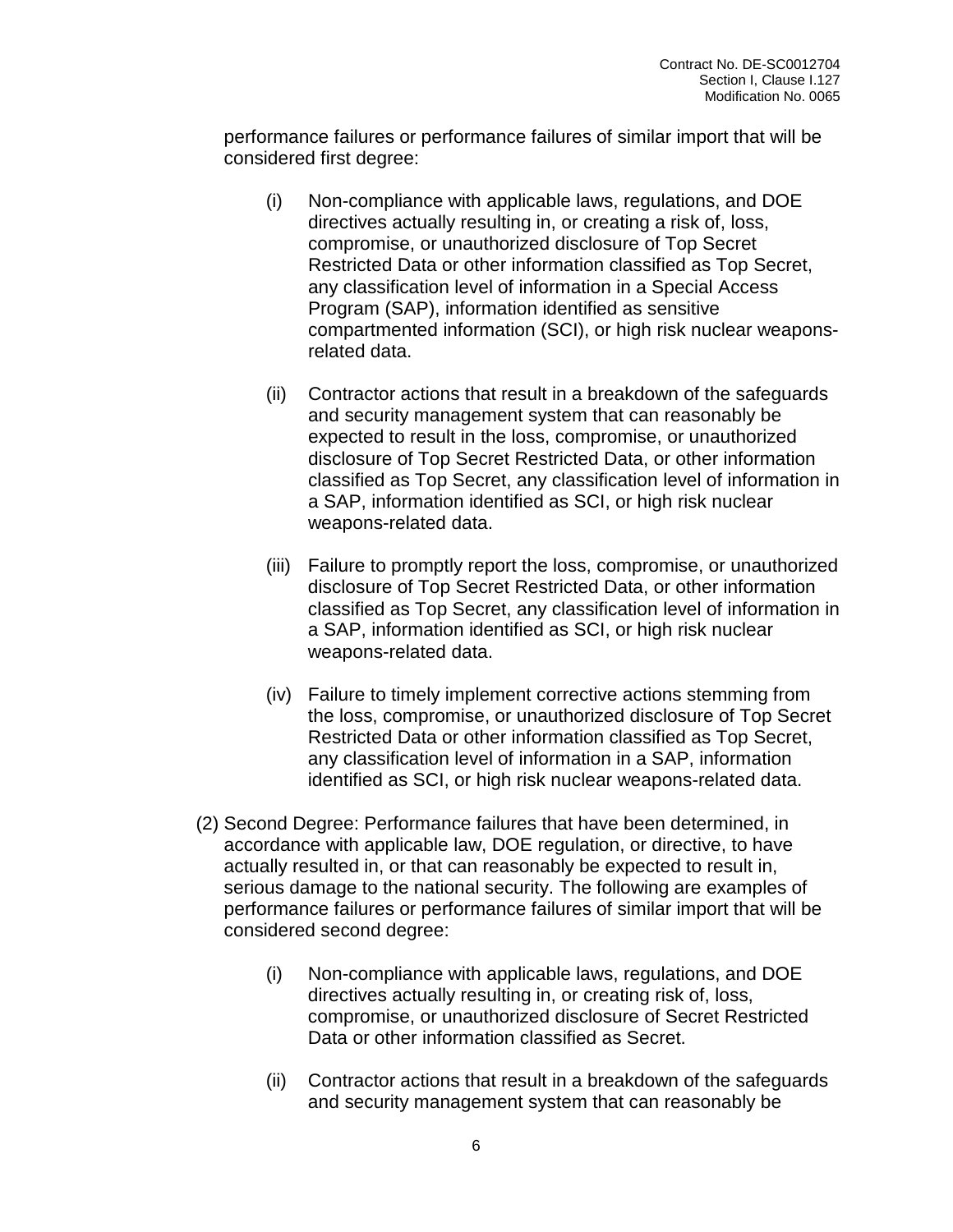expected to result in the loss, compromise, or unauthorized disclosure of Secret Restricted Data, or other information classified as Secret.

- (iii) Failure to promptly report the loss, compromise, or unauthorized disclosure of Restricted Data or other classified information regardless of classification (except for information covered by paragraph (d)(1)(iii) of this clause).
- (iv) Failure to timely implement corrective actions stemming from the loss, compromise, or unauthorized disclosure of Secret Restricted Data or other classified information classified as Secret.
- (3) Third Degree: Performance failures that have been determined, in accordance with applicable law, regulation, or DOE directive, to have actually resulted in, or that can reasonably be expected to result in, undue risk to the common defense and security. In addition, this category includes performance failures that result from a lack of Contractor management and/or employee attention to the proper safeguarding of Restricted Data and other classified information. These performance failures may be indicators of future, more severe performance failures and/or conditions, and if identified and corrected early would prevent serious incidents. The following are examples of performance failures or performance failures of similar import that will be considered third degree:
	- (i) Non-compliance with applicable laws, regulations, and DOE directives actually resulting in, or creating risk of, loss, compromise, or unauthorized disclosure of Restricted Data or other information classified as Confidential.
	- (ii) Failure to promptly report alleged or suspected violations of laws, regulations, or directives pertaining to the safeguarding of Restricted Data or other classified information.
	- (iii) Failure to identify or timely execute corrective actions to mitigate or eliminate identified vulnerabilities and reduce residual risk relating to the protection of Restricted Data or other classified information in accordance with the Contractor's Safeguards and Security Plan or other security plan, as applicable.
	- (iv) Contractor actions that result in performance failures which unto themselves pose minor risk, but when viewed in the aggregate indicate degradation in the integrity of the Contractor's safeguards and security management system relating to the protection of Restricted Data and other classified information.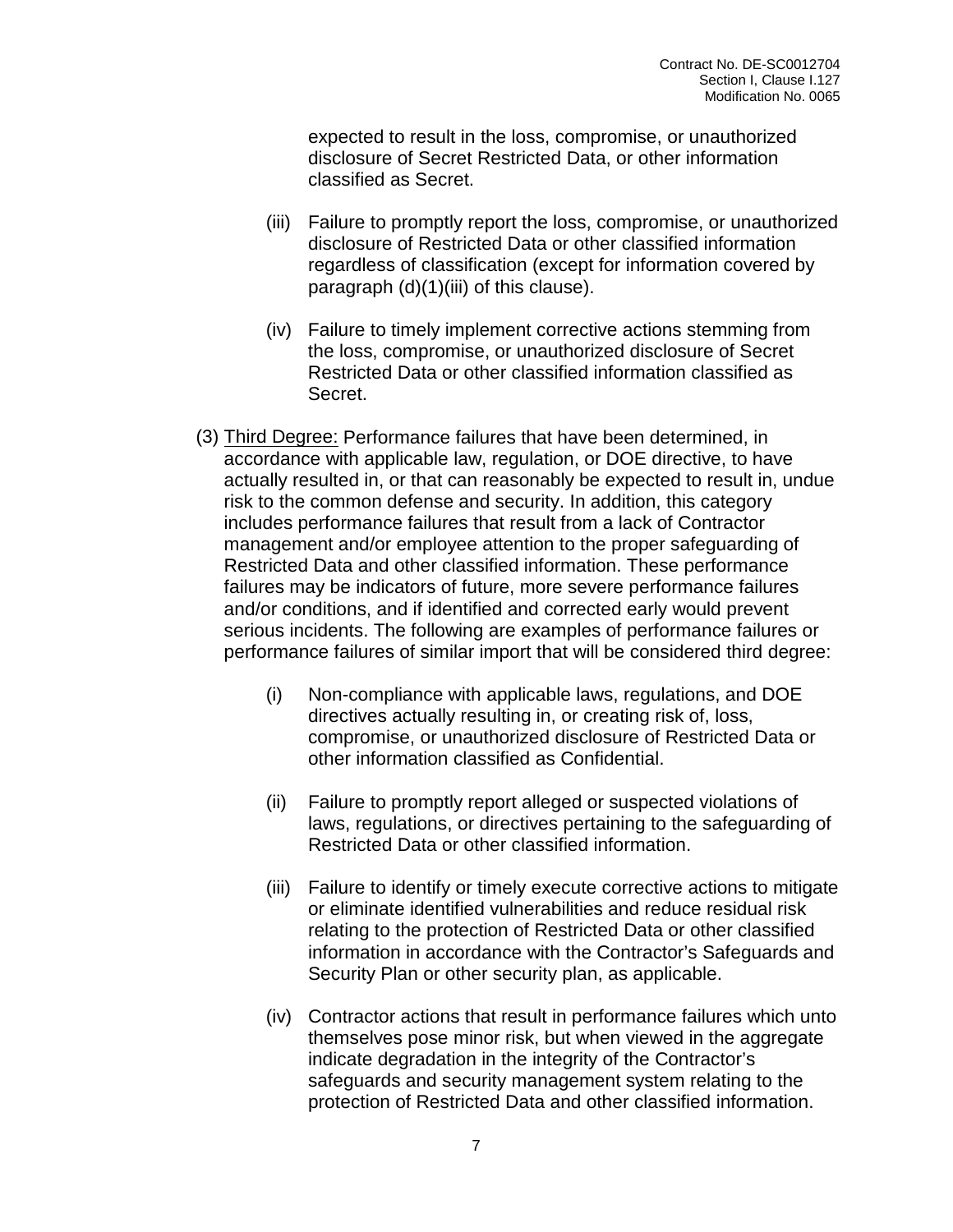### **SECTION XI - COSTS OF RECRUITING PERSONNEL**

### (c) Recruitment/Retention Tools.

- (1) The Contractor may pay a sign-on bonus of up to \$20,000, to recruit employees with critical skills.
- (2) An annual retention bonus of up to 20% of an employee's base salary is authorized to retain employees with critical skills. The retention incentive shall not exceed 30% of the employee's salary when combined with other variable pay components in a year. Contracting Officer approval is required for retention bonuses exceeding a period of 5 years.
- (3) The Contractor is authorized to provide a critical skills new hire or current employee a base salary that exceeds the salary range of the grade level, which may not exceed 20% of the salary range maximum. The Contractor may implement up to two extraordinary base salary actions for critical skills in one calendar year. Contracting Officer approval is required if BSA intends to offer an extraordinary base salary that could result in the organization exceeding this threshold if the action is implemented in the same calendar year.
- (3) The Contractor is authorized to provide service credit of up to 10 years to critical skill new-hires for previous relevant experience at another DOE facility or external organization. Credited service under a critical skills policy may be used to determine accrual rate for vacation benefits.
- (4) Costs associated with an Employee Referral Award Program (ERAP). The ERAP program was instituted in order to reward employees who refer successful candidates for employment. For certain specified jobs, BNL employees may recommend applicants to the HR Division and subsequently receive a monetary award if the referral is hired. An award of \$1,000 will be made for referral and hire for an exempt level position; \$500 for referral for a non-exempt hire. Payment will be made after the referred candidate has completed 90 days of employment. Referring employee must still be at the Laboratory to be eligible.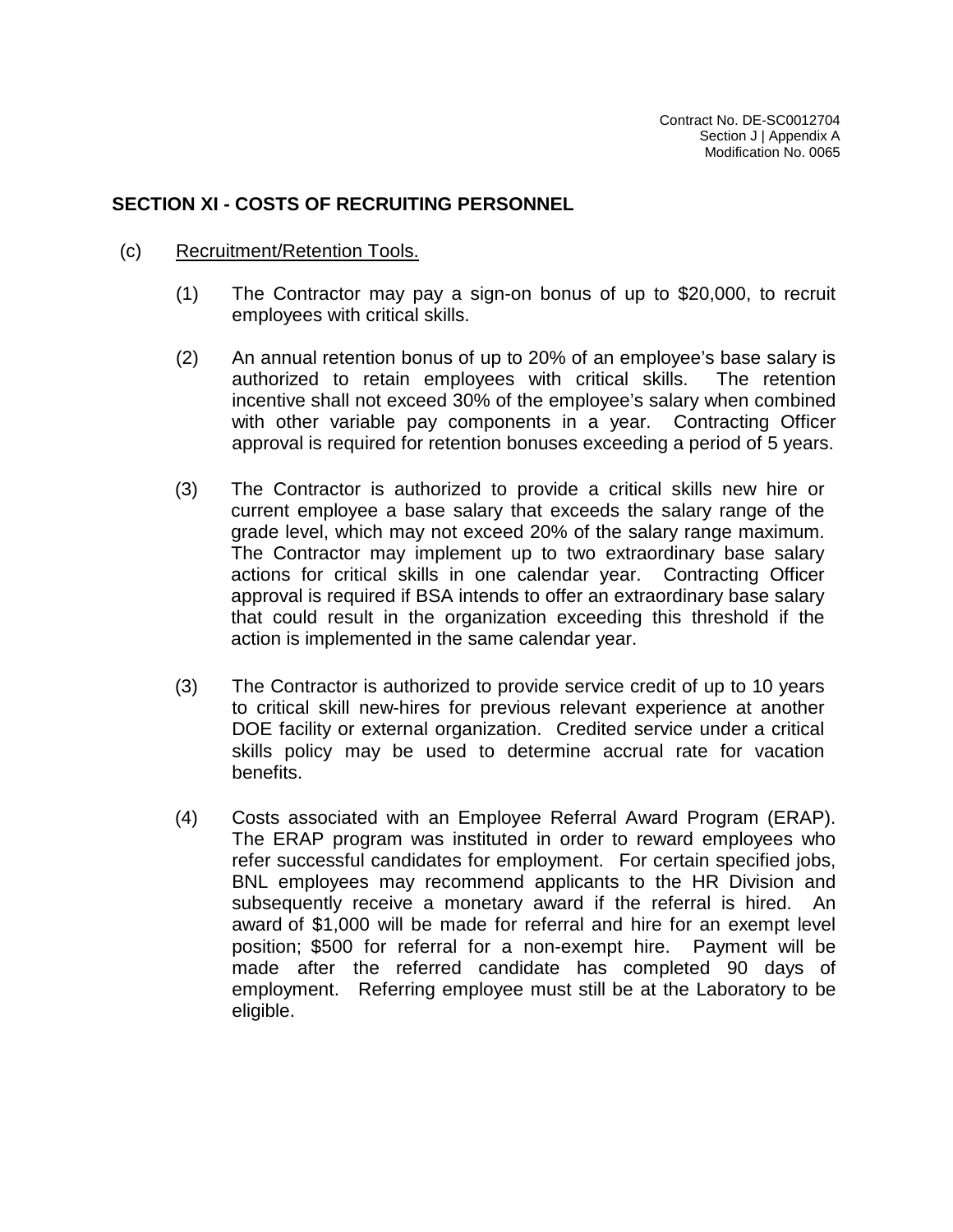Contract No. DE-SC0012704 Section J | Appendix B Modification No. 0065



### **U.S. DEPARTMENT OF ENERGY**

# **AND**

# **BROOKHAVEN SCIENCE ASSOCIATES, LLC**

**ATTACHMENT J**

# **APPENDIX B**

# **PERFORMANCE EVALUATION AND MEASUREMENT PLAN**

## **FISCAL YEAR 2016**

## **BROOKHAVEN NATIONAL LABORATORY**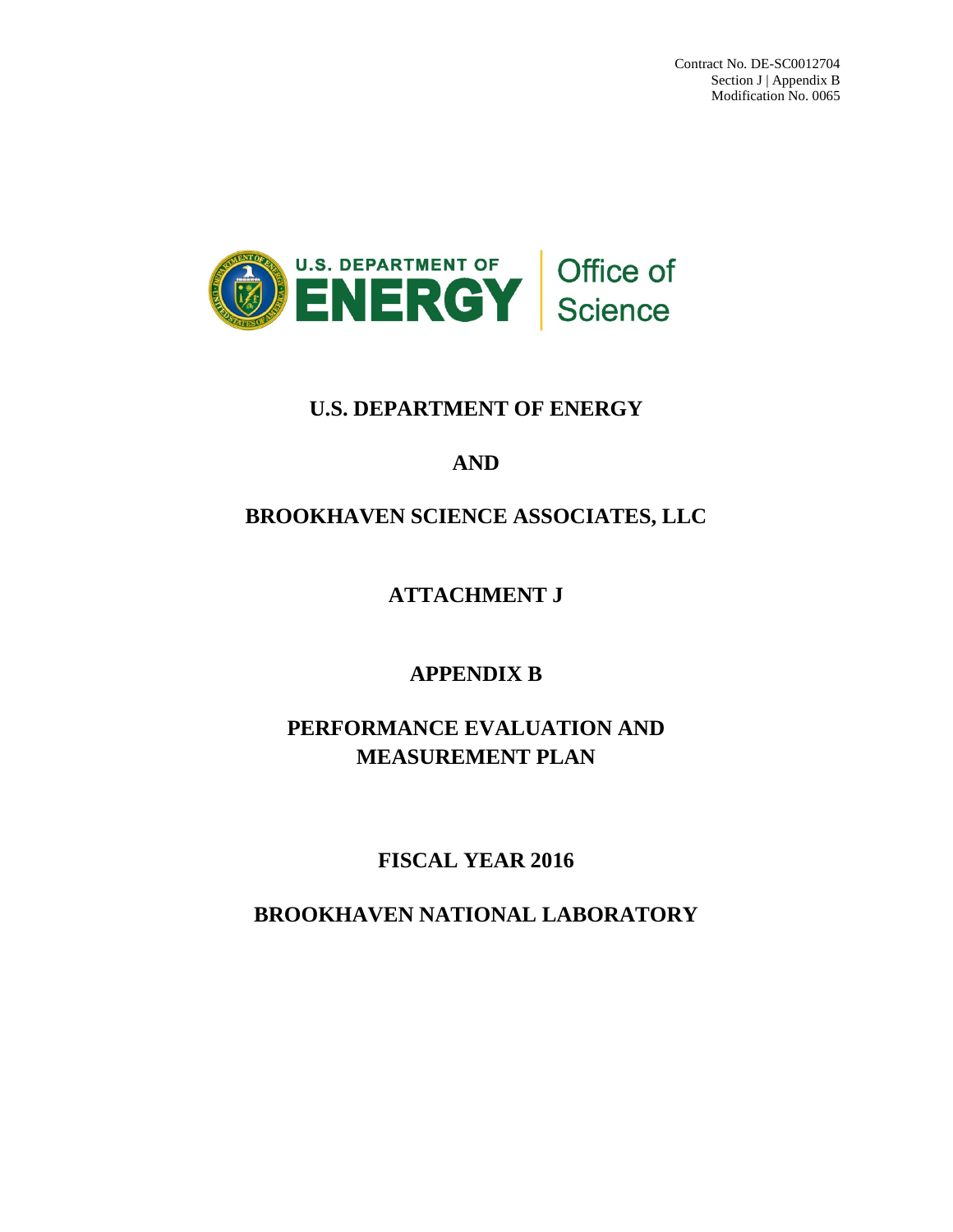#### **INTRODUCTION**

This document, the Performance Evaluation and Measurement Plan (PEMP), primarily serves as DOE's Quality Assurance/Surveillance Plan (QASP) for the evaluation of Brookhaven Science Associates (hereafter referred to as "the Contractor") performance regarding the management and operations of the Brookhaven National Laboratory (hereafter referred to as "the Laboratory") for the evaluation period from October 1, 2015, through September 30, 2016. The performance evaluation provides a standard by which to determine whether the Contractor is managerially and operationally in control of the Laboratory and is meeting the mission requirement and performance expectations/objectives of the Department as stipulated within this contract.

This document also describes the distribution of the total available performance-based fee and the methodology for determining the amount of fee earned by the Contractor as stipulated within the clauses entitled, "Determining Total Available Performance Fee and Fee Earned," "Conditional Payment of Fee, Profit, or Incentives," and "Total Available Fee: Base Fee Amount and Performance Fee Amount." In partnership with the Contractor and other key customers, the Department of Energy (DOE) Headquarters (HQ) and the Site Office have defined the measurement basis that serves as the Contractor's performancebased evaluation and fee determination.

The Performance Goals (hereafter referred to as Goals), Performance Objectives (hereafter referred to as Objectives) and set of notable outcomes discussed herein were developed in accordance with contract expectations set forth within the contract. The notable outcomes for meeting the Objectives set forth within this plan have been developed in coordination with HQ program offices as appropriate. Except as otherwise provided for within the contract, the evaluation and fee determination will rest solely on the Contractor's performance within the Performance Goals and Objectives set forth within this plan.

The overall performance against each Objective of this performance plan, to include the evaluation of notable outcomes, shall be evaluated jointly by the appropriate HQ office, major customer and/or the Site Office as appropriate. This cooperative review methodology will ensure that the overall evaluation of the Contractor results in a consolidated DOE position taking into account specific notable outcomes as well as all additional information available to the evaluating office. The Site Office shall work closely with each HQ program office or major customer throughout the year in evaluating the Contractor's performance and will provide observations regarding programs and projects as well as other management and operation activities conducted by the Contractor throughout the year.

Section I provides information on how the performance rating (grade) for the Contractor, as well as how the performance-based incentives fee earned (if any) will be determined. As applicable, also provides information on the award term eligibility requirements.

Section II provides the detailed information concerning each Goal, their corresponding Objectives, and notable outcomes identified, along with the weightings assigned to each Goal and Objective and a table for calculating the final grade for each Goal.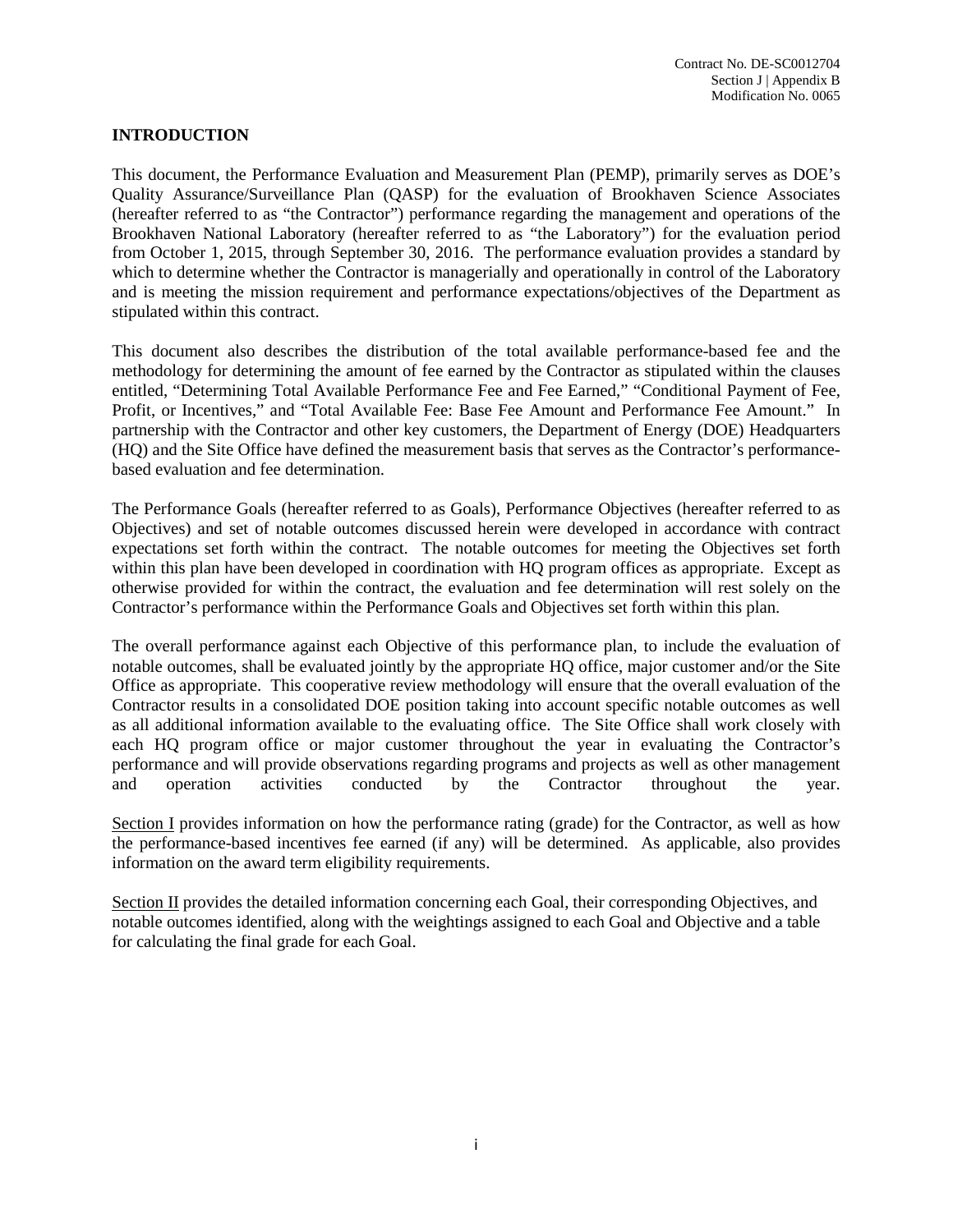### **TABLE OF CONTENTS**

### **INTRODUCTION**

| I. |                 |                   | DETERMINING THE CONTRACTOR'S PERFORMANCE RATING, AND<br>PERFORMANCE-BASED FEE                                                                                                                       | $\mathbf{1}$   |
|----|-----------------|-------------------|-----------------------------------------------------------------------------------------------------------------------------------------------------------------------------------------------------|----------------|
|    |                 |                   | II. PERFORMANCE GOALS, OBJECTIVES & NOTABLE OUTCOMES                                                                                                                                                | 8              |
|    | <b>GOAL 1.0</b> |                   | <b>Provide for Efficient and Effective Mission Accomplishment</b>                                                                                                                                   | 9              |
|    |                 | 1.1<br>1.2        | Provide Science and Technology Results with Meaningful Impact on the<br>Field<br>Provide Quality Leadership in Science and Technology that Advances<br><b>Community Goals and DOE Mission Goals</b> | 9<br>12        |
|    | <b>GOAL 2.0</b> |                   | Provide for Efficient and Effective Design, Fabrication, Construction and<br><b>Operations of Research Facilities</b>                                                                               | 16             |
|    |                 | 2.1               | Provide Effective Facility Design(s) as Required to Support Laboratory<br>Programs (i.e., activities leading up to CD-2)                                                                            | 17             |
|    |                 | 2.2               | Provide for the Effective and Efficient Construction of Facilities and/or<br>Fabrication of Components (execution phase, Post CD-2 to CD-4)                                                         | 18             |
|    |                 | 2.3<br>2.4        | Provide Efficient and Effective Operation of Facilities<br>Utilization of Facility(ies) to Provide Impactful S&T Results and                                                                        | 20             |
|    |                 |                   | <b>Benefits to External User Communities</b>                                                                                                                                                        | 21             |
|    | <b>GOAL 3.0</b> |                   | <b>Provide Effective and Efficient Science and Technology Program</b><br><b>Management</b>                                                                                                          | 24             |
|    |                 | 3.1               | Provide Effective and Efficient Strategic Planning and Stewardship of<br>Scientific Capabilities and Program Vision                                                                                 | 25             |
|    |                 | 3.2               | Provide Effective and Efficient Science and Technology<br>Project/Program/Facilities Management                                                                                                     | 27             |
|    |                 | 3.3               | Provide Efficient and Effective Communications and Responsiveness to<br><b>Headquarters Needs</b>                                                                                                   | 29             |
|    | <b>GOAL 4.0</b> |                   | Provide Sound and Competent Leadership and Stewardship of the<br>Laboratory                                                                                                                         | 35             |
|    |                 | 4.1<br>4.2<br>4.3 | Leadership and Stewardship of the Laboratory<br>Management and Operation of the Laboratory<br><b>Contractor Value-Added</b>                                                                         | 35<br>36<br>38 |
|    | <b>GOAL 5.0</b> |                   | <b>Sustain Excellence and Enhance Effectiveness of Integrated Safety,</b><br><b>Health, and Environmental Protection</b>                                                                            | 39             |
|    |                 | 5.1<br>5.2        | Provide an Efficient Worker Health and Safety Program<br>Provide Efficient and Effective Environmental Management System                                                                            | 39<br>39       |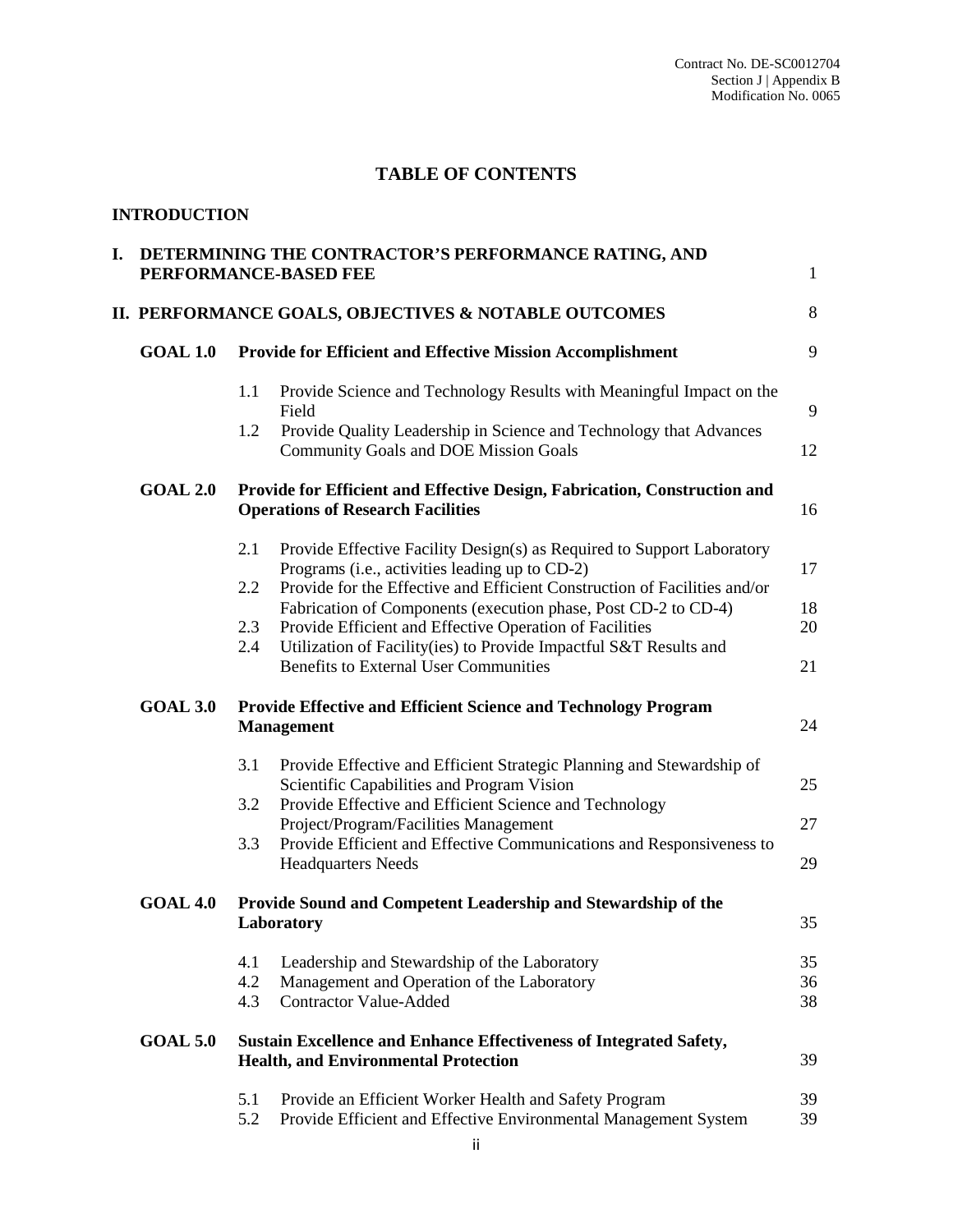| <b>GOAL 6.0</b> | Deliver Efficient, Effective, and Responsive Business Systems and<br>Resources that Enable the Successful Achievement of the Laboratory |                                                                                                                                                                                                                                                             |          |  |  |  |  |
|-----------------|-----------------------------------------------------------------------------------------------------------------------------------------|-------------------------------------------------------------------------------------------------------------------------------------------------------------------------------------------------------------------------------------------------------------|----------|--|--|--|--|
|                 |                                                                                                                                         | <b>Mission</b> (s)                                                                                                                                                                                                                                          | 40       |  |  |  |  |
|                 | 6.1                                                                                                                                     | Provide an Efficient, Effective, and Responsive Financial Management<br>System                                                                                                                                                                              | 40       |  |  |  |  |
|                 | 6.2                                                                                                                                     | Provide an Efficient, Effective, and Responsive Acquisition<br>Management System and Property Management System                                                                                                                                             | 40       |  |  |  |  |
|                 | 6.3                                                                                                                                     | Provide an Efficient, Effective, and Responsive Human Resources<br>Management System and Diversity Program                                                                                                                                                  | 40       |  |  |  |  |
|                 | 6.4                                                                                                                                     | Provide Efficient, Effective, and Responsive Contractor Assurance<br>Systems, including Internal Audit and Quality                                                                                                                                          | 40       |  |  |  |  |
|                 | 6.5                                                                                                                                     | Demonstrate Effective Transfer of Knowledge and Technology and the<br><b>Commercialization of Intellectual Assets</b>                                                                                                                                       | 40       |  |  |  |  |
| <b>GOAL 7.0</b> |                                                                                                                                         | Sustain Excellence in Operating, Maintaining, and Renewing the Facility<br>and Infrastructure Portfolio to Meet Laboratory Needs                                                                                                                            | 42       |  |  |  |  |
|                 | 7.1                                                                                                                                     | Manage Facilities and Infrastructure in an Efficient and Effective<br>Manner that Optimizes Usage, Minimizes Life Cycle Costs, and Ensures<br>Site Capability to Meet Mission Needs                                                                         | 42       |  |  |  |  |
|                 | 7.2                                                                                                                                     | Provide Planning for and Acquire the Facilities and Infrastructure<br>Required to Support the Continuation and Growth of Laboratory<br><b>Missions and Programs</b>                                                                                         | 42       |  |  |  |  |
| <b>GOAL 8.0</b> |                                                                                                                                         | Sustain and Enhance the Effectiveness of Integrated Safeguards and<br><b>Security Management (ISSM) and Emergency Management Systems</b>                                                                                                                    | 43       |  |  |  |  |
|                 | 8.1<br>8.2                                                                                                                              | Provide an Efficient and Effective Emergency Management System<br>Provide an Efficient and Effective Cyber Security System for the                                                                                                                          | 43       |  |  |  |  |
|                 | 8.3                                                                                                                                     | Protection of Classified and Unclassified Information<br>Provide an Efficient and Effective Physical Security Program for the<br>Protection of Special Nuclear Materials, Classified Matter, Classified<br>Information, Sensitive Information, and Property | 43<br>43 |  |  |  |  |
|                 |                                                                                                                                         |                                                                                                                                                                                                                                                             |          |  |  |  |  |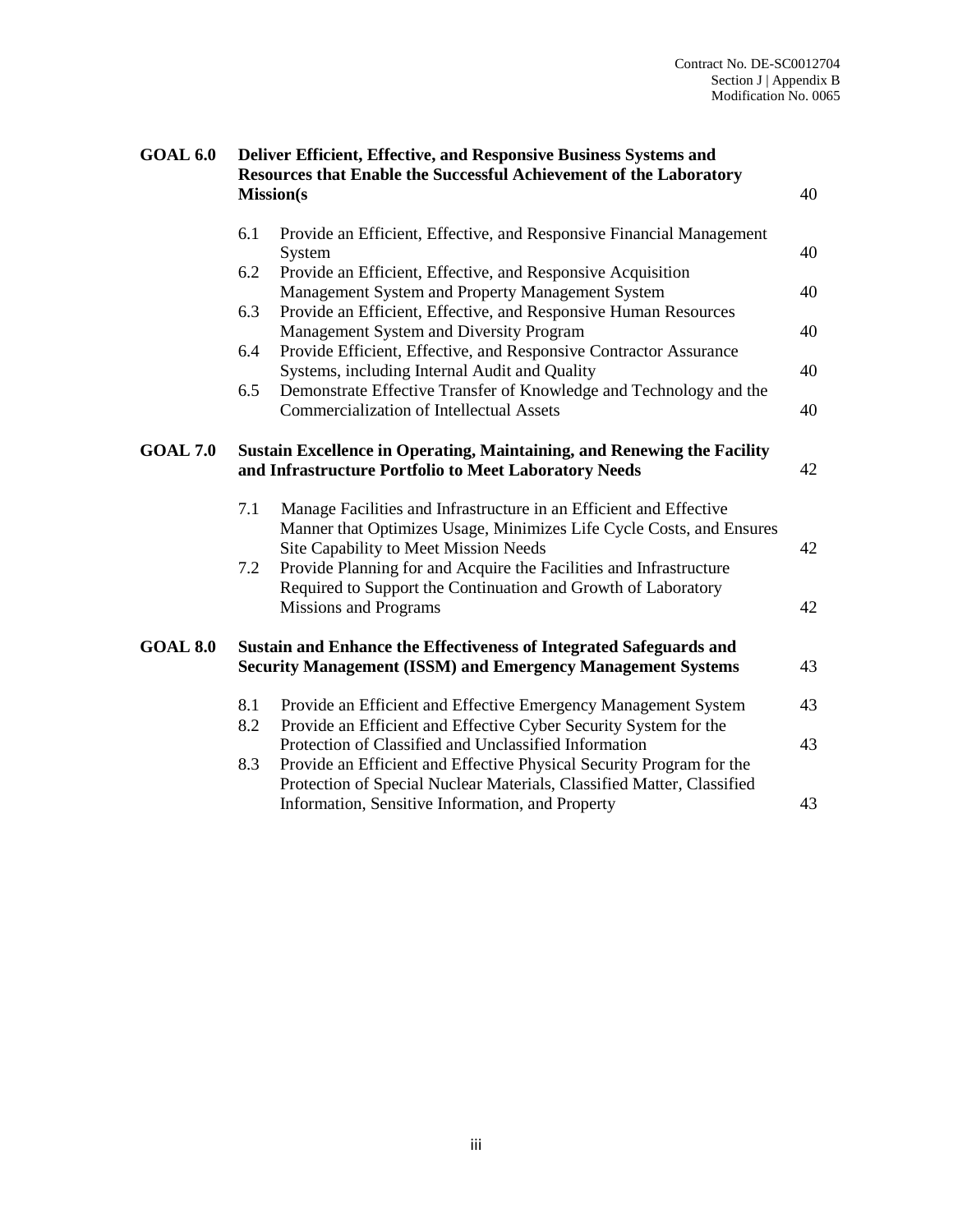#### **I. DETERMINING THE CONTRACTOR'S PERFORMANCE RATING, AND PERFORMANCE-BASED FEE**

The FY 2016 Contractor performance grades for each Goal will be determined based on the weighted sum of the individual scores earned for each of the Objectives described within this document for Science and Technology (S&T) and for Management and Operations (M&O). Each Goal is composed of two or more weighted Objectives. Additionally, a set of notable outcomes has been identified to highlight key aspects/areas of performance deserving special attention by the Contractor for the upcoming fiscal year. Each notable outcome is linked to one or more Objectives, and failure to meet expectations against any notable outcome will result in a grade less than B+ for that Objective(s) (i.e., if the contractor fails to meet expectations against a notable outcome tied to an Objective under Goal 1.0, 2.0, or 3.0, the SC program office that assigned the notable outcome shall award a grade less than "B+" for the Objective(s) to which the notable outcome is linked; and if the contractor fails to meet expectations against a notable outcome tied to an Objective under Goal 4.0, 5.0, 6.0, 7.0 or 8.0, SC shall award a grade less than "B+" for the Objective(s) to which the notable outcome is linked). Performance above expectations against a notable outcome will be considered in the context of the Contractor's entire performance with respect to the relevant Objective. The following section describes SC's methodology for determining the Contractor's grades at the Objective level.

Performance Evaluation Methodology:

The purpose of this section is to establish a methodology to develop grades at the Objective level. Each evaluating office shall provide a proposed grade and corresponding numerical score for each Objective (see Figure 1 for SC's scale). Each evaluation will measure the degree of effectiveness and performance of the Contractor in meeting the corresponding Objectives.

| Final<br>Grade               | $A+$                  | $\mathbf{L}$         | A              | D<br>$\mathbf{D}^+$ |                | <u>ь</u> -                |                |                |                     | ∸           |           |
|------------------------------|-----------------------|----------------------|----------------|---------------------|----------------|---------------------------|----------------|----------------|---------------------|-------------|-----------|
| <b>Total</b><br><b>Score</b> | $4.3 -$<br><b>4.1</b> | $4.0-$<br><b>3.8</b> | $3.7 -$<br>9.5 | $3.4 -$<br>J.L      | $3.0 -$<br>2.8 | 27<br>$\angle 1 -$<br>2.J | $2.4 -$<br>2.⊥ | $2.0 -$<br>1.8 | E<br>$1.1 -$<br>1.1 | $1.0 - 0.8$ | $0.7 - 0$ |

**Figure 1. FY 2016 Contractor Letter Grade Scale**

For the three S&T Goals  $(1.0 - 3.0)$  the Contractor shall be evaluated against the defined levels of performance provided for each Objective under the S&T Goals. The Contractor performance under Goal 4.0 will also be evaluated using the defined levels of performance described for the three Objectives under Goal 4.0. The descriptions for these defined levels of performance are included in Section II.

It is the DOE's expectation that the Contractor provides for and maintains management and operational (M&O) systems that efficiently and effectively support the current mission(s) of the Laboratory and assure the Laboratory's ability to deliver against DOE's future needs. In evaluating the Contractor's performance DOE shall assess the degree of effectiveness and performance in meeting each of the Objectives provided under each of the Goals. For the four M&O Goals  $(5.0 - 8.0)$  DOE will rely on a combination of the information through the Contractor's own assurance systems, the ability of the Contractor to demonstrate the validity of this information, and DOE's own independent assessment of the Contractor's performance across the spectrum of its responsibilities. The latter might include, but is not limited to operational awareness (daily oversight) activities; formal assessments conducted; "For Cause" reviews (if any); and other outside agency reviews (OIG, GAO, DCAA, etc.).

The mission of the Laboratory is to deliver the science and technology needed to support Departmental missions and other sponsor's needs. Operational performance at the Laboratory meets DOE's expectations (defined as the grade of B+) for each Objective if the Contractor is performing at a level that fully supports the Laboratory's current and future science and technology mission(s). Performance that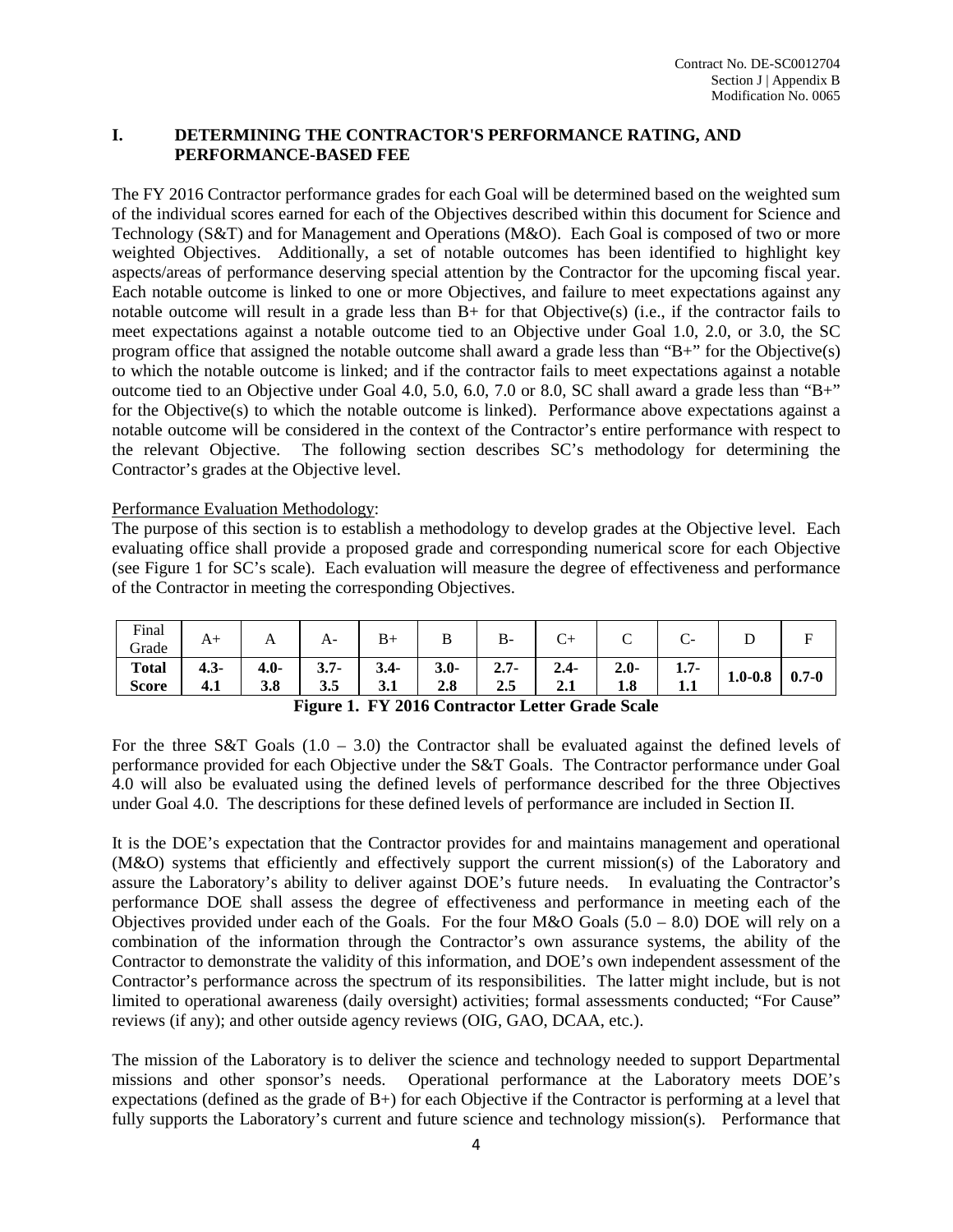has, or has the potential to, 1) adversely impact the delivery of the current and/or future DOE/Laboratory mission(s), 2) adversely impact the DOE and or the Laboratory's reputation, or 3) does not provide the competent people, necessary facilities and robust systems necessary to ensure sustainable performance, shall be graded below expectations as defined in Figure I-1, below.

The Department sets our expectations high, and expects performance at that level to optimize the efficient and effective operation of the Laboratory. Thus, the Department does not expect routine Contractor performance above expectations against the M&O Goals  $(5.0 - 8.0)$ . Performance that might merit grades above B+ would need to reflect a Contractor's significant contributions to the management and operations at the system of Laboratories, or recognition by external, independent entities as exemplary performance.

| Letter<br>Grade | <b>Numerical</b><br><b>Grade</b> | <b>Definition</b>                                                                                                                                                                                                                                                                                                                                                                                                                                                                          |
|-----------------|----------------------------------|--------------------------------------------------------------------------------------------------------------------------------------------------------------------------------------------------------------------------------------------------------------------------------------------------------------------------------------------------------------------------------------------------------------------------------------------------------------------------------------------|
| $A+$            | $4.3 - 4.1$                      | Significantly exceeds expectations of performance against all aspects of the Objective<br>in question. The Contractor's systems function at a level that fully supports the<br>Laboratory's current and future science and technology mission(s). Performance is<br>notable for its significant contributions to the management and operations across the<br>SC system of laboratories, and/or has been recognized by external, independent<br>entities as exemplary.                      |
| A               | $4.0 - 3.8$                      | Notably exceeds expectations of performance against all aspects of the Objective in<br>question. The Contractor's systems function at a level that fully supports the<br>Laboratory's current and future science and technology mission(s). Performance is<br>notable for its contributions to the management and operations across the SC system<br>of laboratories, and/or as been recognized by external, independent entities as<br>exemplary.                                         |
| A-              | $3.7 - 3.5$                      | Exceeds expectations of performance against all aspects of the Objective in question.<br>The Contractor's systems function at a level that fully supports the Laboratory's<br>current and future science and technology mission(s).                                                                                                                                                                                                                                                        |
| $B+$            | $3.4 - 3.1$                      | Meets expectations of performance against all aspects of the Objective in question.<br>The Contractor's systems function at a level that fully supports the Laboratory's<br>current and future science and technology mission(s). No performance has, or has<br>the potential to, adversely impact 1) the delivery of the current and/or future<br>DOE/Laboratory mission(s), 2) the DOE and/or the Laboratory's reputation, or does<br>not 3) provide a sustainable performance platform. |
| B               | $3.0 - 2.8$                      | Just misses meeting expectations of performance against a few aspects of the<br>Objective in question. In a few minor instances, the Contractor's systems function at<br>a level that does not fully support the Laboratory's current and future science and<br>technology mission, or provide a sustainable performance platform.                                                                                                                                                         |
| B-              | $2.7 - 2.5$                      | Misses meeting expectations of performance against several aspects of the Objective<br>in question. In several areas, the Contractor's systems function at a level that does<br>not fully support the Laboratory's current and future science and technology mission,<br>or provide a sustainable performance platform.                                                                                                                                                                    |
| $C+$            | $2.4 - 2.1$                      | Misses meeting expectations of performance against many aspects of the Objective in<br>question. In several notable areas, the Contractor's systems function at a level that<br>does not fully support the Laboratory's current and future science and technology<br>mission or provide a sustainable performance platform, and/or have affected the<br>reputation of the Laboratory or DOE.                                                                                               |
| $\mathcal{C}$   | $2.0 - 1.8$                      | Significantly misses meeting expectations of performance against many aspects of the<br>Objective in question. In many notable areas, the Contractor's systems do not<br>support the Laboratory's current and future science and technology mission, nor<br>provide a sustainable performance platform and may affect the reputation of the<br>Laboratory or DOE.                                                                                                                          |
| $C-$            | $1.7 - 1.1$                      | Significantly misses meeting expectations of performance against most aspects of the                                                                                                                                                                                                                                                                                                                                                                                                       |

Definitions for the grading scale for the Goal 5.0 – 8.0 Objectives are provided in Figure I-1, below: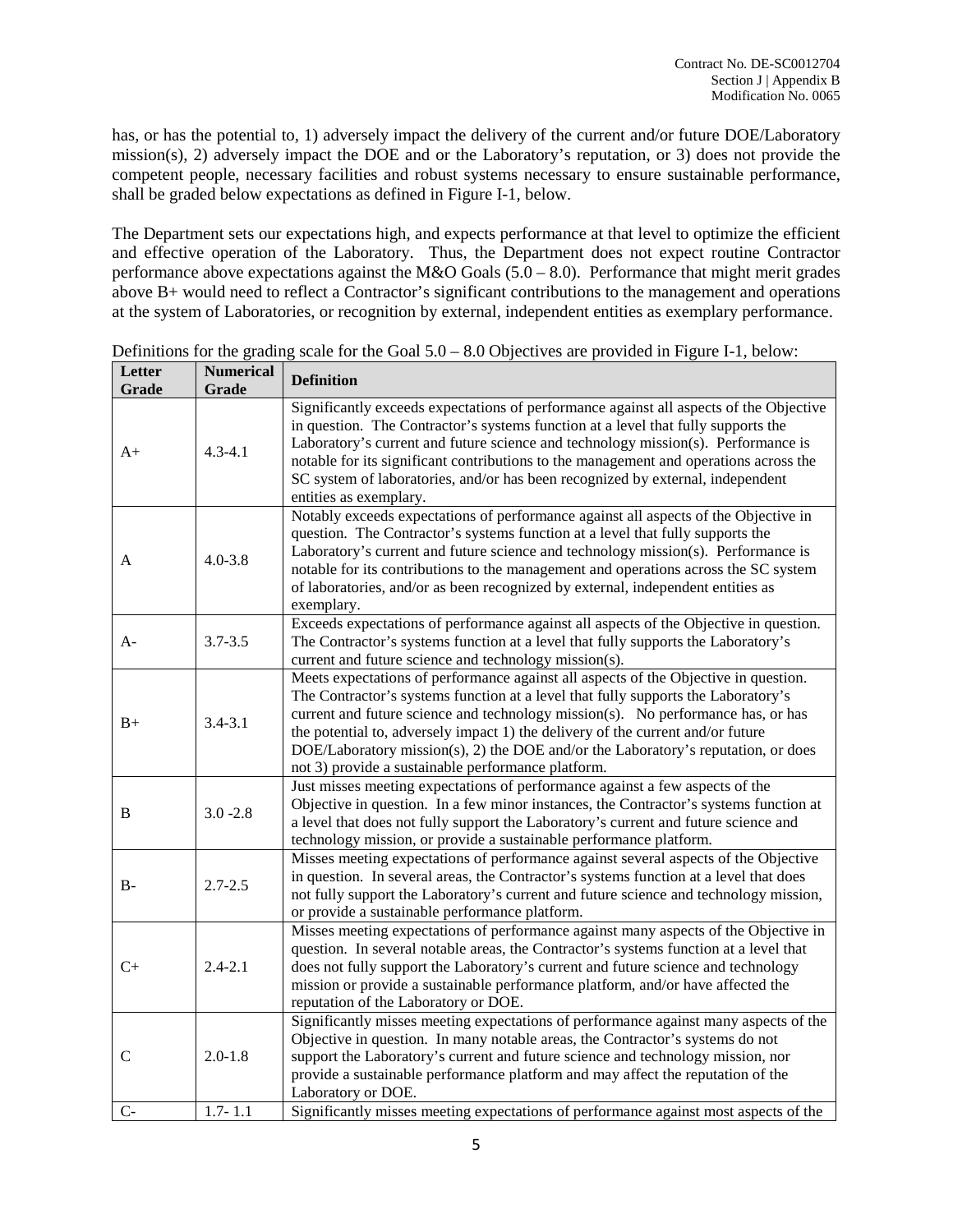| Letter<br>Grade | <b>Numerical</b><br>Grade                                  | <b>Definition</b>                                                                     |  |  |  |
|-----------------|------------------------------------------------------------|---------------------------------------------------------------------------------------|--|--|--|
|                 |                                                            | Objective in question. In many notable areas, the Contractor's systems demonstrably   |  |  |  |
|                 |                                                            | hinder the Laboratory's ability to deliver on current and future science and          |  |  |  |
|                 |                                                            | technology mission, and have harmed the reputation of the Laboratory or DOE.          |  |  |  |
|                 | $1.0 - 0.8$                                                | Most or all expectations of performance against the Objective in question are missed. |  |  |  |
|                 |                                                            | Performance failures in this area have affected all parts of the Laboratory; DOE      |  |  |  |
|                 |                                                            | leadership engagement is required to deal with the situation and help the Contractor. |  |  |  |
|                 | $0.7-0$                                                    | All expectations of performance against the Objective in question are missed.         |  |  |  |
|                 |                                                            | Performance failures in this area are not recoverable by the Contractor or DOE.       |  |  |  |
|                 | Figure I 1 I ottop Croote and Numerical Croote Definitions |                                                                                       |  |  |  |

**Figure I-1. Letter Grade and Numerical Grade Definitions**

#### Calculating Individual Goal Scores and Letter Grades:

Each Objective is assigned the earned numerical score by the evaluating office as stated above. The Goal rating is then computed by multiplying the numerical score by the weight of each Objective within a Goal. These values are then added together to develop an overall numerical score for each Goal. For the purpose of determining the final Goal grade, the raw numerical score for each Goal will be rounded to the nearest tenth of a point using the standard rounding convention discussed below and then compared to Figure I-1. A set of tables is provided at the end of each Performance Goal section of this document to assist in the calculation of Objective numerical scores to the Goal grade. No overall rollup grade shall be provided.

As stated above the raw numerical score from each calculation shall be carried through to the next stage of the calculation process. The raw numerical score for S&T and M&O will be rounded to the nearest tenth of a point for purposes of determining fee. A standard rounding convention of x.44 and less rounds down to the nearest tenth (here, x.4), while x.45 and greater rounds up to the nearest tenth (here, x.5).

The eight Performance Goal grades shall be used to create a report card for the laboratory (see Figure 2, below).

| <b>Performance Goal</b>                                                            | Grade |
|------------------------------------------------------------------------------------|-------|
| 1.0 Mission Accomplishment                                                         |       |
| 2.0 Design, Fabrication, Construction and Operations of Research Facilities        |       |
| 3.0 Science and Technology Program Management                                      |       |
| 4.0 Sound and Competent Leadership and Stewardship of the Laboratory               |       |
| 5.0 Integrated Safety, Health, and Environmental Protection                        |       |
| 6.0 Business Systems                                                               |       |
| 7.0 Operating, Maintaining, and Renewing Facility and Infrastructure Portfolio     |       |
| 8.0 Integrated Safeguards and Security Management and Emergency Management Systems |       |

**Figure 2. Laboratory Report Card**

Determining the Amount of Performance-Based Fee Earned:

SC uses the following process to determine the amount of performance-based fee earned by the contractor. The S&T score from each evaluator shall be used to determine an initial numerical score for S&T (see Table A, below), and the rollup of the scores for each M&O Performance Goal shall be used to determine an initial numerical M&O score (see Table B, below).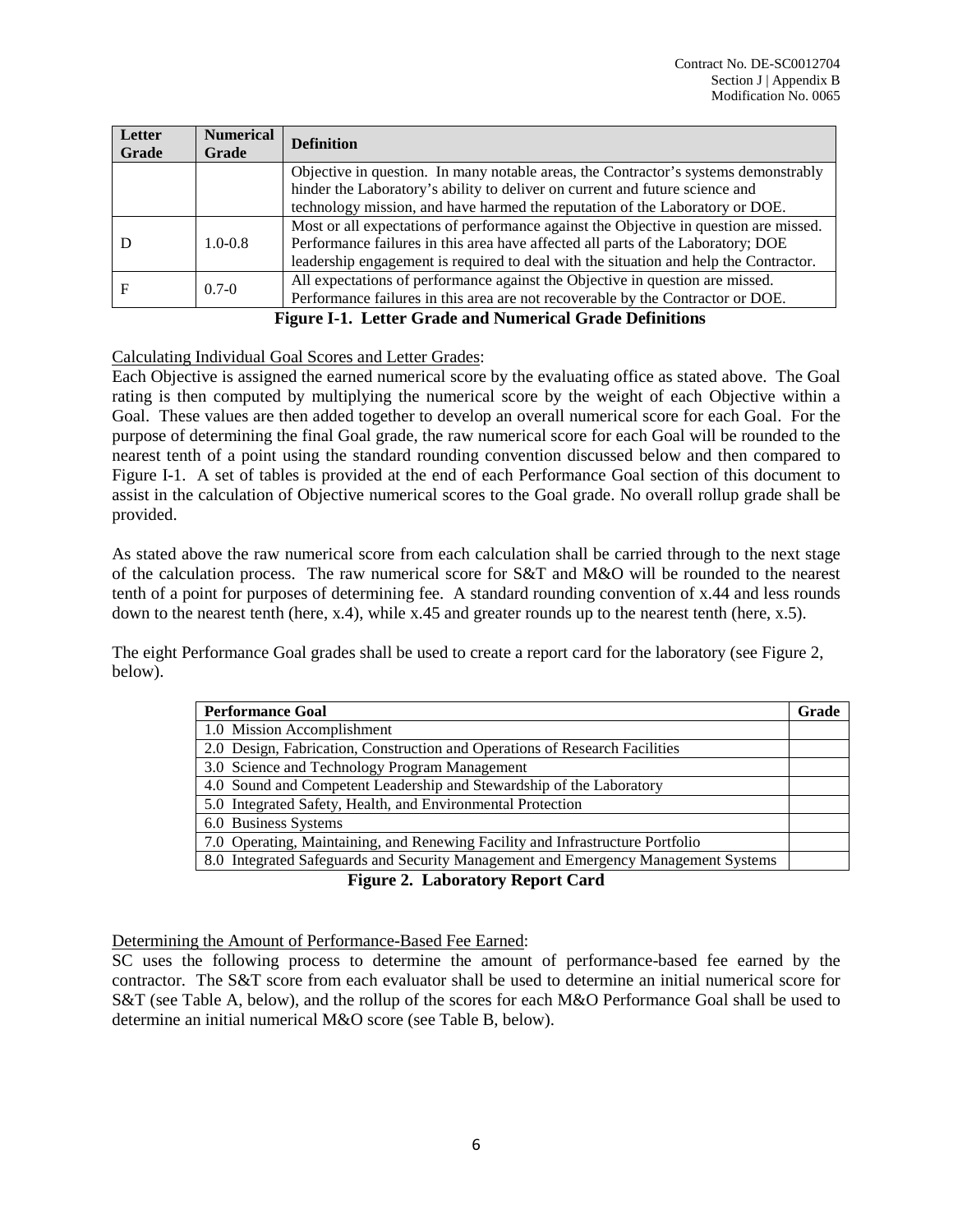| <b>S&amp;T Performance Goal</b>                        | <b>Numerical</b><br><b>Score</b> | Weight <sup>1</sup> |  |  |  |  |
|--------------------------------------------------------|----------------------------------|---------------------|--|--|--|--|
| 1.0 Mission Accomplishment                             |                                  |                     |  |  |  |  |
| 2.0 Design, Fabrication, Construction and Operation of |                                  |                     |  |  |  |  |
| <b>Research Facilities</b>                             |                                  |                     |  |  |  |  |
| 3.0 Science and Technology Program Management          |                                  | 25%                 |  |  |  |  |
|                                                        | <b>Initial S&amp;T Score</b>     |                     |  |  |  |  |

**Table A: Fiscal Year Contractor Evaluation Initial S&T Score Calculation**

<sup>1</sup> For Goals 1.0 and 2.0, the weights are based on fiscal year costs for each program distributed between these Goals 1.0 and 2.0. For Goal 3.0, the weight is set as a fixed percentage for all laboratories.

| <b>M&amp;O Performance Goal</b>                                                              | <b>Numerical</b><br><b>Score</b> | Weight |  |  |  |
|----------------------------------------------------------------------------------------------|----------------------------------|--------|--|--|--|
| 5.0 Integrated Safety, Health, and Environmental<br>Protection                               |                                  | 30%    |  |  |  |
| 6.0 Business Systems                                                                         |                                  | 30%    |  |  |  |
| 7.0 Operating, Maintaining, and Renewing Facility and<br>Infrastructure Portfolio            |                                  | 30%    |  |  |  |
| 8.0 Integrated Safeguards and Security Management and<br><b>Emergency Management Systems</b> |                                  | 10%    |  |  |  |
| <b>Initial M&amp;O Score</b>                                                                 |                                  |        |  |  |  |

**Table B. Fiscal Year Contractor Evaluation Initial M&O Score Calculation**

These initial scores will then be adjusted based on the numerical score for Goal 4.0 (see Table C, below).

|                            | <b>Numerical</b><br><b>Score</b> | Weight |  |  |  |  |  |
|----------------------------|----------------------------------|--------|--|--|--|--|--|
| Initial S&T Score          |                                  | 0.75   |  |  |  |  |  |
| Goal 4.0                   |                                  | 0.25   |  |  |  |  |  |
| <b>Final S&amp;T Score</b> |                                  |        |  |  |  |  |  |
| Initial M&O Score          |                                  | 0.75   |  |  |  |  |  |
| Goal 4.0                   |                                  | 0.25   |  |  |  |  |  |
| <b>Final M&amp;O Score</b> |                                  |        |  |  |  |  |  |

**Table C. FY Fiscal Year Final S&T and M&O Score Calculation**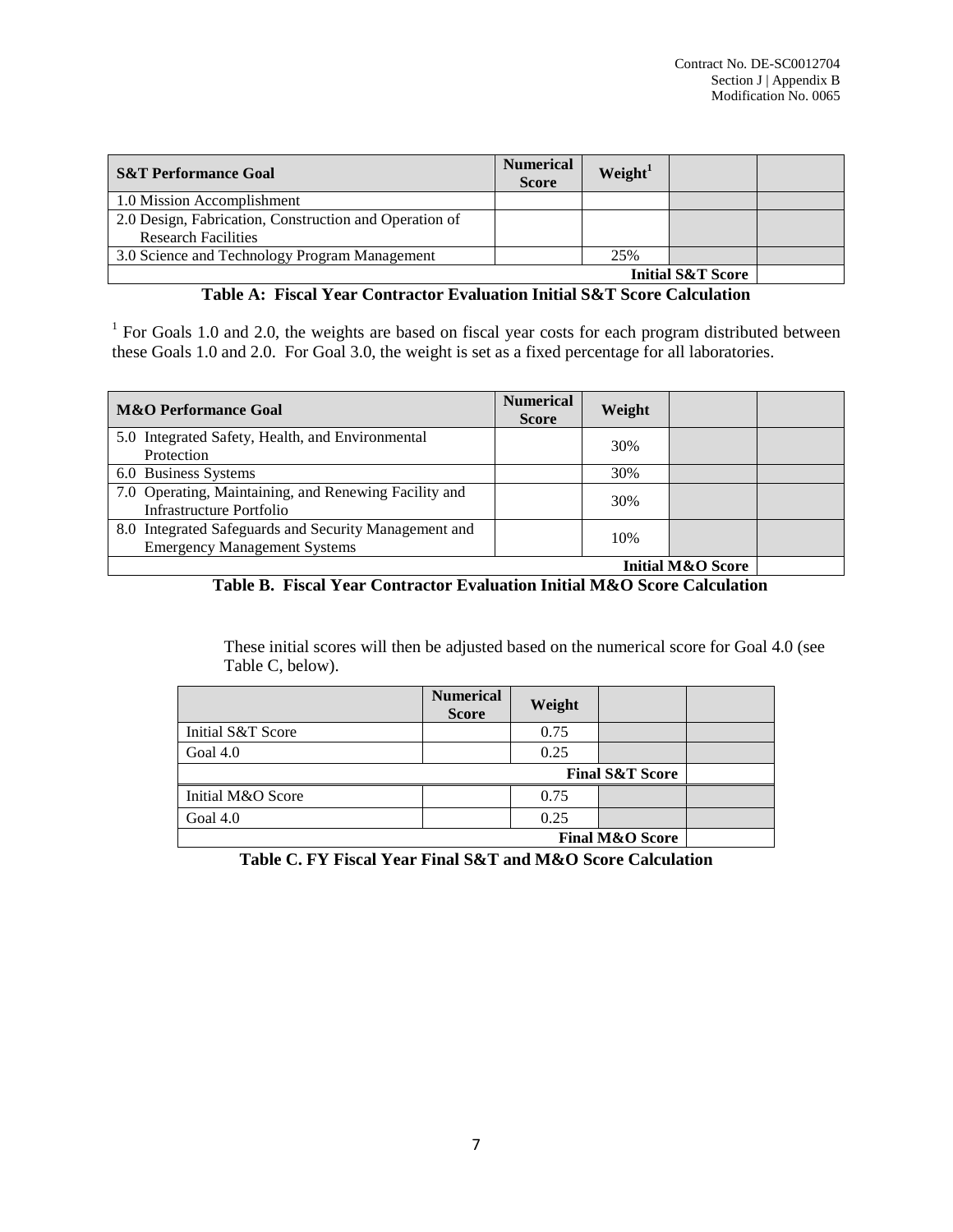The percentage of the available performance-based fee that may be earned by the Contractor shall be determined based on the final score for S&T (see Table C) and then compared to Figure 3, below. The final score for M&O from Table C shall then be utilized to determine the final fee multiplier (see Figure 3), which shall be utilized to determine the overall amount of performance-based fee earned for FY YEAR as calculated within Table D.

| <b>Overall Final Score</b><br>for either S&T or<br>M&O from Table C. | <b>Percent</b><br><b>S&amp;T</b> Fee<br><b>Earned</b> | M&O Fee<br><b>Multiplier</b> |  |  |
|----------------------------------------------------------------------|-------------------------------------------------------|------------------------------|--|--|
| 4.3                                                                  |                                                       |                              |  |  |
| 4.2                                                                  | 100%                                                  | 100%                         |  |  |
| 4.1                                                                  |                                                       |                              |  |  |
| 4.0                                                                  |                                                       |                              |  |  |
| 3.9                                                                  | 97%                                                   | 100%                         |  |  |
| 3.8                                                                  |                                                       |                              |  |  |
| 3.7                                                                  |                                                       |                              |  |  |
| 3.6                                                                  | 94%                                                   | 100%                         |  |  |
| 3.5                                                                  |                                                       |                              |  |  |
| 3.4                                                                  |                                                       |                              |  |  |
| 3.3                                                                  | 91%                                                   | 100%                         |  |  |
| 3.2                                                                  |                                                       |                              |  |  |
| 3.1                                                                  |                                                       |                              |  |  |
| 3.0                                                                  |                                                       |                              |  |  |
| 2.9                                                                  | 88%                                                   | 95%                          |  |  |
| 2.8                                                                  |                                                       |                              |  |  |
| 2.7                                                                  |                                                       |                              |  |  |
| 2.6                                                                  | 85%                                                   | 90%                          |  |  |
| 2.5                                                                  |                                                       |                              |  |  |
| 2.4                                                                  |                                                       |                              |  |  |
| 2.3                                                                  | 75%                                                   | 85%                          |  |  |
| 2.2<br>2.1                                                           |                                                       |                              |  |  |
|                                                                      |                                                       |                              |  |  |
| 2.0<br>1.9                                                           | 50%                                                   | 75%                          |  |  |
| 1.8                                                                  |                                                       |                              |  |  |
| $1,\overline{7}$                                                     |                                                       |                              |  |  |
| 1.6                                                                  |                                                       |                              |  |  |
| $\overline{1.5}$                                                     |                                                       |                              |  |  |
| 1.4                                                                  | $0\%$                                                 | 60%                          |  |  |
| 1.3                                                                  |                                                       |                              |  |  |
| 1.2                                                                  |                                                       |                              |  |  |
| $\overline{1.1}$                                                     |                                                       |                              |  |  |
| $1.0$ to $0.8$                                                       | 0%                                                    | $0\%$                        |  |  |
| $0.7$ to $0.0$                                                       | $\overline{0\%}$                                      | $\overline{0}\%$             |  |  |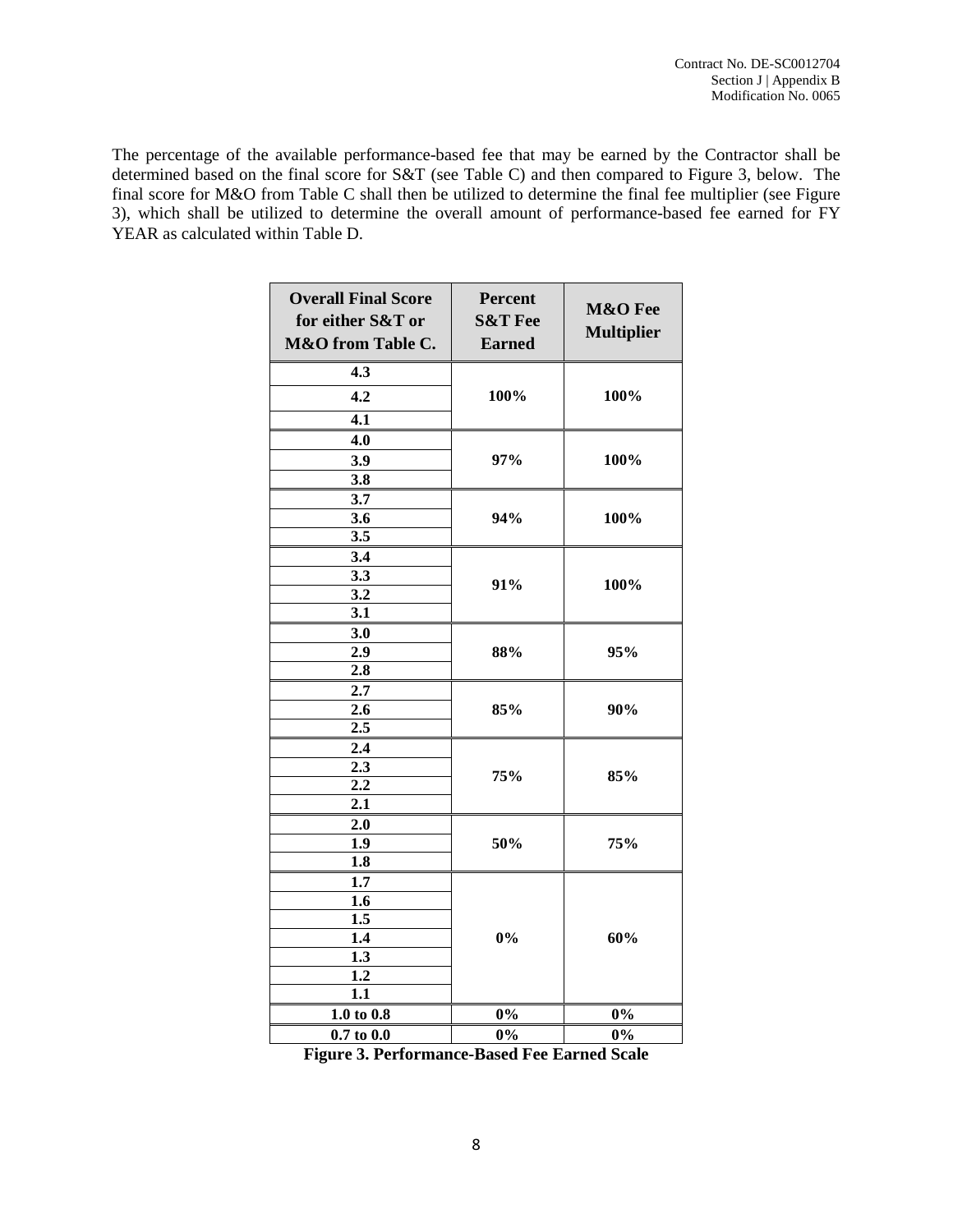| <b>Overall Fee Determination</b>            |             |
|---------------------------------------------|-------------|
| <b>Percent S&amp;T Fee Earned</b>           | \$6,900,000 |
| <b>M&amp;O</b> Fee Multiplier               | 94%         |
| <b>Overall Earned Performance-Based Fee</b> | \$6,486,000 |

**Table D. Final Percentage of Performance-Based Fee Earned Determination**

The Federal Acquisition Regulations (FAR) requirements for using and administering cost-plus-award-fee contracts were recently modified to provide for a five-level adjectival grading system with associated levels of available fee.<sup>[1](#page-37-0)</sup> SC has addressed the new FAR 16 language by mapping its standard numerical scores and associated fee determinations to the FAR Adjectival Rating System, as noted in Figure 4.

| Range of<br><b>Overall Final</b><br><b>Score for S&amp;T</b><br>from Figure 3. | <b>FAR</b><br><b>Adjectival</b><br><b>Rating</b> | <b>Maximum</b><br>Performance-<br><b>Fee Pool</b><br>Available to be<br><b>Earned</b> |
|--------------------------------------------------------------------------------|--------------------------------------------------|---------------------------------------------------------------------------------------|
| 3.1 to 4.3                                                                     | <b>Excellent</b>                                 | 100%                                                                                  |
| $2.5 \text{ to } 3.0$                                                          | <b>Very Good</b>                                 | 88%                                                                                   |
| 2.1 to 2.4                                                                     | Good                                             | 75%                                                                                   |
| 1.8 to 2.0                                                                     | <b>Satisfactory</b>                              | 50%                                                                                   |
| $0.0 \text{ to } 1.7$                                                          | Unsatisfactory                                   | $0\%$                                                                                 |

**Figure 4. Crosswalk of SC Numerical Scores and the FAR 16 Adjectival Rating System**

l

<span id="page-37-0"></span><sup>1</sup> See Policy Flash 2010-05, *Federal Acquisition Circular 2005-37*.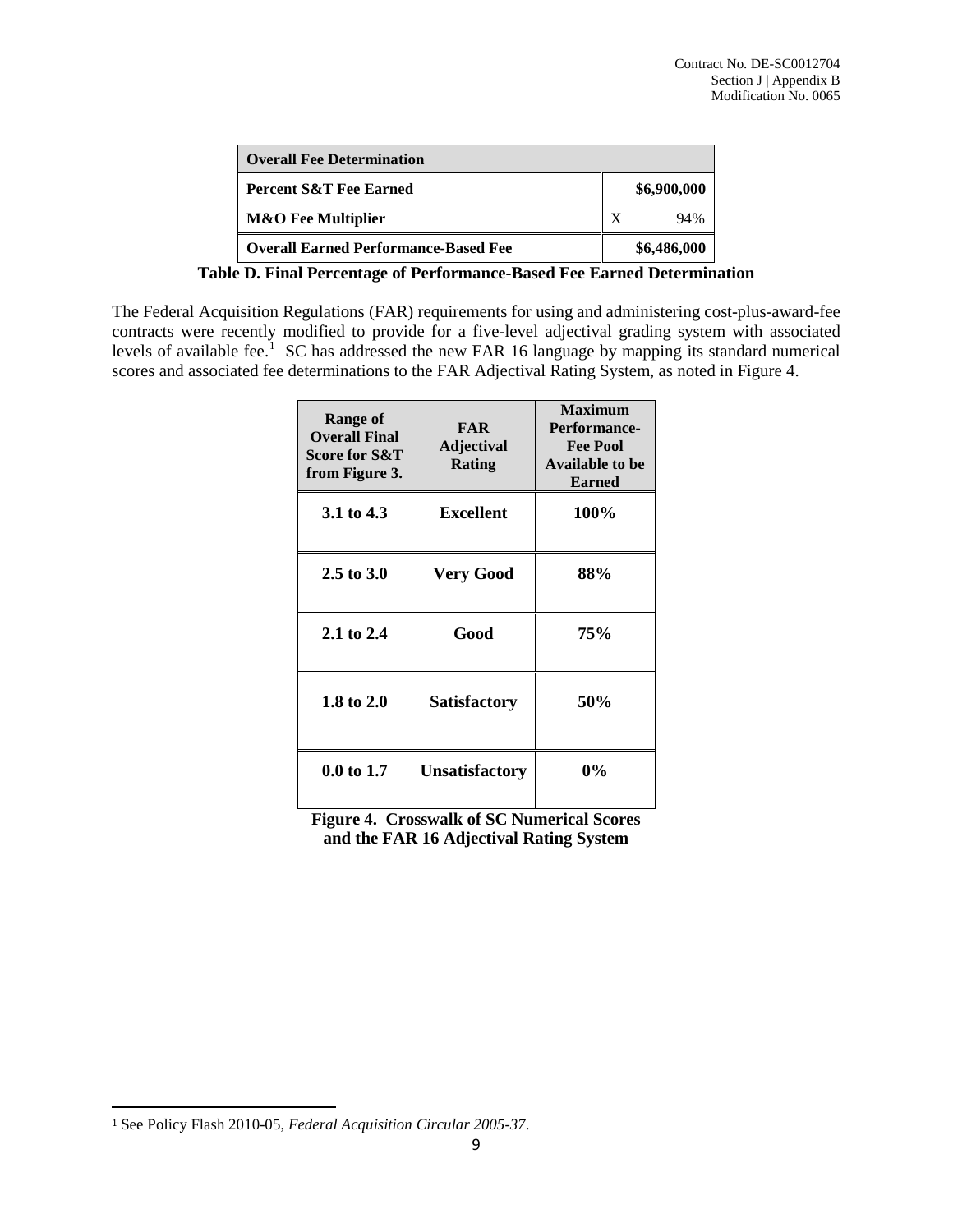## Adjustment to the Letter Grade and/or Performance-Based Fee Determination:

The lack of performance objectives and notable outcomes in this plan do not diminish the need to comply with minimum contractual requirements. Although the performance-based Goals and their corresponding Objectives shall be the primary means utilized in determining the Contractor's performance grade and/or amount of performance-based fee earned, the Contracting Officer may unilaterally adjust the rating and/or reduce the otherwise earned fee based on the Contractor's performance against all contract requirements as set forth in the Prime Contract. While reductions may be based on performance against any contract requirement, specific note should be made to contract clauses which address reduction of fee including, Standards of Contractor Performance Evaluation, DEAR 970.5215-1 – Total Available Fee: Base Fee Amount and Performance Fee Amount, and Conditional Payment of Fee, Profit, and Other Incentives – Facility Management Contracts. Data to support rating and/or fee adjustments may be derived from other sources to include, but not limited to, operational awareness (daily oversight) activities; "For Cause" reviews (if any); and other outside agency reviews (OIG, GAO, DCAA, etc.), as needed.

The adjustment of a grade and/or reduction of otherwise earned fee will be determined by the severity of the performance failure and consideration of mitigating factors. DEAR 970.5215-3 Conditional Payment of Fee, Profit, and Other Incentives – Facility Management Contracts is the mechanism used for reduction of fee as it relates to performance failures related to safeguarding of classified information and to adequate protection of environment, health and safety. Its guidance can also serve as an example for reduction of fee in other areas.

The final Contractor performance-based grades for each Goal and fee earned determination will be contained within a year-end report, documenting the results from the DOE review. The report will identify areas where performance improvement is necessary and, if required, provide the basis for any performance-based rating and/or fee adjustments made from the otherwise earned rating/fee based on Performance Goal achievements.

## Determining Award Term Eligibility:

Pursuant to Section F.2 "Award Term Incentive," the Contractor may also earn additional award term of 12 months during this evaluation period by meeting or exceeding performance expectations. Contractor eligibility for award term extensions is delineated in Section F.2(b) of the contract.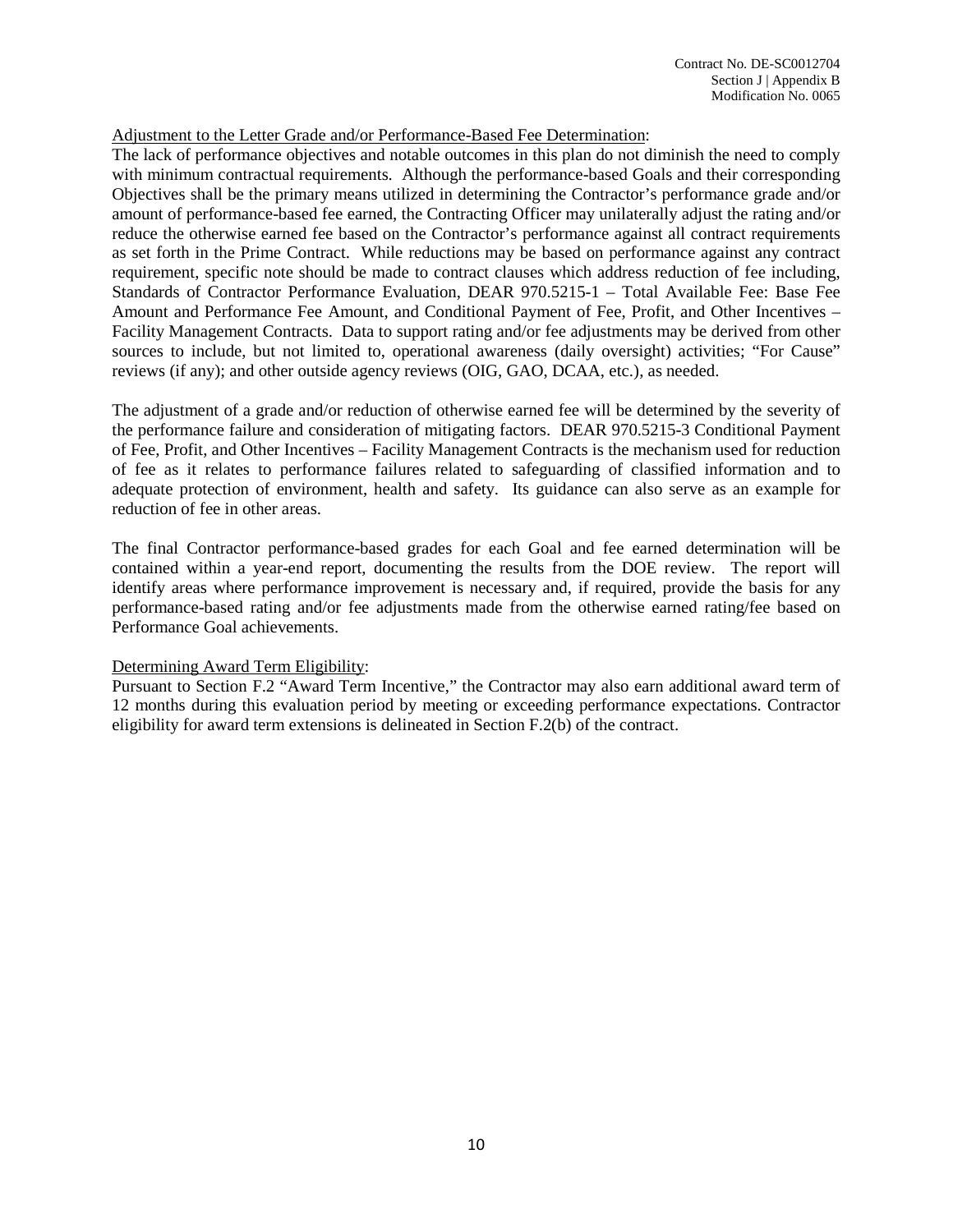# **II. PERFORMANCE GOALS, OBJECTIVES & NOTABLE OUTCOMES**

## **Background**

The current performance-based management approach to oversight within DOE has established a new culture within the Department with emphasis on the customer-supplier partnership between DOE and the laboratory contractors. It has also placed a greater focus on mission performance, best business practices, cost management, and improved contractor accountability. Under the performance-based management system the DOE provides clear direction to the laboratories and develops annual performance plans (such as this one) to assess the contractors performance in meeting that direction in accordance with contract requirements. The DOE policy for implementing performance-based management includes the following guiding principles:

- Performance objectives are established in partnership with affected organizations and are directly aligned to the DOE strategic goals;
- Resource decisions and budget requests are tied to results; and
- Results are used for management information, establishing accountability, and driving long-term improvements.

The performance-based approach focuses the evaluation of the Contractor's performance against these Performance Goals. Progress against these Goals is measured through the use of a set of Objectives. The success of each Objective will be measured based on demonstrated performance by the laboratory, and on a set of notable outcomes that focus laboratory leadership on the specific items that are the most important initiatives and highest risk issues the laboratory must address during the year. These notable outcomes should be objective, measurable, and results-oriented to allow for a definitive determination of whether or not the specific outcome was achieved at the end of the year.

## **Performance Goals, Objectives, and Notable Outcomes**

The following sections describe the Performance Goals, their supporting Objectives, and associated notable outcomes for FY 2016.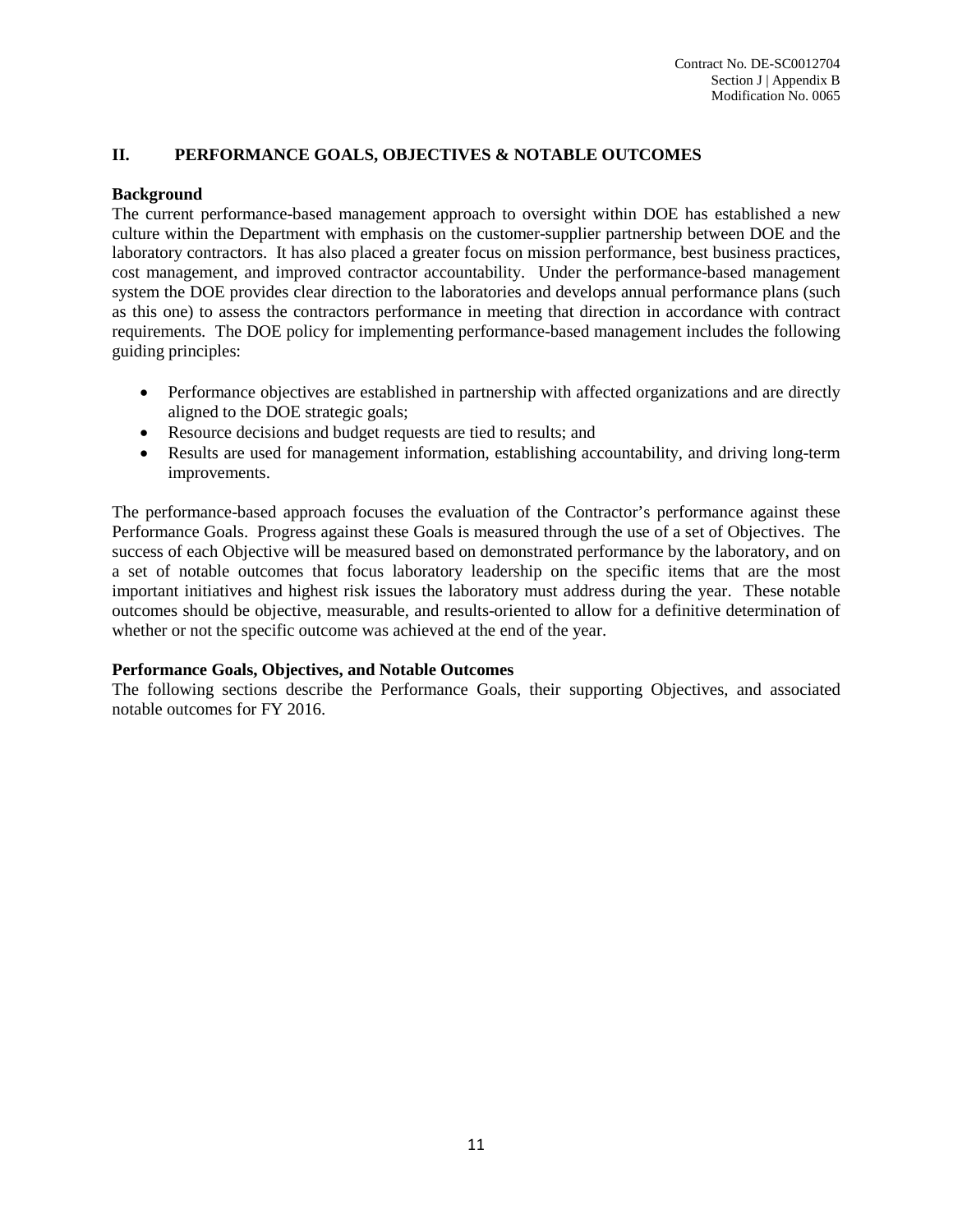# **GOAL 1.0 Provide for Efficient and Effective Mission Accomplishment**

**The science and technology programs at the Laboratory produce high-quality, original, and creative results that advance science and technology; demonstrate sustained scientific progress and impact; receive appropriate external recognition of accomplishments; and contribute to overall research and development goals of the Department and its customers.**

The weight of this Goal is 19%.

The Provide for Efficient and Effective Mission Accomplishment Goal measures the overall effectiveness and performance of the Contractor in delivering science and technology results which contribute to and enhance the DOE's mission of protecting our national and economic security by providing world-class scientific research capacity and advancing scientific knowledge by supporting world-class, peer-reviewed scientific results, which are recognized by others.

Each Objective within this Goal is to be assigned the appropriate numerical score by the Office of Science, other cognizant HQ Program Offices, and other customers as identified below. The overall Goal score from each HQ Program Office and/or customer is computed by multiplying numerical scores earned by the weight of each Objective, and summing them (see Table 1.1). The final weights to be utilized for determining weighted scores will be determined following the end of the performance period and will be based on actual cost for FY 2016.

- Office of Advanced Scientific Computing Research (ASCR)
- Office of Basic Energy Sciences (BES)
- Office of Biological and Environmental Research (BER)
- Office of High Energy Physics (HEP)
- Office of Nuclear Physics (NP)
- Office of Defense Nuclear Nonproliferation (DNN)
- Office of Nuclear Energy (NE)
- Nuclear Regulatory Commission (NRC)

The overall performance score and grade for this Goal will be determined by multiplying the overall score assigned by each of the offices identified above by the weightings identified for each and then summing them (see Table 1.2, below). The overall score earned is then compared to Table 1.3 to determine the overall letter grade for this Goal. The Contractor's success in meeting each Objective shall be determined based on the Contractor's performance as viewed by the Office of Science, other cognizant HQ Program Offices, and other customers for which the Laboratory conducts work.Should one or more of the HQ Program Offices choose not to provide an evaluation for this Goal and its corresponding Objectives the weighting for the remaining HQ Program Offices shall be recalculated based on their percentage of cost for FY 2016 as compared to the total cost for those remaining HQ Program Offices.

## **Objectives**

## **1.1 Provide Science and Technology Results with Meaningful Impact on the Field**

- Performance of the Laboratory with respect to proposed research plans;
- Performance of the Laboratory with respect to community impact and peer review; and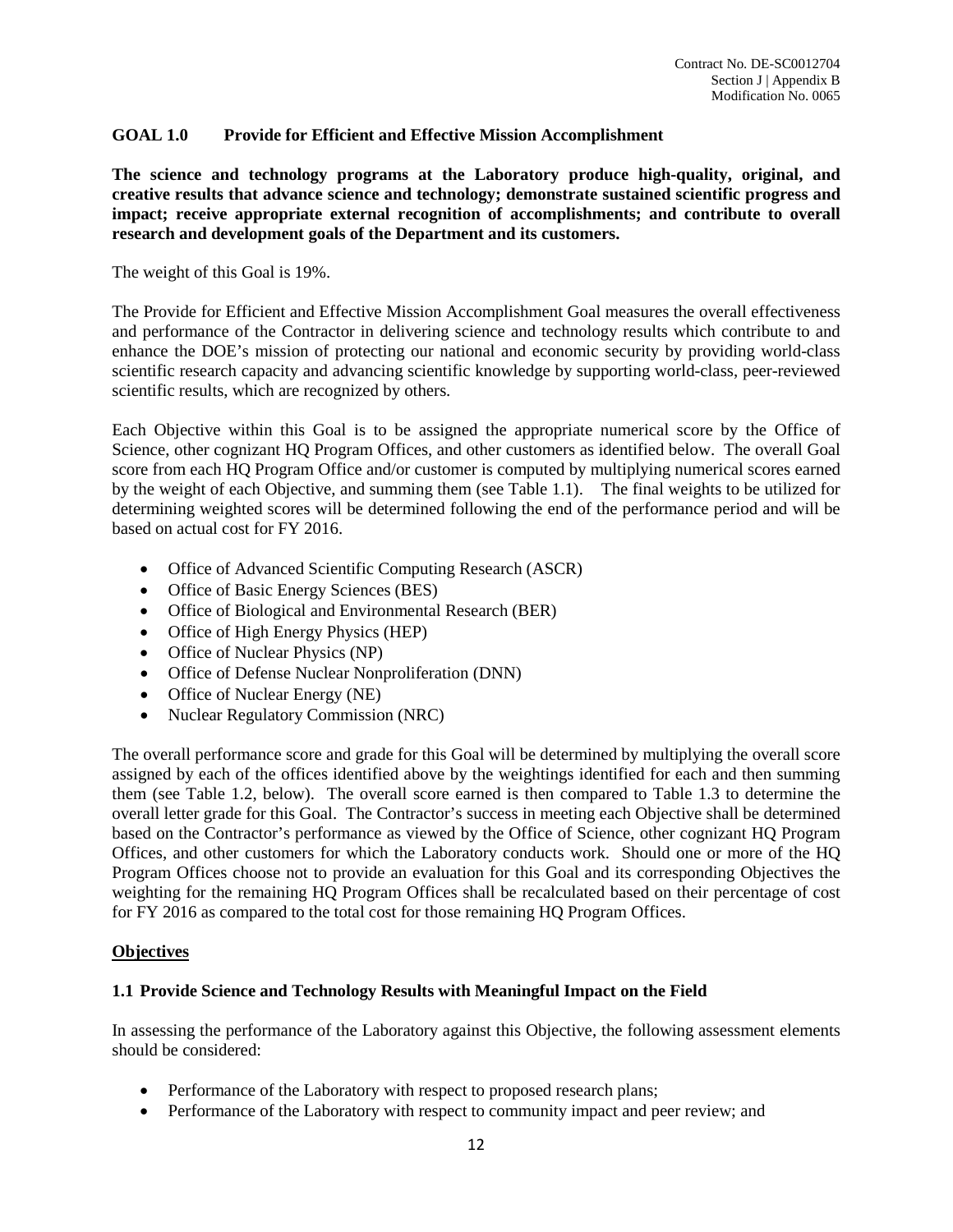• Performance of the Laboratory with respect to impact to DOE mission needs.

The following is a sampling of factors to be considered in determining the level of performance for the Laboratory against this Objective. The evaluator(s) may consider the following as measured through progress reports, peer reviews, Field Work Proposals (FWPs), Program Office reviews/oversight, etc.

- Impact of publications on the field, as measured primarily by peer review;
- Impact of S&T results on the field, as measured primarily by peer review;
- Impact of S&T results outside the field indicating broader interest;
- Impact of S&T results on DOE or other customer mission(s);
- Successful stewardship of mission-relevant research areas;
- Delivery on proposed S&T plans;
- Significant awards (Nobel Prizes, R&D 100, FLC, etc.);
- Invited talks, citations, making high-quality data available to the scientific community; and
- Development of tools and techniques that become standards or widely-used in the scientific community.

| Letter<br><b>Grade</b> | <b>Definition</b>                                                                                                                                                                                                                                                                                                                                                                                                                                                                               |
|------------------------|-------------------------------------------------------------------------------------------------------------------------------------------------------------------------------------------------------------------------------------------------------------------------------------------------------------------------------------------------------------------------------------------------------------------------------------------------------------------------------------------------|
|                        |                                                                                                                                                                                                                                                                                                                                                                                                                                                                                                 |
| $A+$                   | In addition to satisfying the conditions for $B+$<br>There are significant research areas for which the Laboratory has exceeded the<br>expectations of the proposed research plans in significant ways through creative, new, or<br>unconventional methods that allow greater scientific reach than expected.<br>S&T conducted at the Laboratory has resolved one of the most critical questions in the<br>field, or has changed the way the research community thinks about a particular field |
|                        | through paradigm shifting discoveries that would be considered the most influential<br>discovery of the decade for that field.<br>S&T conducted at the Laboratory provided major advances that significantly accelerate<br>$\bullet$<br>DOE or other customer mission(s).                                                                                                                                                                                                                       |
|                        | In addition to satisfying the conditions for $B+$                                                                                                                                                                                                                                                                                                                                                                                                                                               |
| A                      | There are <i>important examples</i> where the Laboratory <i>exceeded the expectations</i> of the<br>proposed research plans in significant ways through creative, new, or unconventional<br>methods that allow greater scientific reach than expected.                                                                                                                                                                                                                                          |
|                        | All areas of S&T conducted at the Laboratory are of <i>exceptional or outstanding</i> merit and<br>quality.                                                                                                                                                                                                                                                                                                                                                                                     |
|                        | S&T conducted at the Laboratory has <i>significant positive impact</i> to DOE or other<br>customer missions.                                                                                                                                                                                                                                                                                                                                                                                    |
|                        | In addition to satisfying the conditions for $B+$                                                                                                                                                                                                                                                                                                                                                                                                                                               |
|                        | There are important examples where the Laboratory exceeded the expectations of the                                                                                                                                                                                                                                                                                                                                                                                                              |
| $A -$                  | proposed research plans.                                                                                                                                                                                                                                                                                                                                                                                                                                                                        |
|                        | Significant areas of S&T conducted at the Laboratory are of exceptional or outstanding                                                                                                                                                                                                                                                                                                                                                                                                          |
|                        | merit and quality.<br>S&T conducted at the Laboratory significantly impact DOE or other customer missions.                                                                                                                                                                                                                                                                                                                                                                                      |
|                        | The Laboratory has achieved each of the following objectives:                                                                                                                                                                                                                                                                                                                                                                                                                                   |
| $B+$                   | The Laboratory has successfully executed proposed research plans.<br>$\bullet$                                                                                                                                                                                                                                                                                                                                                                                                                  |
|                        | S&T conducted at the Laboratory are of high scientific merit and quality<br>$\bullet$                                                                                                                                                                                                                                                                                                                                                                                                           |
|                        | S&T conducted at the Laboratory <i>advance</i> DOE or other customer missions.                                                                                                                                                                                                                                                                                                                                                                                                                  |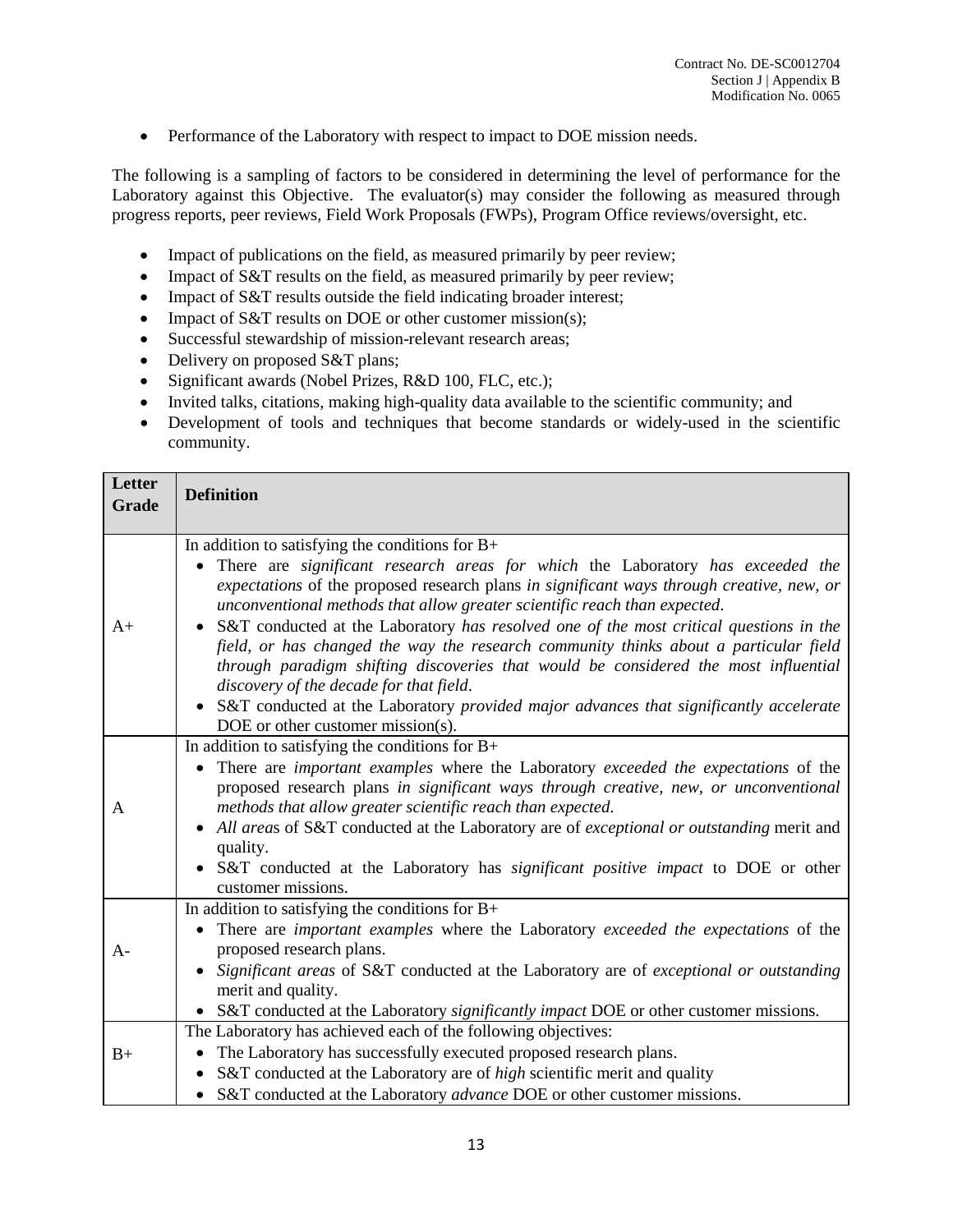| Letter<br>Grade | <b>Definition</b>                                                                                                                                                                                                                                                                                                                   |
|-----------------|-------------------------------------------------------------------------------------------------------------------------------------------------------------------------------------------------------------------------------------------------------------------------------------------------------------------------------------|
|                 | The Laboratory has successfully executed proposed research plans.                                                                                                                                                                                                                                                                   |
|                 | S&T conducted at the Laboratory <i>advance</i> DOE or other customer missions.                                                                                                                                                                                                                                                      |
|                 | BUT the Laboratory fails to meet the conditions for $B+$ for <i>at least one</i> of the following                                                                                                                                                                                                                                   |
| B               | reasons:                                                                                                                                                                                                                                                                                                                            |
|                 | S&T conducted at the Laboratory are not uniformly of high merit and quality OR some<br>$\bullet$<br>areas of research, previously supported, have become uncompetitive OR the Laboratory<br>does not produce sufficiently competitive proposals to receive program support at a level<br>commensurate with its unique capabilities. |
|                 | The Laboratory fails to meet the conditions for $B+$ for <i>at least one</i> of the following reasons:                                                                                                                                                                                                                              |
|                 | The Laboratory has failed to successfully execute proposed research plans but                                                                                                                                                                                                                                                       |
|                 | contingencies were in place such that no funding was or will be terminated. OR S&T                                                                                                                                                                                                                                                  |
| $B-$            | conducted at the Laboratory does little to advance DOE or other customer missions.                                                                                                                                                                                                                                                  |
|                 | Significant areas of S&T conducted at the Laboratory are not of high merit and quality OR                                                                                                                                                                                                                                           |
|                 | some areas of research, previously supported, have become uncompetitive OR the<br>Laboratory do not produce sufficiently competitive proposals to receive program support                                                                                                                                                           |
|                 | at a level commensurate with its unique capabilities.                                                                                                                                                                                                                                                                               |
|                 | The Laboratory fails to meet the conditions for $B+$ for <i>at least one</i> of the following reasons:                                                                                                                                                                                                                              |
|                 | In several significant aspects, the Laboratory failed to deliver on proposed research plans                                                                                                                                                                                                                                         |
|                 | using available resources such that some funding was or will be terminated OR S&T                                                                                                                                                                                                                                                   |
| $\mathsf{C}$    | conducted at the Laboratory failed to contribute to DOE or other customer missions                                                                                                                                                                                                                                                  |
|                 | Significant areas of S&T conducted at the Laboratory are of poor merit and quality OR                                                                                                                                                                                                                                               |
|                 | some areas of research, previously supported, have become uncompetitive AND the                                                                                                                                                                                                                                                     |
|                 | Laboratory does not produce sufficiently competitive proposals to receive program                                                                                                                                                                                                                                                   |
|                 | support at a level commensurate with its unique capabilities.<br>The Laboratory fails to meet the conditions for $B+$ for <i>at least one</i> of the following reasons:                                                                                                                                                             |
|                 | Multiple program elements at the Laboratory failed to deliver on proposed research plans<br>$\bullet$                                                                                                                                                                                                                               |
|                 | using available resources such that significant funding was or will be terminated.                                                                                                                                                                                                                                                  |
| D               | Multiple significant areas of S&T conducted at the Laboratory are of poor merit and                                                                                                                                                                                                                                                 |
|                 | quality OR some areas of research, previously supported, have become uncompetitive                                                                                                                                                                                                                                                  |
|                 | AND the Laboratory does not produce sufficiently competitive proposals to receive                                                                                                                                                                                                                                                   |
|                 | program support at a level commensurate with its unique capabilities.                                                                                                                                                                                                                                                               |
|                 | • S&T conducted at the Laboratory failed to contribute to DOE or other customer missions.                                                                                                                                                                                                                                           |
|                 | The Laboratory fails to meet the conditions for B+ for <i>at least one</i> of the following reasons:<br>Multiple program elements at the Laboratory failed to deliver on proposed research plans                                                                                                                                    |
|                 | using available resources resulting in total termination of funding.                                                                                                                                                                                                                                                                |
|                 | Multiple significant areas of S&T conducted at the Laboratory are of poor merit and                                                                                                                                                                                                                                                 |
| F               | quality OR some areas of research, previously supported, have become uncompetitive                                                                                                                                                                                                                                                  |
|                 | AND the Laboratory does not produce sufficiently competitive proposals to receive                                                                                                                                                                                                                                                   |
|                 | program support at a level commensurate with its unique capabilities OR the Laboratory                                                                                                                                                                                                                                              |
|                 | has been found to have engaged in gross scientific incompetence and/or scientific fraud.                                                                                                                                                                                                                                            |
|                 | S&T conducted at the Laboratory failed to contribute to DOE or other customer missions.                                                                                                                                                                                                                                             |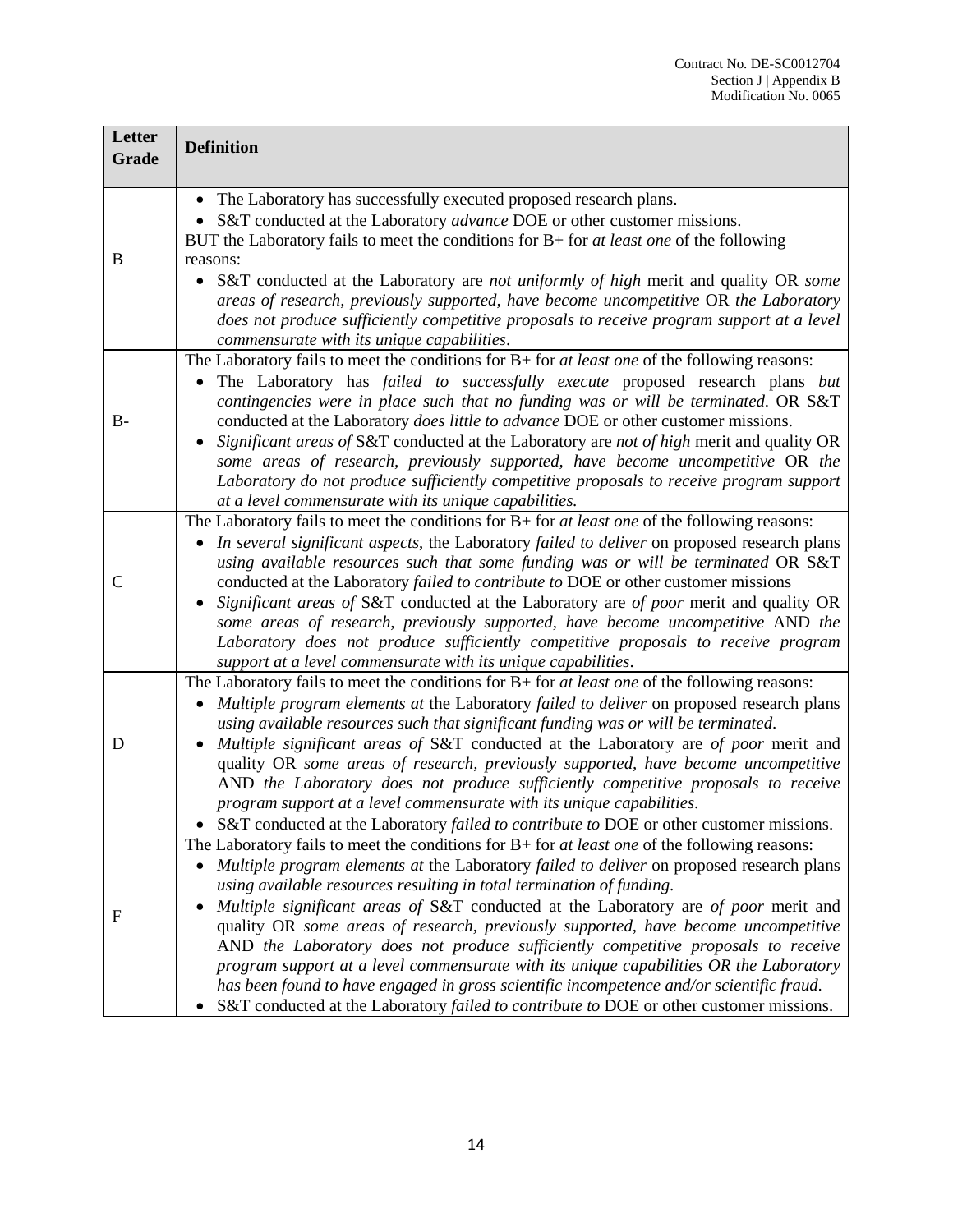# **1.2 Provide Quality Leadership in Science and Technology that Advances Community Goals and DOE Mission Goals.**

In assessing the performance of the Laboratory against this Objective, the following assessment elements should be considered:

- Innovativeness / Novelty of research ideas put forward by the Laboratory;
- Extent to which Laboratory staff members take on substantive or formal leadership roles in their community;
- Extent to which Laboratory staff members take on formal leadership roles in DOE and SC activities; and
- Extent to which Laboratory staff members contribute thoughtful and thorough peer reviews and other research assessments as requested by DOE and SC.

The following is a sampling of factors to be considered in determining the level of performance for the Laboratory against this Objective. The evaluator(s) may consider the following as measured through progress reports, peer reviews, Field Work Proposals (FWPs), Program Office reviews/oversight, etc.:

- Willingness to pursue novel approaches and/or demonstration of innovative solutions to problems;
- Willingness to take on high-risk/high payoff/long-term research problems, evidence that previous risky decisions by the PI/research staff have proved to be correct and are paying off;
- The uniqueness and challenge of science pursued, recognition for doing the best work in the field;
- Extent and quality of collaborative efforts;
- Staff members visible in leadership positions in the scientific community;
- Involvement in professional organizations, National Academies panels and workshops,
- Effectiveness in driving the direction and setting the priorities of the community in a research field; and
- Success in competition for resources.

| Letter<br><b>Grade</b> | <b>Definition</b>                                                                                                                                                                                                                                                                                                                                                                                                                                                                                                                                                                                                                                                                                                                                                                                                                                                                                                                                                                                                                                                               |
|------------------------|---------------------------------------------------------------------------------------------------------------------------------------------------------------------------------------------------------------------------------------------------------------------------------------------------------------------------------------------------------------------------------------------------------------------------------------------------------------------------------------------------------------------------------------------------------------------------------------------------------------------------------------------------------------------------------------------------------------------------------------------------------------------------------------------------------------------------------------------------------------------------------------------------------------------------------------------------------------------------------------------------------------------------------------------------------------------------------|
| $A+$                   | In addition to satisfying the conditions for $B+$ , the following conditions hold for ALL Laboratory staff:<br>• Laboratory staff members have <i>leadership positions</i> in professional organizations AND in National<br>Academy or equivalent panels to discuss and determine further research directions;<br>• Laboratory staff members have leadership positions in DOE sponsored workshops and strategic<br>planning activities, for example, Laboratory staff members chair or co-chair DOE-sponsored<br>workshops and strategic planning activities.<br>• The Laboratory program consistently produces and submits competitive proposals that challenge<br>convention and open <i>significant new fields</i> for research that are well aligned with DOE mission<br>needs and the Laboratory has a strong recognized role in setting priorities and driving the<br>direction in key research areas and are internationally recognized leaders in the field.<br>Laboratory staff hold leadership positions in multi-institutional research collaborations.<br>$\bullet$ |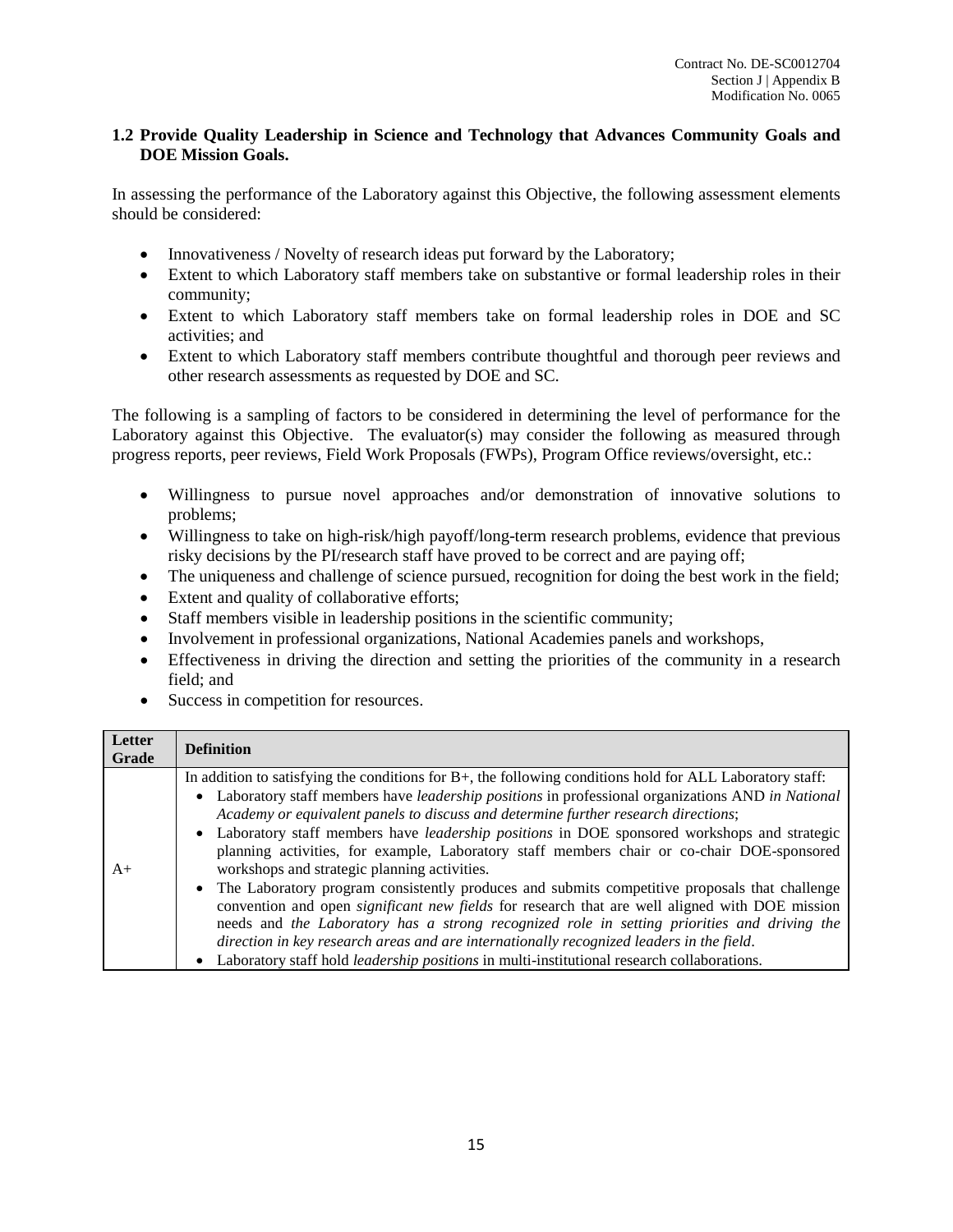| Letter<br>Grade | <b>Definition</b>                                                                                                                                                                                                                                                                                                                                                                                                                                                                                                                                                                                                                                                                                                                                                                                                                                                                                                                                                                                                                                                                                                                                                                                                  |
|-----------------|--------------------------------------------------------------------------------------------------------------------------------------------------------------------------------------------------------------------------------------------------------------------------------------------------------------------------------------------------------------------------------------------------------------------------------------------------------------------------------------------------------------------------------------------------------------------------------------------------------------------------------------------------------------------------------------------------------------------------------------------------------------------------------------------------------------------------------------------------------------------------------------------------------------------------------------------------------------------------------------------------------------------------------------------------------------------------------------------------------------------------------------------------------------------------------------------------------------------|
| A               | In addition to satisfying the conditions for $B+$<br>Laboratory staff members have leadership positions in professional organizations AND staff has<br>$\bullet$<br>contributing role in National Academy or equivalent panels to discuss further research directions;<br>Laboratory staff members have leadership positions in DOE sponsored workshops and strategic<br>planning activities.<br>The Laboratory program consistently produces and submits competitive proposals that challenge<br>convention and open <i>significant new fields</i> for research that are well aligned with DOE mission<br>needs and the Laboratory has a strong recognized role in setting priorities and driving the<br>direction in key research areas.<br>• Laboratory staff hold leadership positions in multi-institutional research collaborations.                                                                                                                                                                                                                                                                                                                                                                         |
| $A -$           | In addition to satisfying the conditions for $B+$<br>• Laboratory staff members have leadership positions in professional organizations OR staff has<br>contributing role in National Academy or equivalent panels to discuss further research directions;<br>Laboratory staff members have leadership positions in DOE sponsored workshops and strategic<br>planning activities.<br>The Laboratory program consistently submits competitive proposals that challenge convention and<br>$\bullet$<br>open significant new avenues for research that are well aligned with DOE mission needs.<br>• Laboratory staff hold <i>leadership positions</i> in multi-institutional research collaborations.                                                                                                                                                                                                                                                                                                                                                                                                                                                                                                                |
| $B^+$           | The Laboratory has achieved each of the following objectives:<br>Laboratory staff members are <i>active participants</i> in professional organizations, committees, and<br>$\bullet$<br>activities, and take on leadership responsibilities commensurate with experience and expertise.<br>Laboratory staff members are <i>active participants</i> in DOE sponsored workshops and strategic<br>planning activities.<br>Laboratory staff members contribute thoughtful and thorough peer review in a timely manner, when<br>requested by DOE.<br>The Laboratory program consistently provides competitive proposals that challenge convention and<br>$\bullet$<br>open new avenues for research that are well aligned with DOE mission needs.<br>• Laboratory staff are <i>active participants</i> in multi-institutional research collaborations                                                                                                                                                                                                                                                                                                                                                                   |
| B               | Laboratory staff members contribute thoughtful and thorough peer review in a timely manner, when<br>$\bullet$<br>requested by DOE.<br>The Laboratory program consistently provides competitive proposals that challenge convention and<br>open new avenues for research that are well aligned with DOE mission needs.<br>BUT the Laboratory fails to meet the conditions for $B$ + for <i>at least one</i> of the following reasons:<br>Although regular participants in professional organizations, committees, and activities, the extent<br>$\bullet$<br>to which staff take on leadership roles falls short of what would be expected, given the level of<br>experience and expertise of the staff.<br>Although regular participants in DOE sponsored workshops and strategic planning activities, the<br>$\bullet$<br>extent to which staff take on leadership roles falls short of what would be expected, given the level<br>of experience and expertise of the staff.<br>Although active members of multi-institutional research collaborations, the extent to which staff<br>take on leadership roles falls short of what would be expected, given the level of experience and<br>expertise of the staff. |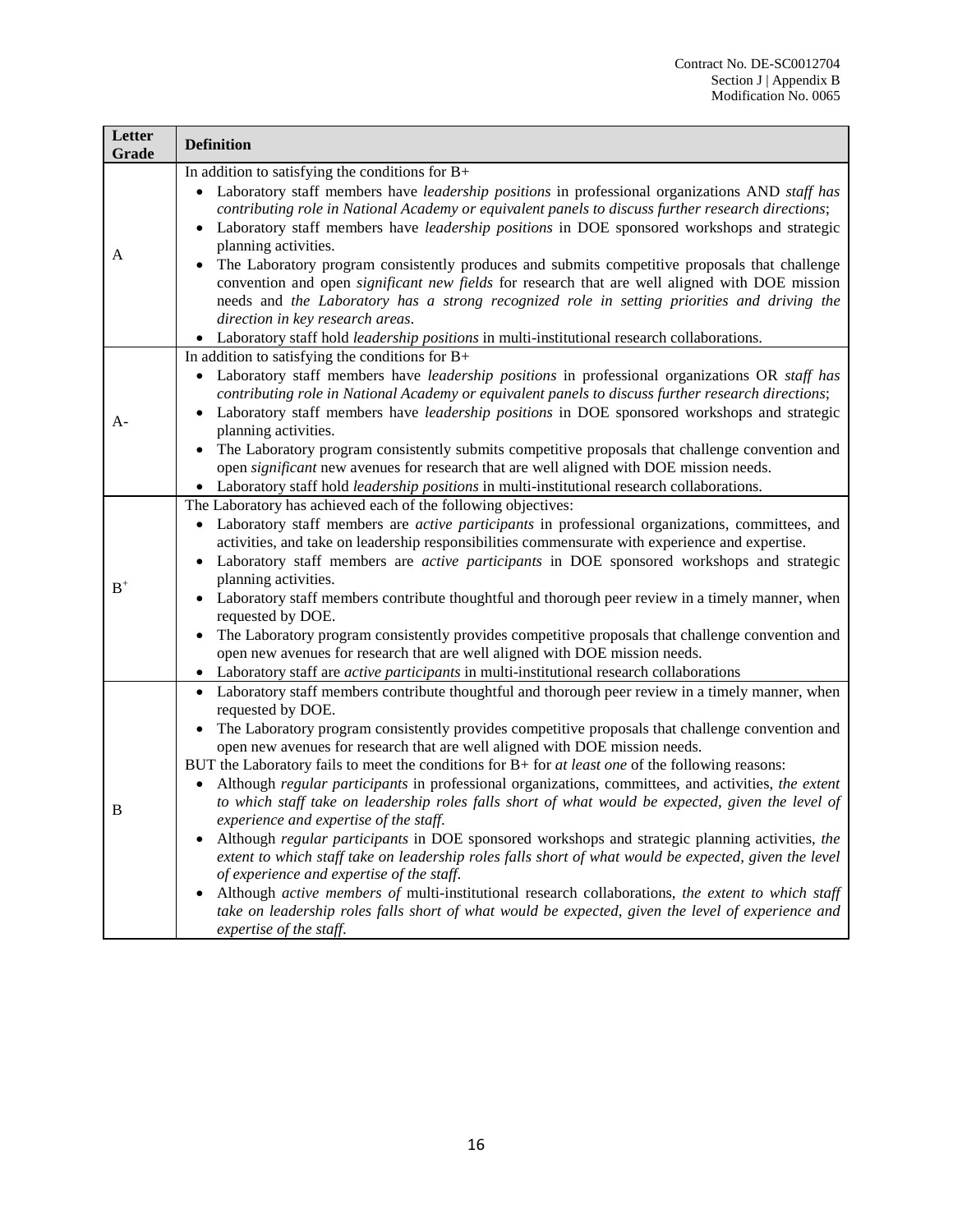| Letter<br>Grade | <b>Definition</b>                                                                                                                                                                                                                                                                                                                                                                                                                                                                                                                                                                                                                                                                                                                                                                                                                                                                                                                                                                                                                                                                                                                                                                                          |
|-----------------|------------------------------------------------------------------------------------------------------------------------------------------------------------------------------------------------------------------------------------------------------------------------------------------------------------------------------------------------------------------------------------------------------------------------------------------------------------------------------------------------------------------------------------------------------------------------------------------------------------------------------------------------------------------------------------------------------------------------------------------------------------------------------------------------------------------------------------------------------------------------------------------------------------------------------------------------------------------------------------------------------------------------------------------------------------------------------------------------------------------------------------------------------------------------------------------------------------|
| $B -$           | • Laboratory staff members contribute thoughtful and thorough peer review in a timely manner, when<br>requested by DOE.<br>BUT the Laboratory fails to meet the conditions for B+ for <i>at least one</i> of the following reasons:<br>The Laboratory program submits competitive proposals but these either lack innovation or are not<br>well aligned with DOE mission needs.<br>Laboratory staff are <i>infrequent participants</i> in professional organizations, committees, and<br>activities, and the extent to which staff take on leadership roles falls short of what would be<br>expected, given the level of experience and expertise of the staff.<br>Laboratory staff are infrequent participants in DOE sponsored workshops and strategic planning<br>$\bullet$<br>activities, and the extent to which staff take on leadership roles falls short of what would be<br>expected, given the level of experience and expertise of the staff.<br>Although active members of multi-institutional research collaborations, the extent to which staff<br>$\bullet$<br>take on leadership roles falls short of what would be expected, given the level of experience and<br>expertise of the staff. |
| $\mathcal{C}$   | The Laboratory fails to meet the conditions for B+ for at least one of the following reasons:<br>• Laboratory staff members <i>do not reliably</i> contribute thoughtful and thorough peer review in a<br>timely manner, when requested by DOE.<br>Some areas of research, previously supported, are no longer competitive.<br>Laboratory staff members are <i>infrequent participants</i> in professional organizations, committees,<br>and activities, AND the extent to which staff take on leadership roles falls short of what would be<br>expected, given the level of experience and expertise of the staff.<br>Laboratory staff members are infrequent participants in DOE sponsored workshops and strategic<br>planning activities, and the extent to which staff take on leadership roles falls short of what would<br>be expected, given the level of experience and expertise of the staff.<br>Although Laboratory staff members are <i>active members of</i> multi-institutional research<br>collaborations, the extent to which staff take on leadership roles falls short of what would be<br>expected, given the level of experience and expertise of the staff.                           |
| D               | The Laboratory fails to meet the conditions for B+ because the Laboratory staff are working on<br>problems that are no longer at the forefront of science and are considered mundane.                                                                                                                                                                                                                                                                                                                                                                                                                                                                                                                                                                                                                                                                                                                                                                                                                                                                                                                                                                                                                      |
| $\mathbf F$     | Review has found the Laboratory staff to be <i>guilty of gross scientific incompetence and/or scientific</i><br>fraud.                                                                                                                                                                                                                                                                                                                                                                                                                                                                                                                                                                                                                                                                                                                                                                                                                                                                                                                                                                                                                                                                                     |

## **Notable Outcomes**

- **BER**: Implement and track progress on the recommendations stemming from the September 2015 review of the DOE Systems Biology Knowledgebase. (Objective 1.2)
- **BES:** Deliver impactful science from the "Center for Emergent Superconductivity" Energy Frontier Research Center that is clearly distinguished from core BES-MSE research, as measured by the EFRC 2016 progress report, FY 2016 mid-term review, research publications and highlights, and participation in periodic conference calls and the EFRC Principal Investigators' Meeting. (Objective 1.1)
- **BES**: Deliver impactful science to advance the integrated research objectives for the Center for Computational Design of Functional Strongly Correlated Materials and Theoretical Spectroscopy—as measured by the FY 2016 Progress Report and Management Review. (Objective 1.1)
- **NP:** Develop a plan for how the laboratory could implement the proposed sPHENIX detector within available funding. (Objective 1.2)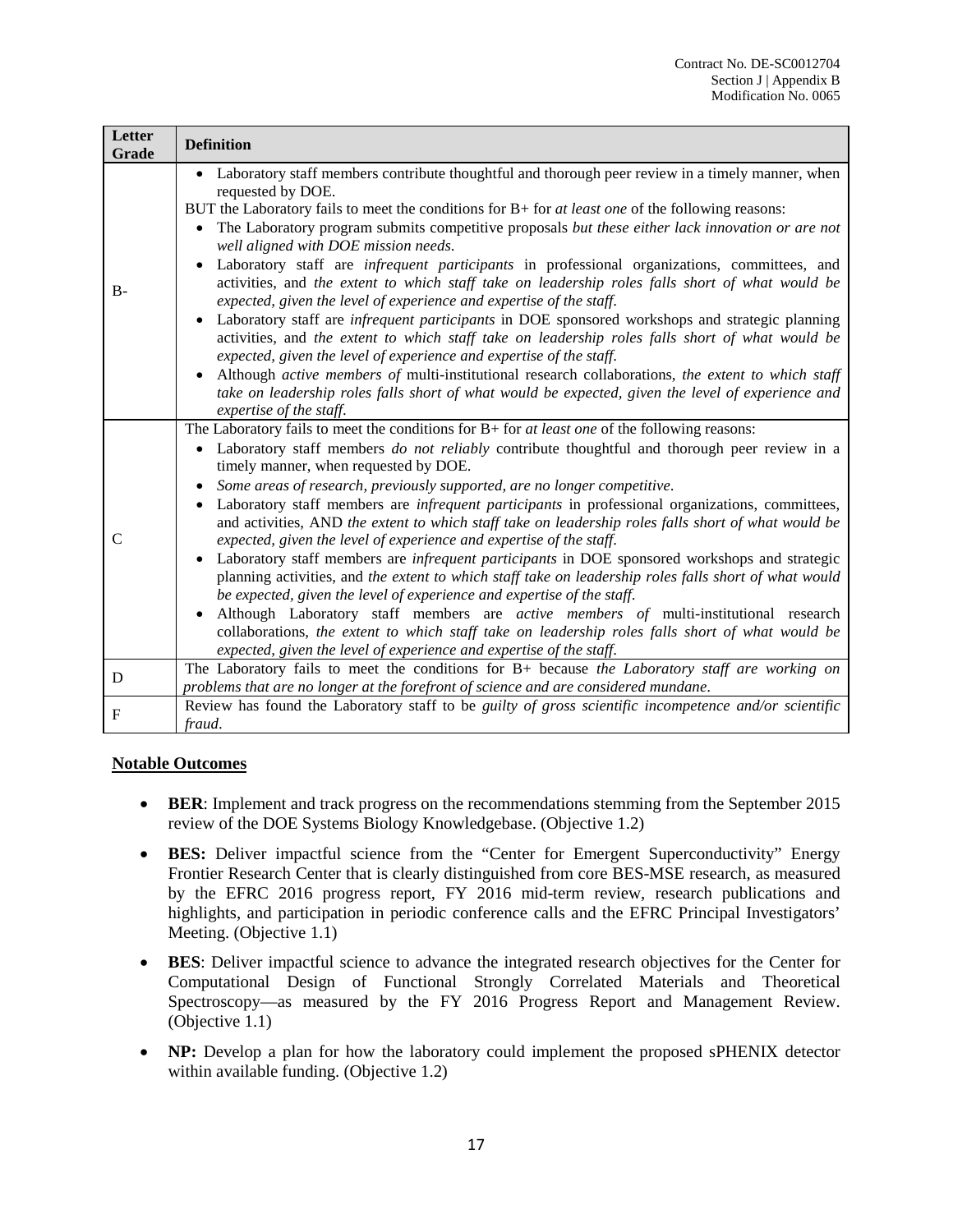| Program Office <sup>2</sup>                            | <b>Letter</b><br>Grade | <b>Numerical</b><br><b>Score</b> | Weight                   | <b>Overall</b><br><b>Score</b> |  |  |
|--------------------------------------------------------|------------------------|----------------------------------|--------------------------|--------------------------------|--|--|
| <b>Office of Advanced Scientific Research</b>          |                        |                                  |                          |                                |  |  |
| 1.1 Impact                                             |                        |                                  | 50%                      |                                |  |  |
| 1.2 Leadership                                         |                        |                                  | 50%                      |                                |  |  |
|                                                        |                        | <b>Overall ASCR Total</b>        |                          |                                |  |  |
| <b>Office of Basic Energy Sciences</b>                 |                        |                                  |                          |                                |  |  |
| 1.1 Impact                                             |                        |                                  | 50%                      |                                |  |  |
| 1.2 Leadership                                         |                        |                                  | 50%                      |                                |  |  |
| <b>Overall BES Total</b>                               |                        |                                  |                          |                                |  |  |
| <b>Office of Biological and Environmental Research</b> |                        |                                  |                          |                                |  |  |
| 1.1 Impact                                             |                        |                                  | 60%                      |                                |  |  |
| 1.2 Leadership                                         |                        |                                  | 40%                      |                                |  |  |
|                                                        |                        |                                  | <b>Overall BER Total</b> |                                |  |  |
| <b>Office of High Energy Physics</b>                   |                        |                                  |                          |                                |  |  |
| 1.1 Impact                                             |                        |                                  | 50%                      |                                |  |  |
| 1.2 Leadership                                         |                        |                                  | 50%                      |                                |  |  |
|                                                        |                        |                                  | <b>Overall HEP Total</b> |                                |  |  |
| <b>Office of Nuclear Physics</b>                       |                        |                                  |                          |                                |  |  |
| 1.1 Impact                                             |                        |                                  | 50%                      |                                |  |  |
| 1.2 Leadership                                         |                        |                                  | 50%                      |                                |  |  |
|                                                        |                        |                                  | <b>Overall NP Total</b>  |                                |  |  |
| <b>Office of Defense Nuclear Nonproliferation</b>      |                        |                                  |                          |                                |  |  |
| 1.1 Impact                                             |                        |                                  | 69%                      |                                |  |  |
| 1.2 Leadership                                         |                        |                                  | 31%                      |                                |  |  |
|                                                        |                        |                                  | <b>Overall DNN Total</b> |                                |  |  |
| <b>Office of Nuclear Energy</b>                        |                        |                                  |                          |                                |  |  |
| 1.1 Impact                                             |                        |                                  | 0%                       |                                |  |  |
| 1.2 Leadership                                         |                        |                                  | 0%                       |                                |  |  |
| <b>Overall NE Total</b>                                |                        |                                  |                          |                                |  |  |
| <b>Nuclear Regulatory Commission</b>                   |                        |                                  |                          |                                |  |  |
| 1.1 Impact                                             |                        |                                  | 50%                      |                                |  |  |
| 1.2 Leadership                                         |                        |                                  | 50%                      |                                |  |  |
|                                                        |                        |                                  | <b>Overall NRC Total</b> |                                |  |  |

**Table 1.1 – Program Performance Goal 1.0 Score Development**

| Program Office <sup>2</sup>                            | Letter<br>Grade | <b>Numerical</b><br><b>Score</b>  | <b>Funding</b><br>Weight<br>(cost) | <b>Overall</b><br>Weighted<br><b>Score</b> |
|--------------------------------------------------------|-----------------|-----------------------------------|------------------------------------|--------------------------------------------|
| <b>Office of Advanced Scientific Research</b>          |                 |                                   |                                    |                                            |
| <b>Office of Basic Energy Sciences</b>                 |                 |                                   |                                    |                                            |
| <b>Office of Biological and Environmental Research</b> |                 |                                   |                                    |                                            |
| <b>Office of High Energy Physics</b>                   |                 |                                   |                                    |                                            |
| <b>Office of Nuclear Physics</b>                       |                 |                                   |                                    |                                            |
| <b>Office of Defense Nuclear Nonproliferation</b>      |                 |                                   |                                    |                                            |
| <b>Office of Nuclear Energy</b>                        |                 |                                   |                                    |                                            |
| <b>Nuclear Regulatory Commission</b>                   |                 |                                   |                                    |                                            |
|                                                        |                 | <b>Performance Goal 1.0 Total</b> |                                    |                                            |

# **Table 1.2 – Overall Performance Goal 1.0 Score Development[3](#page-46-0)**

<span id="page-46-0"></span> $2 A$  complete listing of the Objectives weightings under the S&T Goals for the SC Programs and other customers is provided within Attachment I to this plan.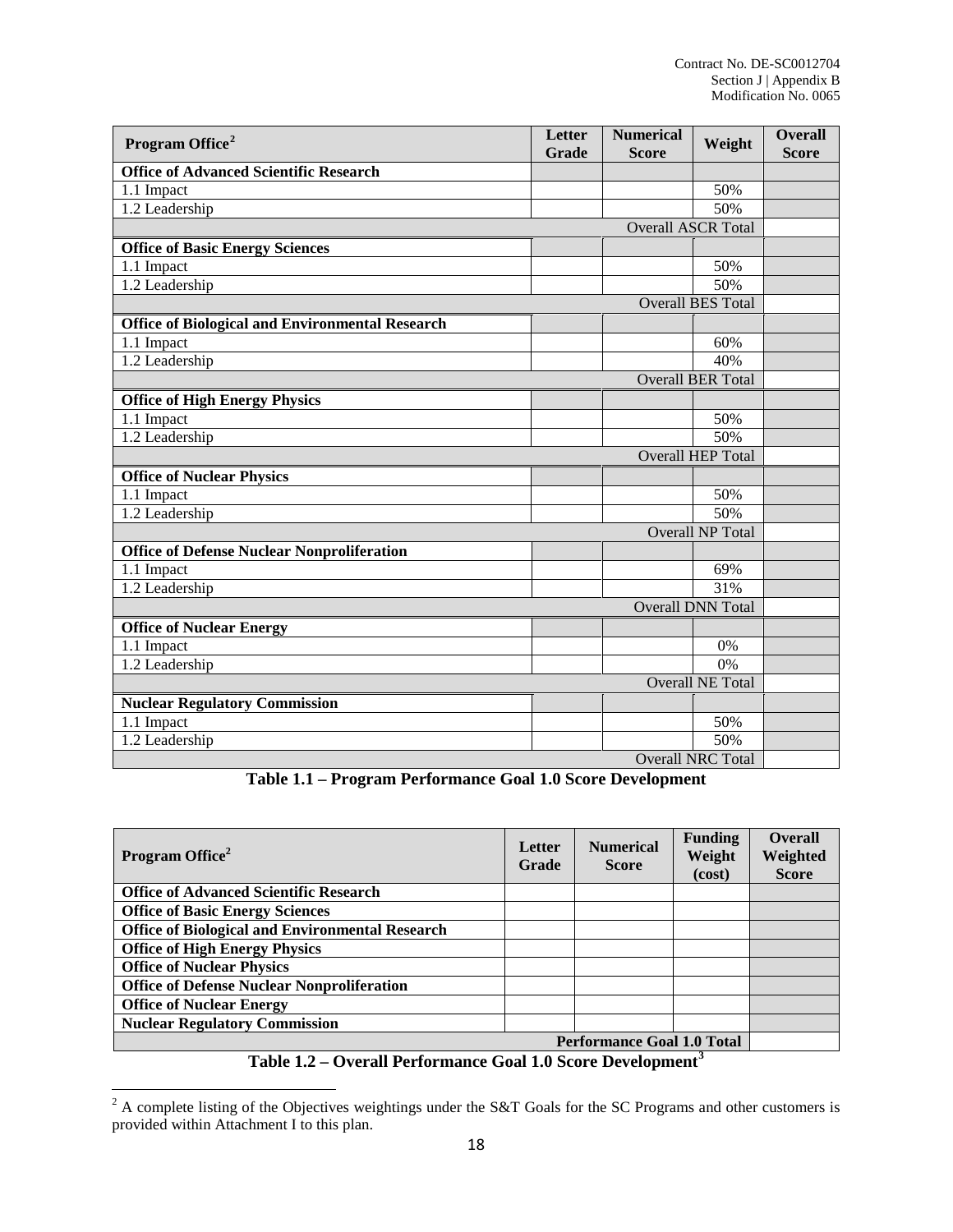| <b>Total</b><br><b>Score</b> | $4.3 -$<br>4.1 | $4.0-$<br>3.8 | $3.7 -$<br>J.J | $3.4 -$<br>3.1 | $3.0-$<br>2.8 | $2.7 -$<br>۵.۵ | $2.4 -$<br>4.1 | $2.0 -$<br>1.8 | . .<br>$1.7 -$<br>1.1 | $1.0 - 0.8$ | $0.7 - 0$ |
|------------------------------|----------------|---------------|----------------|----------------|---------------|----------------|----------------|----------------|-----------------------|-------------|-----------|
| Final<br>Grade               | A+             | A             | $A^-$          | $B+$           | D             | В-             |                |                |                       | ∸           |           |

| Table 1.3 – Goal 1.0 Final Letter Grade |
|-----------------------------------------|
|-----------------------------------------|

## **GOAL 2.0 Provide for Efficient and Effective Design, Fabrication, Construction and Operations of Research Facilities**

**The Laboratory provides effective and efficient strategic planning; fabrication, construction and/or operations of Laboratory research facilities; and are responsive to the user community.**

The weight of this Goal is 56%.

The Provide for Efficient and Effective Design, Fabrication, Construction and Operations of Research Facilities Goal shall measure the overall effectiveness and performance of the Contractor in planning for and delivering leading-edge specialty research and/or user facilities to ensure the required capabilities are present to meet today's and tomorrow's complex challenges. It also measures the Contractor's innovative operational and programmatic means for implementation of systems that ensures the availability, reliability, and efficiency of these facilities; and the appropriate balance between R&D and user support.

Each Objective within this Goal is to be assigned the appropriate numerical score by the Office of Science Program Office as identified below. The overall Goal score from each Program Office is computed by multiplying numerical scores earned by the weight of each Objective, and summing them (see Table 2.1). Final weights to be utilized for determining weighted scores will be determined following the end of the performance period and will be based on actual cost for FY 2016.

- Office of Basic Energy Sciences (BES)
- Office of Biological and Environmental Research (BER)
- Office of High Energy Physics (HEP)
- Office of Nuclear Physics (NP)

The overall performance score and grade for this Goal will be determined by multiplying the overall score assigned by each of the offices identified above by the weightings identified for each and then summing them (see Table 2.2 below). The overall score earned is then compared to Table 2.3 to determine the overall letter grade for this Goal. Individual Program Office weightings for each of the Objectives identified below are provided within Table 2.1. The Contractor's success in meeting each Objective shall be determined based on the Contractor's performance as viewed by DOE HQ Office of Science's (SC) Program Offices for which the Laboratory conducts work. Should one or more of the HQ Program Offices choose not to provide an evaluation for this Goal and its corresponding Objectives the weighting for the remaining HQ Program Offices shall be recalculated based on their percentage of cost for FY 2016 as compared to the total cost for those remaining HQ Program Offices.

<sup>&</sup>lt;sup>3</sup> The final weights to be utilized for determining weighted scores will be determined following the end of the performance period and will be based on actual cost for FY 2016.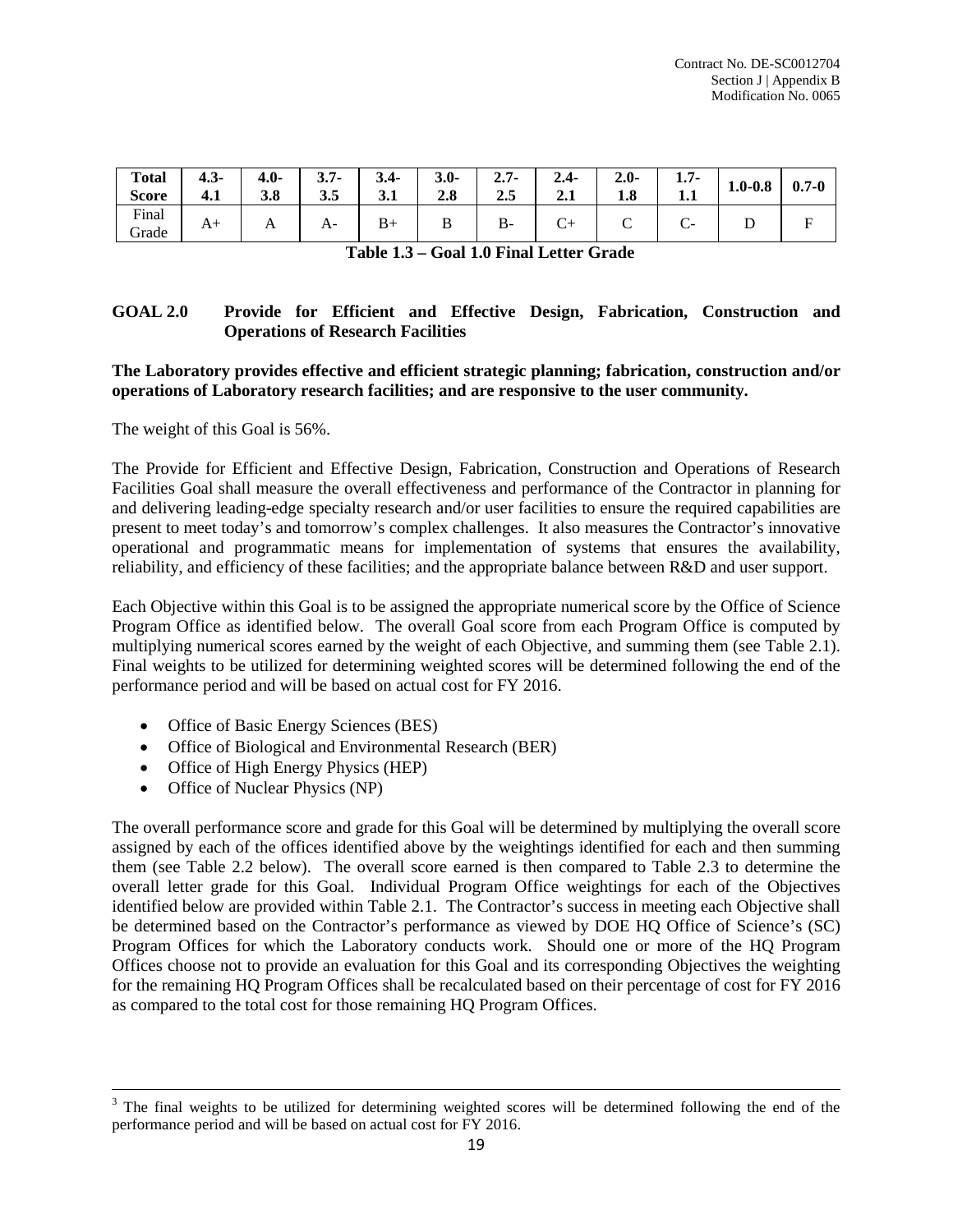# **Objectives**

## **2.1 Provide Effective Facility Design(s) as Required to Support Laboratory Programs (i.e., activities leading up to CD-2)**

In assessing the performance of the Laboratory against this Objective, the following assessment elements should be considered:

- The Laboratory's delivery of accurate and timely information required to carry out the critical decision and budget formulation process;
- The Laboratory's ability to meet the intent of DOE Order 413.3, Program and Project Management for the Acquisition of Capital Assets;
- The extent to which the Laboratory appropriately assesses risks and contingency needs; and
- The extent to which the Laboratory is effective in its unique management role and partnership with HQ.

The following is a sampling of factors to be considered in determining the level of performance for the Laboratory against this Objective. The evaluator(s) may consider the following as measured through progress reports, peer reviews, Field Work Proposals (FWPs), Program Office reviews/oversight, etc.

- The quality of the scientific justification for proposed facilities resulting from preconceptual R&D;
- The technical quality of conceptual and preliminary designs and the credibility of the associated cost estimates
- The credibility of plans for the full life cycle of proposed facilities including financing options;
- The leveraging of existing facilities and capabilities of the DOE Laboratory complex in plans for proposed facilities; and
- The novelty and potential impact of new technologies embodied in proposed facilities.

| Letter<br>Grade | <b>Definition</b>                                                                                                                                                                                                                                                                                                                                                                                                                                                                                                                                                                                                                                                                                                                                                                                                                                                                                                                                                                                                                                                        |
|-----------------|--------------------------------------------------------------------------------------------------------------------------------------------------------------------------------------------------------------------------------------------------------------------------------------------------------------------------------------------------------------------------------------------------------------------------------------------------------------------------------------------------------------------------------------------------------------------------------------------------------------------------------------------------------------------------------------------------------------------------------------------------------------------------------------------------------------------------------------------------------------------------------------------------------------------------------------------------------------------------------------------------------------------------------------------------------------------------|
| $A+$            | In addition to satisfying all conditions for B+; the Laboratory exceeds expectations in all of these<br>categories:<br>• The Laboratory is recognized by the research community as the leader for making the science case<br>for the acquisition;<br>The Laboratory takes the initiative to demonstrate and thoroughly document the potential for<br>transformational scientific advancement.<br>• Approaches proposed by the Laboratory are widely regarded as innovative, novel, comprehensive,<br>and potentially cost-effective.<br>• Reviews repeatedly confirm strong potential for scientific discovery in areas that support the<br>Department's mission, and potential to change a discipline or research area's direction.<br>The Laboratory identifies, analyzes and champions novel approaches for acquiring the new<br>capability, including leveraging or extending the capability of existing facilities and financing and<br>these efforts result in significant cost estimate and/or risk reductions without loss or, or while<br>enhancing capability. |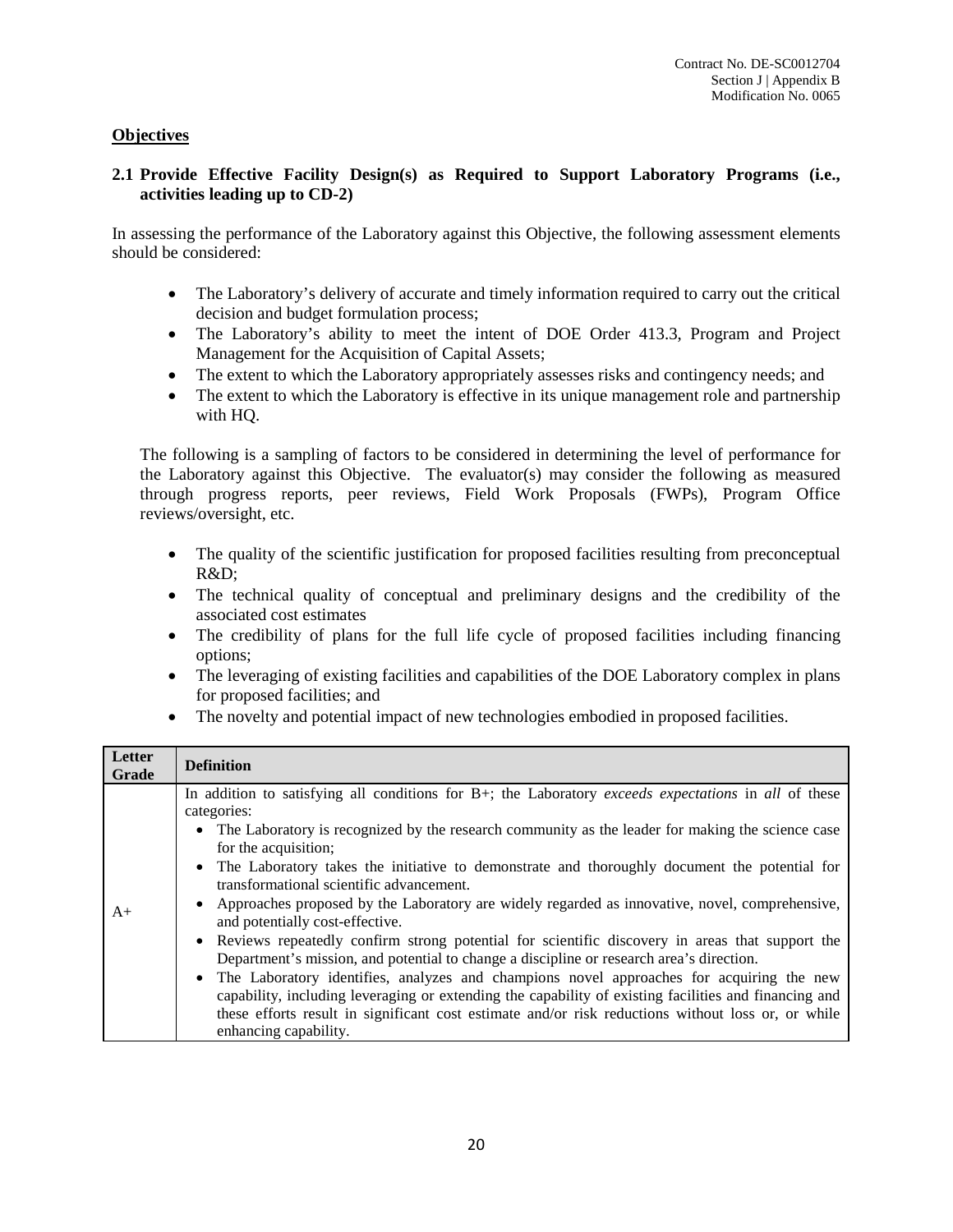| Letter<br>Grade           | <b>Definition</b>                                                                                                                                                                                                                                                                                                                                                                                                                                                                                                                                                                                                                                                                                                                                                                                                             |
|---------------------------|-------------------------------------------------------------------------------------------------------------------------------------------------------------------------------------------------------------------------------------------------------------------------------------------------------------------------------------------------------------------------------------------------------------------------------------------------------------------------------------------------------------------------------------------------------------------------------------------------------------------------------------------------------------------------------------------------------------------------------------------------------------------------------------------------------------------------------|
| A                         | In addition to satisfying all conditions for $B+$ , all of the following conditions are also met:<br>The Laboratory is recognized by the research community as a leader for making the science case<br>for the acquisition;<br>The Laboratory takes the initiative to demonstrate the potential for revolutionary scientific<br>advancement working in partnership with HQ<br>The Laboratory identifies, analyzes, and champions, to HQ and Site office, novel approaches for<br>$\bullet$<br>acquiring the new capability, including leveraging or extending the capability of existing facilities<br>and financing.                                                                                                                                                                                                         |
| $A-$                      | In addition to satisfying all conditions for $B+$ , all of the following conditions are also met:<br>The approaches proposed by the Laboratory are widely regarded as innovative, novel,<br>comprehensive, and potentially cost-effective<br>Reviews repeatedly confirm potential for scientific discovery in areas that support the Department's<br>$\bullet$<br>mission, and potential to change a discipline or research area's direction.                                                                                                                                                                                                                                                                                                                                                                                 |
| $B+$                      | The Laboratory has achieved each of the following objectives:<br>The Laboratory displays leadership and commitment in the development of quality analyses,<br>preliminary designs, and related documentation to support the approval of the mission need (CD-0),<br>the alternative selection and cost range (CD-1) and the performance baseline (CD-2).<br>Documentation requested by the programs is provided in a timely and thorough manner.<br>$\bullet$<br>The Laboratory keeps DOE appraised of the status, near-term plans and the resolution of problems<br>on a regular basis; anticipates emerging issues that could impact plans and takes the initiative to<br>inform DOE of possible consequences.<br>The Laboratory solves problems and addresses issues to avoid adverse impacts to the project.<br>$\bullet$ |
| $\, {\bf B}$              | The Laboratory fails to meet expectations in one of the areas listed under $B_{+}$ .                                                                                                                                                                                                                                                                                                                                                                                                                                                                                                                                                                                                                                                                                                                                          |
| $B -$                     | The Laboratory fails to meet expectations in several of the areas listed under B+                                                                                                                                                                                                                                                                                                                                                                                                                                                                                                                                                                                                                                                                                                                                             |
| $\mathcal{C}$             | The Laboratory fails to meet the expectations in several of the areas listed under B+<br>AND the required analyses and documentation developed by the Laboratory are EITHER not innovative,<br>OR reflect a lack of commitment and leadership.                                                                                                                                                                                                                                                                                                                                                                                                                                                                                                                                                                                |
| D                         | The Laboratory fails to meet the expectations in several of the areas listed under B+ AND the<br>Laboratory fails to provide a compelling justification for the acquisition.                                                                                                                                                                                                                                                                                                                                                                                                                                                                                                                                                                                                                                                  |
| $\boldsymbol{\mathrm{F}}$ | The Laboratory fails to meet the expectations in several of the areas listed under $B+$<br>AND the approaches proposed by the Laboratory are based on fraudulent assumptions; the science case<br>is weak to non-existent, and the business case is seriously flawed.                                                                                                                                                                                                                                                                                                                                                                                                                                                                                                                                                         |

## **2.2 Provide for the Effective and Efficient Construction of Facilities and/or Fabrication of Components (execution phase, post CD-2 to CD-4)**

- The Laboratory's adherence to DOE Order 413.3 Project Management for the Acquisition of Capital Assets;
- Successful fabrication of facility components by the Laboratory;
- The Laboratory's effectiveness in meeting construction schedule and budget;
- The quality of key Laboratory staff overseeing the project(s); and
- The extent to which the Laboratory maintains open, effective, and timely communication with HQ regarding issues and risks.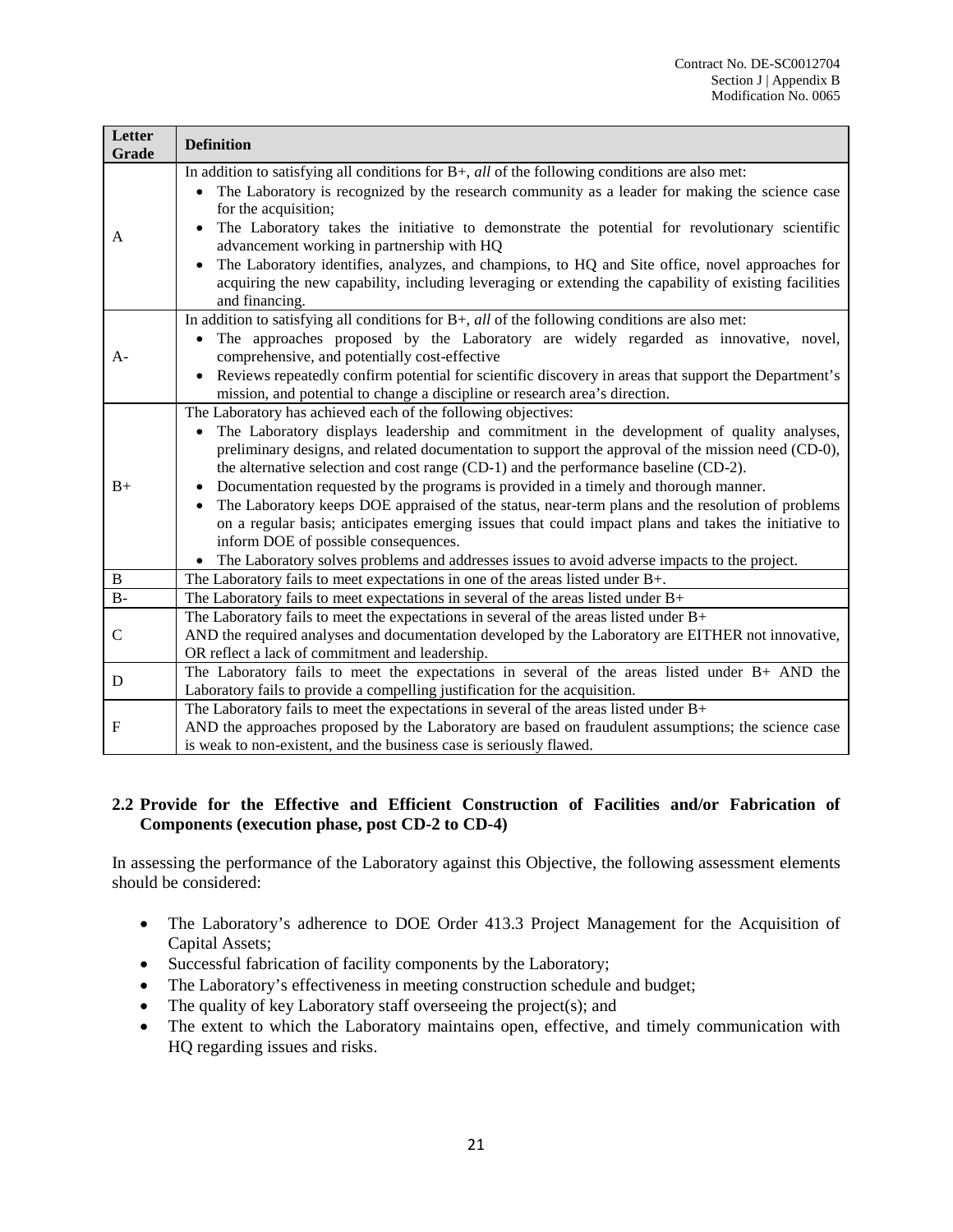| Letter<br>Grade | <b>Definition</b>                                                                                                                                                                                                                                                                                                                                                                                                                                                                                                                                                                                                                                                                                                                                                             |
|-----------------|-------------------------------------------------------------------------------------------------------------------------------------------------------------------------------------------------------------------------------------------------------------------------------------------------------------------------------------------------------------------------------------------------------------------------------------------------------------------------------------------------------------------------------------------------------------------------------------------------------------------------------------------------------------------------------------------------------------------------------------------------------------------------------|
|                 | In addition to satisfying all conditions for A,                                                                                                                                                                                                                                                                                                                                                                                                                                                                                                                                                                                                                                                                                                                               |
| $A+$            | There is high confidence throughout the execution phase that the project will be completed<br>significantly under budget and/or ahead of schedule while meeting or exceeding all performance<br>baselines;                                                                                                                                                                                                                                                                                                                                                                                                                                                                                                                                                                    |
| A               | In addition to satisfying all conditions for $B+$ ,<br>The Laboratory has identified and implemented practices that would allow the project scope to be<br>$\bullet$<br>significantly expanded if such were desirable, without impact on baseline cost or schedule;<br>The Laboratory always provides exemplary project status reports on time to DOE and takes the<br>initiative to communicate emerging problems or issues.<br>Reviews identify environment, safety and health practices to be exemplary.<br>$\bullet$<br>There is high confidence throughout the execution phase that the project will meet its cost/schedule<br>performance baseline;                                                                                                                     |
| A-              | In addition to satisfying all conditions for $B^+$ ,<br>The Laboratory has identified practices that would allow for the project scope to be expanded if<br>$\bullet$<br>such were desirable, without impact on baseline cost or schedule;<br>Problems are identified and corrected by the Laboratory promptly, with no impact on scope, cost or<br>schedule<br>The Laboratory provides <i>particularly useful</i> project status reports on time to DOE and regularly<br>takes the initiative to communicate emerging problems or issues.<br>Reviews identify environment, safety and health practices to exceed expectations.<br>$\bullet$<br>There is high confidence throughout the execution phase that the project will meet its cost/schedule<br>performance baseline; |
| $B+$            | The Laboratory has achieved each of the following objectives<br>The project meets CD-2 performance measures;<br>٠<br>The Laboratory provides sustained leadership and commitment to environment, safety and health;<br>Reviews regularly recognize the Laboratory for being proactive in the management of the execution<br>phase of the project;<br>To a large extent, problems are identified and corrected by the Laboratory with little, or no impact<br>on scope, cost or schedule;<br>DOE is kept informed of project status on a regular basis; reviews regularly indicate project is<br>expected to meet its cost/schedule performance baseline.                                                                                                                      |
| B               | The Laboratory provides sustained leadership and commitment to environment, safety and health BUT<br>The project fails to meet expectations in one of the remaining areas listed under $B+$ .                                                                                                                                                                                                                                                                                                                                                                                                                                                                                                                                                                                 |
| $B-$            | The Laboratory provides sustained leadership and commitment to environment, safety and health BUT<br>The project fails to meet expectations in <i>several</i> of the areas listed under $B+$                                                                                                                                                                                                                                                                                                                                                                                                                                                                                                                                                                                  |
| C               | The Laboratory provides sustained leadership and commitment to environment, safety and health BUT<br>The project fails to meet expectations in <i>several</i> of the areas listed under $B+$<br><b>AND</b><br>Reviews indicate project remains at risk of breaching its cost/schedule performance baseline;<br>Reports to DOE can vary in degree of completeness                                                                                                                                                                                                                                                                                                                                                                                                              |
| D               | The project fails to meet conditions for $B+$ in at least one of the following areas:<br>Reviews indicate project is likely to breach its cost/schedule performance baseline;<br>Laboratory commitment to environment, safety and health issues is inadequate;<br>Reports to DOE are largely incomplete; Laboratory commitment to the project has subsided.<br>$\bullet$                                                                                                                                                                                                                                                                                                                                                                                                      |
| F               | The project fails to meet conditions for $B+$ in at least one of the following areas:<br>Laboratory falsifies data during project execution phase;<br>$\bullet$<br>Shows disdain for executing the project within minimal standards for environment, safety or health,<br>Fails to keep DOE informed of project status;<br>$\bullet$<br>Recent reviews indicate that the project is expected to breach its cost/schedule performance<br>$\bullet$<br>baseline.                                                                                                                                                                                                                                                                                                                |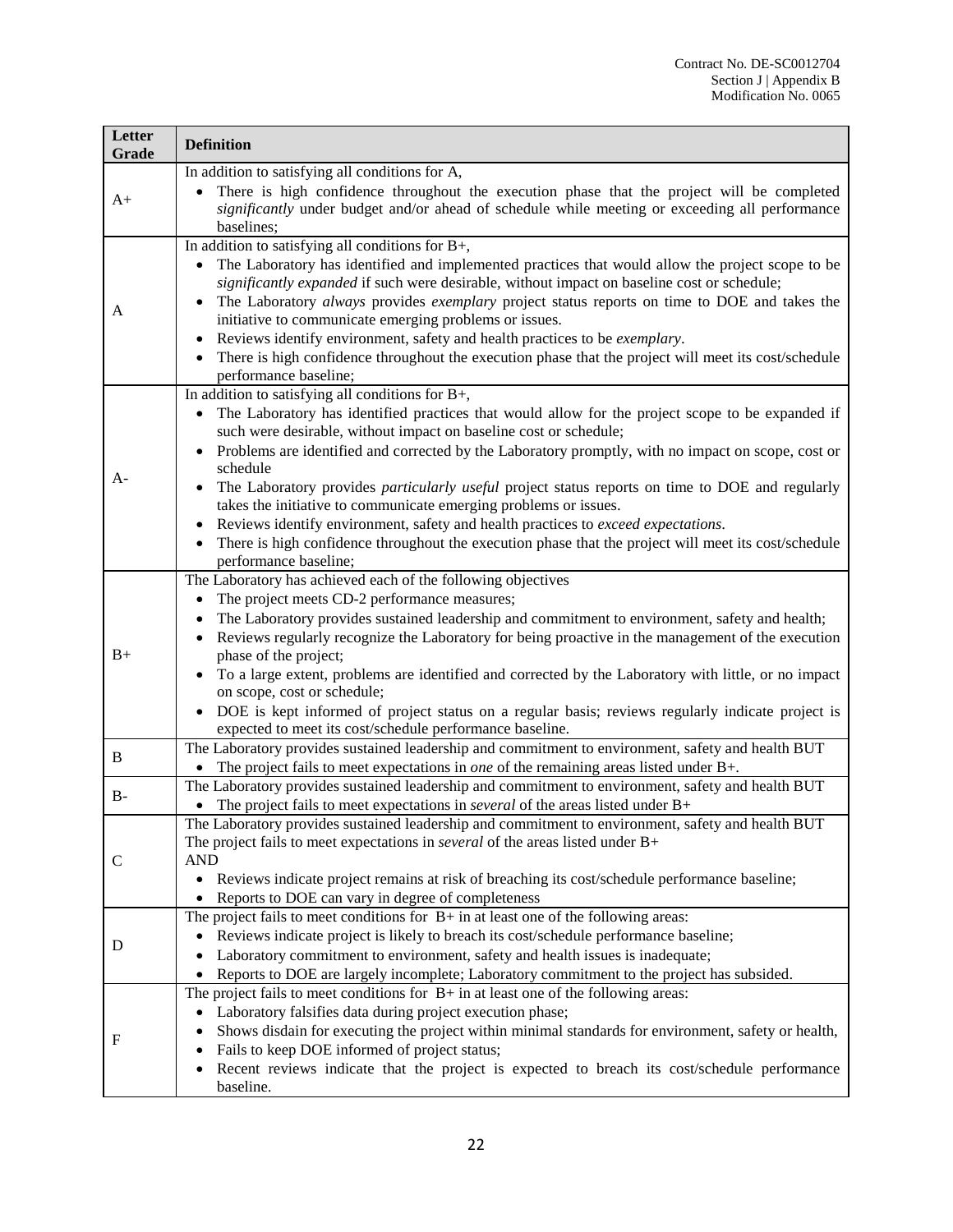# **2.3 Provide Efficient and Effective Operation of Facilities**

- The availability, reliability, performance, and efficiency of Laboratory facility(ies);
- The degree to which the facility is optimally arranged to support the user community;
- The extent to which Laboratory R&D is conducted to develop/expand the capabilities of the facility(ies);
- The Laboratory's effectiveness in balancing resources between facility R&D and user support; and
- The quality of the process used to allocate facility time to users.

| Letter<br>Grade | <b>Definition</b>                                                                                                                                                                                                                                                                                                                                                                                                                                                                                                                                                                                                                                                                                                                                                       |
|-----------------|-------------------------------------------------------------------------------------------------------------------------------------------------------------------------------------------------------------------------------------------------------------------------------------------------------------------------------------------------------------------------------------------------------------------------------------------------------------------------------------------------------------------------------------------------------------------------------------------------------------------------------------------------------------------------------------------------------------------------------------------------------------------------|
| $A+$            | In addition to satisfying all conditions for $B+$ ; all of the following conditions are also met<br>• Performance of the facility exceeds expectations as defined before the start of the year in all of these<br>categories: cost of operations, users served, availability, and capability;<br>The schedule and the costs associated with the ramp-up to steady state operations are <i>significantly</i><br>less than planned and are acknowledged to be 'leadership caliber' by reviews;<br>Data on environment, safety, and health continues to be exemplary and widely regarded as among<br>the 'best in class'<br>The Laboratory took extraordinary means to deliver an extraordinary result for the users and the<br>program in the performance/ review period. |
| A               | In addition to satisfying all conditions for $B+$ ; all of the following conditions are also met<br>Performance of the facility exceeds expectations as defined before the start of the year in most of<br>$\bullet$<br>these categories: cost of operations, users served, availability, and capability;<br>The schedule and the costs associated with the ramp-up to steady state operations are less than<br>planned and are acknowledged to be 'leadership caliber' by reviews;<br>Data on environment, safety, and health continues to be <i>exemplary</i> and widely regarded as among<br>the 'best in class.'                                                                                                                                                    |
| A-              | In addition to satisfying all conditions for $B+$ , one of the following conditions is met:<br>Performance of the facility exceeds expectations as defined before the start of the year in any of<br>$\bullet$<br>these categories: cost of operations, users served, availability, and capability;<br>The schedule and the costs associated with the ramp-up to steady state operations are less than<br>$\bullet$<br>planned and are acknowledged to be among the best by reviews;                                                                                                                                                                                                                                                                                    |
| $B^+$           | The Laboratory has achieved each of the following objectives:<br>Performance of the facility <i>meets</i> expectations as defined before the start of the year in all of these<br>$\bullet$<br>categories: cost of operations, users served, availability, capability (for example, beam delivery,<br>luminosity, peak performance, etc.),<br>The schedule and the costs associated with the ramp-up to steady state operations occur as planned;<br>$\bullet$<br>Data on environment, safety, and health continues to be very good as compared with other projects<br>$\bullet$<br>in the DOE.<br>User surveys meet program expectations and reflect that the Laboratory is responsive to user needs.                                                                  |
| $\, {\bf B}$    | The project fails to meet expectations in <i>one</i> of the areas listed under $B_{+}$ .                                                                                                                                                                                                                                                                                                                                                                                                                                                                                                                                                                                                                                                                                |
| $B -$           | The project fails to meet expectations in <i>more than one</i> of the areas listed under $B+$ .                                                                                                                                                                                                                                                                                                                                                                                                                                                                                                                                                                                                                                                                         |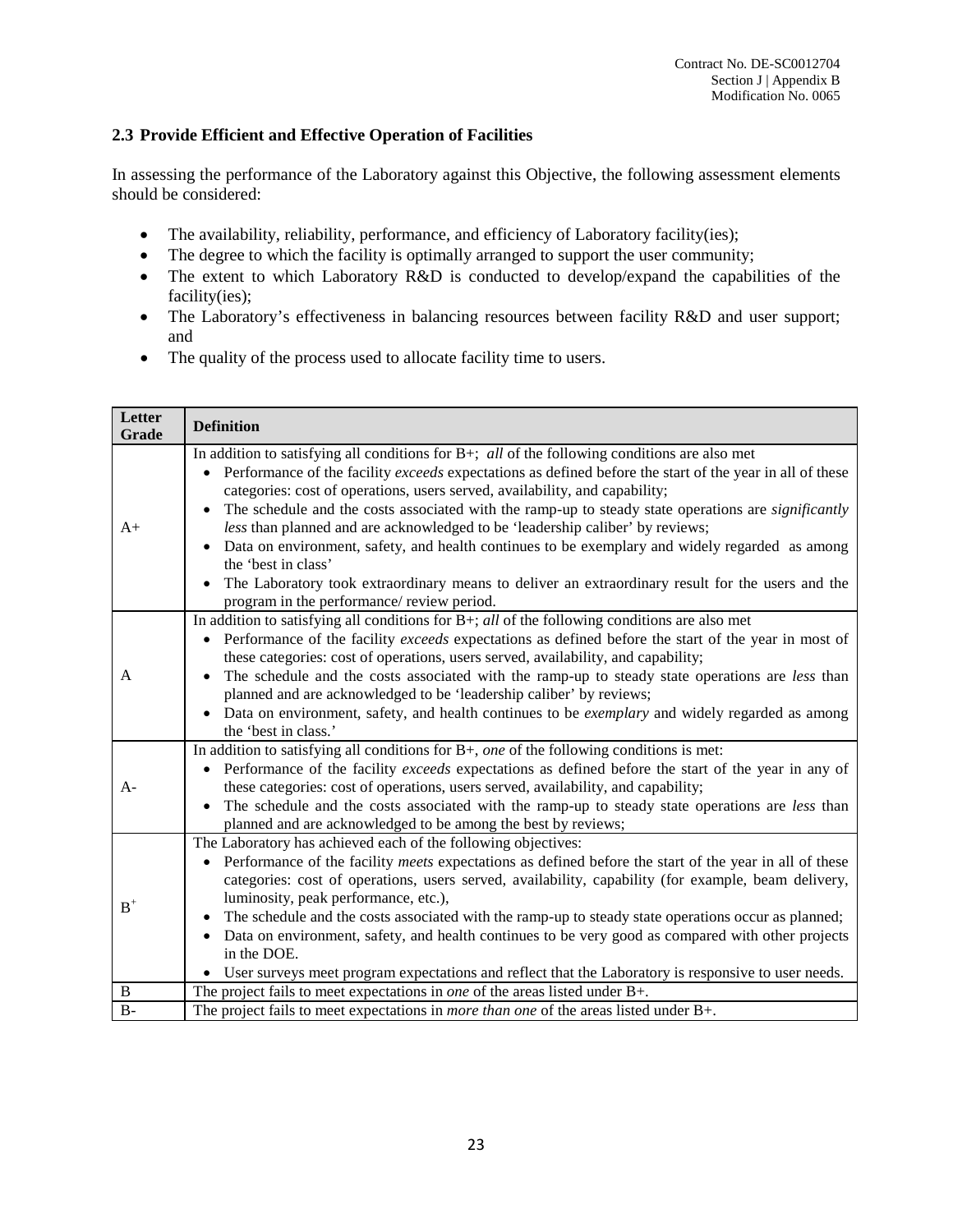| <b>Letter</b><br>Grade | <b>Definition</b>                                                                                                                                                                                             |
|------------------------|---------------------------------------------------------------------------------------------------------------------------------------------------------------------------------------------------------------|
|                        | Performance of the facility fails to meet expectations in <i>many</i> of the areas listed under $B+$ ; for example,                                                                                           |
|                        | The cost of operations is unexpectedly high and availability of the facility is unexpectedly low, the<br>number of users is unexpectedly low, capability is well below expectations.                          |
|                        | The facility operates at steady state, on cost and on schedule, but the reliability of performance is<br>somewhat below planned values, or the facility operates at steady state, but the associated schedule |
|                        | and costs exceed planned values.                                                                                                                                                                              |
|                        | Commitment to environment, safety, and health is satisfactory.<br>$\bullet$                                                                                                                                   |
|                        | Performance of the facility fails to meet expectations in <i>many</i> of the areas listed under $B+$ ; for example,                                                                                           |
|                        | The cost of operations is unexpectedly high and availability of the facility is unexpectedly low;<br>$\bullet$                                                                                                |
|                        | capability is well below expectations.                                                                                                                                                                        |
| D                      | The facility operates somewhat below steady state, on cost and on schedule, and the reliability of<br>$\bullet$                                                                                               |
|                        | performance is somewhat below planned values, or the facility operates at steady state, but the                                                                                                               |
|                        | associated schedule and costs exceed planned values.                                                                                                                                                          |
|                        | Commitment to environment, safety, and health is inadequate.<br>$\bullet$                                                                                                                                     |
|                        | The facility fails to operate; the facility operates well below steady state <b>and/or</b> the reliability of the<br>$\bullet$                                                                                |
| F                      | performance is well below planned values.                                                                                                                                                                     |
|                        | Laboratory commitment to environment, safety, and health issues is inadequate.                                                                                                                                |

# **2.4 Utilization of Facility(ies) to Provide Impactful S&T Results and Benefits to External User Communities**

- The extent to which the facility is being used to perform influential science;
- The Laboratory's efforts to take full advantage of the facility to generate impactful S&T results;
- The extent to which the facility is strengthened by a resident Laboratory research community that pushes the envelope of what the facility can do and/or are among the scientific leaders of the community;
- The Laboratory's ability to appropriately balance access by internal and external user communities; and
- The extent to which there is a healthy program of outreach to the scientific community.

| Letter<br>Grade | <b>Definition</b>                                                                                                                                                                                                                                                                                                                                                                                                                                                                                                                                                                                                                       |
|-----------------|-----------------------------------------------------------------------------------------------------------------------------------------------------------------------------------------------------------------------------------------------------------------------------------------------------------------------------------------------------------------------------------------------------------------------------------------------------------------------------------------------------------------------------------------------------------------------------------------------------------------------------------------|
| $A+$            | In addition to meeting all measures under A,<br>• The Laboratory took extraordinary means to deliver an extraordinary result for a new user<br>community.                                                                                                                                                                                                                                                                                                                                                                                                                                                                               |
| A               | In addition to satisfying all conditions for $B+$ ; all of the following conditions are met<br>An <i>aggressive</i> outreach programs is in place and has been documented as attracting new<br>$\bullet$<br>communities to the facility;<br>• Reviews consistently find that the facility capability or scope of research potential <i>significantly</i><br>exceeds expectations for example, due to newly discovered capabilities or exposure to new research<br>communities; OR Reviews find that multiple disciplines are using the facility in new and novel<br>ways that the facility is being used to pursue influential science. |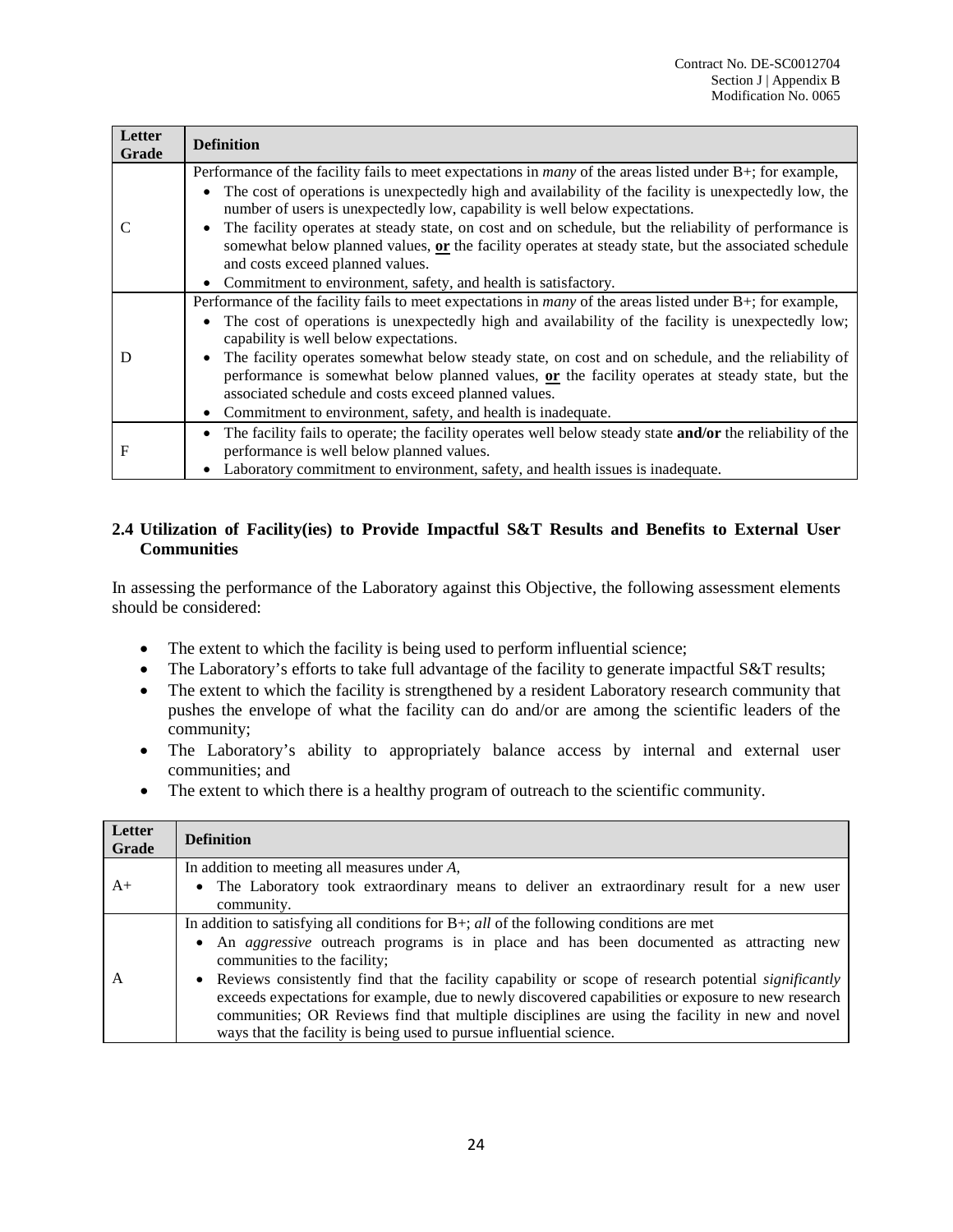| Letter<br>Grade | <b>Definition</b>                                                                                              |
|-----------------|----------------------------------------------------------------------------------------------------------------|
|                 | In addition to satisfying all conditions for $B+$ , all of the following conditions are met                    |
|                 | A <i>strong</i> outreach program is in place;                                                                  |
| A-              | Reviews find that the facility capability or scope of research potential exceeds expectations for<br>$\bullet$ |
|                 | example, due to newly discovered capabilities or exposure to new research communities; OR                      |
|                 | Reviews document how multiple disciplines are using the facility in new and novel ways and/or                  |
|                 | that the facility is being used to pursue important science.                                                   |
|                 | The Laboratory has achieved each of the following objectives:                                                  |
|                 | Reviews find / validate that the facility is being used for influential science;                               |
|                 | The scope of facility capabilities is challenged and broadened by resident users;                              |
| $B^+$           | The Laboratory effectively manages user allocations;<br>٠                                                      |
|                 | The Laboratory effectively maintains the facility to required performance standards (for example,              |
|                 | runtime, luminosity, etc.)                                                                                     |
|                 | A healthy outreach program is in place.                                                                        |
| B               | The Laboratory fails to meet expectations in <i>one</i> of the areas listed under $B+$                         |
| $B-$            | The Laboratory fails to meet expectations in <i>several</i> of the areas listed under $B+$                     |
| $\mathcal{C}$   | The Laboratory fails to meet expectations in <i>many</i> of the areas listed under $B+$                        |
| D               | Reviews find that there are few facility users, few of whom are using the facility in novel ways to            |
|                 | produce impactful science; research base is very thin.                                                         |
| $\mathbf{F}$    | Laboratory staff does not possess capabilities to operate and/or use the facility adequately.                  |

#### **Notable Outcomes**

- **BES**: Complete installation of at least two beamlines in the Beamlines Developed by NSLS-II portfolio, making them ready for commissioning. (Objective 2.3)
- **BES**: Routinely provide top-off operation at a minimum of 250 mA at NSLS-II for the user operations. (Objective 2.3)

| Program Office <sup>4</sup>                                                                                           | <b>Letter</b><br>Grade | <b>Numerical</b><br><b>Score</b> | Weight                   | <b>Overall</b><br><b>Score</b> |
|-----------------------------------------------------------------------------------------------------------------------|------------------------|----------------------------------|--------------------------|--------------------------------|
| <b>Office of Basic Energy Sciences</b>                                                                                |                        |                                  |                          |                                |
| 2.1 Provide Effective Facility Design(s)                                                                              |                        |                                  | $0\%$                    |                                |
| 2.2 Provide for the Effective and Efficient Construction of<br>Facilities and/or Fabrication of Components            |                        |                                  | 25%                      |                                |
| 2.3 Provide Efficient and Effective Operation of Facilities                                                           |                        |                                  | 40%                      |                                |
| 2.4 Utilization of Facility(ies) to Provide Impactful S&T<br><b>Results and Benefits to External User Communities</b> |                        |                                  | 35%                      |                                |
|                                                                                                                       |                        |                                  | <b>Overall BES Total</b> |                                |
| <b>Office of Biological and Environmental Research</b>                                                                |                        |                                  |                          |                                |
| 2.1 Provide Effective Facility Design(s)                                                                              |                        |                                  | $0\%$                    |                                |
| 2.2 Provide for the Effective and Efficient Construction of<br>Facilities and/or Fabrication of Components            |                        |                                  | 0%                       |                                |
| 2.3 Provide Efficient and Effective Operation of Facilities                                                           |                        |                                  | 90%                      |                                |
| 2.4 Utilization of Facility(ies) to Provide Impactful S&T<br><b>Results and Benefits to External User Communities</b> |                        |                                  | 10%                      |                                |
|                                                                                                                       |                        |                                  | <b>Overall BER Total</b> |                                |

<span id="page-53-0"></span><sup>&</sup>lt;sup>4</sup> A complete listing of the Objectives weightings under the S&T Goals for the SC Programs and other customers is provided within Attachment I to this plan.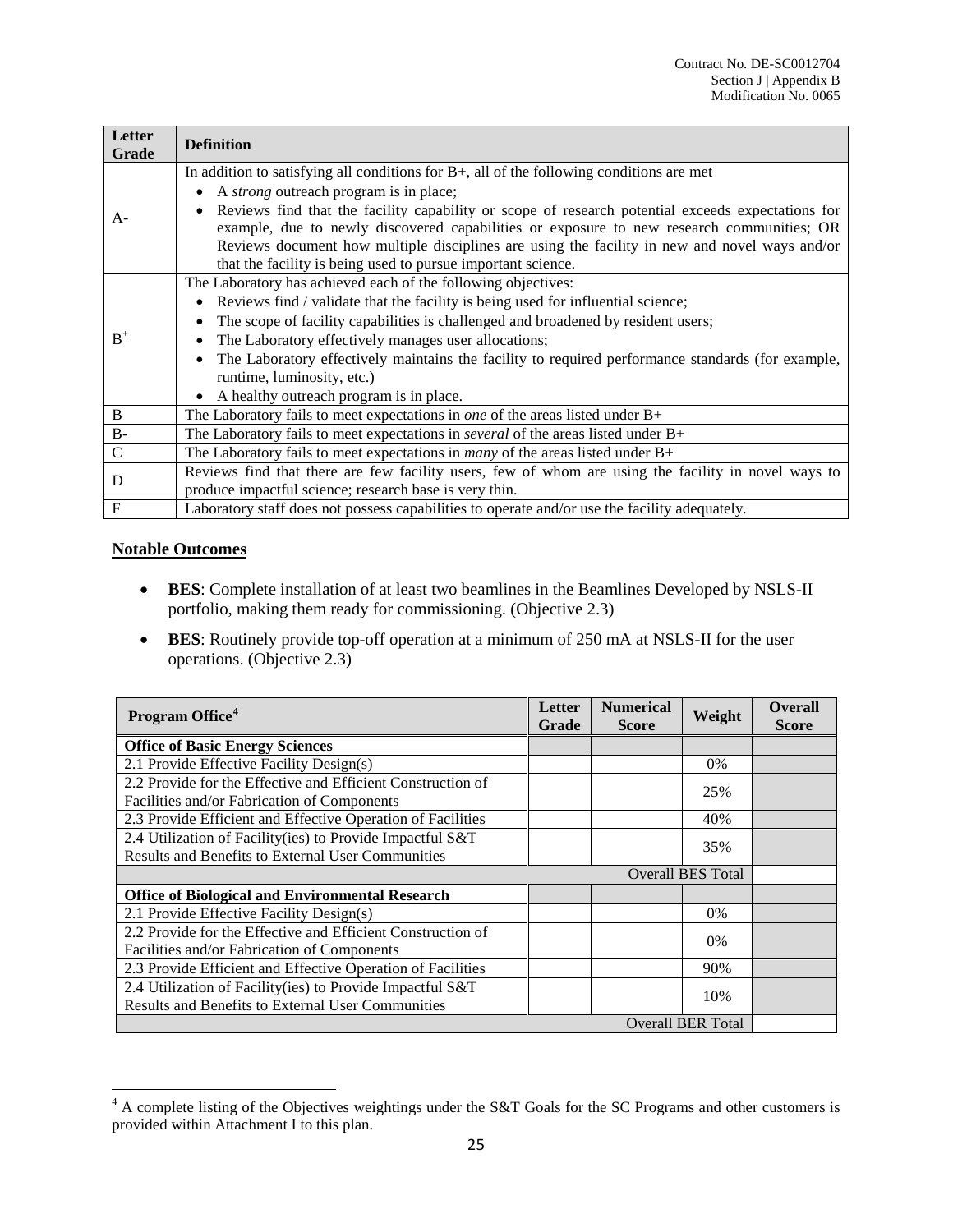| <b>Office of High Energy Physics</b>                        |       |  |  |  |  |  |
|-------------------------------------------------------------|-------|--|--|--|--|--|
| 2.1 Provide Effective Facility Design(s)                    | 75%   |  |  |  |  |  |
| 2.2 Provide for the Effective and Efficient Construction of |       |  |  |  |  |  |
| Facilities and/or Fabrication of Components                 | 5%    |  |  |  |  |  |
| 2.3 Provide Efficient and Effective Operation of Facilities | 20%   |  |  |  |  |  |
| 2.4 Utilization of Facility(ies) to Provide Impactful S&T   |       |  |  |  |  |  |
| <b>Results and Benefits to External User Communities</b>    | $0\%$ |  |  |  |  |  |
| <b>Overall HEP Total</b>                                    |       |  |  |  |  |  |
|                                                             |       |  |  |  |  |  |
| <b>Office of Nuclear Physics</b>                            |       |  |  |  |  |  |
| 2.1 Provide Effective Facility Design(s)                    | 0%    |  |  |  |  |  |
| 2.2 Provide for the Effective and Efficient Construction of |       |  |  |  |  |  |
| Facilities and/or Fabrication of Components                 | $0\%$ |  |  |  |  |  |
| 2.3 Provide Efficient and Effective Operation of Facilities | 85%   |  |  |  |  |  |
| 2.4 Utilization of Facility(ies) to Provide Impactful S&T   |       |  |  |  |  |  |
| <b>Results and Benefits to External User Communities</b>    | 15%   |  |  |  |  |  |

**Table 2.1 – Program Performance Goal 2.0 Score Development**

| <b>Program Office</b>                                  | Letter<br><b>Grade</b> | <b>Numerical</b><br><b>Score</b> | <b>Funding</b><br>Weight<br>(cost) | <b>Overall</b><br>Weighted<br><b>Score</b> |  |
|--------------------------------------------------------|------------------------|----------------------------------|------------------------------------|--------------------------------------------|--|
| <b>Office of Advanced Scientific Research</b>          |                        |                                  |                                    |                                            |  |
| <b>Office of Basic Energy Sciences</b>                 |                        |                                  |                                    |                                            |  |
| <b>Office of Biological and Environmental Research</b> |                        |                                  |                                    |                                            |  |
| <b>Office of Fusion Energy Sciences</b>                |                        |                                  |                                    |                                            |  |
| <b>Office of High Energy Physics</b>                   |                        |                                  |                                    |                                            |  |
| <b>Office of Nuclear Physics</b>                       |                        |                                  |                                    |                                            |  |
| <b>Performance Goal 2.0 Total</b>                      |                        |                                  |                                    |                                            |  |

**Table 2.2 – Overall Performance Goal 2.0 Score Development[5](#page-54-0)**

| <b>Total</b><br><b>Score</b> | $4.3 -$<br>4.1 | $4.0-$<br>ാ റ<br>э.о | $3.7 -$<br>3.5 | $3.4 -$<br>J.L | $3.0 -$<br>2.8 | $2.7 -$<br>2.J | $2.4 -$<br>4. L | $2.0 -$<br>1.8 | $1.1 -$<br>1.1 | $1.0 - 0.8$ | $0.7 - 0$ |
|------------------------------|----------------|----------------------|----------------|----------------|----------------|----------------|-----------------|----------------|----------------|-------------|-----------|
| Final<br>Grade               | $A+$           | n                    | TУ.            | $B+$           | Ψ              | D-             |                 |                |                |             |           |

**Table 2.3 – Goal 2.0 Final Letter Grade**

<span id="page-54-0"></span><sup>&</sup>lt;sup>5</sup> The final weights to be utilized for determining weighted scores will be determined following the end of the performance period and will be based on actual cost for FY 2016.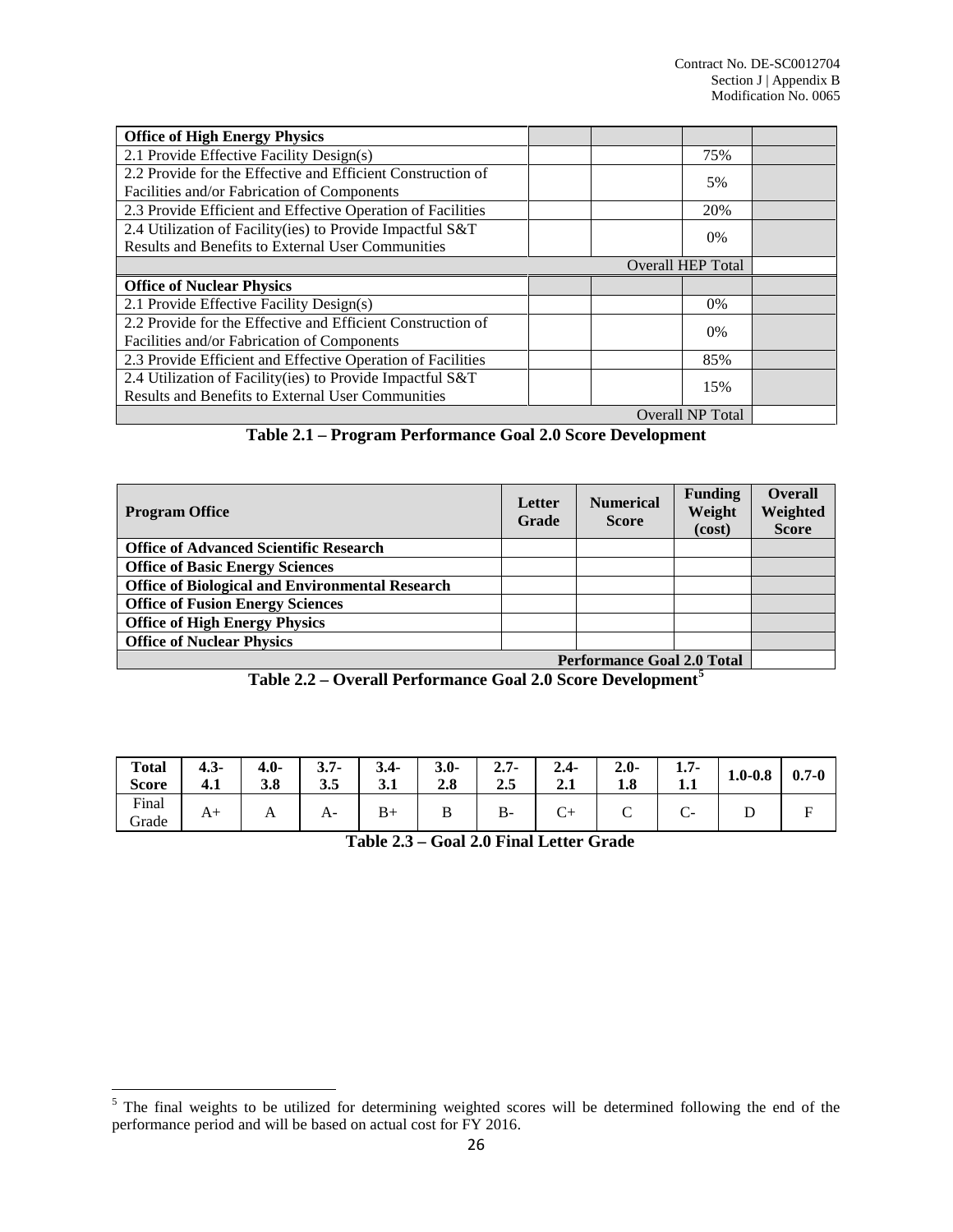## **GOAL 3.0 Provide Effective and Efficient Science and Technology Program Management**

**The Laboratory provides effective program vision and leadership; strategic planning and development of initiatives; recruits and retains a quality scientific workforce; and provides outstanding research processes, which improve research productivity.**

The weight of this Goal is 25%.

The Provide Effective and Efficient Science and Technology Program Management Goal shall measure the Contractor's overall management in executing S&T programs. Dimensions of program management covered include: 1) providing key competencies to support research programs to include key staffing requirements; 2) providing quality research plans that take into account technical risks, identify actions to mitigate risks; and 3) maintaining effective communications with customers to include providing quality responses to customer needs.

Each Objective within this Goal is to be assigned the appropriate numerical score by the Office of Science, other cognizant HQ Program Offices, and other customers as identified below. The overall Goal score from each HQ Program Office and/or customer is computed by multiplying numerical scores earned by the weight of each Objective, and summing them (see Table 3.1). The final weights to be utilized for determining weighted scores will be determined following the end of the performance period and will be based on actual cost for FY 2016 provided by the Program Offices listed below.

- Office of Advanced Scientific Computing Research (ASCR)
- Office of Basic Energy Sciences (BES)
- Office of Biological and Environmental Research (BER)
- Office of High Energy Physics (HEP)
- Office of Nuclear Physics (NP)
- Office of Defense Nuclear Nonproliferation (DNN)
- Office of Nuclear Energy (NE)
- Nuclear Regulatory Commission (NRC)

The overall performance score and grade for this Goal will be determined by multiplying the overall score assigned by each of the offices identified above by the weightings identified for each and then summing them (see Table 3.2 below). The overall score earned is then compared to Table 3.3 to determine the overall letter grade for this Goal. The Contractor's success in meeting each Objective shall be determined based on the Contractor's performance as viewed by the Office of Science, other cognizant HQ Program Offices, and other customers for which the Laboratory conducts work. Should one or more of the HQ Program Offices choose not to provide an evaluation for this Goal and its corresponding Objectives the weighting for the remaining HQ Program Offices shall be recalculated based on their percentage of cost for FY 2016 as compared to the total cost for those remaining HQ Program Offices.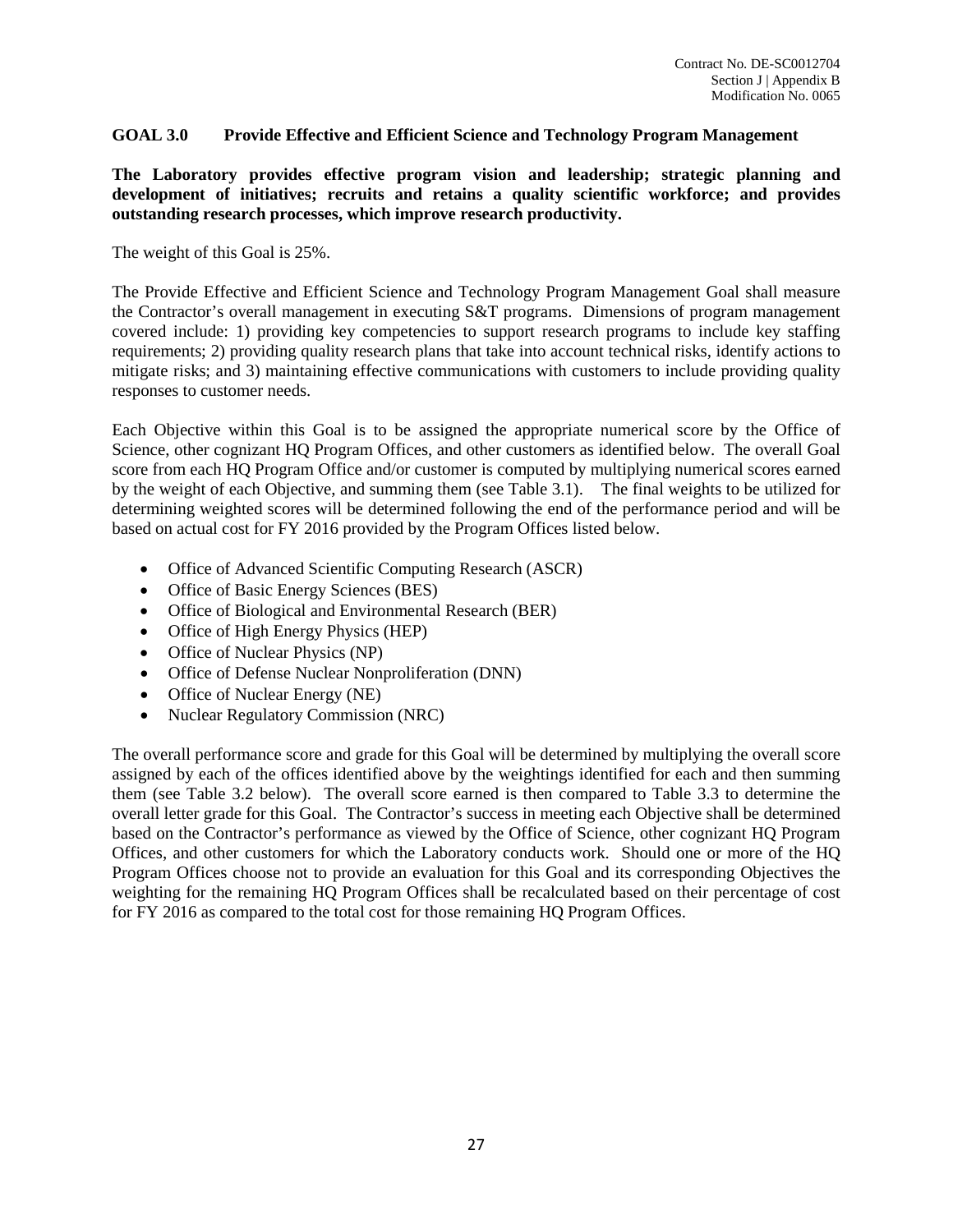# **Objectives**

# **3.1 Provide Effective and Efficient Strategic Planning and Stewardship of Scientific Capabilities and Program Vision**

In assessing the performance of the Laboratory against this Objective, the following assessment elements should be considered:

- The quality of the Laboratory's strategic plan;
- The extent to which the Laboratory shows strategic vision for research
- The extent to which programs of research take advantage of Laboratory capabilities—research programs are more than the sum of their individual project parts;
- The extent to which the Laboratory undertakes research for which it is uniquely qualified;
- The extent to which lab plans are aligned with DOE mission goals;
- The extent to which the Laboratory programs are balanced between high-/low- risk research for a sustainable program; and
- The extent to which the Laboratory is able to retain and recruit staff for a sustainable program

The following is a sampling of factors to be considered in determining the level of performance for the Laboratory against this Objective. The evaluator(s) may consider the following as measured through progress reports, peer reviews, Field Work Proposals (FWPs), Program Office reviews/oversight, etc.

- Articulation of scientific vision;
- Development and maintenance of core competencies,
- Ability to attract and retain highly qualified staff;
- Efficiency and effectiveness of joint planning (e.g., workshops) with outside community;
- Creativity and robustness of ideas for new facilities and research programs; and
- Willingness to take on high-risk/high payoff/long-term research problems, evidence that the Laboratory "guessed right" in that previous risky decisions proved to be correct and are paying off.
- The depth and breadth of Laboratory research portfolio and its potential for growth.

| <b>Letter</b><br>Grade | <b>Definition</b>                                                                                                                                                                                                                                                                                                                                                                                                                                                                                                                                                                                                                                                                    |
|------------------------|--------------------------------------------------------------------------------------------------------------------------------------------------------------------------------------------------------------------------------------------------------------------------------------------------------------------------------------------------------------------------------------------------------------------------------------------------------------------------------------------------------------------------------------------------------------------------------------------------------------------------------------------------------------------------------------|
| $A+$                   | In addition to satisfying the conditions for B+, the execution of the Laboratory's strategic plan has<br>enabled the Laboratory to achieve each of the following:<br>• Most of the Laboratory's core competencies are recognized as world leading;<br>The Laboratory has attracted and retained world-leading scientists in most programs;<br>There is evidence that previous decisions to pursue high-risk/high-payoff research proved to be<br>correct and are paying off;<br>• The Laboratory has succeeded in developing new core competencies of <i>outstanding</i> quality in areas<br>both exploratory, high-risk research and research that is vital to the DOE/SC missions; |
| A                      | In addition to satisfying the conditions for B+, the execution of the Laboratory's strategic plan has<br>enabled the Laboratory to achieve the following:<br>Several of the Laboratory's core competencies are recognized as world leading;<br>The Laboratory has attracted and retained world-leading scientists in <i>several</i> programs;<br>There is evidence that previous decisions to pursue high-risk/high-payoff research proved to be<br>correct and are paying off<br>The Laboratory has succeeded in developing <i>new</i> core competencies of <i>high</i> quality in areas both<br>exploratory, high-risk research and research that is vital to the DOE/SC missions  |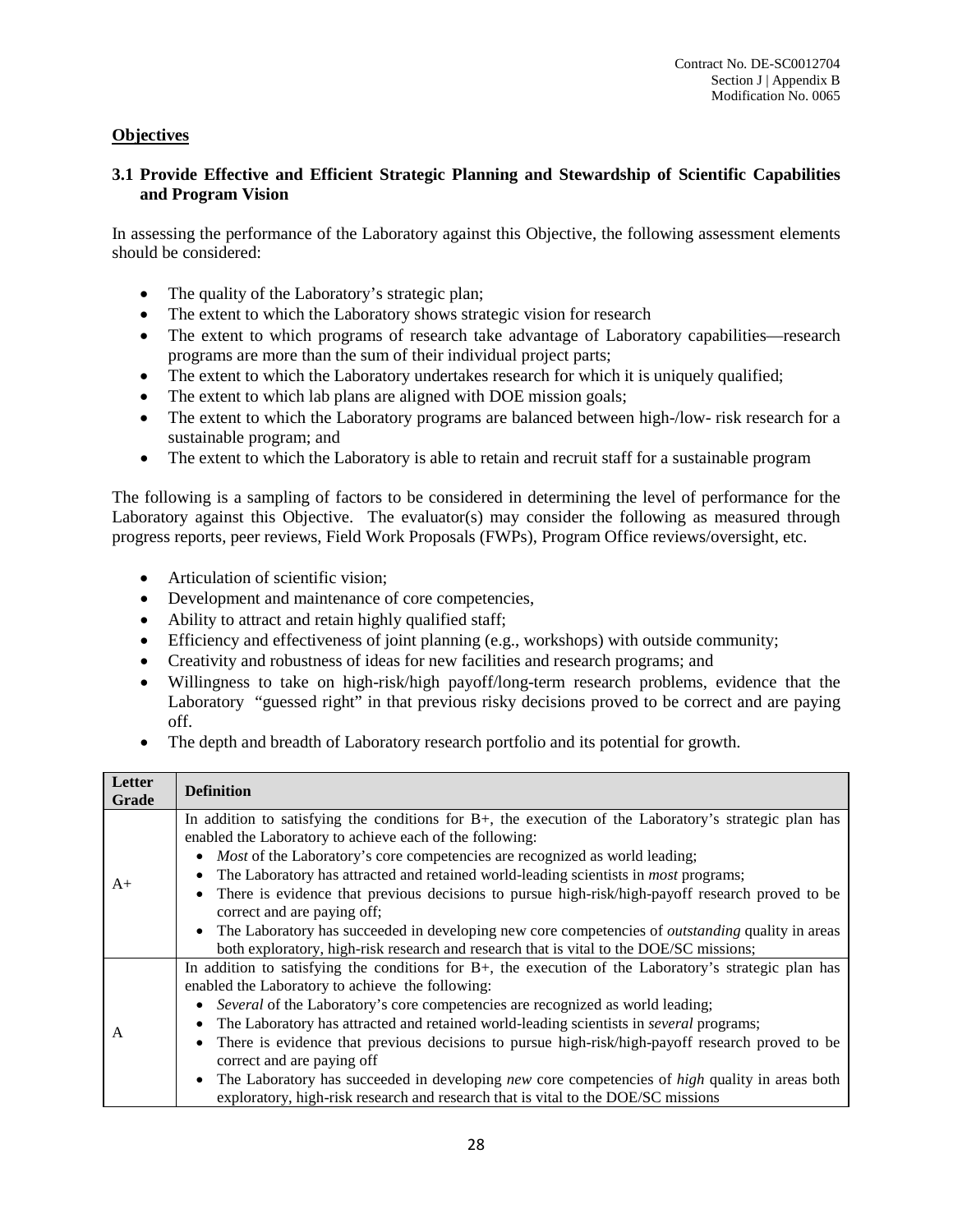| Letter<br>Grade | <b>Definition</b>                                                                                                                                                                                                                                                                                                                                                                                                                                                                                                                                                                                                                                                                                                                                                                                                                                                                                                                                                                                               |
|-----------------|-----------------------------------------------------------------------------------------------------------------------------------------------------------------------------------------------------------------------------------------------------------------------------------------------------------------------------------------------------------------------------------------------------------------------------------------------------------------------------------------------------------------------------------------------------------------------------------------------------------------------------------------------------------------------------------------------------------------------------------------------------------------------------------------------------------------------------------------------------------------------------------------------------------------------------------------------------------------------------------------------------------------|
| A-              | In addition to satisfying the conditions for $B+$ , the execution of the Laboratory's strategic plan has<br>enabled the Laboratory to achieve at least one of the following:<br>At least one of the Laboratory's core competencies is recognized as world-leading;<br>$\bullet$<br>The Laboratory has attracted and retained <i>world-leading</i> scientists in one or more programs;<br>The Laboratory has a coherent plan for addressing future workforce challenges.                                                                                                                                                                                                                                                                                                                                                                                                                                                                                                                                         |
| $B+$            | The execution of the Laboratory's strategic plan has enabled the Laboratory to achieve each of the<br>following objectives:<br>The Laboratory has articulated a coherent and compelling strategic plan that has been developed<br>with input from external research communities and headquarters guidance, which, where<br>appropriate, includes a coherent plan for building smaller research programs into new core<br>competencies; and reallocates resources away from less effective programs.<br>The Laboratory has demonstrated the ability to attract and retain professional scientific staff in<br>support of its strategic vision.<br>The portfolio of Laboratory research balances the needs for both high-risk/ high-payoff research<br>and stewardship of mission-critical research.<br>The Laboratory's research portfolio takes advantage of unique capabilities at the Laboratory.<br>The Laboratory's research portfolio includes activities for which the Laboratory is uniquely<br>capable. |
| B               | The Laboratory fails to satisfy one of the conditions for $B+$ ; for example<br>The Laboratory's strategic plan is only <i>partially</i> coherent and is not entirely well-connected with<br>$\bullet$<br>external communities;<br>The portfolio of Laboratory research does not appropriately balance high-risk/ high-payoff research<br>and stewardship of mission-critical research;<br>The Laboratory has developed and maintained some, but not all, of its core competencies.<br>The plan to attract and retain professional scientific staff is lacking strategic vision.                                                                                                                                                                                                                                                                                                                                                                                                                                |
| $B -$           | The Laboratory fails to satisfy <i>several</i> of the conditions for B+, including at least one of the following:<br>Weak programmatic vision insufficiently connected with external communities;<br>$\bullet$<br>Development and maintenance of only a few core competencies<br>Little attention to maintaining the correct balance between high-risk and mission-critical research;<br>Inability to attract and retain talented scientists in some programs.<br>$\bullet$                                                                                                                                                                                                                                                                                                                                                                                                                                                                                                                                     |
| $\mathcal{C}$   | The Laboratory fails to satisfy several of the conditions for B+, including at least one of the following<br>reasons:<br>The Laboratory's strategic plan lacks strategic vision and lacks appropriate coordination with<br>$\bullet$<br>appropriate stakeholders including external research groups.<br>The Laboratory's strategic plan does not provide for sufficient maintenance of core competencies<br>Plan to attract and retain professional scientific staff is unlikely to be successful or does not focus<br>on strategic capabilities.                                                                                                                                                                                                                                                                                                                                                                                                                                                               |
| D               | The Laboratory fails to satisfy <i>several</i> of the conditions for $B+$ , and specifically<br>The Laboratory has demonstrated little effort in developing a strategic plan.<br>$\bullet$<br>The Laboratory has done little to develop and maintain core competencies<br>The Laboratory has had minimal success in attracting and retaining professional scientific staff.<br>$\bullet$                                                                                                                                                                                                                                                                                                                                                                                                                                                                                                                                                                                                                        |
| F               | The Laboratory has:<br>Made limited or ineffective attempts to develop a strategic plan;<br>$\bullet$<br>Not demonstrated the ability to develop and maintain core competencies, has failed to propose<br>٠<br>high-risk/high-reward research and has failed to steward mission-critical areas;<br>Failed to attract even reasonably competent scientists and technical staff.<br>$\bullet$                                                                                                                                                                                                                                                                                                                                                                                                                                                                                                                                                                                                                     |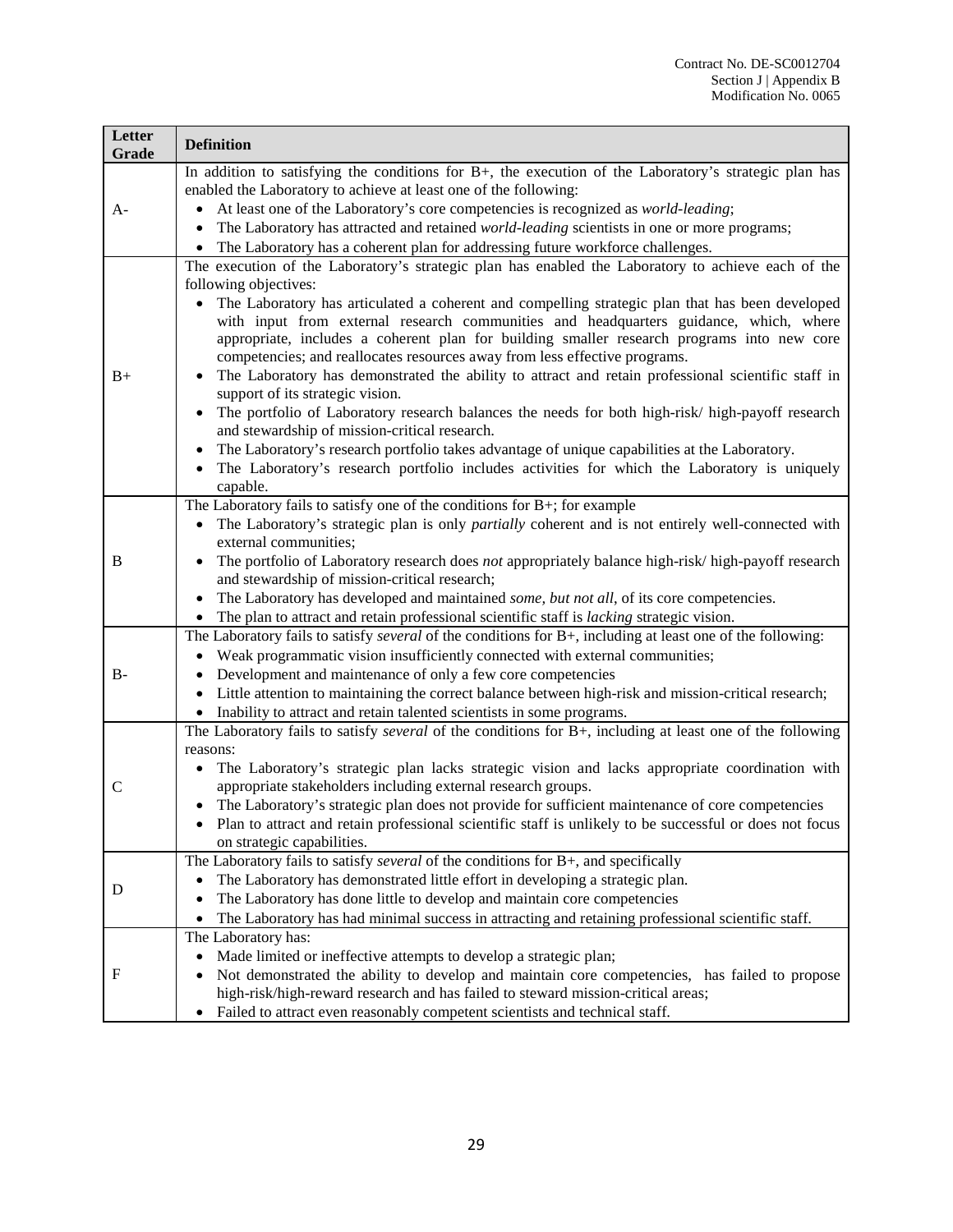# **3.2 Provide Effective and Efficient Science and Technology Project/Program/Facilities Management**

In assessing the performance of the Laboratory against this Objective, the following assessment elements should be considered:

- The Laboratory's management of R&D programs and facilities according to proposed plans;
- The extent to which the Laboratory's management of projects/programs/facilities supports the Laboratory strategic plan
- Adequacy of the Laboratory's consideration of technical risks;
- The extent to which the Laboratory is successful in identifying/avoiding technical problems;
- Effectiveness in leveraging across multiple areas of research and between research and facility capabilities;
- The extent to which the Laboratory demonstrates a willingness to make tough decisions (i.e., cut programs with sub-critical mass of expertise, divert resources to more promising areas, etc.); and
- The use of LDRD and other Laboratory investments and overhead funds to improve the competitiveness of the Laboratory.

The following is a sampling of factors to be considered in determining the level of performance for the Laboratory against this Objective. The evaluator(s) may consider the following as measured through progress reports, peer reviews, Field Work Proposals (FWPs), Program Office reviews/oversight, etc.

• Laboratory plans that are reviewed by experts outside of lab management and/or include broadlybased input from within the Laboratory.

| Letter<br>Grade | <b>Definition</b>                                                                                                                                                                                                                                                                                       |
|-----------------|---------------------------------------------------------------------------------------------------------------------------------------------------------------------------------------------------------------------------------------------------------------------------------------------------------|
| $A+$            | In addition to meeting the all expectations under A,<br>• The Laboratory has taken extraordinary measures to deliver an extraordinary result of critical<br>importance to DOE missions, which could include the delivery of a critical technology or insight in<br>response to a National emergency     |
| A               | In addition to satisfying the conditions for $B_{+}$ ,<br>• The Laboratory's implementation of project/program/facility plans has led directly to effective<br>R&D programs/facility operations that exceed program expectations in <i>several</i> programmatic areas.<br>Examples are listed under A-. |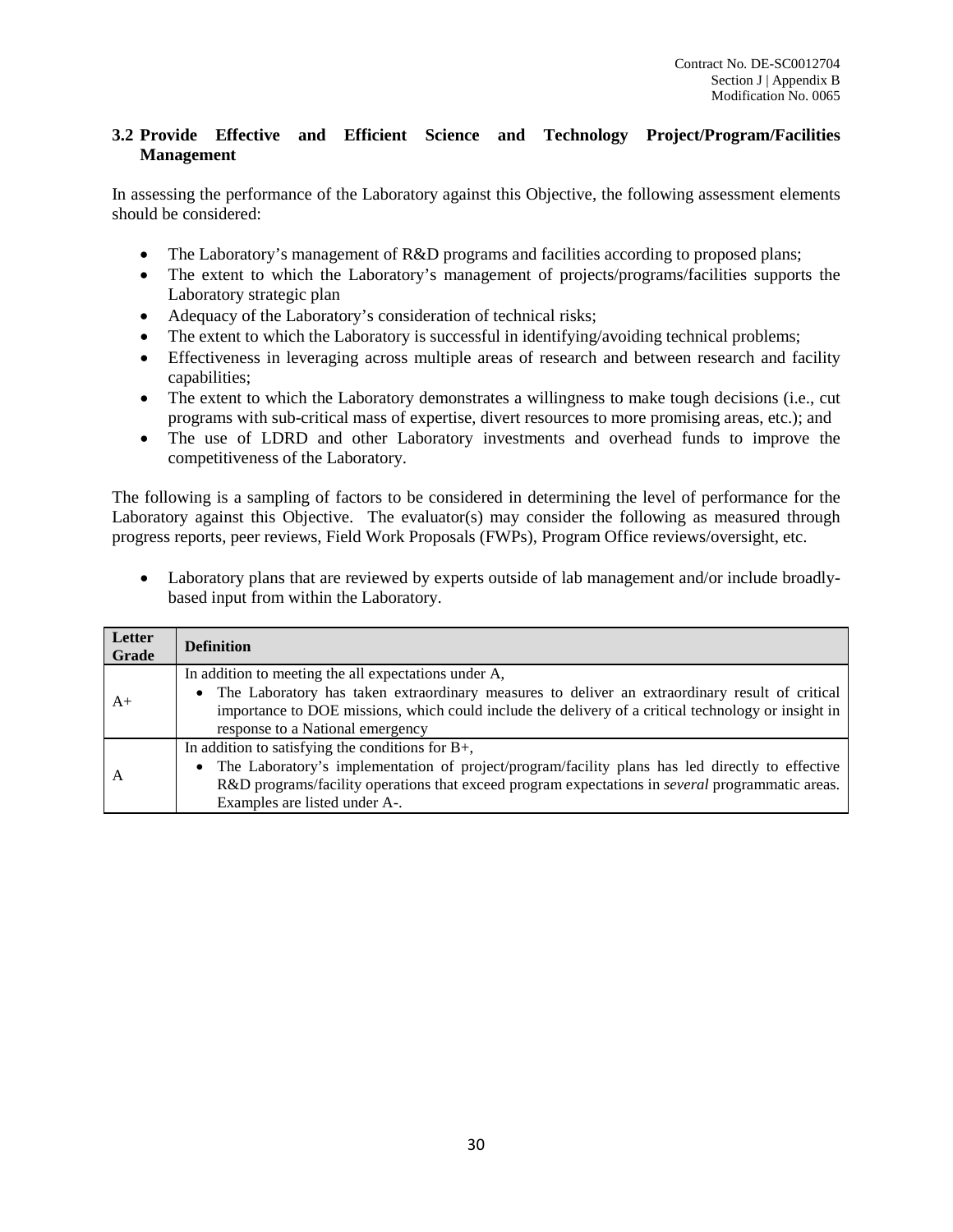$\blacksquare$ 

| Letter<br>Grade           | <b>Definition</b>                                                                                                                                                                                                                                                                                                                                                                                                                                                                                                                                                                                            |
|---------------------------|--------------------------------------------------------------------------------------------------------------------------------------------------------------------------------------------------------------------------------------------------------------------------------------------------------------------------------------------------------------------------------------------------------------------------------------------------------------------------------------------------------------------------------------------------------------------------------------------------------------|
|                           | In addition to satisfying the conditions for B+,                                                                                                                                                                                                                                                                                                                                                                                                                                                                                                                                                             |
| A-                        | The Laboratory's implementation of project/program/facility plans has led directly to effective<br>R&D programs/facility operations that exceed program expectations in more than one<br>programmatic area. Examples of performance that exceeds expectations include:<br>The Laboratory's implementation of project/program/facility plans has led directly to significant<br>cost savings and/or significantly higher productivity than expected;<br>Project/program/facility plans prove to be robust against changing scientific and fiscal conditions<br>through contingency planning;                  |
|                           | The Laboratory has demonstrated creativity and forceful leadership in development and/or<br>proactive management of its project/program/facility plans to reduce or eliminate risk;<br>The Laboratory's proposals for new initiatives are funded through reallocation of resources from<br>less effective programs.                                                                                                                                                                                                                                                                                          |
|                           | Research plans and management actions are proactive, not reactive, as evidenced by making hard<br>decisions and taking strong actions; and                                                                                                                                                                                                                                                                                                                                                                                                                                                                   |
|                           | Management is prepared for budget fluctuations and changes in DOE program priorities – multiple<br>contingencies are planned for; and                                                                                                                                                                                                                                                                                                                                                                                                                                                                        |
|                           | LDRD investments, overhead funds, and other Laboratory funds are used to strengthen lab plans<br>and fill critical gaps in the Laboratory portfolio enabling it to respond to future DOE initiatives<br>and/or national emergencies;                                                                                                                                                                                                                                                                                                                                                                         |
| $B^+$                     | The Laboratory has achieved each of the following objectives:<br>Project/program/facility plans exist for all major projects/programs/facilities.<br>Project/program/facility plans are consistent with known budgets, are based on reasonable<br>assessments of technical risk, are well-aligned with DOE interests, provide sufficient flexibility to<br>respond to unforeseen directives and opportunities, and effectively leverage other Laboratory<br>resources and expertise.<br>The Laboratory has implemented the project/program/facility plans and has effective methods of<br>tracking progress. |
|                           | The Laboratory demonstrates willingness to make tough decisions (i.e., cut programs with sub-<br>critical mass of expertise, divert resources to more promising areas, etc.).<br>The Laboratory's implementation of project/program/facility plans has led directly to effective<br>R&D programs/facility operations.<br>LDRD investments and other overhead funds are managed appropriately.                                                                                                                                                                                                                |
| B                         | Project/program/facility plans exist for all major projects/programs/facilities.<br>The Laboratory has implemented the project/program/facility plans.<br>BUT the Laboratory fails to meet at least one of the conditions for B+.                                                                                                                                                                                                                                                                                                                                                                            |
| $B -$                     | Project/program/facility plans exist for all major projects/programs/facilities.<br>The Laboratory has implemented the project/program/facility plans.<br>BUT the Laboratory fails to meet several of the conditions for $B+$ .                                                                                                                                                                                                                                                                                                                                                                              |
| $\mathsf{C}$              | Project/program/facility plans exist for most major projects/programs/facilities.<br>$\bullet$<br>BUT the Laboratory has failed to implement the project/program/facility plans AND the Laboratory fails<br>to meet several of the conditions for B+.                                                                                                                                                                                                                                                                                                                                                        |
| D                         | Project/program/facility plans do not exist for a significant fraction of the Laboratory's major<br>projects/programs/facilities;<br><b>OR</b><br>Significant work at the Laboratory is not in alignment with the project/program/facility plans                                                                                                                                                                                                                                                                                                                                                             |
| $\boldsymbol{\mathrm{F}}$ | The Laboratory has failed to conduct project/program/facility planning activities.                                                                                                                                                                                                                                                                                                                                                                                                                                                                                                                           |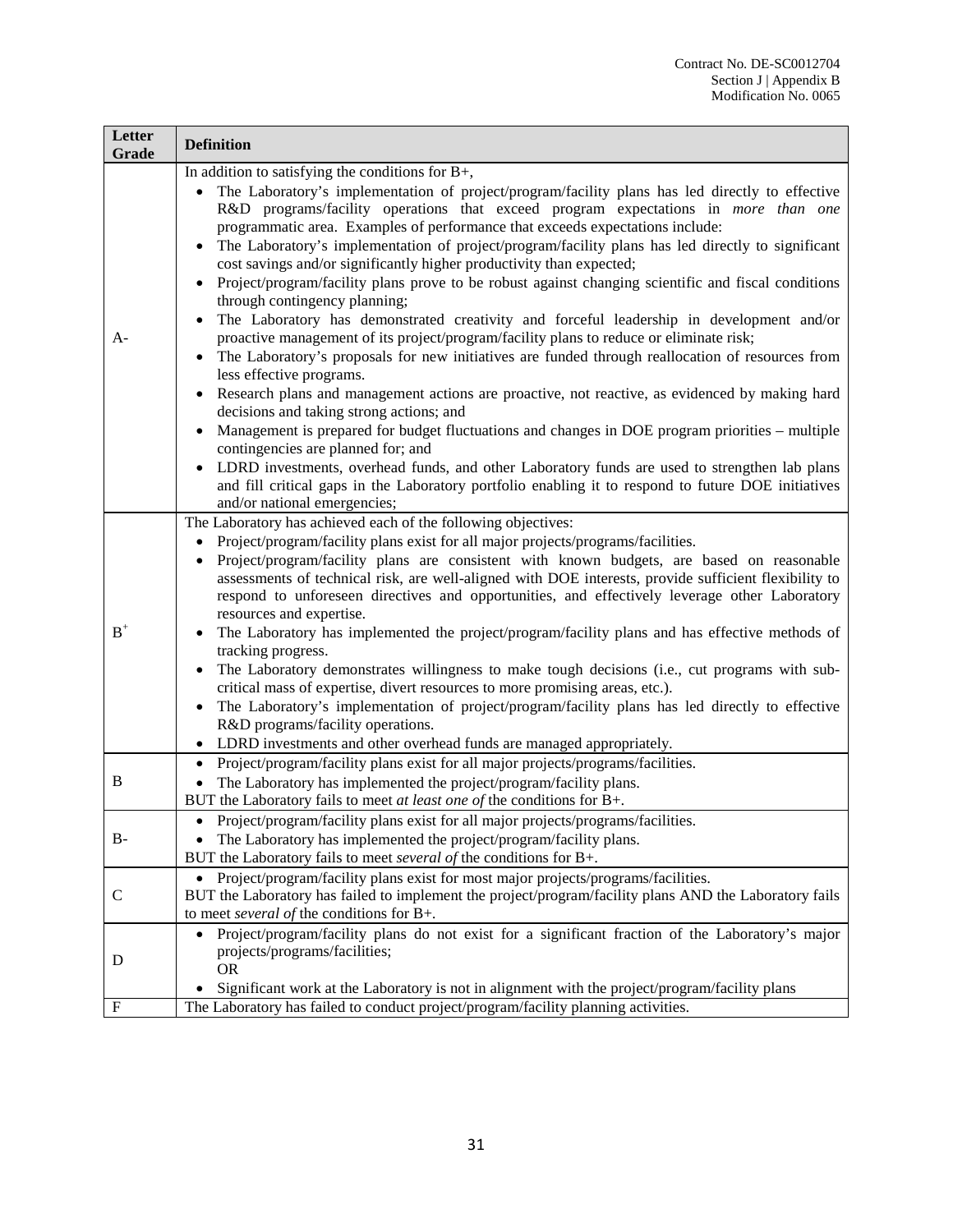## **3.3 Provide Efficient and Effective Communications and Responsiveness to Headquarters Needs**

- The quality, accuracy and timeliness of the Laboratory's response to customer requests for information;
- The extent to which the Laboratory provides point-of-contact resources and maintains effective internal communications hierarchies to facilitate efficient determination of the appropriate pointof-contact for a given issue or program element;
- The effectiveness of the Laboratory's communications and depth of responsiveness under extraordinary or critical circumstances; and
- The effectiveness of Laboratory management in accentuating the importance of communication and responsiveness.

| Letter<br>Grade | <b>Definition</b>                                                                                                                                                                                                                                                            |
|-----------------|------------------------------------------------------------------------------------------------------------------------------------------------------------------------------------------------------------------------------------------------------------------------------|
| $A+$            | In addition to meeting the all expectations under A,<br>The Laboratory's effective communication and extraordinary responsiveness in the face of extreme<br>$\bullet$                                                                                                        |
|                 | situations or a national emergency had a materially positive impact on the outcome of the event<br>and/or DOE mission objectives                                                                                                                                             |
|                 | In addition to satisfying the conditions for $B+$ , the Laboratory also meets all of the following:<br>• Laboratory management has instilled a culture throughout the lab that emphasizes good<br>communication practices;                                                   |
| A               | Communication channels are well-defined and information is effectively conveyed;<br>Responses to HQ requests for information from all Laboratory representatives are prompt,<br>thorough, correct and succinct; important or critical information is delivered in real-time; |
|                 | Laboratory representatives <i>always</i> initiate a communication with HQ on emerging Laboratory<br>issues; headquarters is never surprised to learn of emerging Laboratory issues through outside<br>channels.                                                              |
|                 | In addition to satisfying the conditions for $B_{+}$ ,<br>Laboratory management has instilled a culture throughout the lab that emphasizes good                                                                                                                              |
|                 | communication practices; and                                                                                                                                                                                                                                                 |
| $A-$            | Responses to requests for information are prompt, thorough, and economical/succinct at all levels<br>$\bullet$<br>of interaction;                                                                                                                                            |
|                 | Laboratory representatives often initiate communication with HQ on emerging Laboratory issues;<br>$\bullet$<br>under critical circumstances, essential information is delivered in real-time<br>$\bullet$                                                                    |
|                 | The Laboratory has achieved each of the following objectives:                                                                                                                                                                                                                |
|                 | Staff throughout the Laboratory organization engage in good communication practices;<br>$\bullet$<br>Responses to requests for information are prompt and thorough;<br>٠                                                                                                     |
| $B^+$           | The accuracy and integrity of the information provided is never in doubt;                                                                                                                                                                                                    |
|                 | Up-to-date point-of-contact information is widely available for all programmatic areas;<br>$\bullet$                                                                                                                                                                         |
|                 | Headquarters is always and promptly informed of both positive and negative events at the                                                                                                                                                                                     |
|                 | Laboratory                                                                                                                                                                                                                                                                   |
| $\, {\bf B}$    | The Laboratory failed to meet the conditions for $B+$ in a few instances                                                                                                                                                                                                     |
|                 | The Laboratory fails to meet the conditions for $B+$ for <i>one</i> of the following reasons:                                                                                                                                                                                |
|                 | Responses to requests for information do not provide the minimum requirements to meet HQ                                                                                                                                                                                     |
| $B-$            | needs;                                                                                                                                                                                                                                                                       |
|                 | While the integrity of the information provided is never in doubt, its accuracy sometimes is;<br>Laboratory representatives do not take the initiative to alert HQ to emerging Laboratory issues.                                                                            |
|                 |                                                                                                                                                                                                                                                                              |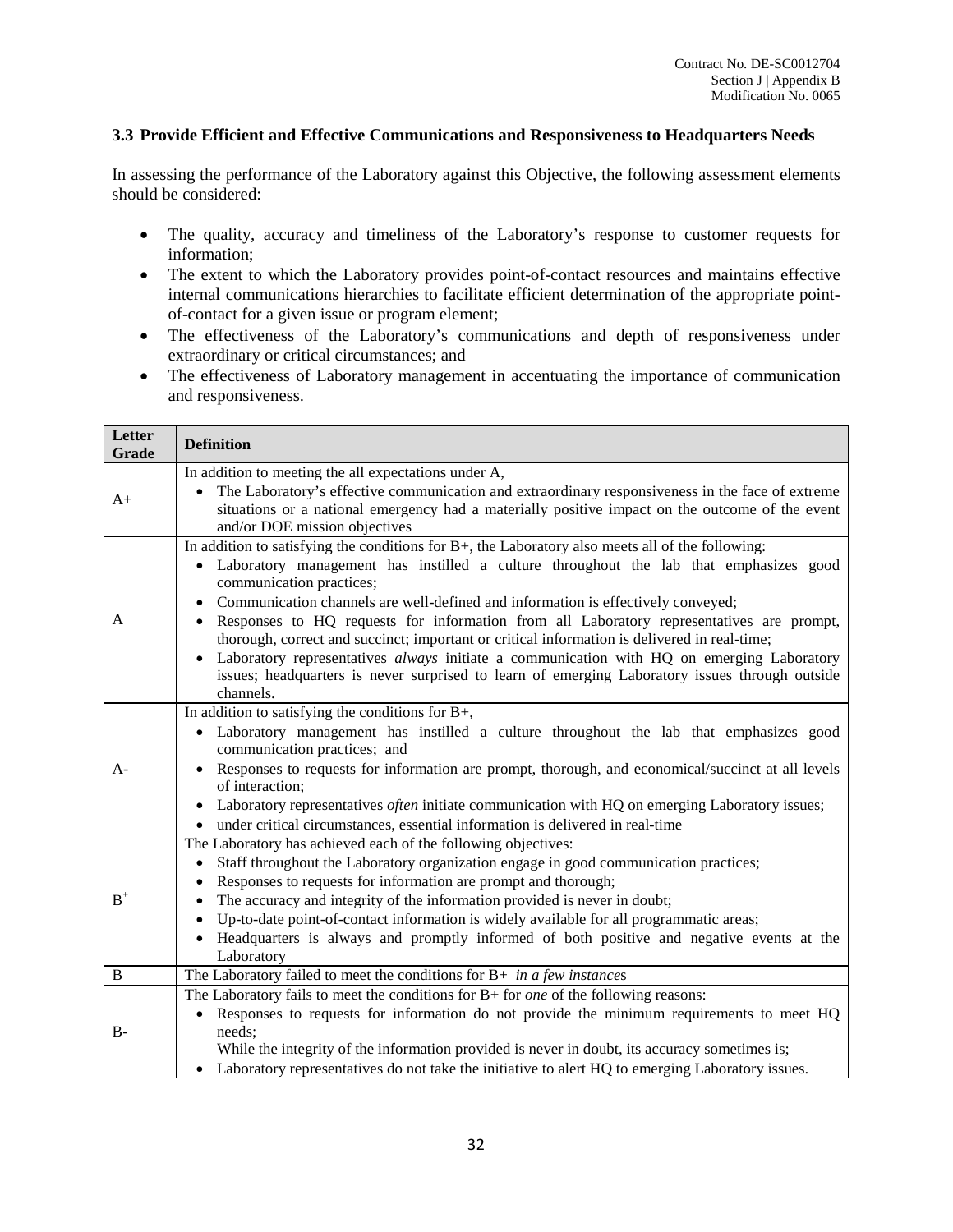| Letter<br>Grade | <b>Definition</b>                                                                                                    |
|-----------------|----------------------------------------------------------------------------------------------------------------------|
|                 | The Laboratory fails to meet the conditions for $B+$ for <i>one or more</i> of the following reasons:                |
| C               | Responses to requests for information frequently fail to provide the minimum requirements to meet<br>HQ needs        |
|                 | The Laboratory used outside channels or circumvented HQ in conveying critical information;                           |
|                 | The integrity and/or accuracy of information provided is sometimes in doubt;                                         |
|                 | Laboratory management fails to demonstrate that its employees are held accountable for ensuring                      |
|                 | effective communication and responsiveness;                                                                          |
|                 | Laboratory representatives failed to alert HQ to emerging Laboratory issues.                                         |
|                 | The Laboratory fails to meet the conditions for $B+$ for one of the following reasons:                               |
| D               | Laboratory staff are generally well-intentioned in communication but consistently ineffective<br>and/or incompetent; |
|                 | The Laboratory management fails to emphasize the importance of effective communication and                           |
|                 | responsiveness                                                                                                       |
|                 | The Laboratory fails to meet the conditions for $B$ + for one of the following reasons                               |
|                 | Laboratory staff are openly hostile and/or non-responsive to requests for information – emails and                   |
| F               | phone calls are consistently ignored;                                                                                |
|                 | Responses to requests for information are consistently incorrect, inaccurate or fraudulent –                         |
|                 | information is not organized, is incomplete, or is fabricated.                                                       |

## **Notable Outcomes**

- **BER**: Develop and present to BER HQ a strategic plan for a BNL Biosciences core capability by April 2016. (Objective 3.1)
- **BES**: Develop a viable plan to provide more cost-effective infrastructure necessary for continued success of the BES plant sciences program. (Objective 3.1)
- **NP:** Develop a low-technical-risk version of an Electron Ion Collider design option at the Relativistic Heavy Ion Collider. (Objective 3.1)

| Program Office <sup>6</sup>                        | <b>Letter</b><br><b>Grade</b> | <b>Numerical</b><br><b>Score</b> | Weight                   | <b>Overall</b><br><b>Score</b> |
|----------------------------------------------------|-------------------------------|----------------------------------|--------------------------|--------------------------------|
| <b>Office of Advanced Scientific Research</b>      |                               |                                  |                          |                                |
| 3.1 Effective and Efficient Strategic Planning and |                               |                                  | 30%                      |                                |
| Stewardship                                        |                               |                                  |                          |                                |
| 3.2 Project/Program /Facilities Management         |                               |                                  | 40%                      |                                |
| 3.3 Communications and Responsiveness              |                               |                                  | 30%                      |                                |
|                                                    |                               |                                  |                          |                                |
| <b>Office of Basic Energy Sciences</b>             |                               |                                  |                          |                                |
| 3.1 Effective and Efficient Strategic Planning and |                               |                                  | 35%                      |                                |
| Stewardship                                        |                               |                                  |                          |                                |
| 3.2 Project/Program /Facilities Management         |                               |                                  | 35%                      |                                |
| 3.3 Communications and Responsiveness              |                               |                                  | 30%                      |                                |
|                                                    |                               |                                  | <b>Overall BES Total</b> |                                |

<span id="page-61-0"></span> $6$  A complete listing of the Objectives weightings under the S&T Goals for the SC Programs and other customers is provided within Attachment I to this plan.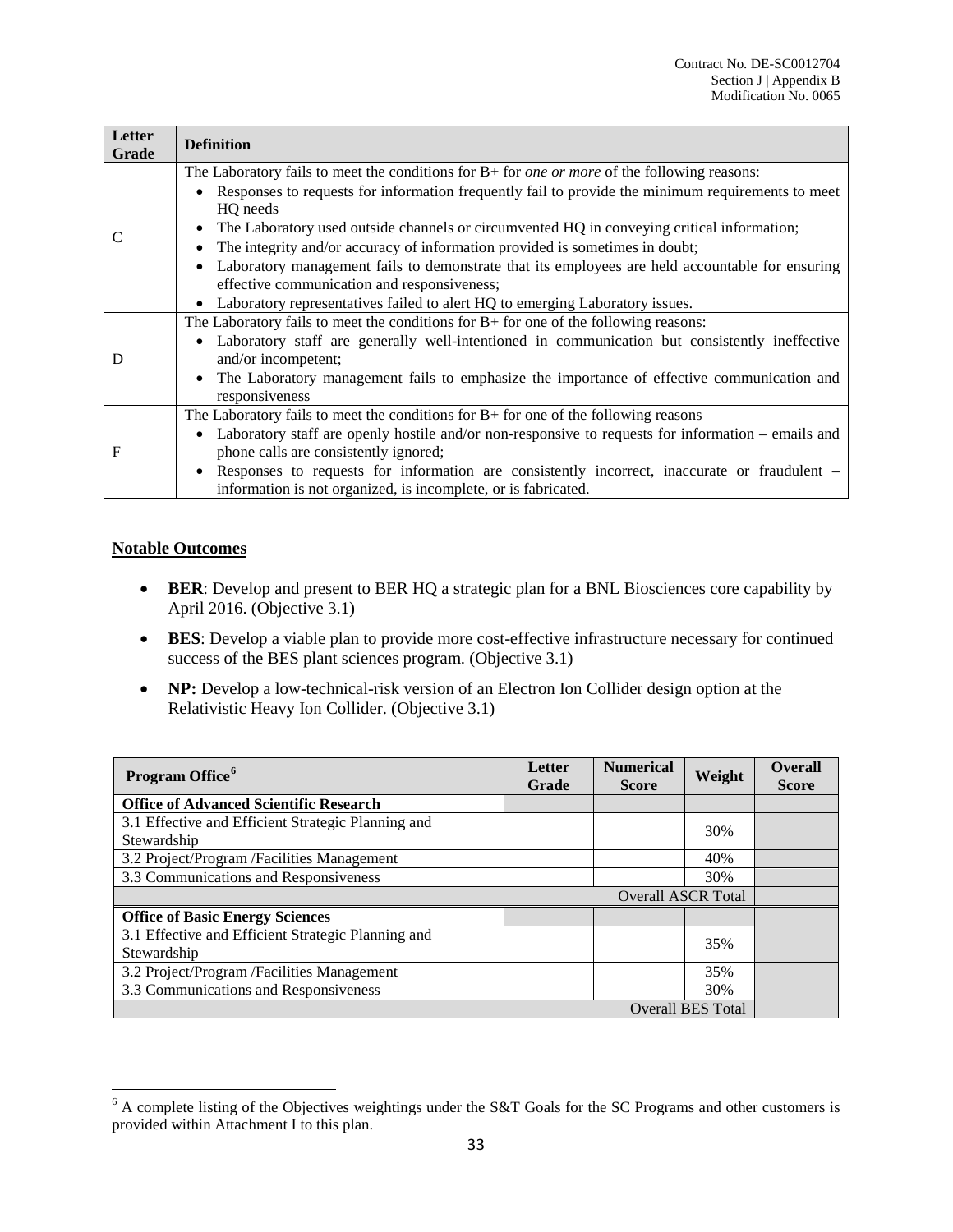| <b>Office of Biological and Environmental Research</b> |                          |  |  |  |  |  |
|--------------------------------------------------------|--------------------------|--|--|--|--|--|
| 3.1 Effective and Efficient Strategic Planning and     | 20%                      |  |  |  |  |  |
| Stewardship                                            |                          |  |  |  |  |  |
| 3.2 Project/Program /Facilities Management             | 30%                      |  |  |  |  |  |
| 3.3 Communications and Responsiveness                  | 50%                      |  |  |  |  |  |
|                                                        | <b>Overall BER Total</b> |  |  |  |  |  |
| <b>Office of High Energy Physics</b>                   |                          |  |  |  |  |  |
| 3.1 Effective and Efficient Strategic Planning and     | 30%                      |  |  |  |  |  |
| Stewardship                                            |                          |  |  |  |  |  |
| 3.2 Project/Program /Facilities Management             | 45%                      |  |  |  |  |  |
| 3.3 Communications and Responsiveness                  | 25%                      |  |  |  |  |  |
|                                                        | <b>Overall HEP Total</b> |  |  |  |  |  |
| <b>Office of Nuclear Physics</b>                       |                          |  |  |  |  |  |
| 3.1 Effective and Efficient Strategic Planning and     | 40%                      |  |  |  |  |  |
| Stewardship                                            |                          |  |  |  |  |  |
| 3.2 Project/Program /Facilities Management             | 35%                      |  |  |  |  |  |
| 3.3 Communications and Responsiveness                  | 25%                      |  |  |  |  |  |
| <b>Overall NP Total</b>                                |                          |  |  |  |  |  |
| <b>Office of Defense Nuclear Nonproliferation</b>      |                          |  |  |  |  |  |
| 3.1 Effective and Efficient Strategic Planning and     | 30%                      |  |  |  |  |  |
| Stewardship                                            |                          |  |  |  |  |  |
| 3.2 Project/Program /Facilities Management             | 48%                      |  |  |  |  |  |
| 3.3 Communications and Responsiveness                  | 22%                      |  |  |  |  |  |
| <b>Overall DNN Total</b>                               |                          |  |  |  |  |  |
| <b>Office of Nuclear Energy</b>                        |                          |  |  |  |  |  |
| 3.1 Effective and Efficient Strategic Planning and     | 0%                       |  |  |  |  |  |
| Stewardship                                            |                          |  |  |  |  |  |
| 3.2 Project/Program /Facilities Management             | 0%                       |  |  |  |  |  |
| 3.3 Communications and Responsiveness                  | 0%                       |  |  |  |  |  |
|                                                        | <b>Overall NE Total</b>  |  |  |  |  |  |
| <b>Nuclear Regulatory Commission</b>                   |                          |  |  |  |  |  |
| 3.1 Effective and Efficient Strategic Planning and     | 34%                      |  |  |  |  |  |
| Stewardship                                            |                          |  |  |  |  |  |
| 3.2 Project/Program /Facilities Management             | 33%                      |  |  |  |  |  |
| 3.3 Communications and Responsiveness                  | 33%                      |  |  |  |  |  |
|                                                        | <b>Overall NRC Total</b> |  |  |  |  |  |

**Table 3.1 – Program Performance Goal 3.0 Score Development**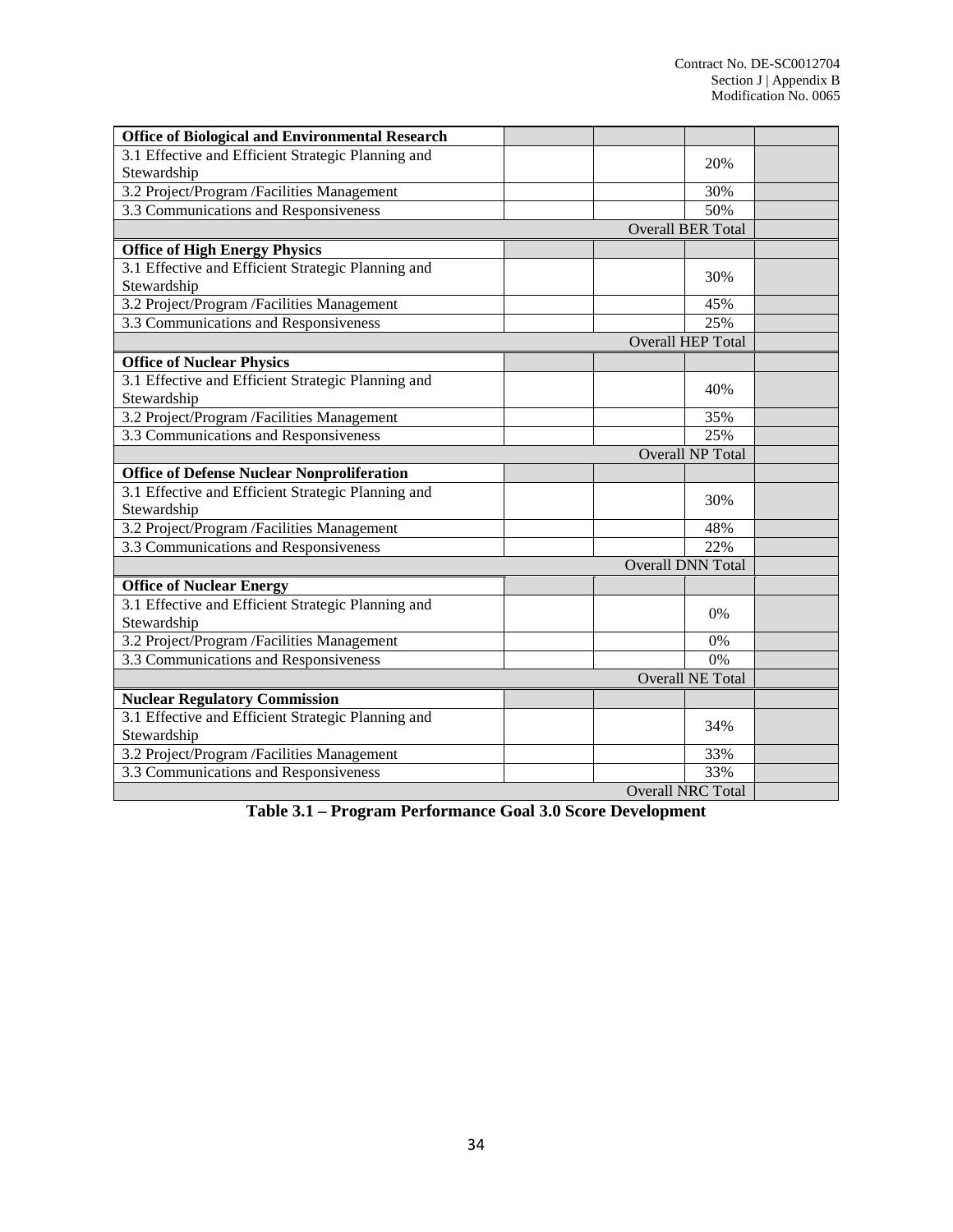| <b>HQ Program Office</b>                               |  | <b>Numerical</b><br><b>Score</b> | <b>Funding</b><br>Weight<br>(cost) | <b>Overall</b><br>Weighted<br><b>Score</b> |  |
|--------------------------------------------------------|--|----------------------------------|------------------------------------|--------------------------------------------|--|
| <b>Office of Advanced Scientific Research</b>          |  |                                  |                                    |                                            |  |
| <b>Office of Basic Energy Sciences</b>                 |  |                                  |                                    |                                            |  |
| <b>Office of Biological and Environmental Research</b> |  |                                  |                                    |                                            |  |
| <b>Office of High Energy Physics</b>                   |  |                                  |                                    |                                            |  |
| <b>Office of Nuclear Physics</b>                       |  |                                  |                                    |                                            |  |
| <b>Office of Defense Nuclear Nonproliferation</b>      |  |                                  |                                    |                                            |  |
| <b>Office of Nuclear Energy</b>                        |  |                                  |                                    |                                            |  |
| <b>Nuclear Regulatory Commission</b>                   |  |                                  |                                    |                                            |  |
| <b>Performance Goal 3.0 Total</b>                      |  |                                  |                                    |                                            |  |

| Table 3.2 – Overall Performance Goal 3.0 Score Development <sup>7</sup> |
|-------------------------------------------------------------------------|
|-------------------------------------------------------------------------|

| <b>Total</b><br><b>Score</b> | $4.3 -$<br>4.1 | $4.0-$<br>э.о | $3.7 -$<br>3.5 | $3.4 -$<br>J.L | $3.0 -$<br>2.8 | $2.7 -$<br>2.J | $2.4 -$<br>4.L | $2.0 -$<br>1.0 | $\overline{ }$<br>$\pm 1.7$<br>1.1 | $1.0 - 0.8$ | $0.7 - 0$ |
|------------------------------|----------------|---------------|----------------|----------------|----------------|----------------|----------------|----------------|------------------------------------|-------------|-----------|
| Final<br>Grade               | A+             | A             | A              | $B+$           |                | D-             |                |                | $\overline{\phantom{a}}$           |             |           |

**Table 3.3 – Goal 3.0 Final Letter Grade**

<span id="page-63-0"></span><sup>&</sup>lt;sup>7</sup> The final weights to be utilized for determining weighted scores will be determined following the end of the performance period and will be based on actual cost for FY 2016.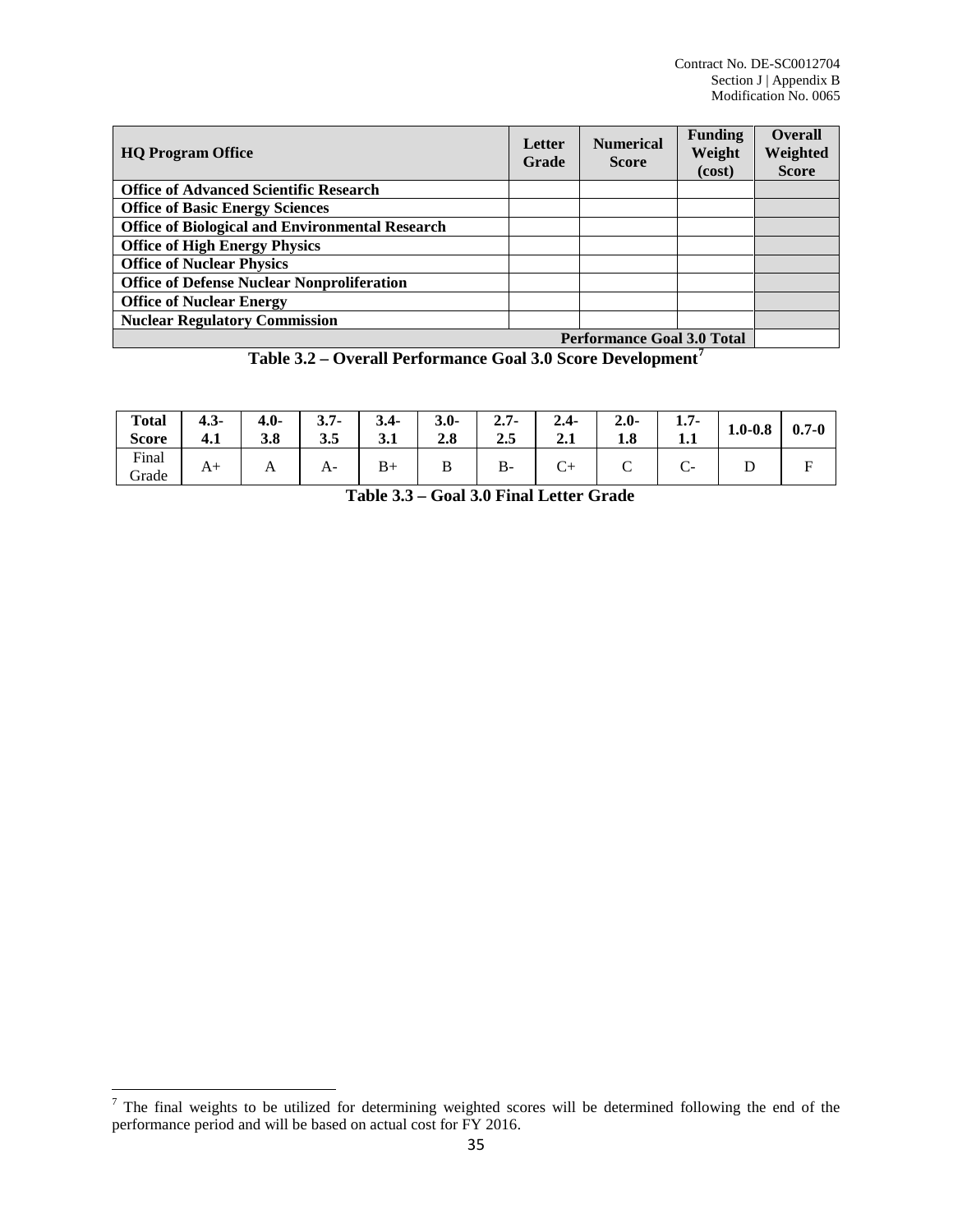## **Attachment I**

## **Program Office Goal & Objective Weightings Office of Science**

|                                           | <b>ASCR</b> | <b>BER</b> | <b>BES</b> | <b>HEP</b> | NP     | <b>DNN</b> | <b>NRC</b> |
|-------------------------------------------|-------------|------------|------------|------------|--------|------------|------------|
|                                           | Weight      | Weight     | Weight     | Weight     | Weight | Weight     | Weight     |
| <b>Goal 1.0 Mission</b>                   |             |            |            |            |        |            |            |
| <b>Accomplishment</b>                     |             |            |            |            |        |            |            |
|                                           |             |            |            |            |        |            |            |
| 1.1 Impact                                | 50%         | 60%        | 50%        | 50%        | 50%    | 69%        | 50%        |
| 1.2 Leadership                            | 50%         | 40%        | 50%        | 50%        | 50%    | 31%        | 50%        |
|                                           |             |            |            |            |        |            |            |
| Goal 2.0 Design, Fabrication,             |             |            |            |            |        |            |            |
| <b>Construction and Operation</b>         |             |            |            |            |        |            |            |
| of Facilities                             |             |            |            |            |        |            |            |
|                                           |             |            |            |            |        |            |            |
| 2.1 Design of Facility (the               |             |            |            |            |        |            |            |
| initiation phase and the                  | 0%          | 0%         | 0%         | 75%        | 0%     | 0%         | 0%         |
| definition phase, i.e. activities         |             |            |            |            |        |            |            |
| leading up to CD-2)                       |             |            |            |            |        |            |            |
| 2.2 Construction of Facility /            |             |            |            |            |        |            |            |
| <b>Fabrication of Components</b>          | 0%          | 0%         | 25%        | 5%         | 0%     | 0%         | 0%         |
| (execution phase, Post CD-2 to<br>$CD-4)$ |             |            |            |            |        |            |            |
| 2.3 Operation of Facility                 | 0%          | 90%        | 40%        | 20%        | 85%    | 0%         | 0%         |
| 2.4 Utilization of Facility to            |             |            |            |            |        |            |            |
| Grow and Support Lab's                    |             |            |            |            |        |            |            |
| Research Base and External                | 0%          | 10%        | 35%        | 0%         | 15%    | 0%         | 0%         |
| <b>User Community</b>                     |             |            |            |            |        |            |            |
|                                           |             |            |            |            |        |            |            |
| Goal 3.0 Program                          |             |            |            |            |        |            |            |
| <b>Management</b>                         |             |            |            |            |        |            |            |
|                                           |             |            |            |            |        |            |            |
| 3.1 Effective and Efficient               |             |            |            |            |        |            |            |
| Strategic Planning and                    | 30%         | 20%        | 35%        | 30%        | 40%    | 0%         | 34%        |
| Stewardship                               |             |            |            |            |        |            |            |
| 3.2 Project/Program/Facilities            | 40%         | 30%        | 35%        | 45%        | 35%    | 0%         | 33%        |
| Management                                |             |            |            |            |        |            |            |
| $\overline{3.3}$ Communications and       | 30%         | 50%        | 30%        | 25%        | 25%    | 0%         | 33%        |
| Responsiveness                            |             |            |            |            |        |            |            |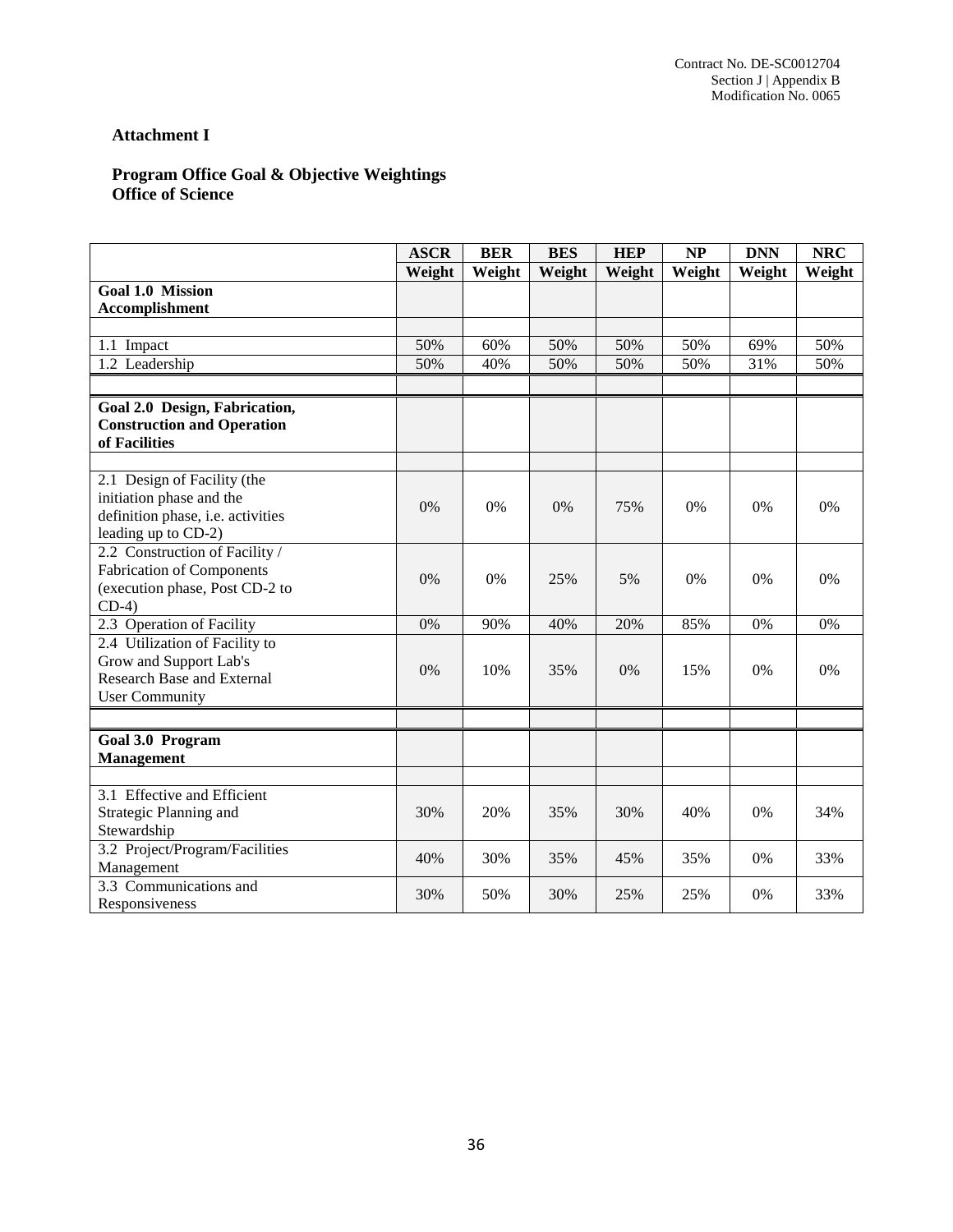#### **Attachment I**

## **Program Office Goal & Objective Weightings All Other Customers[8](#page-65-0)**

|                                | <b>DNN</b> | <b>NRC</b> |
|--------------------------------|------------|------------|
|                                | Weight     | Weight     |
| <b>Goal 1.0 Mission</b>        |            |            |
| Accomplishment                 |            |            |
|                                |            |            |
| 1.1 Impact                     | 69%        | 50%        |
| 1.2 Leadership                 | 31%        | 50%        |
|                                |            |            |
|                                |            |            |
| Goal 3.0 Program               |            |            |
| <b>Management</b>              |            |            |
|                                |            |            |
| 3.1 Effective and Efficient    |            |            |
| Strategic Planning and         | 30%        | 34%        |
| Stewardship                    |            |            |
| 3.2 Project/Program/Facilities | 40%        | 33%        |
| Management                     |            |            |
| 3.3 Communications and         | 30%        | 33%        |
| Responsiveness                 |            |            |

<span id="page-65-0"></span><sup>&</sup>lt;sup>8</sup> Objective weightings indicated for non-science customers are reflective of FY 2016 weightings and will be updated as those customers provide their weightings. Final Objective weightings will be incorporated, as appropriate, once they are determined by each HQ Program Office and provided to the Site Office. Should a HQ Program Office fail to provide final Objective weightings before the end of the first quarter FY 2016 the preliminary weightings provided shall become final.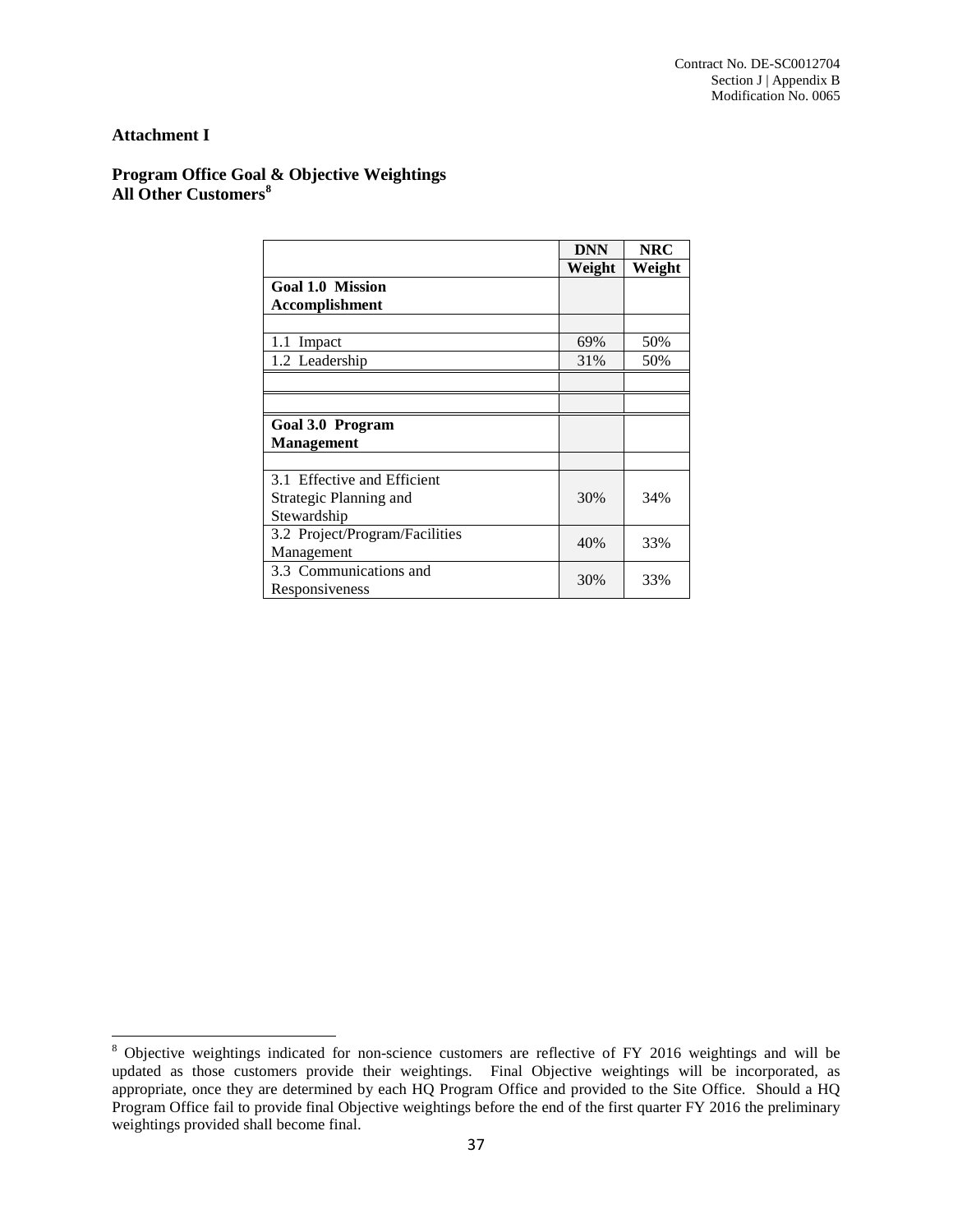## **GOAL 4.0 Provide Sound and Competent Leadership and Stewardship of the Laboratory**

**This Goal evaluates the Contractor's Leadership capabilities in leading the direction of the overall Laboratory, the responsiveness of the Contractor to issues and opportunities for continuous improvement, and corporate office involvement/commitment to the overall success of the Laboratory.**

In measuring the performance of the above Objectives, the DOE evaluator(s) shall consider performance trends and outcomes in overall Contractor Leadership's planning for, integration of, responsiveness to and support for the overall success of the Laboratory. This may include, but is not limited to, the quality of Laboratory Vision/Mission strategic planning documentation and progress in realizing the Laboratory vision/mission; the ability to establish and maintain long-term partnerships/relationships with the scientific and local communities as well as private industry that advance, expand, and benefit the ongoing Laboratory mission(s) and/or provide new opportunities/capabilities; implementation of a robust assurance system; Laboratory and Corporate Office Leadership's ability to instill responsibility and accountability down and through the entire organization; overall effectiveness of communications with DOE; understanding, management and allocation of the costs of doing business at the Laboratory commensurate with associated risks and benefits; utilization of corporate resources to establish joint appointments or other programs/projects/activities to strengthen the Laboratory; and advancing excellence in stakeholder relations to include good corporate citizenship within the local community.

#### **Objectives:**

### **4.1 Leadership and Stewardship of the Laboratory**

*By which we mean:* The performance of the laboratory's senior management team as demonstrated by their ability to do such things as:

- Define an exciting yet realistic scientific vision for the future of the laboratory,
- Make progress in realizing the vision for the laboratory,
- Establish and maintain long-term partnerships/relationships that maintain appropriate relations with the scientific and local communities, and
- Develop and leverage appropriate relations with private industry to the benefit of the laboratory and the U.S. taxpayer.

| <b>Letter</b><br>Grade | <b>Definition</b>                                                                                                                                                                                                                                                                                                                                                                                                                                                                                                                                                                                                                                                                                                                                                                                       |
|------------------------|---------------------------------------------------------------------------------------------------------------------------------------------------------------------------------------------------------------------------------------------------------------------------------------------------------------------------------------------------------------------------------------------------------------------------------------------------------------------------------------------------------------------------------------------------------------------------------------------------------------------------------------------------------------------------------------------------------------------------------------------------------------------------------------------------------|
| $A+$                   | The Senior Leadership of the laboratory has made outstanding progress (on an order of magnitude scale)<br>over the previous year in realizing their vision for the laboratory, and has had a demonstrable impact on<br>the Department and the Nation. Strategic plans are of outstanding quality, have been externally<br>recognized and referenced for their excellence, and have an impact on the vision/plans of other national<br>laboratories. The Senior leadership of the laboratory may have been faced very difficult challenges and<br>plotted, successfully, its own course through the difficulty, with minimal hand-holding by the<br>Department. Partners in the scientific and local communities applaud the laboratory in national fora, and<br>the Department is strengthened by this. |
| A                      | The Senior Leadership of the laboratory has made significant progress over the previous year in<br>realizing their vision for the laboratory, and has through this has had a demonstrable positive impact on<br>the Office of Science and the Department. Strategic plans are of outstanding quality, and recognize and<br>reflect the vision/plans of other national laboratories. Faced with difficult challenges, actions were taken<br>by the Senior leadership of the laboratory to redirect laboratory activities to enhance the long-term future<br>of the laboratory. Partners in the scientific and local communities applaud the laboratory in national<br>fora, and the Department is strengthened by this.                                                                                  |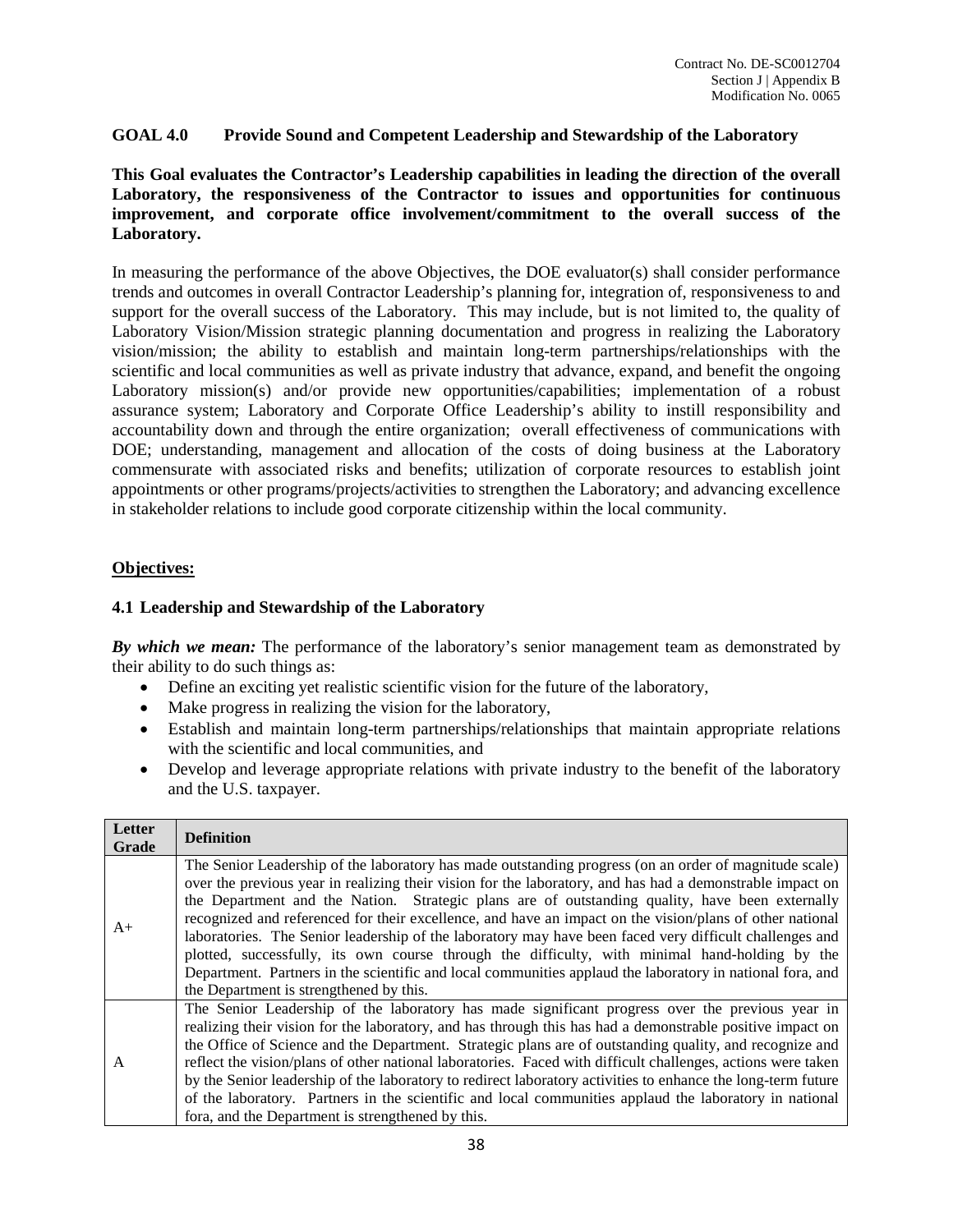| Letter<br>Grade | <b>Definition</b>                                                                                                                                                                                                                                                                                                                                                                                                                                                                                                                                                                                                                                                                                                                                                                                                                                              |
|-----------------|----------------------------------------------------------------------------------------------------------------------------------------------------------------------------------------------------------------------------------------------------------------------------------------------------------------------------------------------------------------------------------------------------------------------------------------------------------------------------------------------------------------------------------------------------------------------------------------------------------------------------------------------------------------------------------------------------------------------------------------------------------------------------------------------------------------------------------------------------------------|
| $A-$            | The laboratory senior management performs better than expected $(B + grad)$ in these areas.                                                                                                                                                                                                                                                                                                                                                                                                                                                                                                                                                                                                                                                                                                                                                                    |
| $B+$            | The Senior Leadership of the laboratory has made significant progress over the previous year in<br>realizing their vision for the laboratory. Strategic plans present long range goals that are both exciting<br>and realistic. Decisions and actions taken by the lab leadership align work, facilities, equipment and<br>technical capabilities with the laboratory vision and plan. The Senior leadership of the laboratory faced<br>difficult challenges and successfully plotted its own course through the difficulty, with help from the<br>Department. Partners in the scientific and local communities are supportive of the laboratory.                                                                                                                                                                                                              |
| B               | The Senior Leadership of the laboratory has made little progress over the previous year in realizing their<br>vision for the laboratory. Strategic plans present long range goals that are exciting and realistic;<br>however DOE is not fully confident that the laboratory is taking the actions necessary for the goals to be<br>achieved. The Laboratory is not fully engaged with its partners/relationships in the scientific and local<br>communities to maximize the potential benefits these relations have for the laboratory.                                                                                                                                                                                                                                                                                                                       |
| $\mathcal{C}$   | The Senior Leadership of the laboratory has made no progress over the previous year in realizing their<br>vision for the laboratory or aligning work, facilities, equipment and technical capabilities with the<br>laboratory vision and plan. Strategic plans present long range goals that are either unexciting or<br>unrealistic. Business plans exist, but they are not linked to the strategic plan and do not inspire DOE's<br>confidence that the strategic goals will be achieved. Partnerships with the scientific and local<br>communities with potential to advance the laboratory exist, but they may not always be consistent with<br>the mission of or vision for the laboratory. Affected communities and stakeholders are mostly supportive<br>of the laboratory and aligned with the management's vision for the laboratory.                 |
| D               | The Senior Leadership of the laboratory has made no progress or has back-slid over the previous year in<br>realizing their vision for the laboratory or in aligning work, facilities, equipment and technical<br>capabilities with the laboratory vision and plan. Strategic plans present long range goals that are neither<br>exciting nor realistic. Partnerships that may advance the Laboratory towards strategic goals are<br>inappropriate, unidentified, or unlikely. Affected communities and stakeholders are not adequately<br>engaged with the laboratory and indicate non-alignment with DOE priorities.                                                                                                                                                                                                                                          |
| $\mathbf{F}$    | The Senior Leadership of the laboratory has made no progress or has back-slid over the previous year in<br>realizing their vision for the laboratory or in or aligning work, facilities, equipment and technical<br>capabilities with the laboratory vision and plan. Strategic plans present long range goals that are not<br>aligned with DOE priorities or the mission of the laboratory. Partnerships that may advance the<br>Laboratory towards strategic goals are inappropriate, unidentified, and unlikely, and/or the senior<br>management team does not demonstrate a concerted effort to develop, leverage, and maintain relations<br>with the scientific and local communities to assist the laboratory in achieving a successful future.<br>Affected communities and stakeholders are openly non-supportive of the laboratory and DOE priorities. |

## **4.2 Management and Operation of the Laboratory**

*By which we mean:* The performance of the laboratory's senior management team as demonstrated by their ability to do such things as:

- Implement a robust contractor assurance system,
- Understand the costs of doing business at the laboratory and prioritize the management and allocation of these costs commensurate with their associated risks and benefits,
- Instill a culture of accountability and responsibility down and through the entire organization;
- Ensure good and timely communication between the laboratory and SC headquarters and the Site Office so that DOE can deal effectively with both internal and external constituencies.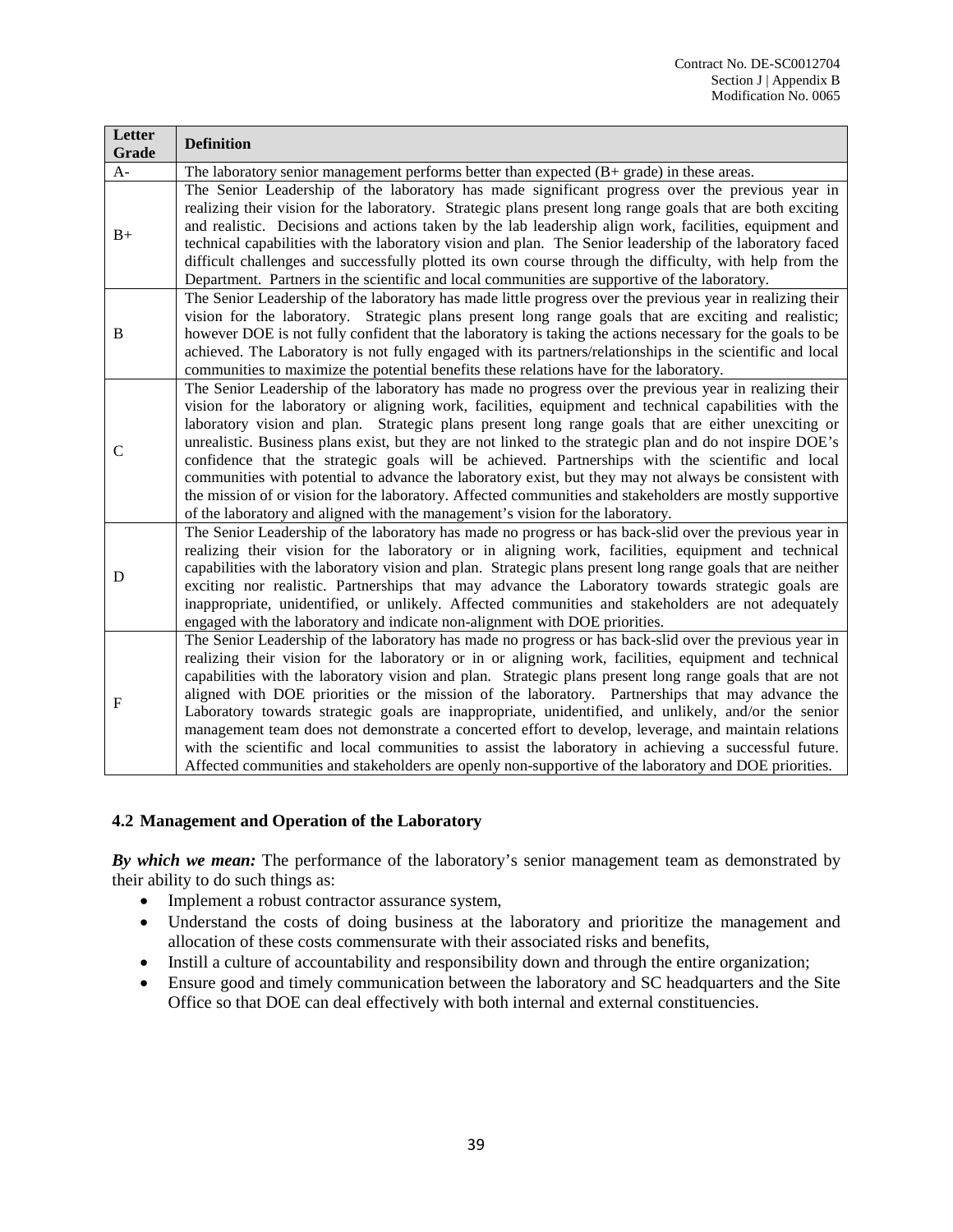| Letter<br>Grade  | <b>Definition</b>                                                                                                                                                                                                                                                                                                                                                                                                                                                                                                                                                                                                                                                                                                                                                                                                                                                     |
|------------------|-----------------------------------------------------------------------------------------------------------------------------------------------------------------------------------------------------------------------------------------------------------------------------------------------------------------------------------------------------------------------------------------------------------------------------------------------------------------------------------------------------------------------------------------------------------------------------------------------------------------------------------------------------------------------------------------------------------------------------------------------------------------------------------------------------------------------------------------------------------------------|
| A+               | The laboratory has a nationally or internationally recognized contractor assurance system in place that<br>integrates internal and external (corporate) evaluation processes to evaluate risk, and is working to help<br>others internal and external to the Department establish similarly outstanding practices. The laboratory<br>understands the drivers of cost at their lab, and are prioritizing and managing these costs commensurate<br>with the associated risks and benefits to the laboratory and the SC laboratory system.<br>Laboratory management and processes reflect a sense of accountability and responsibility with is evident<br>down and through the entire organization. Communication between the laboratory and SC headquarters<br>and the Site Office is such that all the national laboratories and the Department as a whole benefits.   |
| A                | The laboratory has improved dramatically in the last year in all of the following: building a robust and<br>transparent contractor assurance system that integrates internal and external (corporate) evaluation<br>processes to evaluate risk; demonstrating the use of this system in making decisions that are aligned with<br>the laboratory's vision and strategic plan; understanding the drivers of cost at their lab, and prioritizing<br>and managing these costs consistent with their associated risks and benefits to the laboratory and the SC<br>laboratory system; demonstrating laboratory management and processes reflect a sense of accountability<br>and responsibility with is evident down and through the entire organization; assuring communication<br>between the laboratory and SC headquarters that is beneficial to both the lab and SC. |
| $A-$             | The laboratory senior management performs better than expected $(B + grade)$ in these areas.                                                                                                                                                                                                                                                                                                                                                                                                                                                                                                                                                                                                                                                                                                                                                                          |
| $B+$             | The laboratory has a robust and transparent contractor assurance system in place that integrates internal<br>and external (corporate) evaluation processes to evaluate risk. The laboratory can demonstrate use of<br>this system in making decisions that are aligned with the laboratory's vision and strategic plan. The<br>laboratory understands the drivers of cost at their lab, and are prioritizing and managing these costs<br>commensurate with the associated risks and benefits to the laboratory and the SC laboratory system.<br>Laboratory management and processes reflect a sense of accountability and responsibility with is evident<br>down and through the entire organization. Communication between the laboratory and SC headquarters<br>and the Site Office is such that there are no surprises or embarrassments.                          |
| B                | The laboratory has a contractor assurance system in place but further improvements are necessary, or the<br>link between the CAS and the laboratory's decision-making processes are not evident. The laboratory<br>understands the drivers of cost at their lab, but they are not prioritizing and managing these costs as well<br>as they should to be commensurate with the associated risks and benefits to the laboratory and the SC<br>laboratory system. Laboratory management and processes reflect a sense of accountability and<br>responsibility with is mostly evident down and through the entire organization. Communication<br>between the laboratory and SC headquarters and the Site Office is such that there are no significant<br>surprises or embarrassments.                                                                                     |
| C                | The laboratory lacks a robust and transparent contractor assurance system in place that integrates<br>internal and external (corporate) evaluation processes to evaluate risk. The laboratory cannot<br>demonstrate use of this system in making decisions that are aligned with the laboratory's vision and<br>strategic plan. The laboratory does not fully understand the drivers of cost at their lab, and thus are not<br>prioritizing and managing these costs as well as they should to be commensurate with the associated<br>risks and benefits to the laboratory and the SC laboratory system. Communication between the<br>laboratory and SC headquarters and the Site Office is such that there has been at least one significant<br>surprise or embarrassment.                                                                                           |
| $\mathbf D$      | The laboratory lacks a contractor assurance system, doesn't understand the drivers of cost at their lab,<br>and is not prioritizing and managing costs. SC HQ must intercede in management decisions. Poor<br>communication between the laboratory and SC headquarters and the Site Office has resulted in more<br>than one significant surprise or embarrassment.                                                                                                                                                                                                                                                                                                                                                                                                                                                                                                    |
| $\boldsymbol{F}$ | Lack of management by the laboratory's senior management has put the future of the laboratory at risk,<br>or has significantly hurt the reputation of the Office of Science.                                                                                                                                                                                                                                                                                                                                                                                                                                                                                                                                                                                                                                                                                          |

т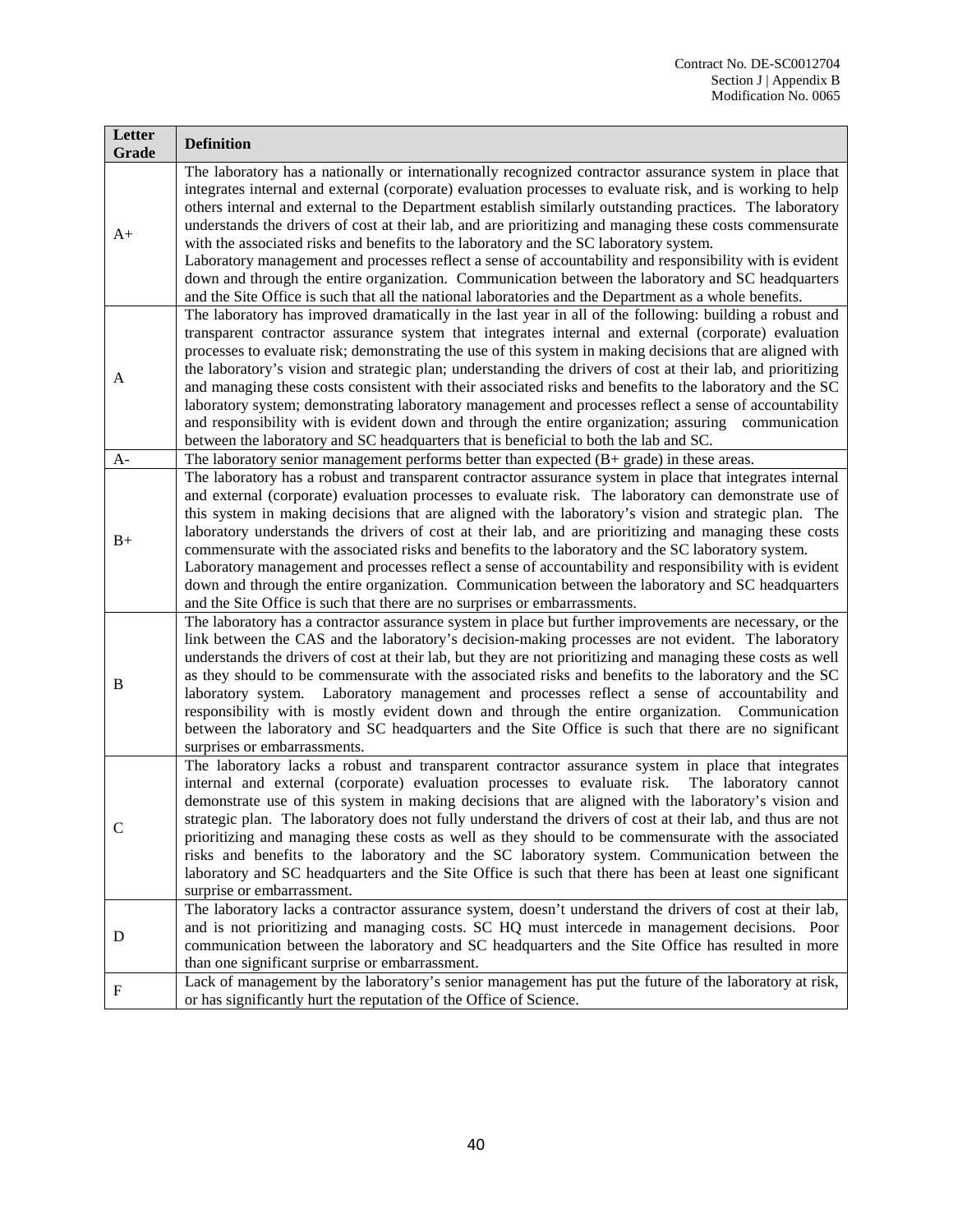## **4.3 Contractor Value-added**

*By which we mean***:** the additional benefits that accrue to the laboratory and the Department of Energy by virtue of having this particular M&O contractor in place. Included here, typically, are things over which the laboratory leadership does not have immediate authority, such as:

- Corporate involvement/contributions to deal with challenges at the laboratory;
- Using corporate resources to establish joint appointments or other programs/projects/activities that strengthen the lab, and
- Providing other contributions to the laboratory that that enable the lab to do things that are good for the laboratory and its community and that DOE cannot supply.

| Letter<br>Grade | <b>Definition</b>                                                                                           |
|-----------------|-------------------------------------------------------------------------------------------------------------|
| $A+$            | The laboratory has been transformed as a result of the many, substantial, additional benefits that accrue   |
|                 | to the lab as a result of this contractor's operation of the laboratory.                                    |
|                 | Over the past year, the laboratory has become demonstrably stronger, better and more attractive as a        |
| A               | place of employment as a result of the many, substantial, additional benefits that accrue to the lab as a   |
|                 | result of this contractor's operation of the laboratory.                                                    |
| $A-$            | The laboratory senior management performs better than expected $(B + grade)$ in these areas.                |
| $B+$            | The laboratory enjoys additional benefits above and beyond those associated with managing the               |
|                 | laboratory's activities that accrue as a result of this contractor's operation of the laboratory.           |
| B               | The laboratory enjoys few additional benefits that accrue as a result of this contractor's operation of the |
|                 | laboratory; help by the contractor is needed to strengthen the laboratory.                                  |
|                 | The laboratory enjoys few additional benefits that accrue as a result of this contractor's operation of the |
|                 | laboratory; the contractor seems unable to help the laboratory.                                             |
|                 | The laboratory enjoys few additional benefits that accrue as a result of this contractor's operation of the |
| D               | laboratory; the contractor's efforts are inconsistent with the interests of the laboratory and the          |
|                 | Department.                                                                                                 |
| F               | The laboratory enjoys no additional benefits that accrue as a result of this contractor's operation of the  |
|                 | laboratory; the contractor's efforts are counter-productive to the interests of the Department.             |

## **Notable Outcomes**

- **BHSO:** Identify key positions (i.e. ALD for Business Services/CFO) no later than December 31, 2015, and ensure they are filled during FY 2016. (Objective 4.2)
- **BHSO:** Develop and submit a plan for delivery of the FY 2016 Appendix D Prime contract commitments no later than December 31, 2015. Meet the milestones established in the plan by September 30, 2016. (Objective 4.3)

| <b>ELEMENT</b>                                                                         | Letter<br><b>Grade</b> | <b>Numerical</b><br><b>Score</b> | <b>Objective</b><br>Weight | <b>Overall</b><br><b>Score</b> |  |  |  |
|----------------------------------------------------------------------------------------|------------------------|----------------------------------|----------------------------|--------------------------------|--|--|--|
| Goal 4.0 – Provide Sound and Competent Leadership<br>and Stewardship of the Laboratory |                        |                                  |                            |                                |  |  |  |
| 4.1 Leadership and Stewardship of the Laboratory                                       |                        |                                  | 33%                        |                                |  |  |  |
| 4.2 Management and Operation of the Laboratory                                         |                        |                                  | 33%                        |                                |  |  |  |
| 4.3 Contractor Value-Added                                                             |                        |                                  | 34%                        |                                |  |  |  |
| <b>Performance Goal 4.0 Total</b>                                                      |                        |                                  |                            |                                |  |  |  |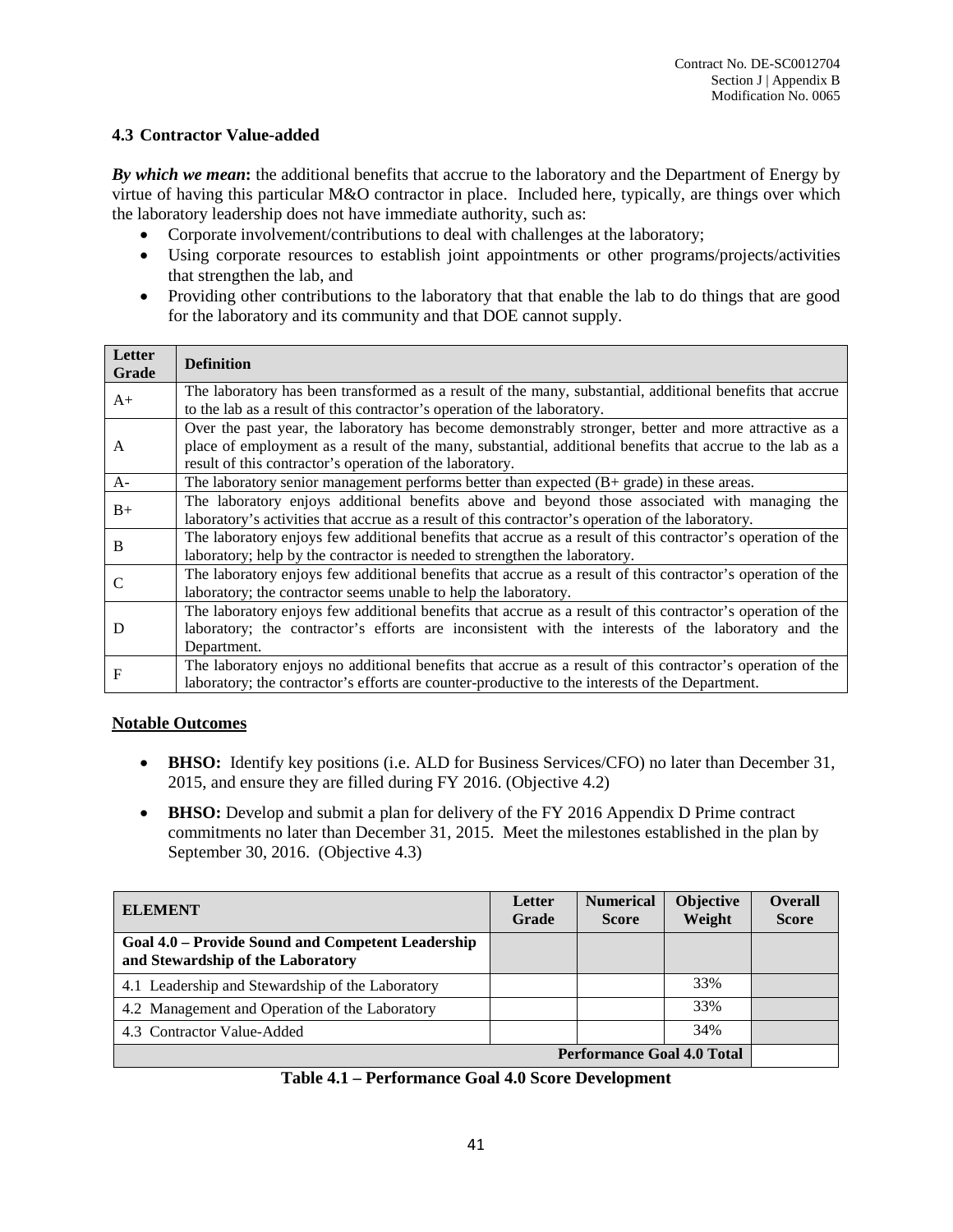| <b>Total</b><br><b>Score</b> | $4.3 -$<br>4.I | $4.0-$<br>າ ດ<br>э.о | 2 <sub>7</sub><br>$3.1 -$<br>ა.ა | $3.4 -$<br>э.1 | $3.0 -$<br>2.8 | 27<br>$\frac{2}{2}$ . $\frac{1}{2}$<br>4.J | $2.4 -$<br>4.L | $2.0 -$<br>$\Omega$<br>1.0 | $\overline{ }$<br>$1.1 -$<br>1.1 | $1.0 - 0.8$ | $0.7 - 0$ |
|------------------------------|----------------|----------------------|----------------------------------|----------------|----------------|--------------------------------------------|----------------|----------------------------|----------------------------------|-------------|-----------|
| Final<br>Grade               | A+             | A                    | $A^-$                            | D              |                |                                            |                |                            |                                  |             |           |

| Table 4.2 – Goal 4.0 Final Letter Grade |
|-----------------------------------------|
|-----------------------------------------|

# **GOAL 5.0 Sustain Excellence and Enhance Effectiveness of Integrated Safety, Health, and Environmental Protection**

The weight of this Goal is 30%.

## **This Goal evaluates the Contractor's overall success in deploying, implementing, and improving integrated ES&H systems that efficiently and effectively support the mission(s) of the Laboratory.**

- 5.1 Provide an Efficient and Effective Worker Health and Safety Program
- 5.2 Provide Efficient and Effective Environmental Management System

In measuring the performance of the above Objectives, the DOE evaluator(s) shall consider performance trends and outcomes in protecting workers, the public, and the environment. This may include, but is not limited to, minimizing the occurrence of environment, safety and health (ESH) incidents; effectiveness of the Integrated Safety Management (ISM) system; effectiveness of work planning, feedback, and improvement processes; the strength of the safety culture throughout the Laboratory; the effective development, implementation and maintenance of an efficient and effective Environmental Management system; and the effectiveness of responses to identified hazards and/or incidents.

## **Notable Outcomes**

• **BHSO:** Develop a set of meaningful performance measures for the critical elements of the Work Planning and Control process through the Management System. Initial measures will be drafted by January 31, 2016. By July 31, 2016, the measures will be piloted to determine their effectiveness in identifying programmatic strengths and weaknesses at an institutional level (5.1).

| <b>ELEMENT</b>                                                                                                                          | Letter<br>Grade | <b>Numerical</b><br><b>Score</b> | Objective<br>Weight | <b>Overall</b><br><b>Score</b> |  |  |  |
|-----------------------------------------------------------------------------------------------------------------------------------------|-----------------|----------------------------------|---------------------|--------------------------------|--|--|--|
| Goal 5.0 - Sustain Excellence and Enhance<br><b>Effectiveness of Integrated Safety, Health, and</b><br><b>Environmental Protection.</b> |                 |                                  |                     |                                |  |  |  |
| 5.1 Provide an Efficient and Effective Worker Health<br>and Safety Program                                                              |                 |                                  | 80%                 |                                |  |  |  |
| 5.2 Provide an Efficient and Effective Environmental<br>Management System                                                               |                 |                                  | 20%                 |                                |  |  |  |
| <b>Performance Goal 5.0 Total</b>                                                                                                       |                 |                                  |                     |                                |  |  |  |

**Table 5.1 – Performance Goal 5.0 Score Development**

| <b>Total</b><br><b>Score</b> | $4.3 -$<br>4.1 | $4.0-$<br>20<br>э.о | $3.7 -$<br>3.5 | $3.4 -$<br>J.L | $3.0 -$<br>2.8 | $2.7 -$<br>2.5 | $2.4 -$<br>◢… | $2.0 -$<br>1.0 | $\overline{ }$<br>$\pm 1.7$<br>1.1 | $1.0 - 0.8$ | $0.7 - 0$ |
|------------------------------|----------------|---------------------|----------------|----------------|----------------|----------------|---------------|----------------|------------------------------------|-------------|-----------|
| Final<br>Grade               | $A+$           | A                   | $A^-$          | D<br>$D+$      | ◡              | В-             |               |                | -                                  |             |           |

**Table 5.2 – Goal 5.0 Final Letter Grade**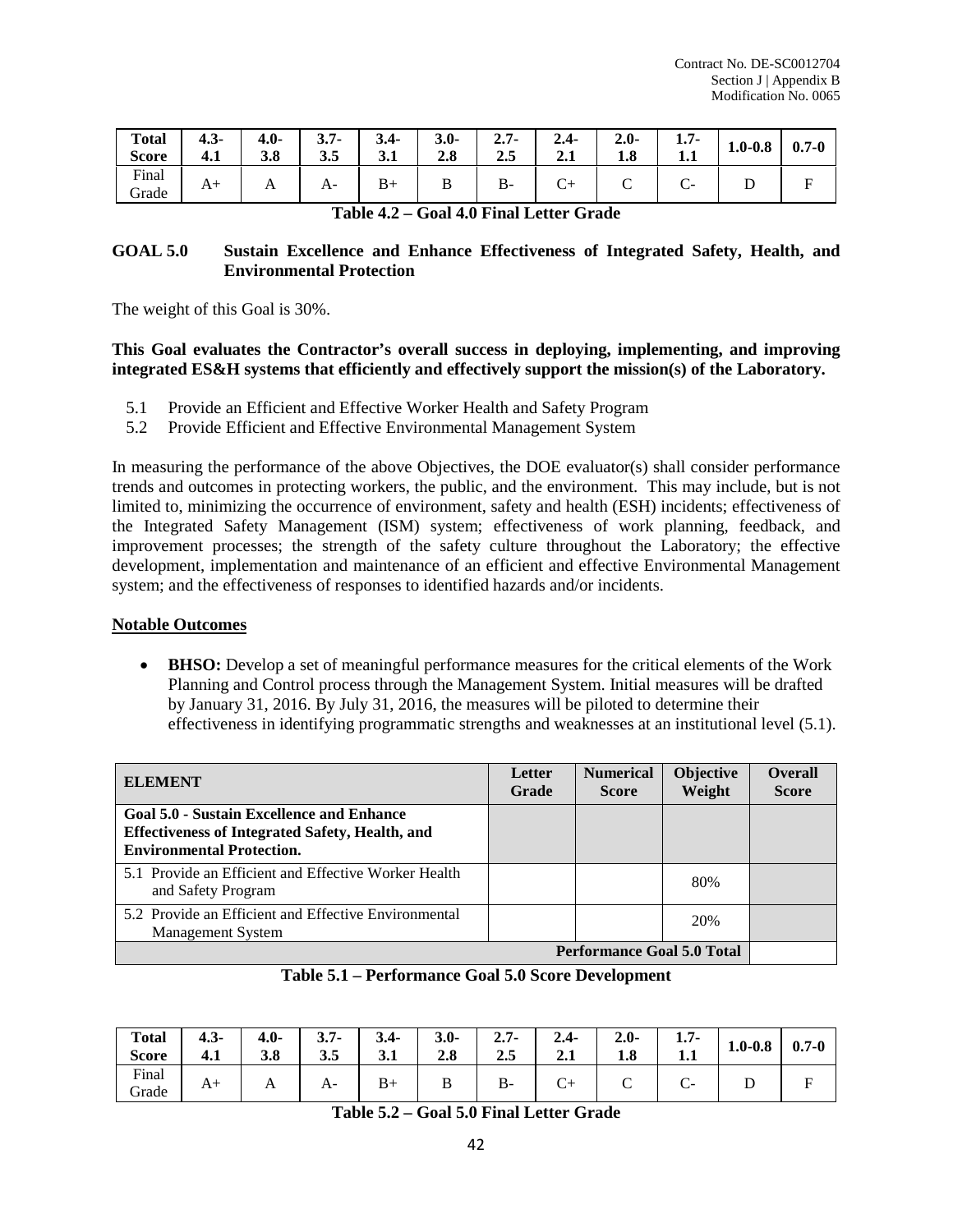## **GOAL 6.0 Deliver Efficient, Effective, and Responsive Business Systems and Resources that Enable the Successful Achievement of the Laboratory Mission(s)**

The weight of this Goal is 30%.

## **This Goal evaluates the Contractor's overall success in deploying, implementing, and improving integrated business systems that efficiently and effectively support the mission(s) of the Laboratory.**

- 6.1 Provide an Efficient, Effective, and Responsive Financial Management System
- 6.2 Provide an Efficient, Effective, and Responsive Acquisition Management System and Property Management System
- 6.3 Provide an Efficient, Effective, and Responsive Human Resources Management System and Diversity Program
- 6.4 Provide Efficient, Effective, and Responsive Contractor Assurance Systems, including Internal Audit and Quality
- 6.5 Demonstrate Effective Transfer of Knowledge and Technology and the Commercialization of Intellectual Assets

In measuring the performance of the above Objectives, the DOE evaluator(s) shall consider performance trends and outcomes in the development, deployment and integration of foundational program (e.g., Contractor Assurance, Quality, Financial Management, Acquisition Management, Property Management, and Human Resource Management) systems across the Laboratory. This may include, but is not limited to, minimizing the occurrence of management systems support issues; quality of work products; continual improvement driven by the results of audits, reviews, and other performance information; the integration of system performance metrics and trends; the degree of knowledge and appropriate utilization of established system processes/procedures by Contractor management and staff; benchmarking and performance trending analysis. The DOE evaluator(s) shall consider the Laboratory's performance in making progress toward comprehensive collection and submission of peer-reviewed accepted manuscripts for journal articles (and associated metadata) resulting from DOE-funded research to the DOE PAGES portal as called for in the [DOE Public Access Plan.](http://www.energy.gov/downloads/doe-public-access-plan) The DOE evaluator(s) shall also consider the stewardship of the pipeline of innovations and resulting intellectual assets at the Laboratory along with impacts and returns created/generated as a result of technology transfer, work for others and intellectual asset deployment activities.

## **Notable Outcomes**

- **BHSO**: BSA will maintain progress on the Business Environment Corrective Action Plan (BECAP). Upon selection of the new CFO, any changes to the Plan should be presented to BHSO prior to implementation (Objectives 6.1)
- **BHSO:** BSA will assess their eProcurement initiatives no later than December 31, 2015, and demonstrate the implementation of an effective, efficient system, comparable to other SC Laboratories that captures strategic savings and provides reporting analytics no later than September 30, 2016. (Objective 6.2)
- **SC:** In support of DOE's requirement to submit all peer-reviewed accepted manuscripts to DOE through the OSTI E-Link system, we are asking each Laboratory to: (1) analyze the current status of submissions with respect to comprehensiveness, accuracy, and appropriate acknowledgement of DOE support; (2) identify any barriers to compliance; and (3) submit, with the next annual lab plan, a proposal and timeline for achieving full compliance. (Objective 6.5)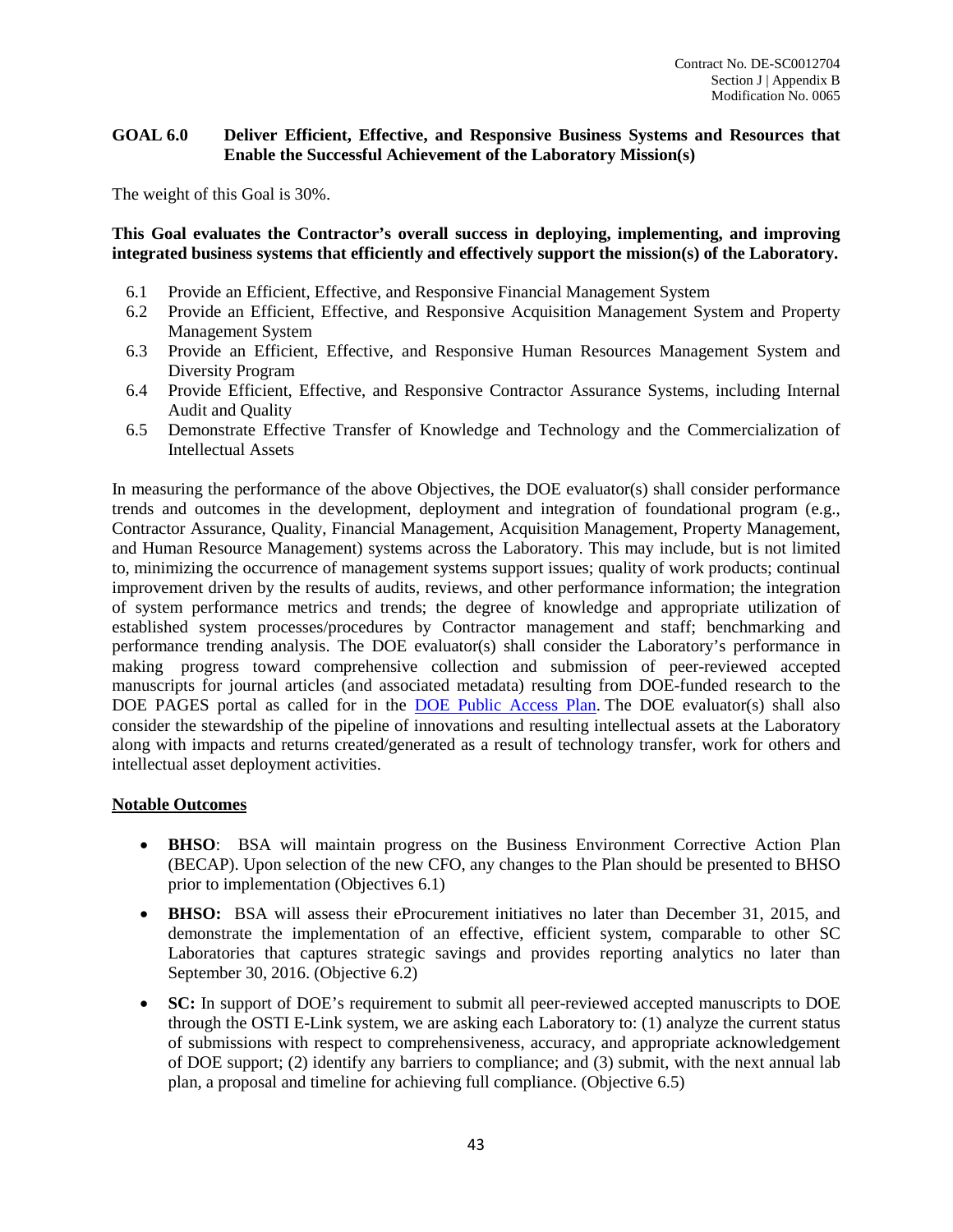| <b>ELEMENT</b>                                                                                                                                                                 | Letter<br>Grade | <b>Numerical</b><br><b>Score</b>  | Objective<br>Weight | <b>Overall</b><br><b>Score</b> |
|--------------------------------------------------------------------------------------------------------------------------------------------------------------------------------|-----------------|-----------------------------------|---------------------|--------------------------------|
| Goal 6.0 - Deliver Efficient, Effective, and Responsive<br><b>Business Systems and Resources that Enable the</b><br><b>Successful Achievement of the Laboratory Mission(s)</b> |                 |                                   |                     |                                |
| 6.1 Provide an Efficient, Effective, and Responsive<br>Financial Management System(s)                                                                                          |                 |                                   | 30%                 |                                |
| 6.2 Provide an Efficient, Effective, and Responsive<br>Acquisition Management System and Property<br><b>Management System</b>                                                  |                 |                                   | 25%                 |                                |
| 6.3 Provide an Efficient, Effective, and Responsive<br>Human Resources Management System and<br>Diversity Program                                                              |                 |                                   | 15%                 |                                |
| 6.4 Provide Efficient, Effective, and Responsive<br>Contractor Assurance Systems, including Internal<br>Audit and Quality                                                      |                 |                                   | 20%                 |                                |
| 6.5 Demonstrate Effective Transfer of Knowledge and<br>Technology and the Commercialization of<br><b>Intellectual Assets</b>                                                   |                 |                                   | 10%                 |                                |
|                                                                                                                                                                                |                 | <b>Performance Goal 6.0 Total</b> |                     |                                |

**Table 6.1 – Performance Goal 6.0 Score Development**

| <b>Total</b><br><b>Score</b> | $4.3 -$<br><b>4.1</b> | $4.0-$<br>3.8 | $3.7 -$<br>3.5 | $3.4 -$<br>э.1 | $3.0-$<br>2.8 | $2.7 -$<br>2.J | $2.4 -$<br>4.I | $2.0 -$<br>1.0 | $\pm$ ./-<br>1.1 | $1.0 - 0.8$ | $0.7 - 0$ |
|------------------------------|-----------------------|---------------|----------------|----------------|---------------|----------------|----------------|----------------|------------------|-------------|-----------|
| Final<br>Grade               | A+                    | A             | $A^-$          | D<br>D+        |               | D-             |                |                |                  |             |           |

**Table 6.2 – Goal 6.0 Final Letter Grade**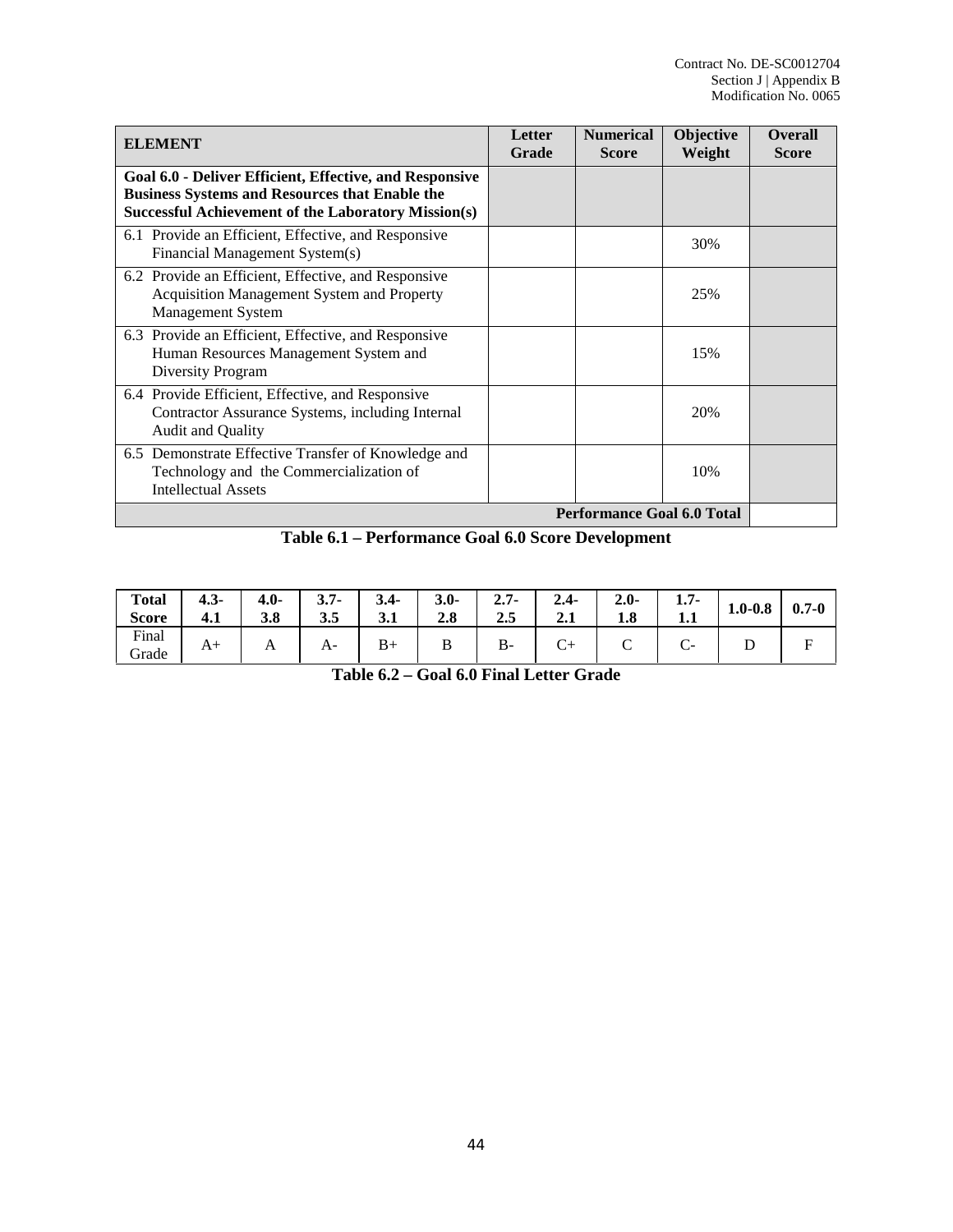## **GOAL 7.0 Sustain Excellence in Operating, Maintaining, and Renewing the Facility and Infrastructure Portfolio to Meet Laboratory Needs**

The weight of this Goal is 30%.

## **This Goal evaluates the overall effectiveness and performance of the Contractor in planning for, delivering, and operations of Laboratory facilities and equipment needed to ensure required capabilities are present to meet today's and tomorrow's mission(s) and complex challenges.**

- 7.1 Manage Facilities and Infrastructure in an Efficient and Effective Manner that Optimizes Usage, Minimizes Life Cycle Costs, and Ensures Site Capability to Meet Mission Needs
- 7.2 Provide Planning for and Acquire the Facilities and Infrastructure Required to Support the Continuation and Growth of Laboratory Missions and Programs

In measuring the performance of the above Objectives, the DOE evaluator(s) shall consider performance trends and outcomes in facility and infrastructure programs. This may include, but is not limited to, the management of real property assets to maintain effective operational safety, worker health, environmental protection and compliance, property preservation, and cost effectiveness; effective facility utilization, maintenance and budget execution; day-to-day management and utilization of space in the active portfolio; maintenance and renewal of building systems, structures and components associated with the Laboratory's facility and land assets; management of energy use, conservation, and sustainability practices; the integration and alignment of the Laboratory's comprehensive strategic plan with capabilities; facility planning, forecasting, and acquisition; the delivery of accurate and timely information required to carry out the critical decision and budget formulation process; quality of site and facility planning documents; and Cost and Schedule Performance Index performance for facility and infrastructure projects.

## **Notable Outcomes**

• None

| <b>ELEMENT</b>                                                                                                                                                                             | Letter<br><b>Grade</b> | <b>Numerical</b><br><b>Score</b>  | <b>Objective</b><br>Weight | <b>Overall</b><br><b>Score</b> |
|--------------------------------------------------------------------------------------------------------------------------------------------------------------------------------------------|------------------------|-----------------------------------|----------------------------|--------------------------------|
| Goal 7.0 - Sustain Excellence in Operating,<br>Maintaining, and Renewing the Facility and<br><b>Infrastructure Portfolio to Meet Laboratory Needs.</b>                                     |                        |                                   |                            |                                |
| 7.1 Manage Facilities and Infrastructure in an Efficient<br>and Effective Manner that Optimizes Usage,<br>Minimizes Life Cycle Costs, and Ensures Site<br>Capability to Meet Mission Needs |                        |                                   | 50%                        |                                |
| 7.2 Provide Planning for and Acquire the Facilities and<br>Infrastructure Required to support the Continuation<br>and Growth of Laboratory Missions and Programs                           |                        |                                   | 50%                        |                                |
|                                                                                                                                                                                            |                        | <b>Performance Goal 7.0 Total</b> |                            |                                |

**Table 7.1 – Performance Goal 7.0 Score Development**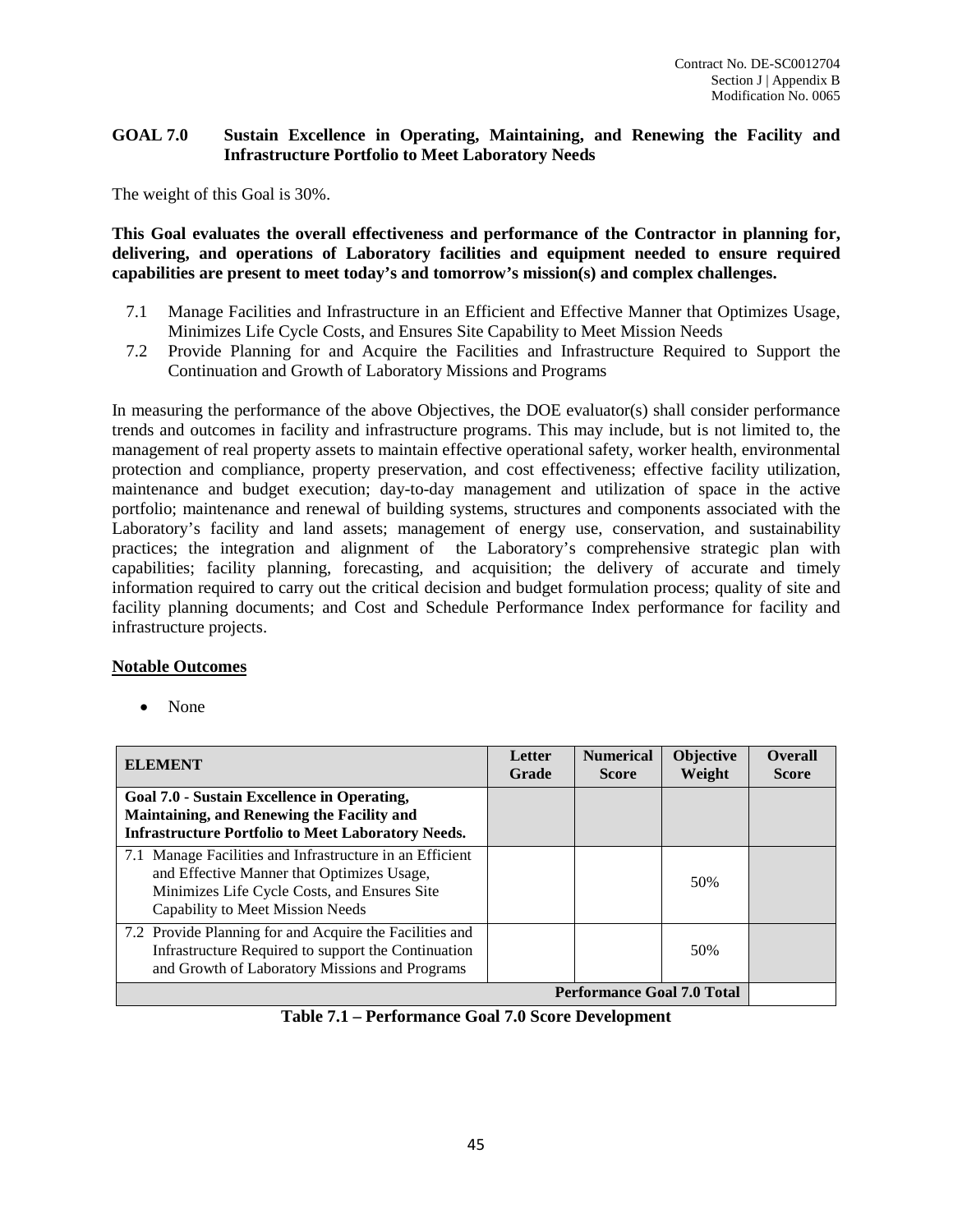| <b>Total</b><br><b>Score</b> | <b>C</b> I<br>$4.3 -$<br>4.1 | $4.0-$<br>ാ െ<br>э.о | 2 <sub>7</sub><br>$3.1 -$<br>3.5 | $3.4 -$<br>J.L | $3.0 -$<br>$\Omega$<br>4.0 | 27<br>$\frac{2}{\pi}$ .<br>∠.ວ | $2.4 -$<br>◢… | $2.0 -$<br>1.0 | $\overline{ }$<br>$1.7 -$<br>1.1 | $1.0 - 0.8$ | $0.7 - 0$ |
|------------------------------|------------------------------|----------------------|----------------------------------|----------------|----------------------------|--------------------------------|---------------|----------------|----------------------------------|-------------|-----------|
| Final<br>Grade               | $A+$                         | $\Gamma$             | $A^-$                            | $B+$           | π,                         | ь-                             |               |                | -                                |             |           |

| Table 7.2 – Goal 7.0 Final Letter Grade |  |  |  |  |  |
|-----------------------------------------|--|--|--|--|--|
|-----------------------------------------|--|--|--|--|--|

## **GOAL 8.0 Sustain and Enhance the Effectiveness of Integrated Safeguards and Security Management (ISSM) and Emergency Management Systems**

The weight of this Goal is 10%.

**This Goal evaluates the Contractor's overall success in safeguarding and securing Laboratory assets that supports the mission(s) of the Laboratory in an efficient and effective manner and provides an effective emergency management program.**

- 8.1 Provide an Efficient and Effective Emergency Management System
- 8.2 Provide an Efficient and Effective Cyber Security System for the Protection of Classified and Unclassified Information
- 8.3 Provide an Efficient and Effective Physical Security Program for the Protection of Special Nuclear Materials, Classified Matter, Classified Information, Sensitive Information, and Property

In measuring the performance of the above Objectives, the DOE evaluator(s) shall consider performance trends and outcomes in the safeguards and security, cyber security and emergency management program systems. This may include, but is not limited to, the commitment of leadership to strong safeguards and security, cyber security and emergency management systems; the integration of these systems into the culture of the Laboratory; the degree of knowledge and appropriate utilization of established system processes/procedures by Contractor management and staff; maintenance and the appropriate utilization of Safeguards, Security, and Cyber risk identification, prevention, and control processes/activities; and the prevention and management controls and prompt reporting and mitigation of events as necessary.

### **Notable Outcomes**

• None

| <b>ELEMENT</b>                                                                                                                                                                                            | Letter<br>Grade | <b>Numerical</b><br><b>Score</b>  | Objective<br>Weight | <b>Overall</b><br><b>Score</b> |
|-----------------------------------------------------------------------------------------------------------------------------------------------------------------------------------------------------------|-----------------|-----------------------------------|---------------------|--------------------------------|
| Goal 8.0 - Sustain and Enhance the Effectiveness of<br><b>Integrated Safeguards and Security management</b><br>(ISSM) and Emergency Management Systems.                                                   |                 |                                   |                     |                                |
| 8.1 Provide an Efficient and Effective Emergency<br><b>Management System</b>                                                                                                                              |                 |                                   | 35%                 |                                |
| 8.2 Provide an Efficient and Effective Cyber Security<br>System for the Protection of Classified and<br>Unclassified Information                                                                          |                 |                                   | 35%                 |                                |
| 8.3 Provide an Efficient and Effective Physical Security<br>Program for the Protection of Special Nuclear<br>Materials, Classified Matter, Classified Information,<br>Sensitive Information, and Property |                 |                                   | 30%                 |                                |
|                                                                                                                                                                                                           |                 | <b>Performance Goal 8.0 Total</b> |                     |                                |

### **Table 8.1 – Performance Goal 8.0 Score Development**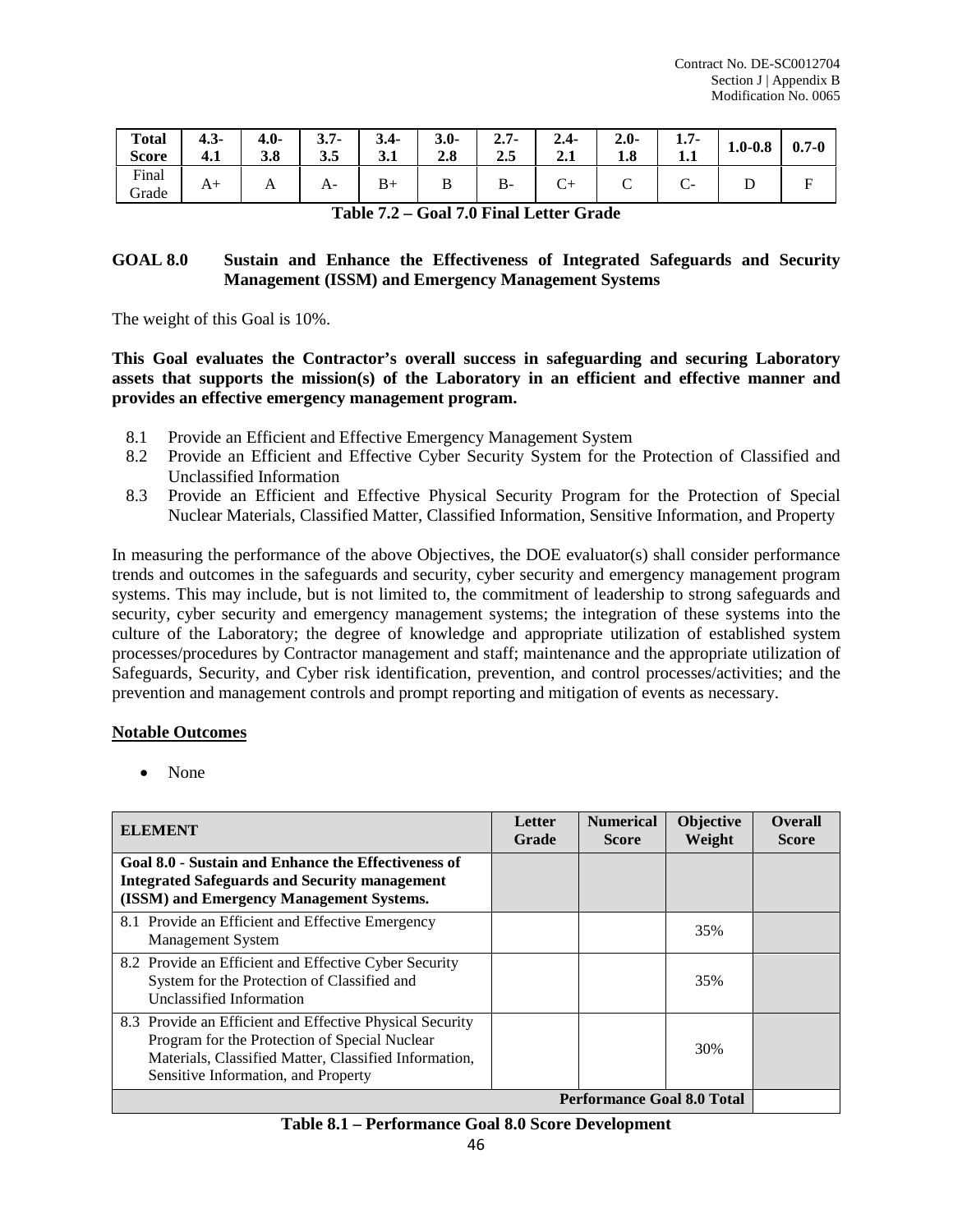| <b>Total</b><br><b>Score</b> | $4.3 -$<br>4.1 | $4.0-$<br>20<br>э.о | 2 <sub>7</sub><br>$3.1 -$<br>9.9 | $3.4 -$<br>J.I | $3.0 -$<br>2.8 | $2.7 -$<br>∠.ວ | $2.4 -$<br>4.L | $2.0 -$<br>1.0 | --<br>$1.7 -$<br>1.1 | $1.0 - 0.8$ | $0.7 - 0$ |
|------------------------------|----------------|---------------------|----------------------------------|----------------|----------------|----------------|----------------|----------------|----------------------|-------------|-----------|
| Final<br>Grade               | $A+$           | $\Delta$            | $A^-$                            | $B+$           |                | D-             | ั              | ◡              |                      |             |           |

**Table 8.2 – Goal 8.0 Final Letter Grade**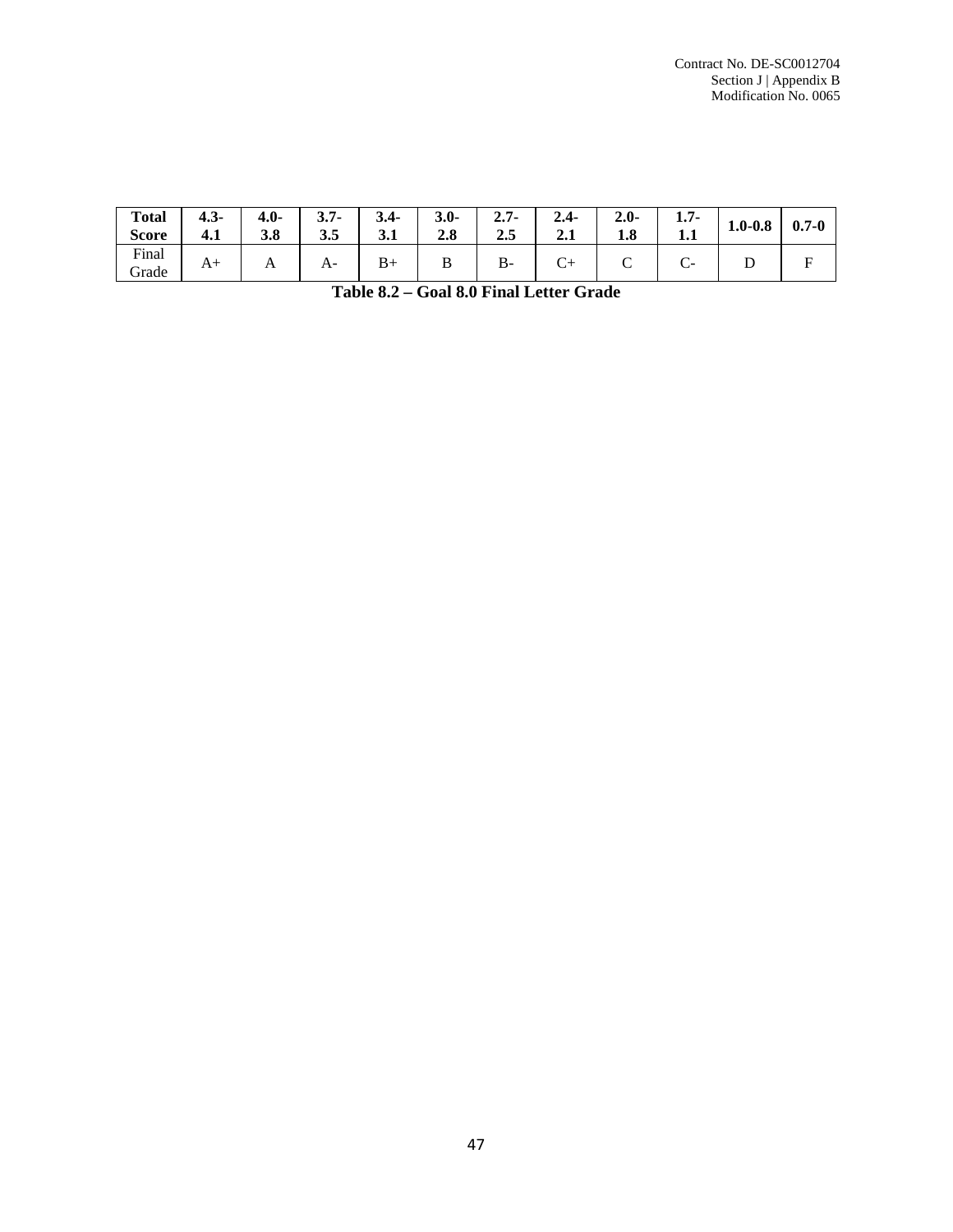**Contract No. DE-SC0012704 Section J | Appendix I Modification No. 0065**

# **APPENDIX I**

**DOE Directives/List B**

**Brookhaven National Laboratory Applicable to the Operations of**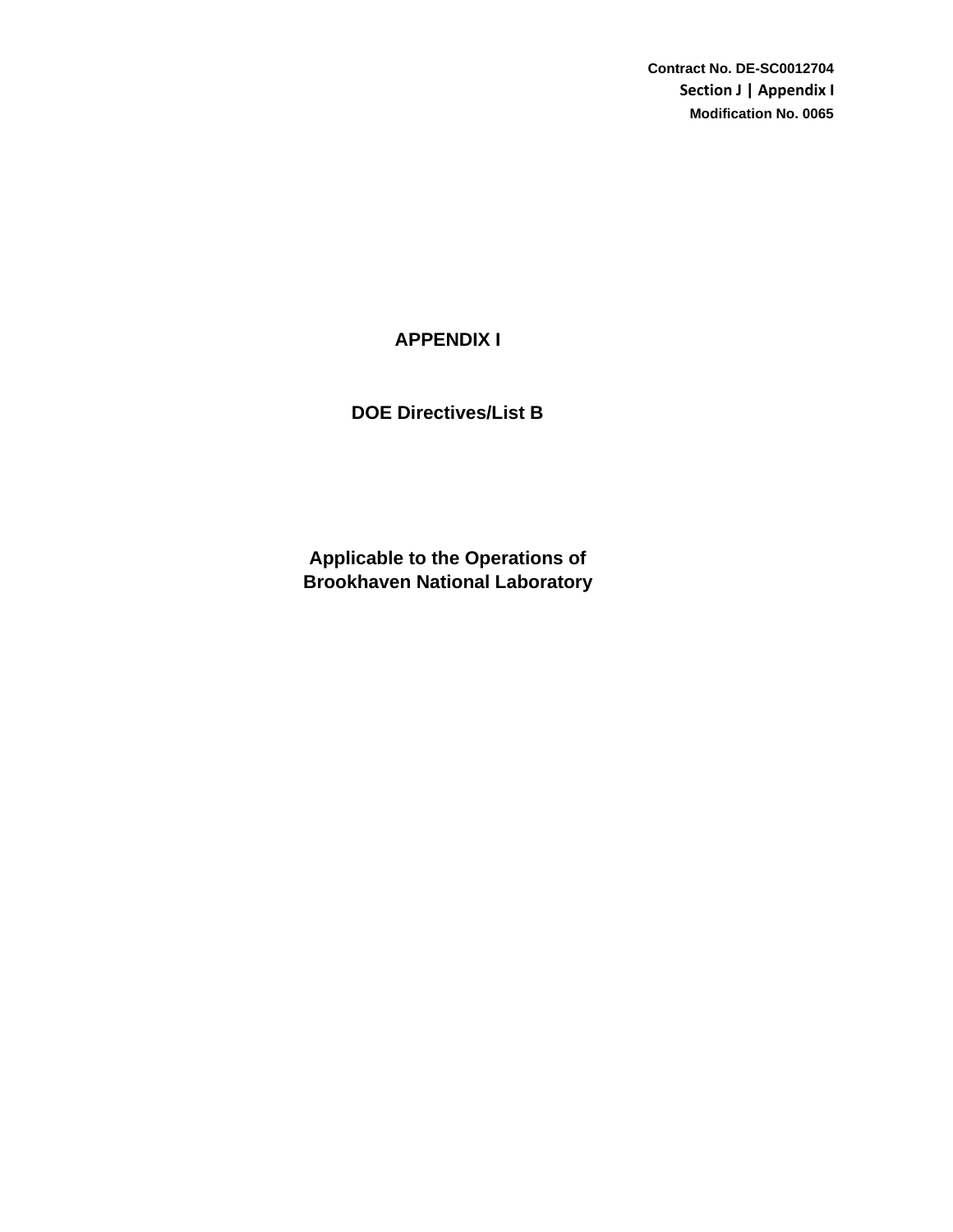There is no List A to this Appendix.

List B to this Appendix contains the following:

Part I: "Directives List"

This section contains a list of Directives that are considered by DOE as applicable to the BNL contract.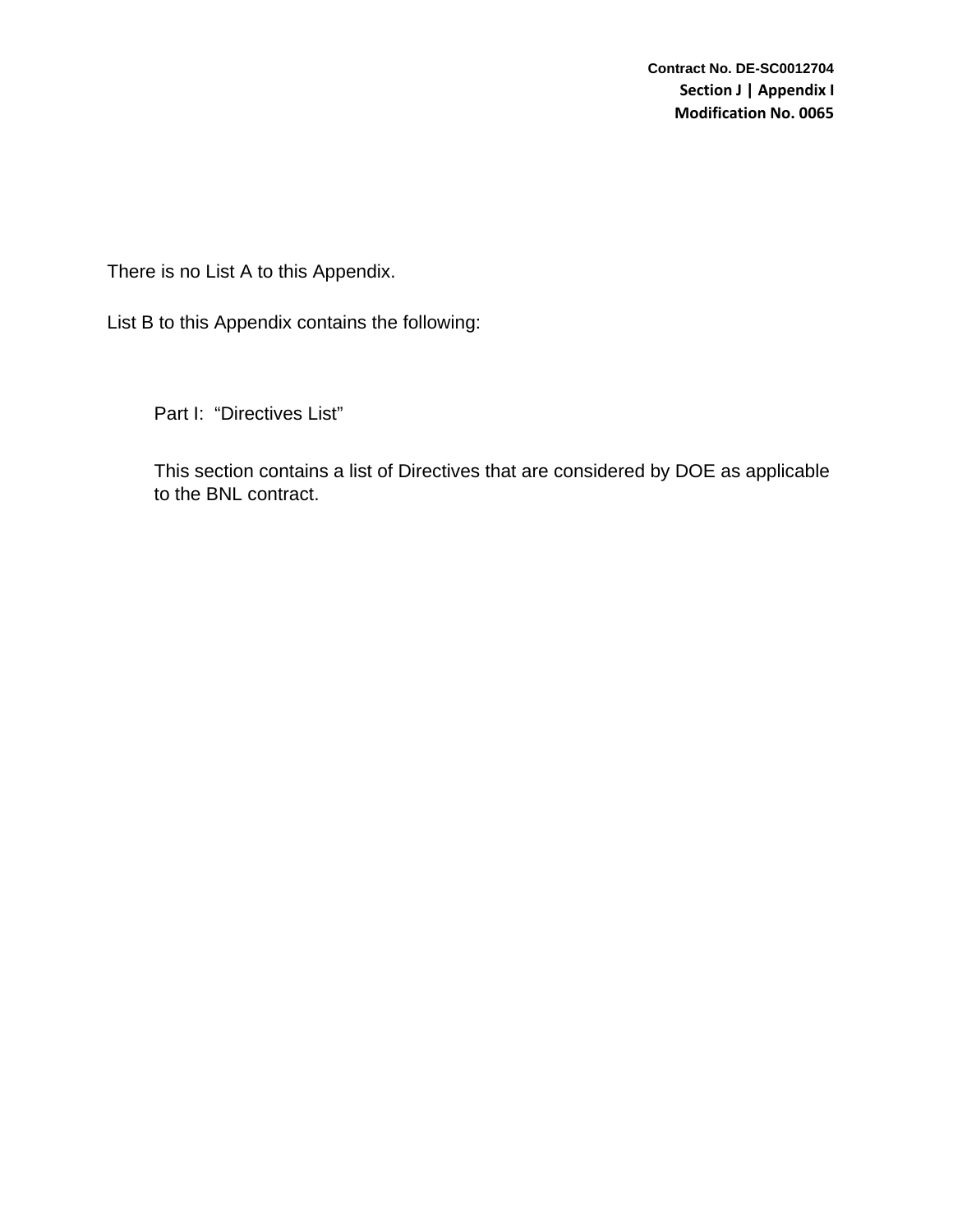| <b>ISSUED</b> | <b>TYPE</b> | <b>NUMBER</b> | <b>THROUGH</b> | <b>TITLE</b>                                                    |
|---------------|-------------|---------------|----------------|-----------------------------------------------------------------|
|               |             |               | <b>CHANGE</b>  | Includes Compliance Notes as Necessary                          |
| 9/29/1995     | Order       | 130.1         |                | <b>Budget Formulation</b>                                       |
| 5/2/2001      | Policy      | 141.1         |                | Department of Energy Management of Cultural Resources           |
|               |             |               |                | Manual for Implementation of the Voluntary Offer Safeguards     |
|               |             |               | Admin Chg. 1   | Agreement and Additional Protocol with the International Atomic |
| 9/4/2008      | Manual      | 142.2-1       | 6/27/13        | <b>Energy Agency</b>                                            |
|               |             |               | Admin Chg. 1   | Voluntary Offer Safeguards Agreement and Additional Protocol    |
| 12/15/2006    | Order       | 142.2A        | 6/27/13        | with the International Atomic Energy Agency                     |
| 10/14/2010    | Order       | 142.3A        |                | Unclassified Foreign Visits and Assignments Program             |
| 3/31/2014     | Order       | 150.1A        |                | <b>Continuity Programs</b>                                      |
| 8/11/2016     | Order       | 151.1D        |                | Comprehensive Emergency Management System                       |
| 6/27/2007     | Order       | 153.1         |                | Departmental Radiological Emergency Response Assets             |
| 12/23/2008    | Order       | 200.1A        |                | Information Technology Management                               |
|               |             |               |                | Limited Personal Use of Government Office Equipment Including   |
| 1/7/2005      | Order       | 203.1         |                | <b>Information Technology</b>                                   |
| 5/8/2001      | Policy      | 205.1         |                | Departmental Cyber Security Management Policy                   |
|               |             |               | Admin Chg. 3   |                                                                 |
| 5/16/2011     | Order       | 205.1B        | 4/29/14        | Department of Energy Cyber Security Program                     |
| 1/16/2009     | Order       | 206.1         |                | Department of Energy Privacy Program                            |
| 2/19/2013     | Order       | 206.2         |                | Identity, Credential and Access Management (ICAM)               |
| 4/8/2011      | Order       | 210.2A        |                | DOE Corporate Operating Experience Program                      |
|               |             |               |                | Reporting Fraud, Waste, and Abuse to the Office of Inspector    |
| 4/19/2008     | Order       | 221.1A        |                | General                                                         |
| 2/25/2008     | Order       | 221.2A        |                | Cooperation with the Office of Inspector General                |
| 3/4/2011      | Order       | 225.1B        |                | <b>Accident Investigations</b>                                  |
| 8/9/2016      | Policy      | 226.2         |                | Policy for Federal Oversight and Contractor Assurance           |
| 8/30/2011     | Order       | 227.1A        | 12/21/2015     | Independent Oversight Program                                   |
|               |             |               | Admin Chg. 1   |                                                                 |
| 6/27/2011     | Order       | 231.1B        | 11/28/12       | Environment, Safety and Health Reporting                        |
|               |             |               | Admin Chg. 1   |                                                                 |
| 8/30/2011     | Order       | 232.2         | 3/12/14        | Occurrence Reporting and Processing of Operations Information   |
|               |             |               | Chg.1          |                                                                 |
| 12/13/2010    | Order       | 241.1B        | 4/26/16        | Scientific and Technical Information Management                 |
| 3/11/2013     | Order       | 243.1B        |                | Records Management Program                                      |
| 2/2/2006      | Order       | 243.2         |                | <b>Vital Records</b>                                            |
|               |             |               | Admin Chg. 1   | <b>Technical Standards Program</b>                              |
| 2/23/2011     | Order       | 252.1A        | 3/12/13        |                                                                 |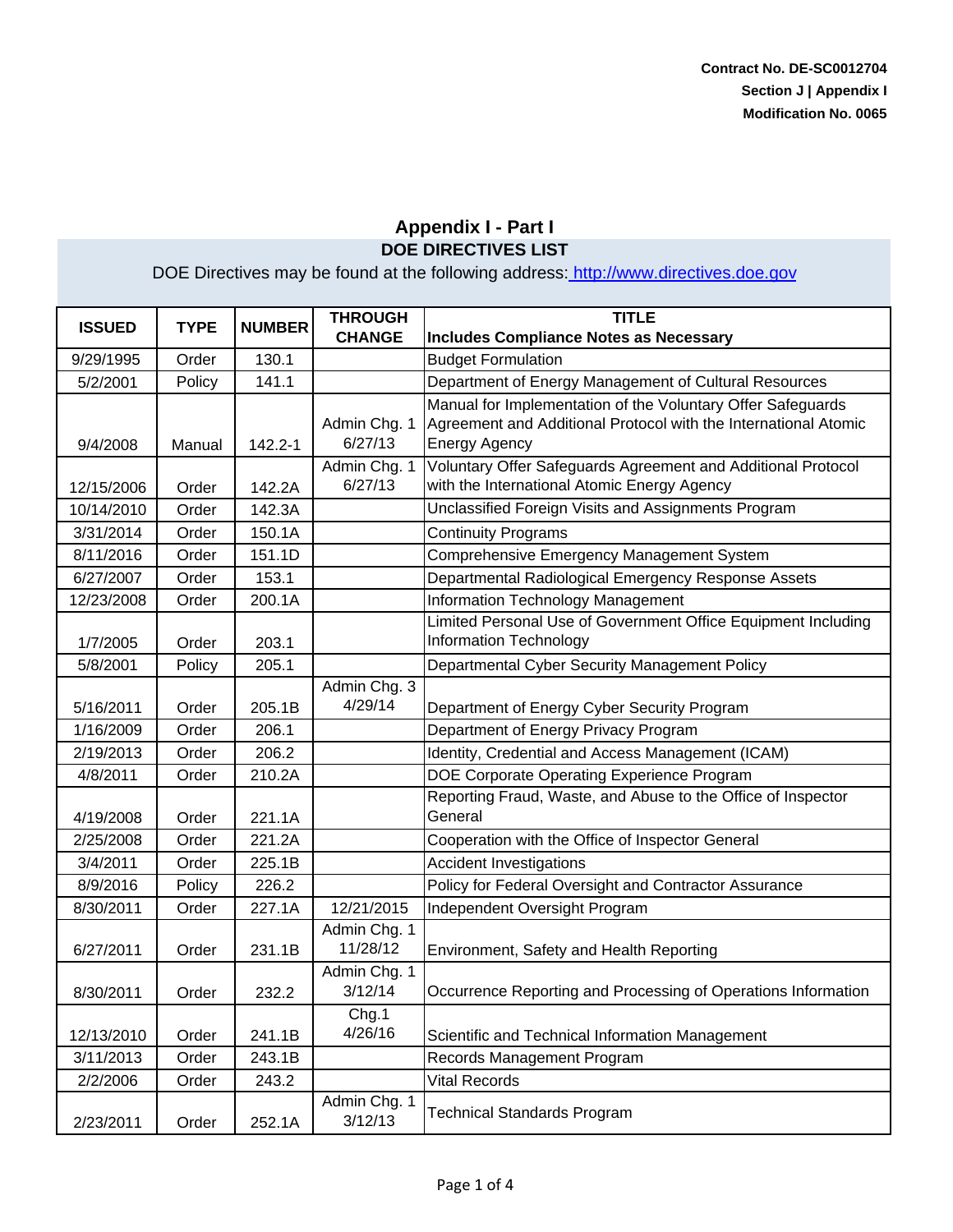| <b>ISSUED</b> | <b>TYPE</b> | <b>NUMBER</b>                                                | <b>THROUGH</b>               | <b>TITLE</b>                                                                                                                                                                                                                   |
|---------------|-------------|--------------------------------------------------------------|------------------------------|--------------------------------------------------------------------------------------------------------------------------------------------------------------------------------------------------------------------------------|
|               |             |                                                              | <b>CHANGE</b>                | <b>Includes Compliance Notes as Necessary</b>                                                                                                                                                                                  |
|               |             |                                                              |                              | Management and Funding of the Department's Overseas<br>Presence                                                                                                                                                                |
| 11/19/2009    | Order       | 313.1                                                        |                              |                                                                                                                                                                                                                                |
| 10/18/2007    | Order       | 341.1A<br>Parts: 1.(a-<br>b) $2.a(1-3)$<br>$2.a(4)(a-$<br>h) |                              | <b>Federal Employee Health Services</b>                                                                                                                                                                                        |
| 2/23/2010     | Order       | 350.1                                                        | Chg. 5<br>9/30/14            | Contractor Human Resource Management Programs                                                                                                                                                                                  |
| 4/14/2014     | Policy      | 364.1                                                        |                              | Health and Safety Training Reciprocity                                                                                                                                                                                         |
| 8/17/2009     | Order       | 410.2                                                        | Admin Chg. 1<br>4/10/14      | Management of Nuclear Materials                                                                                                                                                                                                |
| 4/21/2005     | Order       | 412.1A                                                       | Admin Chg. 1<br>6/21/14      | Work Authorization System                                                                                                                                                                                                      |
| 10/28/2008    | Order       | 413.1B                                                       |                              | Internal Control Program                                                                                                                                                                                                       |
| 4/19/2006     | Order       | 413.2C                                                       | 10/22/2015                   | Laboratory Directed Research and Development                                                                                                                                                                                   |
| 11/29/2010    | Order       | 413.3B                                                       | Chg. 2<br>(PgChg)<br>5/12/16 | Program and Project Management for the Acquisition of Capital<br>Assets                                                                                                                                                        |
| 4/25/2011     | Order       | 414.1D                                                       | Admin Chg. 1<br>5/8/13       | <b>Quality Assurance</b>                                                                                                                                                                                                       |
| 12/3/2012     | Order       | 415.1                                                        | Admin Chg. 1<br>1/16/13      | Information Technology Project Management                                                                                                                                                                                      |
| 2/8/2011      | Policy      | 420.1                                                        |                              | Department of Energy Nuclear Safety Policy<br><b>Compliance Note:</b> Only applicable to BNL facilities categorized<br>as Hazardous Category 1,2 or 3 nuclear facilities                                                       |
| 12/4/2012     | Order       | 420.1C                                                       | Chg.1                        | <b>Facility Safety</b><br><b>Compliance Note:</b> Chapters 1, 3, and 5 are applicable to BNL<br>facilities categorized as hazardous category 1, 2, or 3 nuclear<br>2/27/15 facility is proposed by BNL and approved by DOE     |
| 7/21/2011     | Order       | 420.2C                                                       |                              | Safety of Accelerator Facilities                                                                                                                                                                                               |
| 6/29/2010     | Order       | 422.1                                                        | Admin Chg. 1<br>6/25/13      | <b>Conduct of Operations</b><br><b>Compliance Note:</b> Applicable to Hazardous Category 1, 2, or 3<br>nuclear facilities and other facilities as defined by BSA in a<br>Program Plan to be approved by BHSO for incorporating |
| 4/16/2010     | Order       | 425.1D                                                       | Admin Chg. 1<br>4/2/13       | Verification of Readiness to Start Up or Restart Nuclear Facilities<br><b>Compliance Note:</b> Only applicable to BNL facilities categorized<br>as Hazardous Category 1, 2, or 3 nuclear facilities                            |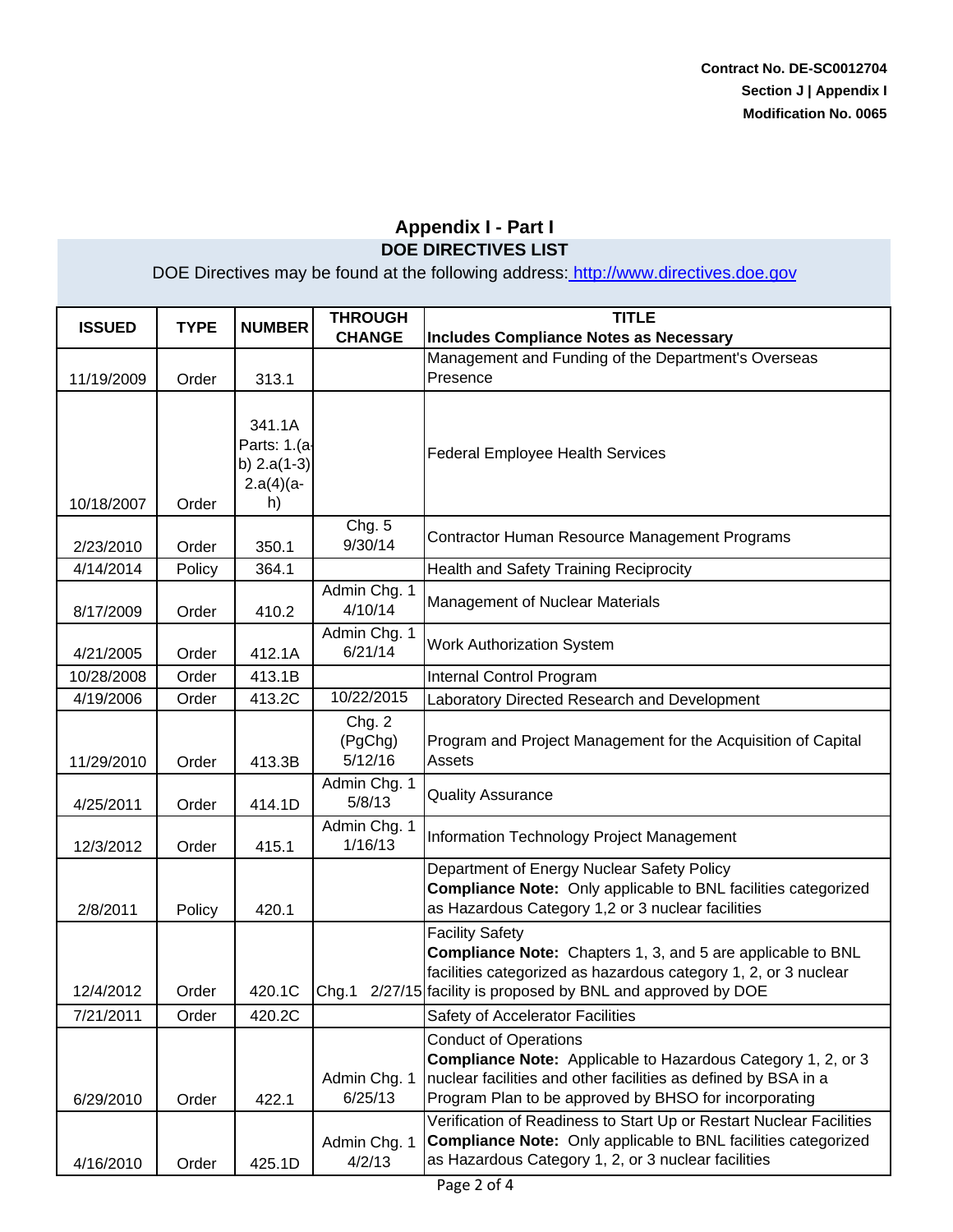| <b>ISSUED</b> | <b>TYPE</b> | <b>NUMBER</b> | <b>THROUGH</b><br><b>CHANGE</b>    | <b>TITLE</b><br><b>Includes Compliance Notes as Necessary</b>                                                                                                                            |
|---------------|-------------|---------------|------------------------------------|------------------------------------------------------------------------------------------------------------------------------------------------------------------------------------------|
|               |             |               | Admin Chg. 1                       | Personnel Selection, Training, Qualification, and Certification                                                                                                                          |
| 4/21/2010     | Order       | 426.2         | 7/19/13                            | Requirements for DOE Nuclear Facilities                                                                                                                                                  |
| 9/24/2003     | Order       | 430.1B        | Admin Chg. 2<br>4/25/11            | Real Property and Asset Management                                                                                                                                                       |
| 4/21/2010     | Order       | 433.1B        | Admin Chg. 1<br>3/12/13            | Maintenance Management Program for DOE Nuclear Facilities<br><b>Compliance Note:</b> Only applicable to BNL facilities categorized as<br>Hazardous Category 1, 2 or 3 nuclear facilities |
| 11/7/2013     | Policy      | 434.1A        |                                    | Conduct and Approval of Select Agent and Toxin Work at<br>Department of Energy Sites                                                                                                     |
| 7/9/1999      | Order       | 435.1         | Admin Chg. 1<br>8/28/01            | Radioactive Waste Management                                                                                                                                                             |
| 7/9/1999      | Manual      | $435.1 - 1$   | Admin Chg. 1<br>6/19/01            | Radioactive Waste Management Manual                                                                                                                                                      |
| 5/2/2011      | Order       | 436.1         |                                    | Departmental Sustainability                                                                                                                                                              |
| 11/27/2002    | Order       | 440.2C        | Admin Chg. 1<br>6/22/11            | Aviation Management and Safety                                                                                                                                                           |
| 3/7/2008      | Manual      | 441.1-1       | Chg. 1<br>(Admin Chg.)<br>02/24/16 | Nuclear Material Packaging Manual                                                                                                                                                        |
| 6/6/2001      | Order       | 442.1A        |                                    | Department of Energy Employee Concerns Program                                                                                                                                           |
| 7/29/2011     | Order       | 442.2         |                                    | Differing Professional Opinions for Technical Issues Involving<br>Environment, Safety and Health                                                                                         |
| 3/7/2011      | Order       | 443.1B        | Chg. 1<br>(PgChg)<br>4/21/16       | Protection of Human Research Subjects                                                                                                                                                    |
| 4/25/2011     | Policy      | 450.4A        |                                    | <b>Integrated Safety Management Policy</b>                                                                                                                                               |
| 7/21/2011     | Order       | 452.8         |                                    | Control of Nuclear Weapon Data                                                                                                                                                           |
| 7/15/2016     | Order       | 456.1A        |                                    | The Safe Handling of Unbound Engineered Nanoparticles                                                                                                                                    |
| 9/15/2005     | Policy      | 456.1         |                                    | Secretarial Policy Statement on Nanoscale Safety                                                                                                                                         |
| 2/11/2011     | Order       | 458.1         | Admin Chg. 3<br>1/15/13            | Radiation Protection of the Public and the Environment                                                                                                                                   |
| 5/14/2010     | Order       | 460.1C        |                                    | Packaging and Transportation Safety                                                                                                                                                      |
| 12/22/2004    | Order       | 460.2A        |                                    | Departmental Material Transportation and Packaging Management                                                                                                                            |
| 6/4/2008      | Manual      | 460.2-1A      |                                    | Radioactive Material Transportation Practices Manual                                                                                                                                     |
| 11/10/2008    | Order       | 462.1         | Admin Chg. 1<br>7/10/13            | Import and Export of Category 1 and 2 Radioactive Sources<br><b>Aggregated Quantities</b>                                                                                                |
| 2/10/2016     | Policy      | 470.1B        |                                    | Safeguards and Security Program                                                                                                                                                          |